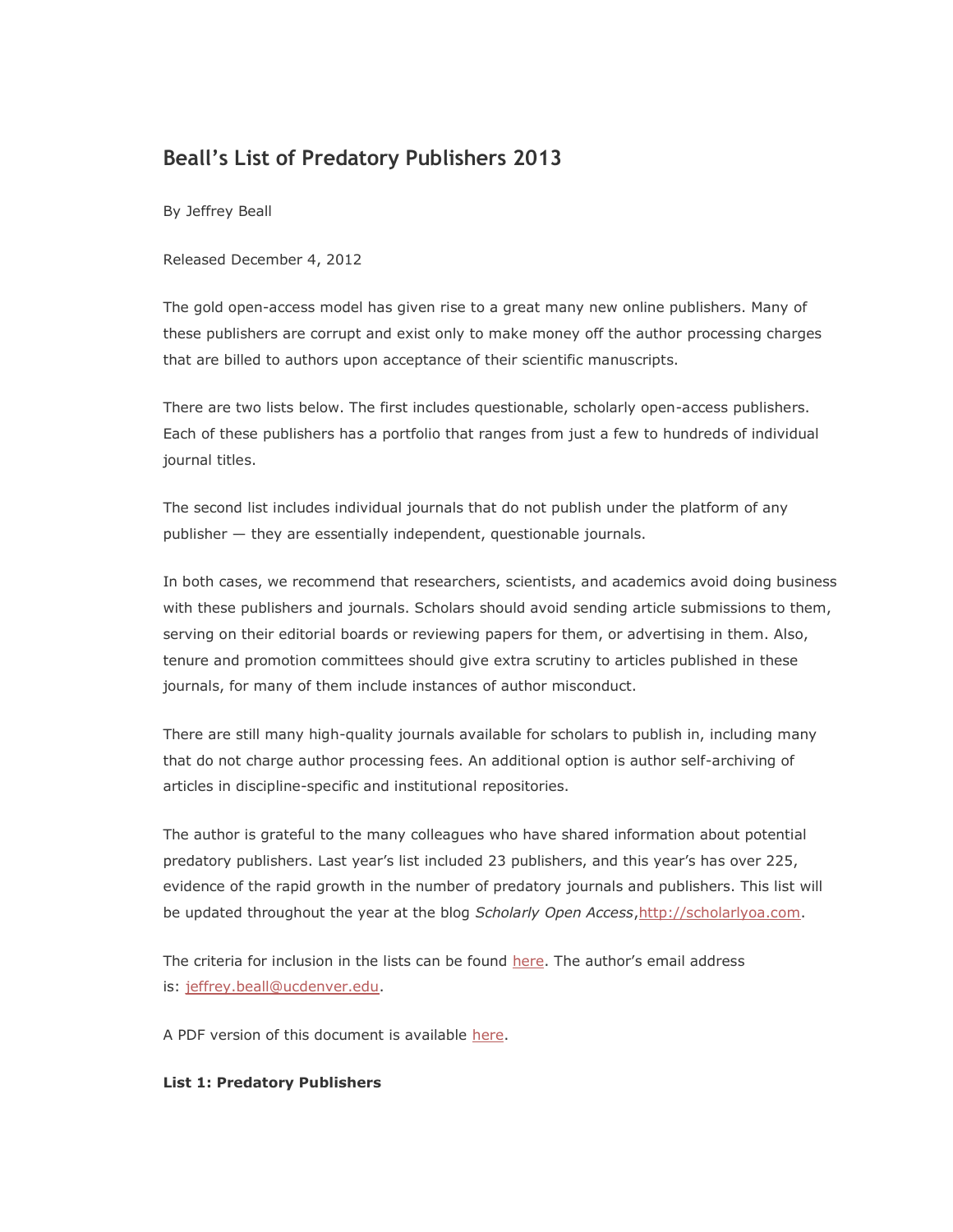- 1. [Abhinav](http://www.abhinavjournal.com/index.aspx)
- 2. [A M Publishers](http://ampublisher.com/index.html)
- 3. [Academe Research Journals](http://www.academeresearchjournals.org/)
- 4. [Academia Publishing](http://academiapublishing.org/index.htm)
- 5. [Academic and Business Research Institute](http://www.aabri.com/)
- 6. [Academic Journals](http://www.academicjournals.org/)
- 7. [Academic Journals and Research ACJAR](http://www.acjar.org/index.html)
- 8. [Academic Journals, Inc.](http://www.academicjournalsinc.com/)
- 9. [Academic Journals Online](http://www.academicjournalsonline.co.in/) (AJO)
- 10. [Academic Publications, Ltd.](http://www.acadpubl.eu/index.html)
- 11. [Academic Research Publishing Agency](http://www.arpapress.com/)
- 12. [Academic Sciences](http://www.ijaponline.org/)
- 13. [Academy & Industry Research Collaboration Center\(](http://airccse.org/index.php)AIRCC)
- 14. [Academy Journals](http://www.academyjournals.net/)
- 15. [Academy of Knowledge Process](http://akpinsight.webs.com/)
- 16. [Academy of Science and Engineering](http://www.asesite.org/Default.aspx) (ASE)
- 17. [Academy Publish](http://www.academypublish.org/)
- 18. [Access International Journals](http://www.accessinternationaljournals.org/)
- 19. [Ada Lovelace Publications](http://www.ada-lovelace.co.uk/)
- 20. [Advanced Research Journals](http://www.advancedresearchjournals.org/)
- 21. [Advancements and Development in Technology International](http://aditisci.com/index.php) (Aditi)
- 22. [AENSI](http://www.aensiweb.com/index.html)
- 23. [Akademik Plus Publication](http://www.akademikplus.com/)
- 24. [American Academic & Scholarly Research Center\(](http://aasrc.org/aasrj/)AASRC)
- 25. [American V-King Scientific Publishing](http://www.vkingpub.com/Index.aspx)
- 26. [ANSINetwork](http://www.ansinet.com/)
- 27. [Antarctic Journals](http://www.domainsmoon.com/)
- 28. [Apex Journals](http://www.apexjournals.org/index.html)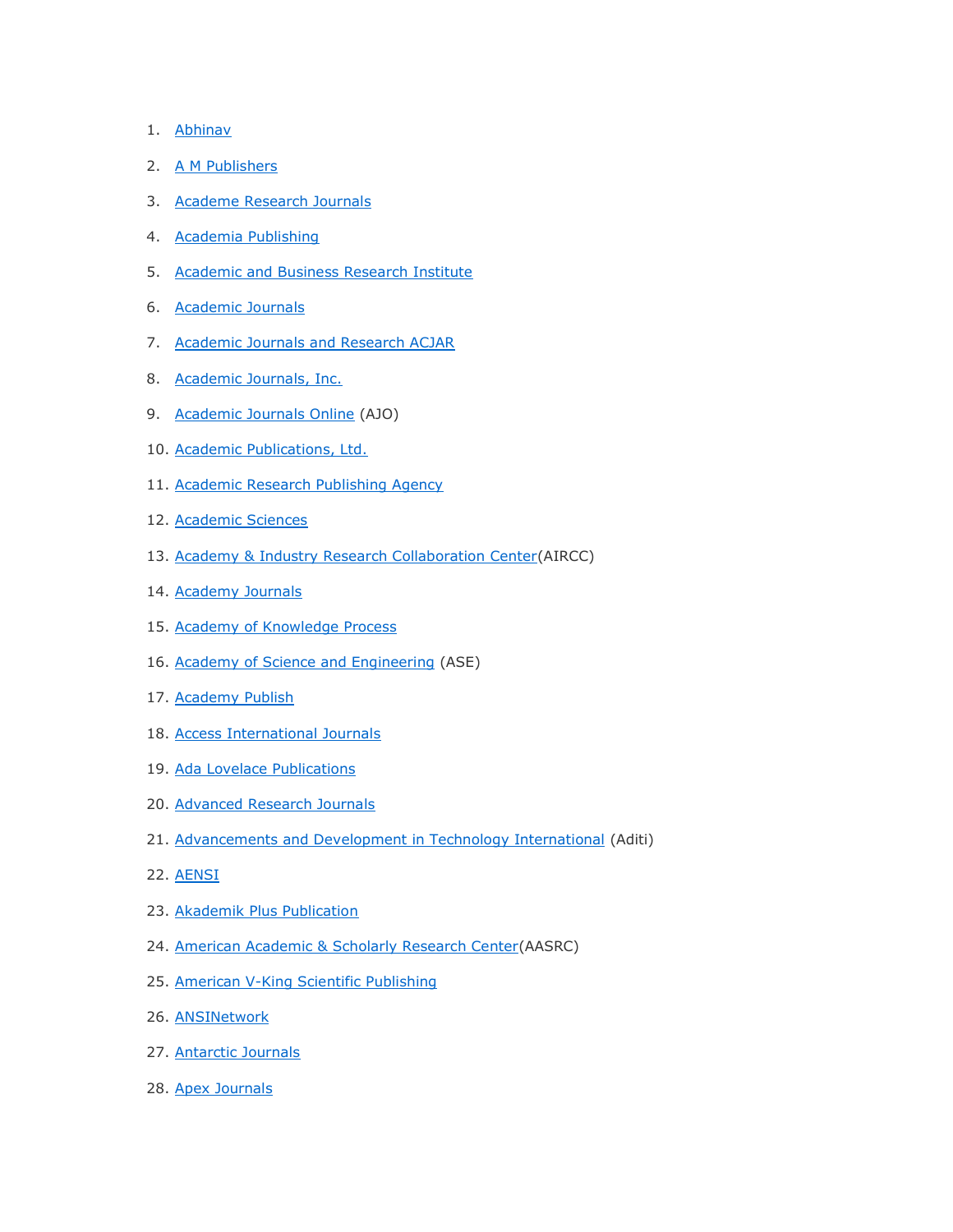- 29. [ARPN Journals](http://arpnjournals.com/)
- 30. [Ashdin Publishing](http://www.ashdin.com/)
- 31. [Asian Economic and Social Society](http://www.aessweb.com/index.php) (AESS)
- 32. [Asian Research Consortium](http://www.aijsh.org/?task=index)
- 33. [Australian International Academic Centre Pty. Ltd.](http://www.aiac.org.au/)
- 34. [Baishideng Publishing Group](http://www.wjgnet.com/)
- 35. [Basic Research Journals](http://basicresearchjournals.org/index.html)
- 36. [Bentham Open](http://www.bentham.org/open/)
- 37. [Better Advances Press](http://www.bapress.ca/index.html)
- 38. [BioInfo Publications](http://www.bioinfopublication.org/)
- 39. [BioIT international Journals](http://bipublication.com/index.html)
- 40. [BioMedSciDirect Publications](http://www.biomedscidirect.com/aboutjournal.php)
- 41. [Bioscience Research & Educational Institute](http://www.bret.ac.in/) *[Link dead as of 2012-11-14]*
- 42. [Bonfring](http://www.bonfring.org/)
- 43. [British Association of Academic Research](http://www.bjmhs.baar.org.uk/) (BAAR)
- 44. [British Journal](http://www.bjournal.co.uk/)
- 45. [Business Journalz](http://www.businessjournalz.org/) (BJ)
- 46. [Canadian Center of Science and Education](http://ccsenet.org/web/)
- 47. [Center for the Development and Dissemination of Knowledge](http://www.cddk.org/index.html)
- 48. [Center for Enhancing Knowledge](http://www.cekinfo.org.uk/) (CEK), UK
- 49. [Center for Promoting Ideas](http://www.cpinet.info/)
- 50. [Centre For Info Bio Technology](http://www.cibtech.org/index.htm) (CIBTech)
- 51. [Centre of Promoting Research Excellence](http://cprenet.com/home/) (CPRE)
- 52. [Cloud Journals](http://cloud-journals.com/)
- 53. [The Clute Institute](http://www.cluteinstitute.com/index.html)
- 54. [Computer Science Journals](http://www.cscjournals.org/csc/home.php)
- 55. [CONFAB Journals](http://www.confabjournals.com/)
- 56. [Cosmic Journals](http://cosmicjournals.com/)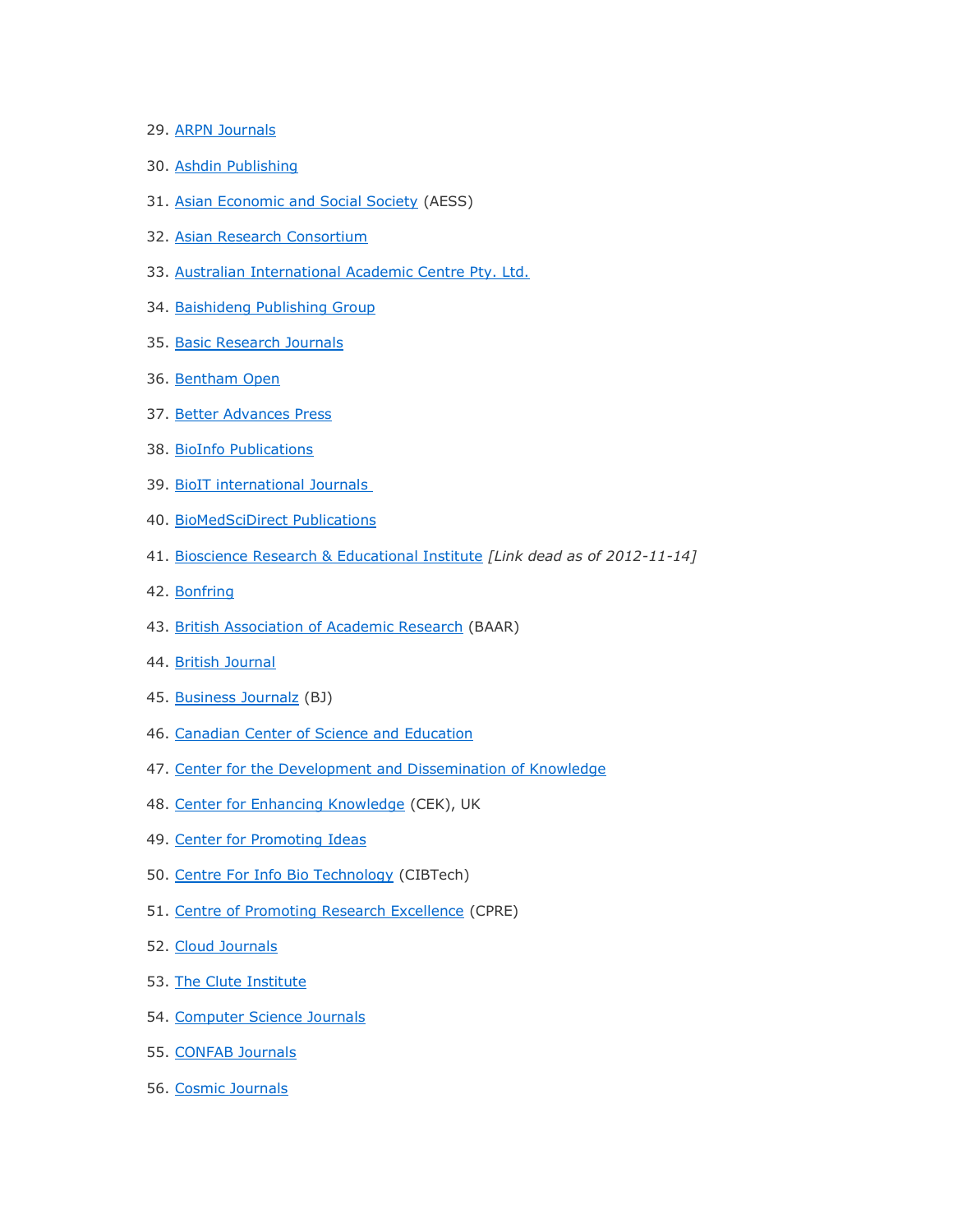- 57. [CSCanada](http://cscanada.net/)
- 58. [Discovery Publishing Group](http://www.discovery.org.in/)
- 59. [David Publishing](http://www.davidpublishing.org/)
- 60. [Deccan Pharma Journals](http://www.deccanpharmajournals.com/)
- 61. [E-International Scientific Research Journal Consortium](http://www.eisrjc.com/) (E-ISRJC)
- 62. [e-journals](http://www.shankargargh.net/index.php)
- 63. [e3Journals](http://www.e3journals.org/index.php)
- 64. [eCanadian Journals](http://www.ecanadianjournals.com/ecanadian/)
- 65. [Econjournals](http://www.econjournals.com/index.php/index)
- 66. [EISRJC Journals](http://www.eisrjc.com/) (E-International Scientific Research Journal Consortium)
- 67. [eLearning Institute](http://www.theelearninginstitute.org/)
- 68. [Elewa Bio Sciences](http://www.m.elewa.org/index.php)
- 69. [eJournals of Academic Research & Reviews](http://www.ejarr.com/)
- 70. [Electronic Center for International Scientific Information](http://ecisi.com/)
- 71. [Elmer Press](http://www.elmerpress.com/)
- 72. [Engineering and Technology Publishing](http://www.etpub.com/index.htm)
- 73. [Erudite Journals Limited](http://eruditejournals.org/ejb/index.htm)
- 74. [EuroJournals](http://eurojournals.com/)
- 75. [Far East Research Centre](http://www.fareastjournals.com/)
- 76. [Ficus Publishers](http://ficuspublishers.com/Home.php)
- 77. [Global Advanced Research Journals](http://garj.org/)
- 78. [Global Journals, Inc. \(US\)](https://globaljournals.org/)
- 79. [Global Research Journals](http://www.globalresearchjournals.org/)
- 80. [Global Research Online](http://www.globalresearchonline.net/)
- 81. [Global Research Publishing](http://www.grpjournal.org/) (GRP)
- 82. [GlobalOpenJournals.org](http://globalopenjournals.org/index.html)
- 83. [GlobalSkope Publishing Society](http://globalskope.com/ijesr/index.html)
- 84. [Green Global Foundation](http://www.ggfagro.com/) (GGF)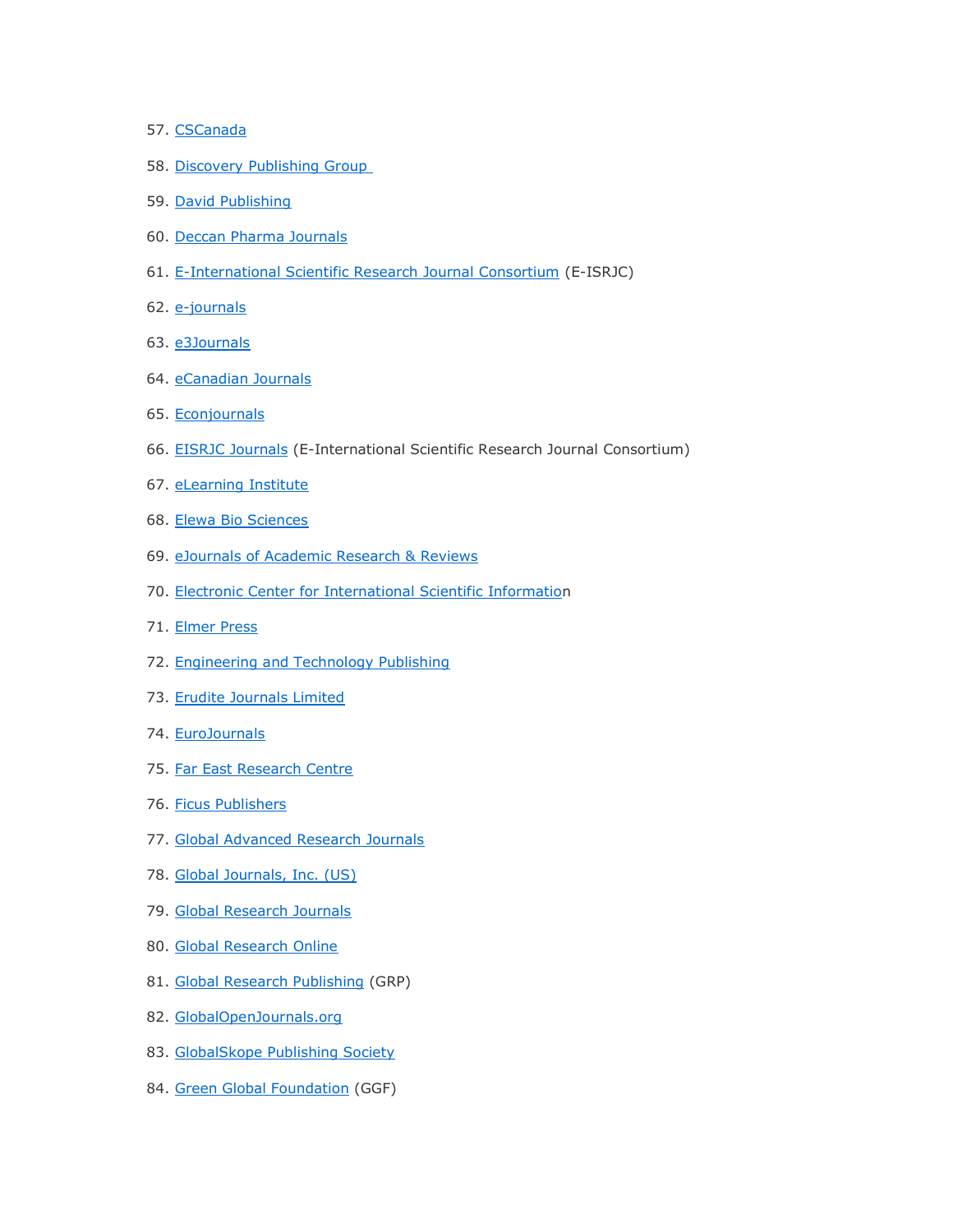- 85. [Greener Journals](http://www.gjournals.org/Index.html)
- 86. [Growing Science Publishing Company](http://growingscience.com/index.html)
- 87. [Herald International Research Journals](http://heraldjournals.org/index.htm)
- 88. [Herbert Open Access Journals](http://www.hoajonline.com/)
- 89. [Hikari Ltd.](http://www.m-hikari.com/)
- 90. [Human and Sciences Publications](http://www.humanpub.org/) (HumanPub)
- 91. [Human Resource Management Academic Research Society](http://hrmars.com/index.php?page=our%20journals%20f) (HRMARS)
- 92. [IBIMA Publishing](http://www.ibimapublishing.com/)
- 93. [Indian Society for Education and Environment](http://www.iseeadyar.org/index.html)
- 94. [Indus Foundation for Education, Research & Social Welfare](http://www.indusedu.org/aboutus.html)
- 95. [Innovative Space of Scientific Research](http://www.issr-journals.org/) (ISSR Journals)
- 96. [INREWI](http://www.inrewi.com/home)
- 97. [Insight Knowledge](http://insightknowledge.co.uk/index.php)
- 98. [Institute of Advanced Scientific Research](http://www.i-asr.com/journals.aspx)
- 99. [Institute of Electronic & Information Technology](http://www.ieit-web.org/apscj/editorialboard.html)
- 100. [Institute of Language and Communication Studies](http://www.inlcs.org/)
- 101. **[InTech Open Access Publisher](http://www.intechweb.org/) [Mirror site](http://www.intechopen.com/)**
- 102. **[Integrated Publishing Association](http://www.ipublishing.co.in/)**
- 103. [Intellectual Archive](http://www.intellectualarchive.com/)
- 104. [Intercontinental Electronic Journals](http://www.intercontinentalresearchjournals.org/)
- 105. **[International Academic Journals](http://www.inacj.com/)**
- 106. [International Academy of Business & Economics](http://www.iabe.org/)
- 107. [International Academy of Science, Engineering and Technology](http://international-aset.com/index.html) (International ASET)
- 108. [The International Academy, Research and Industry Association](http://www.iaria.org/) (IARIA)
- 109. [International Association for Engineering & Technology](http://www.iaetjournals.com/)
- 110. **[International Association for Engineering and Management Education](http://www.iaeme.com/about.asp) (IAEME)**
- 111. [International Association of Journals & Conferences](http://www.iajc.org/overview.html) (IAJC)
- 112. [International Conference on Computer Science and Engineering](http://www.icgst.com/)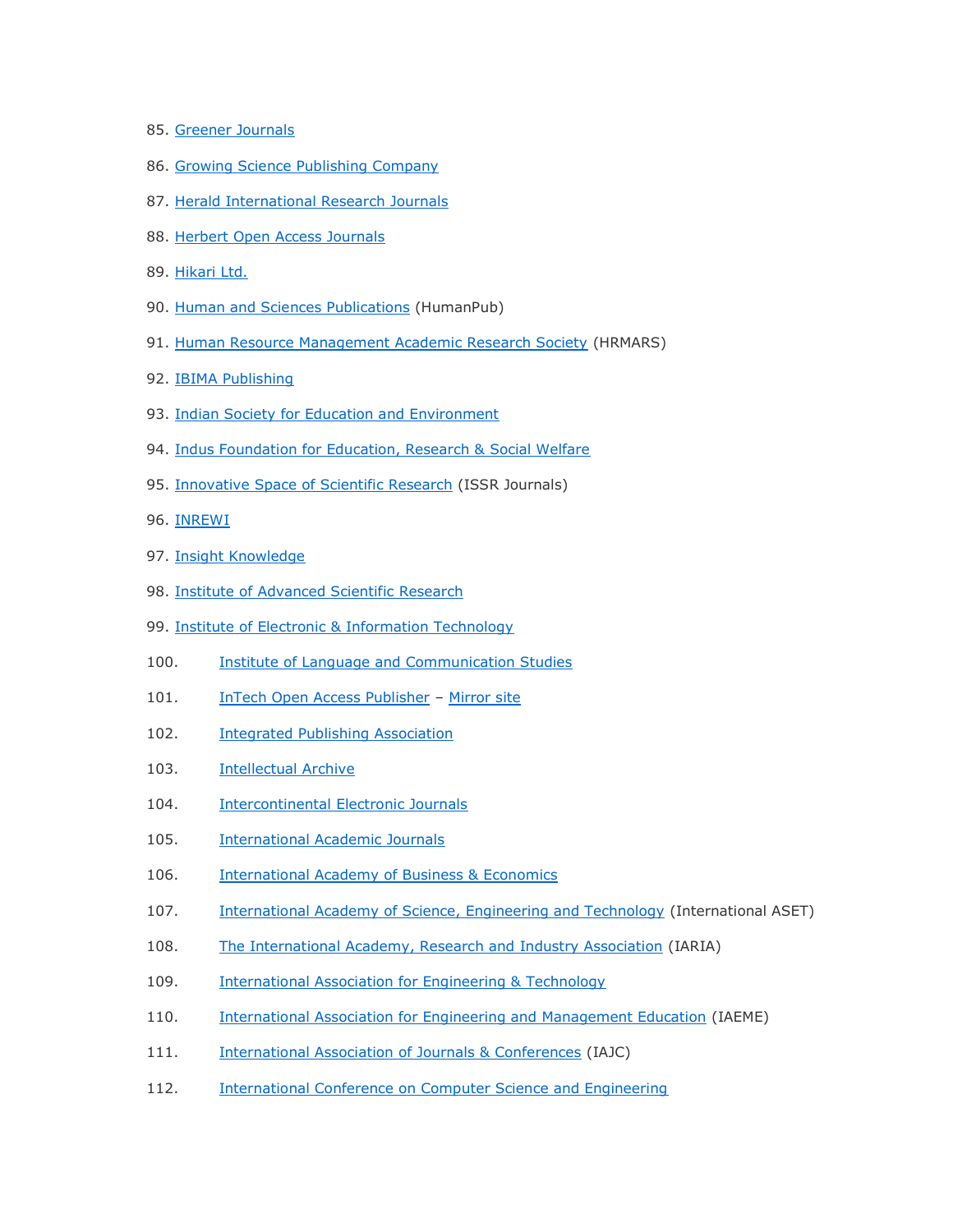- 113. [International Digital Organization for Scientific Information](http://idosi.org/index.htm) (IDOSI)
- 114. [International House for Academic](http://www.ihasr.org/) Scientific Research
- 115. [International Institute for Science, Technology and Education](http://www.iiste.org/Journals/) (IISTE)
- 116. [International Institute of Informatics and Systemics](http://www.iiis.org/)
- 117. [The International Journal Research Publications](http://www.theinternationaljournal.org/ojs/index1.htm)
- 118. [International Journals of Engineering & Sciences](http://www.ijens.org/)
- 119. [International Journals of Multidisciplinary Research Academy](http://www.ijmra.us/)
- 120. [International Journals of Scientific Research](http://ijscience.com/default.htm) (IJSR)
- 121. International [Network for Applied Sciences and Technology](http://www.inast.org/)
- 122. [International Network for Natural Sciences](http://www.innspub.net/) (INNSPUB)
- 123. [International Research Journal](http://www.ssmrae.com/) (Rajasthan, India)
- 124. **[International Research Journals](http://www.interesjournals.org/index.htm) (Lagos, Nigeria)**
- 125. [International Research Journals](http://resjournals.com/) (Accra, Ghana)
- 126. [International Scholars Journals](http://internationalscholarsjournals.org/)
- 127. **[International Science Congress Association](http://www.isca.in/)**
- 128. [International Scientific Engineering and Research Publications](http://iserp.org/)
- 129. [International Scientific Publications](http://www.scientific-publications.net/)
- 130. International Society of Universal Research in Sciences (EyeSource)
- 131. **[Internet Medical Publishing](http://imedpub.com/)**
- 132. **[Internet Scientific Publications](http://www.ispub.com/)**
- 133. **[Interscience Journals](http://interscience.org.uk/)**
- 134. **[Interscience Open Access Journals](http://www.interscience.in/)**
- 135. [ISISnet](http://www.isisn.org/)
- 136. [Ivy Union Publishing](http://www.ivyunion.org/)
- 137. [Jyoti Academic Press](http://jyotiacademicpress.com/)
- 138. [KEJA Publications](http://www.kejapub.com/)
- 139. [Knowledgebase Publishers](http://www.knowledgebasepublishers.org/)
- 140. [Knowledgia Scientific](http://www.knowledgia.net/) (formerly Knowledgia Review)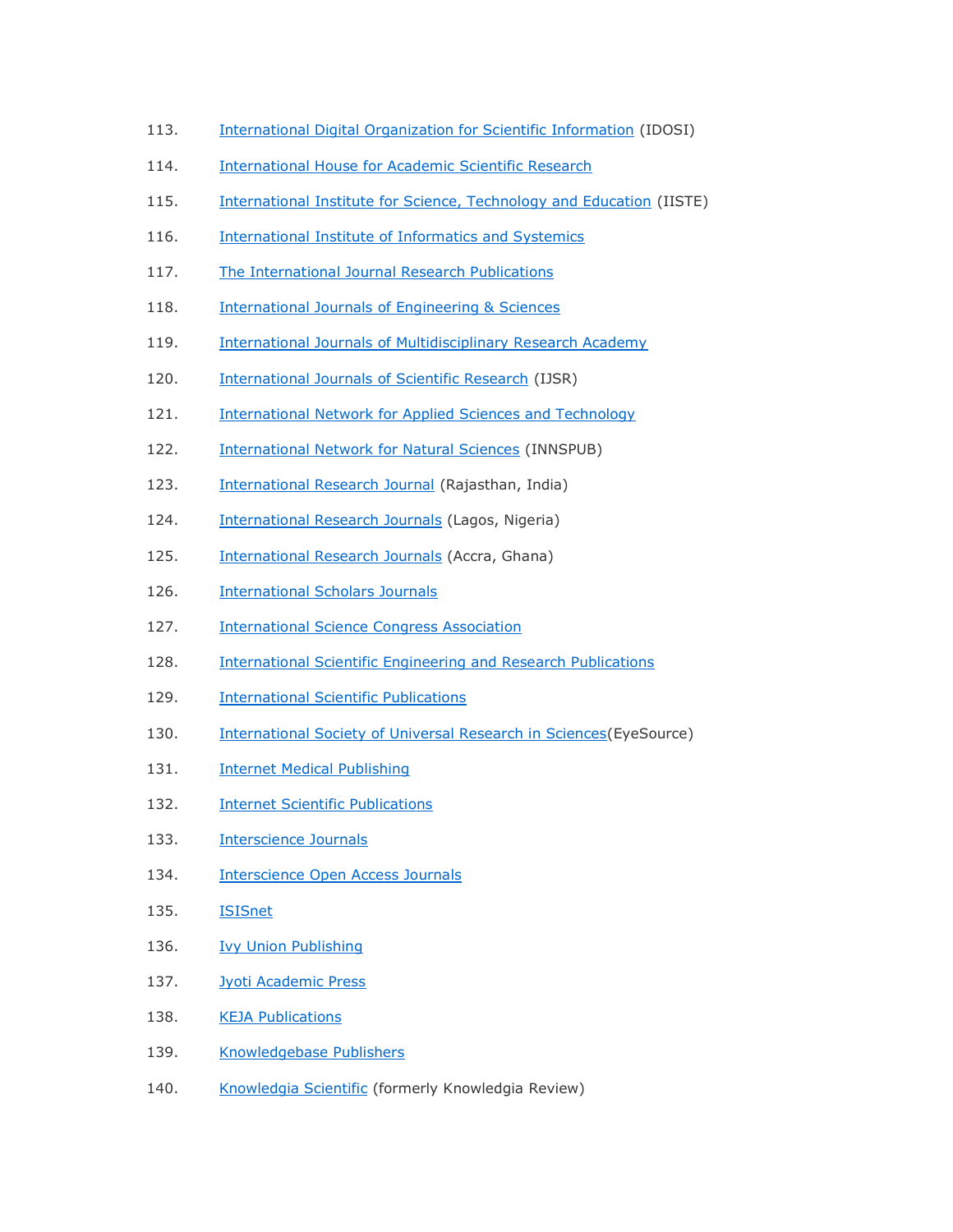- 141. [Lifescience Global](http://www.lifescienceglobal.com/)
- 142. [Macrothink Institute](http://www.macrothink.org/)
- 143. [Marsland Press](http://www.sciencepub.net/)
- 144. [Maryland Institute of Research](http://miredu.org/)
- 145. [Maxwell Scientific Organization](http://maxwellsci.com/jlist.php)
- 146. [MASAUM Network](http://www.masaumnet.com/)
- 147. [Medical Science Journals](http://medical.sciencejournals.cc/) *[Link dead as of 2012-11-14]*
- 148. [Medwell Journals](http://www.medwelljournals.com/home.php)
- 149. [Mehta Press](http://www.mehtapress.com/)
- 150. [Merit Research Journals](http://meritresearchjournals.org/index.htm)
- 151. [MNK Publication](http://www.mnkjournals.com/index.htm)
- 152. [Modern Scientific Press](http://modernscientificpress.com/)
- 153. [Muhammadon Centre for Research and Development](http://www.muhammadon.org/index.php) (MCRD)
- 154. [Narain Publishers Pvt. Ltd](http://www.npplweb.com/) (NPPL)
- 155. [National Social Science Association](http://www.nssa.us/) (NSSA)
- 156. [Net Journals](http://www.netjournals.org/)
- 157. [NobleResearch Publisher](http://www.nobleresearch.org/home.aspx)
- 158. [Noto-are](https://www.notoare.com/)
- 159. [OA Publishing London](http://oapublishinglondon.com/index.php)
- 160. [OMICS Publishing Group](http://www.omicsonline.org/)
- 161. [Online Research Journals](http://onlineresearchjournals.org/index.htm)
- 162. [OpenAccessPub](http://openaccesspub.org/index.php)
- 163. [Open Research and Science Library](http://www.orslib.org/index.html) (ORSlib)
- 164. [Open Research Society](http://www.open-knowledge-society.org/)
- 165. [PBS Journals](http://pbsjournals.com/index.php)
- 166. [Pelagia Research Library](http://pelagiaresearchlibrary.com/index.html)
- 167. [Pharmaceutical Research Foundation](http://pharmresfoundation.com/)
- 168. [Pharmacognosy Network Worldwide](http://phcog.net/)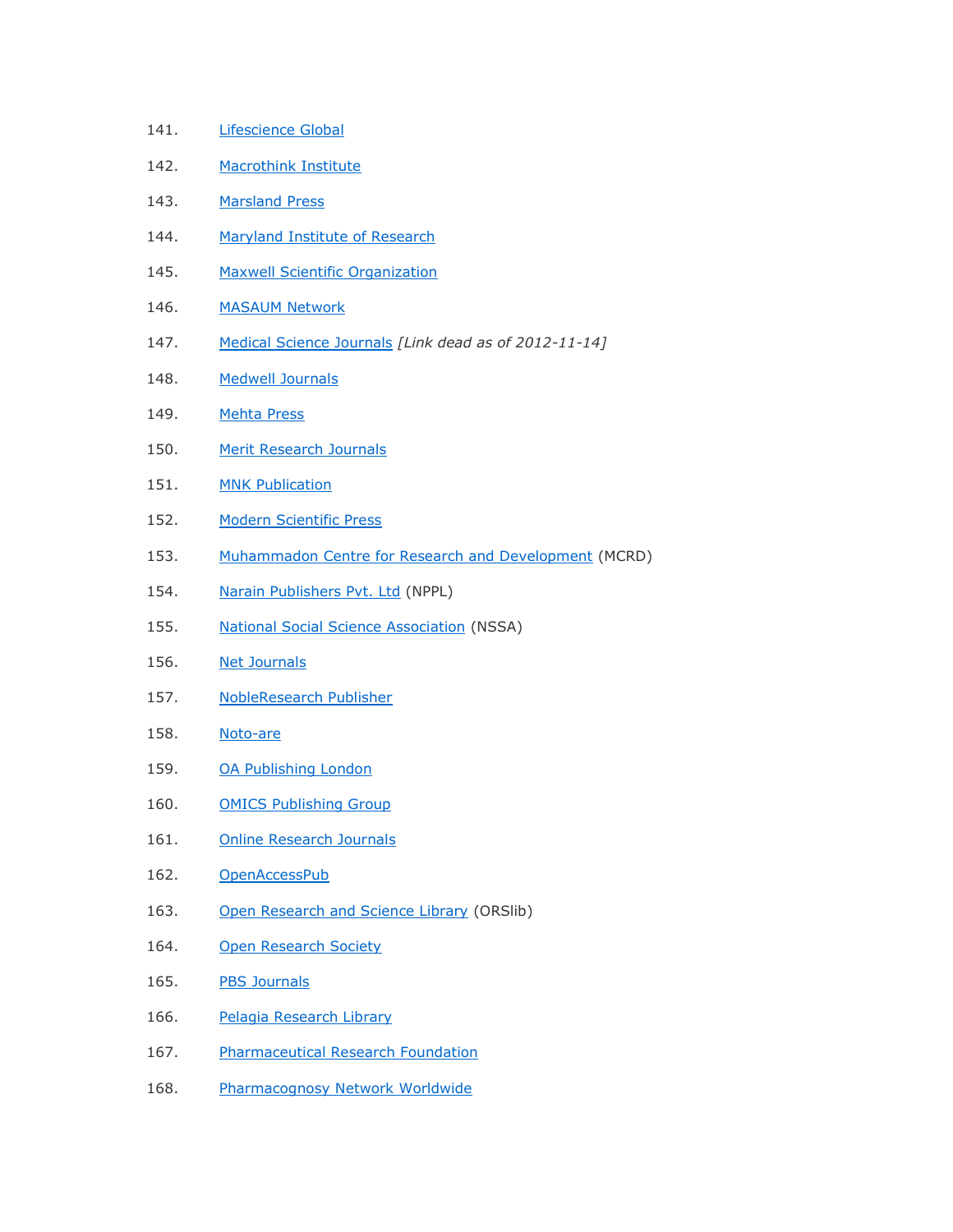- 169. [PharmaInfo](http://www.pharmainfo.in/)
- 170. [PharmaInterScience Publishers](http://www.pharmainterscience.com/)
- 171. [Photon Foundation](https://sites.google.com/site/photonfoundationorganization/)
- 172. [Praise Worthy Prize](http://www.praiseworthyprize.com/)
- 173. [Prime Journals](http://www.primejournal.org/index.html)
- 174. [Research Publisher](http://researchpub.org/index.html)
- 175. [RedFame Publishing](http://www.redfame.com/home/)
- 176. [RG Education Society](http://www.rgsociety.org/)
- 177. [Ross Science Publishers](http://rossscience.org/index.php)
- 178. [Sacha International Academic Journals](http://www.sachajournals.com/index.php)
- 179. [SAVAP International](http://www.journals.savap.org.pk/)
- 180. [Scholar Journals](http://www.scholarjournals.org/)
- 181. [Scholar People](http://scholarpeople.org/)
- 182. [Scholar Science Journals](http://www.ssjournals.com/)
- 183. [Scholarlink Resource Centre Limited](http://scholarlinkresearch.org/)
- 184. [Scholarly Journals International](http://scholarly-journals.com/index.html)
- 185. [Scholars Research Library](http://scholarsresearchlibrary.com/)
- 186. [Sciedu Press](http://sciedu.ca/web/)
- 187. [Science & Knowledge Publishing Corporation Limited](http://scik.org/)
- 188. [Science Academy Publisher](http://www.sciacademypublisher.com/)
- 189. [Science Alert](http://scialert.net/index.php)
- 190. [Science and Education Publishing](http://www.sciepub.com/portal/Home)
- 191. [Science and Engineering Publishing Company](https://scholarlyoa.com/2012/09/26/a-publisher-with-no-website-science-and-engineering-publishing-company/)
- 192. [Science Education Foundation](http://www.ejournalnet.com/)
- 193. [Science Instinct Publications](http://www.sciipub.com/)
- 194. [Science Journal Publication](http://www.sjpub.org/)
- 195. [Science Park Journals](http://scienceparkjournals.org/index.html)
- 196. [Science Publications](http://www.thescipub.com/)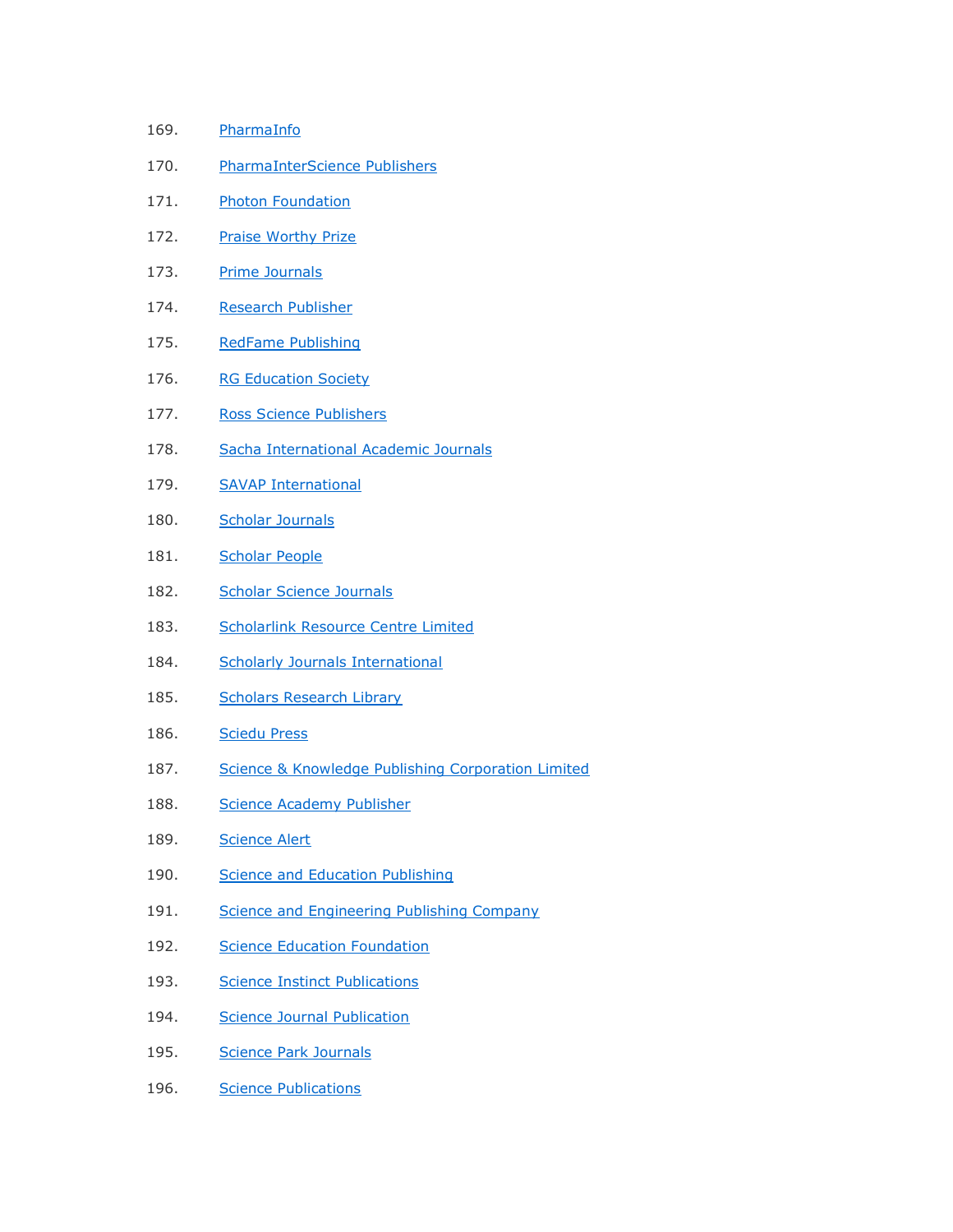- 197. [Science Publishing Group](http://www.sciencepublishinggroup.com/home/index.aspx)
- 198. [Science Record Journals](http://www.sciencerecord.com/)
- 199. [Science Target](http://www.sciencetarget.com/)
- 200. [ScienceDomain International](http://www.sciencedomain.org/)
- 201. [ScienceHuβ](http://www.scihub.org/index.html)
- 202. [Sciencepress Ltd.](http://www.scienpress.com/Default.asp)
- 203. [Scientific & Academic Publishing](http://www.sapub.org/journal/index.aspx)
- 204. [Scientific Journals](http://www.scientific-journals.co.uk/)
- 205. [Scientific Journals International](http://www.scientificjournals.org/)
- 206. [Scientific Research Publishing](http://www.scirp.org/)
- 207. [SciTechnol](http://scitechnol.com/)
- 208. [ScottishGroup Education and Testing Services](http://scottishjournal.co.uk/)
- 209. [Segment Journals](http://www.segmentjournals.com/)
- 210. [Signpost e Journals](http://www.journals.academicpursuits.us/)
- 211. [Silicon Valley Publishers](http://www.svpublishers.co.uk/)
- 212. [SJournals](http://www.sjournals.com/)
- 213. [Sky Journals](http://skyjournals.org/index.html)
- 214. [Society for Science and Nature](http://scienceandnature.org/index.php)
- 215. [Society of Engineering Science and Technology](http://www.sestindia.org/) (SEST India)
- 216. [Sphinx Knowledge House](http://sphinxsai.com/)
- 217. [Southern Cross Publishing Group](http://www.sciencej.com/submit.html)
- 218. [Suryansh Publications](https://scholarlyoa.com/publishers/www.suryanshpublications.inf)
- 219. [Swiss Journals](http://www.swissjournals.org/)
- 220. [Technical Journals Online](http://www.technicaljournalsonline.com/index.html)
- 221. [Technopark Publications](http://technoparkpublications.com/)
- 222. [Textroad Journals](http://www.textroad.com/)
- 223. [Thavan E ACT International Journals](http://www.thavan.org/)
- 224. [Today Science](http://www.todayscience.org/)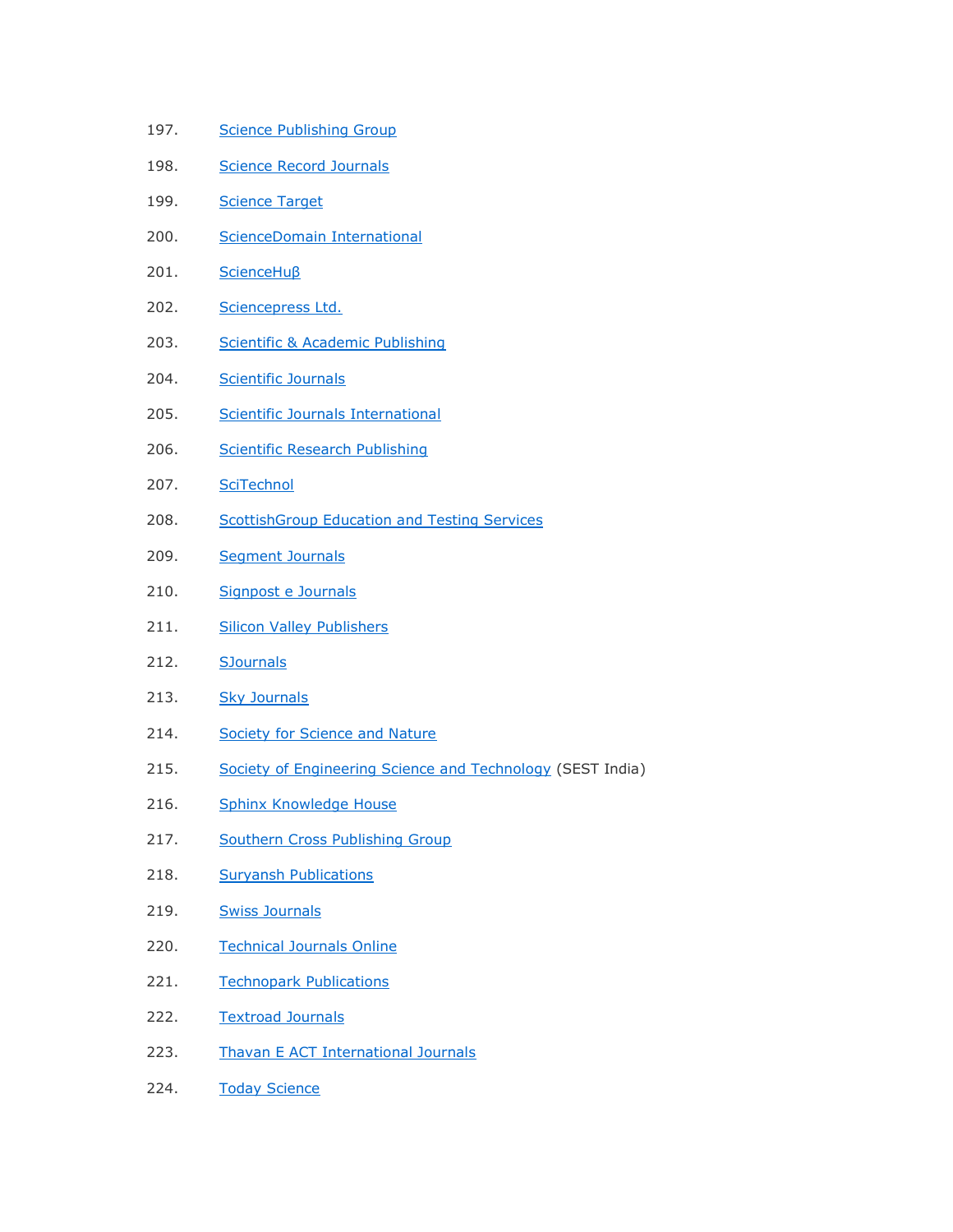- 225. [Trade Science, Inc](http://www.tsijournals.com/)
- 226. [Trans Stellar](http://www.tjprc.org/index.php) (Transstellar)
- 227. [Transnational Research Journals](http://universalresearchjournals.org/) (formerly Universal Research Journals)
- 228. **[Universal Research Publications](http://urpjournals.com/contactus.php)**
- 229. [Valleys International](http://valleys.co.in/)
- 230. [VBRI Press](http://www.vbripress.com/aboutus.aspx)
- 231. Whites [Science Journals](http://whitesscience.com/Default.aspx)
- 232. [Victorquest Publications](http://victorquestpub.com/)
- 233. [Wilolud Journals](http://www.wiloludjournal.com/page.php?3)
- 234. [Wireilla Scientific Publications](http://wireilla.com/)
- 235. [World Academic Publishing](http://www.academicpub.org/)
- 236. [World Academy of Research and Publication](http://www.warponline.org/)
- 237. [World Academy of Science, Engineering and Technology](http://www.waset.org/publications.php) (WASET)
- 238. [World Scholars](http://wscholars.com/)
- 239. [World Science Publisher](http://www.worldsciencepublisher.org/index.php)
- 240. [World Scientific and Engineering Academy and Society](http://www.wseas.org/) (WSEAS)
- 241. [Wudpecker Research Journals](http://www.wudpeckerresearchjournals.org/)
- 242. [Wyno Academic Journals](http://www.wynoacademicjournals.org/index.html)

#### **List 2: Individual Journals:**

- 1. [Academic Exchange Quarterly](http://www.rapidintellect.com/AEQweb/)
- 2. [American Journal of PharmTech Research](http://www.ajptr.com/) (AJPTR)
- 3. [Archives Des Sciences Journal](http://www.sciencesarchive.com/)
- 4. [Archives of Pharmacy Practice](http://www.archivepp.com/)
- 5. Asian Journal of [Biomedical and Pharmaceutical Sciences](http://www.jbiopharm.com/index.php/ajbp)
- 6. [Asian Journal of Business and Management Sciences\(](http://www.ajbms.org/index.php)AJBMS)
- 7. [Asian Journal of Pharmacy and Life Science](http://www.ajpls.com/index.html)
- 8. [Asian Journal of Pharmaceutical Research and Health Care](http://jprhc.in/index.php) (AJPRHC)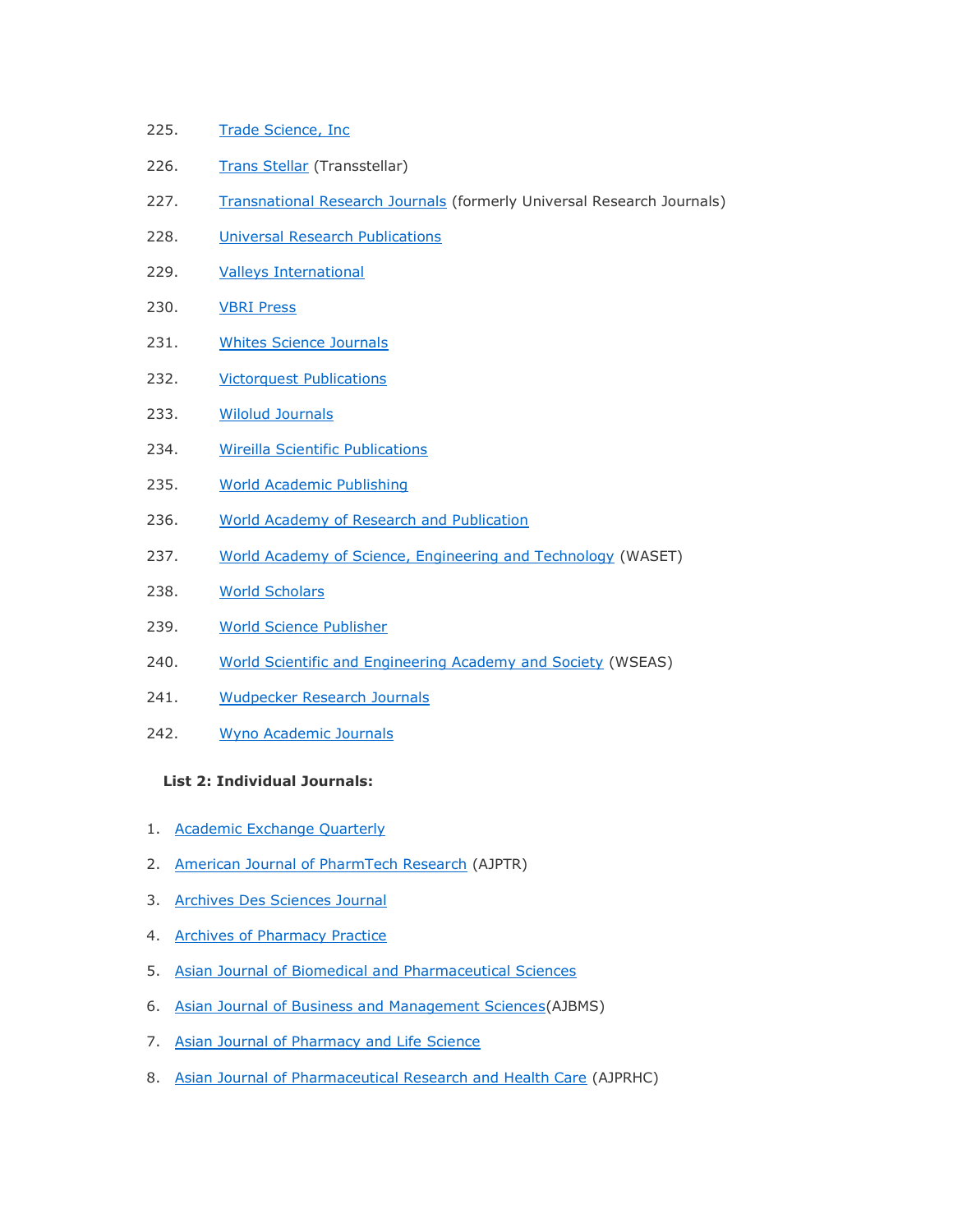- 9. [Australian Journal of Basic and Applied Sciences](http://www.ajbasweb.com/)
- 10. [British Journal of Economics, Finance and Management Sciences](http://www.ajournal.co.uk/BJEFM.htm)
- 11. [British Journal of Science](http://www.ajournal.co.uk/index.htm)
- 12. Bulletin [of Mathematical Sciences & Applications](http://www.bmsa.us/index.php)
- 13. [Bulletin of Society for Mathematical Services and Standards](http://www.jsomass.com/index.php)
- 14. [ChemXpress](http://www.globalpublication.org/)
- 15. [Computer Science Chronicle](http://www.cschronicle.org/)
- 16. [Computer Science Journal](http://comsj.org/)
- 17. [Current Discovery](http://www.ijcdi.com/)
- 18. [Elixir Online](http://www.elixirjournal.org/) Journal
- 19. [Frontiers in Aerospace Engineering](http://www.fae-journal.org/index.aspx)
- 20. [Global Journal of Management Science and Technology](http://gjmst.com/index.htm)
- 21. [Global Journal of Medicine and Public Health](http://www.gjmedph.org/)
- 22. [Indian Journal of Research Anvikshiki](http://www.anvikshikijournal.com/)
- 23. [Indian Journal of Scientific Research](http://www.ijsr.in/index.php)
- 24. [Indo American Journal of Pharmaceutical Research](http://www.iajpr.com/index.php/en/)
- 25. [Indo-Global Journal of Pharmaceutical Sciences](http://iglobaljournal.com/)
- 26. [Interdisciplinary Journal of Contemporary Research in Business](http://ijcrb.webs.com/)
- 27. [Interdisciplinary Journal of Research in Business](http://www.idjrb.com/index.php) (IDJRB)
- 28. An [International Journal of Agricultural Technology](http://www.ijat-aatsea.com/overview.html) (IJAT)
- 29. [International Journal of Applied Linguistics & English Literature](http://www.ijalel.org/Default.aspx)
- 30. [International Journal of Applied Research & Studies](http://www.ijars.in/) (iJARS)
- 31. [International Journal of Applied Research & Studies](http://www.ijars.in/) (iJARS)
- 32. [International Journal of Biomedical Science](http://www.ijbs.org/HomePage.aspx)
- 33. [International Journal of Business and Social Research](http://www.ijbsr.org/)
- 34. [International Journal of Computational Engineering Research](http://www.ijceronline.com/editorial-board.html)
- 35. [International Journal of Computer and Information Technology](http://www.ijcit.com/) (IJCIT)
- 36. [International Journal of Computer Applications](http://www.ijcaonline.org/)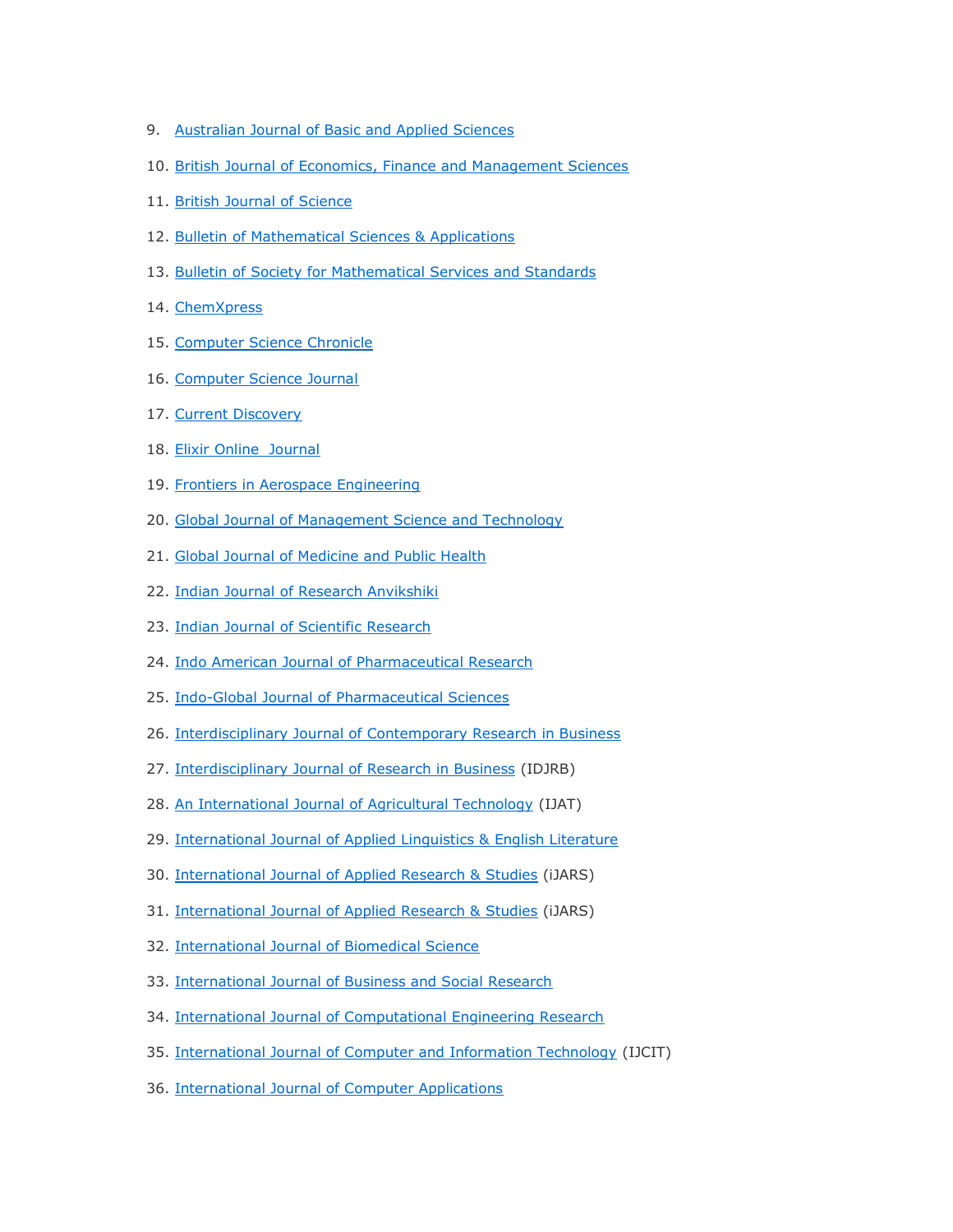- 37. [International Journal of Computer Applications in Engineering Sciences](http://www.caesjournals.org/) (IJCAES)
- 38. [International Journal of Computer Science and Information Security](https://sites.google.com/site/ijcsis/)
- 39. [International Journal of Computer Science and Network\(](http://ijcsn.org/)IJCSN)
- 40. [International Journal of Computer Science Engineering](http://www.ijcse.net/index.php) (IJCSE)
- 41. [International Journal of Computer Science Issues](http://ijcsi.org/index.php)
- 42. [International Journal of Current Research](http://www.journalcra.com/)
- 43. [International Journal of Current Research](http://www.ijcrr.com/current_issue.html) and Review
- 44. [International Journal of Current Research and Review](http://www.ijcrr.com/)
- 45. [International Journal of Development and Sustainability\(](http://isdsnet.com/ijds/)IJDS)
- 46. [International Journal of Development Research](http://www.journalijdr.com/)
- 47. [International Journal of Drug Development and Research\(](http://www.ijddr.in/)IJDDR)
- 48. [International Journal of E-Computer Science Evolution](http://www.ijecse.com/)
- 49. [International Journal of Economics and Research](http://www.ijeronline.com/)
- 50. [The International Journal of Educational and](http://tijepa.books.officelive.com/main.aspx) Psychological Assessment
- 51. [International Journal of Emerging Sciences](http://ijes.info/index.html) (IJES)
- 52. [International Journal of Emerging Technology and Advanced Engineering](http://www.ijetae.com/index.html)
- 53. [International Journal of Engineering and Advanced Technology](http://www.ijeat.org/) (IJEAT)
- 54. [International Journal of Engineering and Applied Sciences](http://eaas-journal.org/)
- 55. [International Journal of Engineering and Computer Science](http://www.ijecs.in/) (IJECS)
- 56. [International Journal of Engineering and Innovative Technology](http://ijeit.com/index.php) (IJEIT)
- 57. [International Journal of Engineering Research and Applications](http://www.ijera.com/index.html)
- 58. [International Journal of Engineering Science & Advanced Technology](http://ijesat.org/)
- 59. [International Journal of Engineering, Science and Technology](http://www.ijest-ng.com/)
- 60. [International Journal of Engineering Sciences & Research Technology](http://www.ijesrt.com/index.html) (IJESRT)
- 61. [International Journal of Fundamental & Applied Sciences](http://www.bma.org.in/IJFAS.aspx)
- 62. [International Journal of Health Research](http://www.ijhr.org/)
- 63. [International Journal of Humanities, Engineering and Pharmaceutical Sciences](http://ijheps.org/)
- 64. [International Journal of Information and Communication Technology Research](http://esjournals.org/index.php)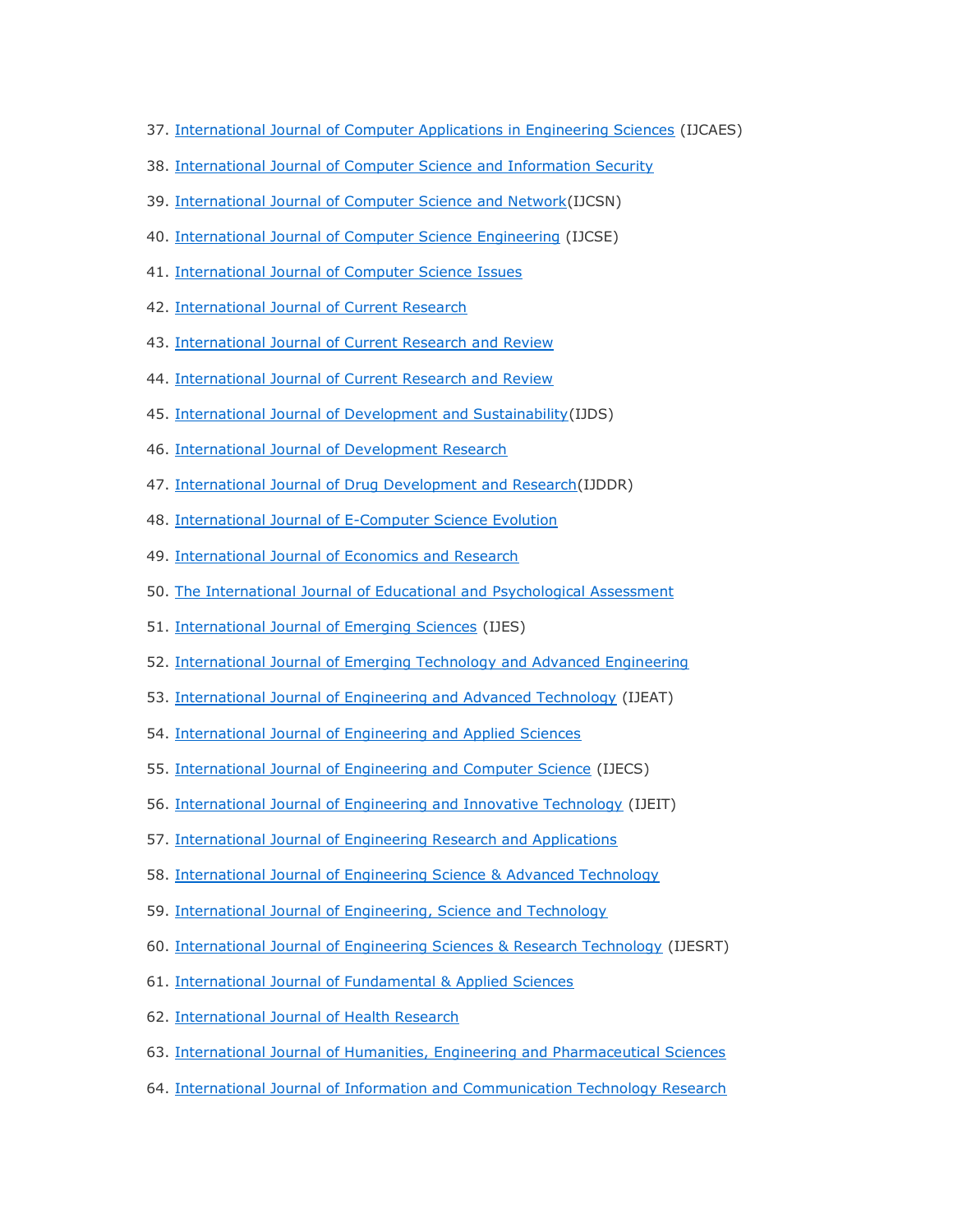- 65. International Journal [of Information Technology & Management](http://www.jitbm.com/)
- 66. [International Journal of Innovative Ideas](http://www.publishtopublic.com/)
- 67. [International Journal of Innovative Research and Development](http://www.ijird.com/)
- 68. [International Journal of Innovative Technology and Exploring Engineering](http://www.ijitee.org/) (IJITEE)
- 69. [International Journal of Life science and Pharma Research](http://www.ijlpr.com/)
- 70. [International Journal of Life Sciences Biotechnology and Pharma Research](http://www.ijlbpr.com/index.php) (IJLBPR)
- 71. [The International Journal of Management](http://www.theijm.com/)
- 72. [International Journal of Management Research and Business Strategy](http://www.ijmrbs.com/) (IJMRBS)
- 73. [International Journal of Mathematics and Soft Computing\(](http://www.ijmsc.com/index.php/ijmsc/index)IJMSC)
- 74. [International Journal of Medical Science and Public Health\(](http://www.ijmsph.com/)IJMSPH)
- 75. [International Journal of Medicine and Biomedical Research](http://ijmbr.com/index.php)
- 76. [International Journal of Medicine and Public Health](http://www.ijmedph.org/)
- 77. [International Journal of Medicobiologial Research](http://www.ijmedres.com/)
- 78. [International Journal of Modern Engineering Research](http://www.ijmer.com/) (IJMER)
- 79. [International Journal of Novel Drug Delivery Technology](http://www.scopemed.org/?jid=15)
- 80. [International Journal of Pharma and Bio Sciences](http://www.ijpbs.net/index.html) (IJPBS)
- 81. [International Journal of Pharmaceutical & Research Science](http://www.ijprsjournal.com/index.html) (IJPRS Journal)
- 82. [International Journal of Pharmaceutical and Biomedical Research](http://www.pharmscidirect.com/)
- 83. [International Journal of Pharmacy and Technology](http://www.ijptonline.com/) (IJPT)
- 84. [International Journal of Plant, Animal and Environmental Sciences](http://www.ijpaes.com/)
- 85. [International Journal of Power Electronics Engineering](http://www.ijpee.com/index.php/ijpee)
- 86. [International Journal of Recent Scientific Research](http://www.recentscientific.com/)
- 87. [International Journal of Recent Technology and Engineering](http://www.ijrte.org/) (IJRTE)
- 88. [International Journal of Research and Innovation in Computer Engineering](http://www.ijrice.com/) (IJRICE)
- 89. [International Journal of Research in Ayurveda and Pharmacy](http://www.ijrap.net/)
- 90. [International Journal of Research in Computer Science](http://www.ijorcs.org/)
- 91. [International Journal of Reviews in Computing](http://www.ijric.org/index.php)
- 92. [International Journal of Science and Advanced Technology](http://www.ijsat.com/) (IJSAT)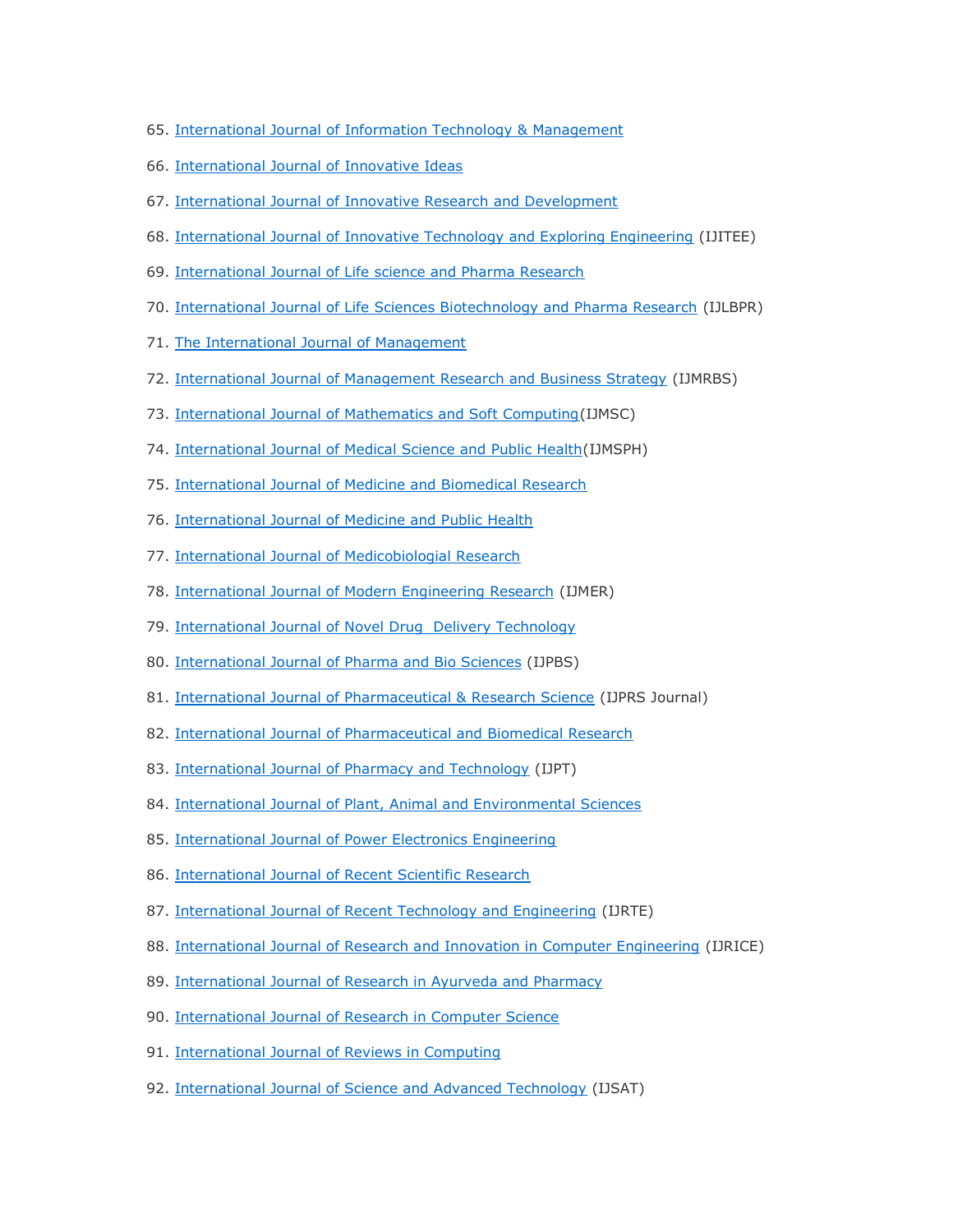- 93. International Journal [of Science and Technology](http://ejournalofsciences.org/)
- 94. [International Journal Sciences](http://www.ijsciences.com/) (IJSciences)
- 95. [International Journal of Scientific & Engineering Research](http://www.ijser.org/)
- 96. [International Journal of Scientific & Technology Research](http://www.ijstr.org/)
- 97. [International Journal of Scientific and Research Publications](http://www.ijsrp.org/) (IJSRP)
- 98. [International Journal of Scientific Knowledge](http://www.ijsk.org/index.html) (IJSK)
- 99. [The International Journal of Social Sciences](http://www.tijoss.com/index.html) (TIJOSS)
- 100. [International Journal of Soft Computing and Engineering](http://www.ijsce.org/)
- 101. [International Research Journal of Applied Finance](http://irjaf.com/Home_Page.html)
- 102. [International Review of Social Sciences and Humanities](http://www.irssh.com/home)
- 103. [Journal of Animal and Plant Sciences](http://www.m.elewa.org/JAPS/) (Nairobi, Kenya)
- 104. [Journal of Applied Pharmacy](http://japharmacy.com/master/Default.aspx)
- 105. **[Journal of Applied Pharmaceutical Science](http://www.japsonline.com/index.php)**
- 106. **[Journal of Basic and Clinical Pharmacy](http://jbclinpharm.com/default.aspx)**
- 107. **[Journal of Business Management and Applied Economics](http://jbmae.scientificpapers.org/)**
- 108. [Journal of Comprehensive Research](http://jupapadoc.startlogic.com/compresearch/)
- 109. [Journal of Contradicting Results in Science](http://jcrsci.org/)
- 110. [Journal of Emerging Trends in Computing and Information Sciences](http://cisjournal.org/)
- 111. [Journal of Knowledge Management, Economics and Information Technology](http://www.scientificpapers.org/)
- 112. **[Journal of Medical Research and Practice](http://jmrp.info/index.php/jmrp) (JMRP)**
- 113. [Journal of Pharmaceutical and Biomedical Sciences](http://www.jpbms.info/) (JPBMS)
- 114. [Journal of Scientific Theory and Methods](http://journalofscientifictheoryandmethods.com/)
- 115. [Mathematical and Computational Applications](http://mcajournal.cbu.edu.tr/) (MCA)
- 116. People's Jo[urnal of Scientific Research](http://www.pjsr.org/Home.html)
- 117. [The Pharma Research \(Journal\)](http://www.thepharmaresearch.info/)
- 118. [Research in Biotechnology](http://www.researchinbiotechnology.com/home)
- 119. [Research Journal of Pharmaceutical, Biological and Chemical Sciences](http://www.rjpbcs.com/index.html) (RJPBCS)
- 120. Researchers World [Journal of Arts Science & Commerce](http://www.researchersworld.com/index.html)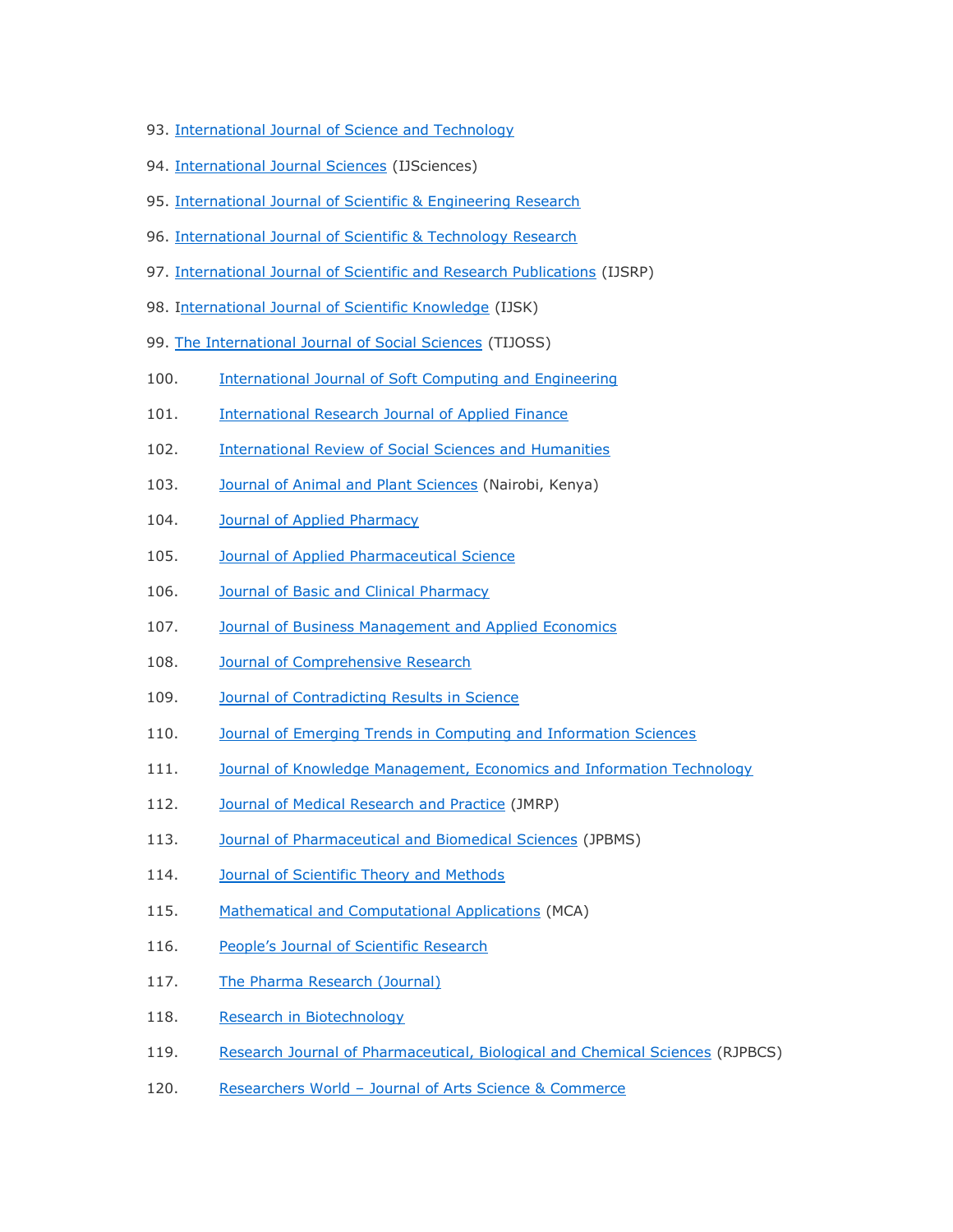- 121. [Seventh Sense Research Group Journal](http://ssrgj.blogspot.com/)
- 122. [South Asian Journal of Mathematics](http://www.sajm.com.nu/index.htm)
- 123. [Universal Journal of Applied Computer Science and Technology](http://uniascit.in/index.php)
- 124. [Universal Journal of Computer Science and Engineering Technology](http://www.unicse.org/) (UniCSE)
- 125. [World Applied Sciences Journal](http://www.wasj.org/)
- 126. [World Journal of Science and Technology](http://worldjournalofscience.com/) (WJST)



**Share this:**

- **[Twitter](https://scholarlyoa.com/2012/12/06/bealls-list-of-predatory-publishers-2013/?share=twitter&nb=1)**
- [Facebook](https://scholarlyoa.com/2012/12/06/bealls-list-of-predatory-publishers-2013/?share=facebook&nb=1)3K+
- **[Email](https://scholarlyoa.com/2012/12/06/bealls-list-of-predatory-publishers-2013/?share=email&nb=1)**
- **[Google](https://scholarlyoa.com/2012/12/06/bealls-list-of-predatory-publishers-2013/?share=google-plus-1&nb=1)**
- [LinkedIn](https://scholarlyoa.com/2012/12/06/bealls-list-of-predatory-publishers-2013/?share=linkedin&nb=1)<sub>56</sub>
- $\bullet$

#### **Related**

[List of Predatory Publishers 2014I](https://scholarlyoa.com/2014/01/02/list-of-predatory-publishers-2014/)n "article processing charges"

[Four New, Really Bad Scholarly Open-Access PublishersI](https://scholarlyoa.com/2012/03/15/four-new-really-bad-scholarly-open-access-publishers/)n "Scholarly Open-Access Publishers"

[How Does This Fake OA Publisher Manage to Publish Over 500 articles Monthly?I](https://scholarlyoa.com/2015/03/05/how-does-this-fake-oa-publisher-manage-to-publish-over-500-articles-monthly/)n "Misleading metrics"

This entry was posted on Thursday, December 6th, 2012 at 10:27 AM and is filed under [Scholarly Open-](https://scholarlyoa.com/category/scholarly-open-access-publishers/)[Access Publishers.](https://scholarlyoa.com/category/scholarly-open-access-publishers/) You can follow any responses to this entry through the [RSS 2.0](https://scholarlyoa.com/2012/12/06/bealls-list-of-predatory-publishers-2013/feed/) feed. You can leave a [response,](https://scholarlyoa.com/2012/12/06/bealls-list-of-predatory-publishers-2013/#respond) o[rtrackback](https://scholarlyoa.com/2012/12/06/bealls-list-of-predatory-publishers-2013/trackback/) from your own site.

#### **Post navigation**

[« Previous PostNext Post »](https://scholarlyoa.com/2012/12/05/three-new-questionable-open-access-publishers/)

**446 Responses to** *Beall's List of Predatory Publishers 2013*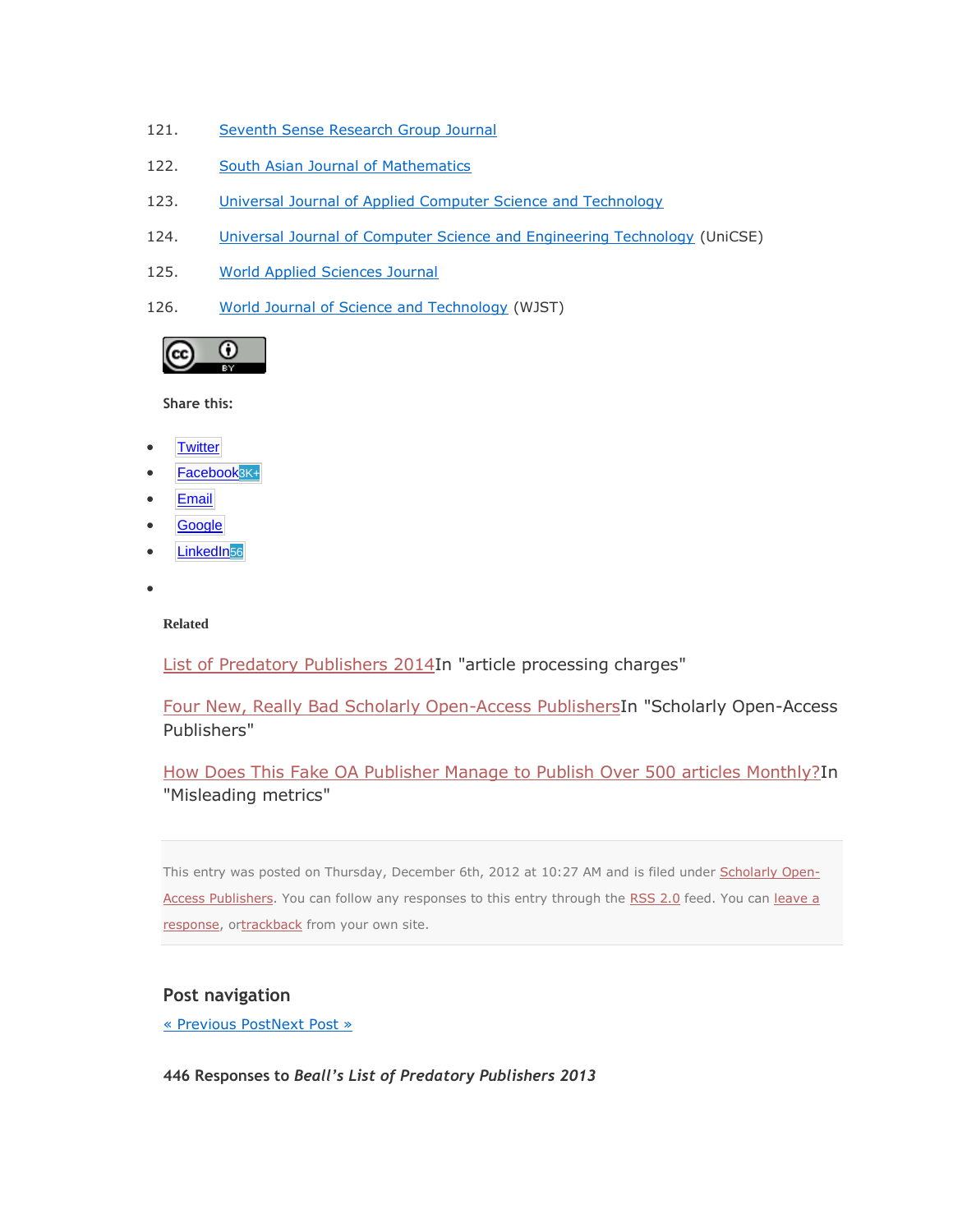# **1. [kathleen Gust](http://gravatar.com/kgust) says:**

#### [December 6, 2012 at 10:33 AM](https://scholarlyoa.com/2012/12/06/bealls-list-of-predatory-publishers-2013/#comment-5312)

Thanks Jeff, I get asked about some of these publishers more than I'd like, but the profs and students they are targeting are grateful to know there are librarians keeping an eye on them, even if the industry can't seem to police it. Your list is a super resource.

#### **[Reply](https://scholarlyoa.com/2012/12/06/bealls-list-of-predatory-publishers-2013/?replytocom=5312#respond)**

**2. Nils says:**

[December 6, 2012 at 11:27 AM](https://scholarlyoa.com/2012/12/06/bealls-list-of-predatory-publishers-2013/#comment-5314)

Thanks indeed. This list is going to be very useful to me as a member of hiring committees, especially since the predators have started to imitate the names of serious journals.

**[Reply](https://scholarlyoa.com/2012/12/06/bealls-list-of-predatory-publishers-2013/?replytocom=5314#respond)**

# **3. Tevni says:**

[December 6, 2012 at 4:51 PM](https://scholarlyoa.com/2012/12/06/bealls-list-of-predatory-publishers-2013/#comment-5324)

What are the criteria to determine what journal is predator? If an academic group of people want to create a Scholar Journal are they free to do it? Do they need to request some authorization from some publisher association? If so, which one?

#### **[Reply](https://scholarlyoa.com/2012/12/06/bealls-list-of-predatory-publishers-2013/?replytocom=5324#respond)**



[December 6, 2012 at 4:59 PM](https://scholarlyoa.com/2012/12/06/bealls-list-of-predatory-publishers-2013/#comment-5325)

The criteria are linked to here on this post.

To start a new journal, you do not need to get permission from anyone (at least here in the west). Everyone should be free to start a scholarly journal. We just hope that those who do start jorunals follow the highest possible ethical publication standards.

#### **[Reply](https://scholarlyoa.com/2012/12/06/bealls-list-of-predatory-publishers-2013/?replytocom=5325#respond)**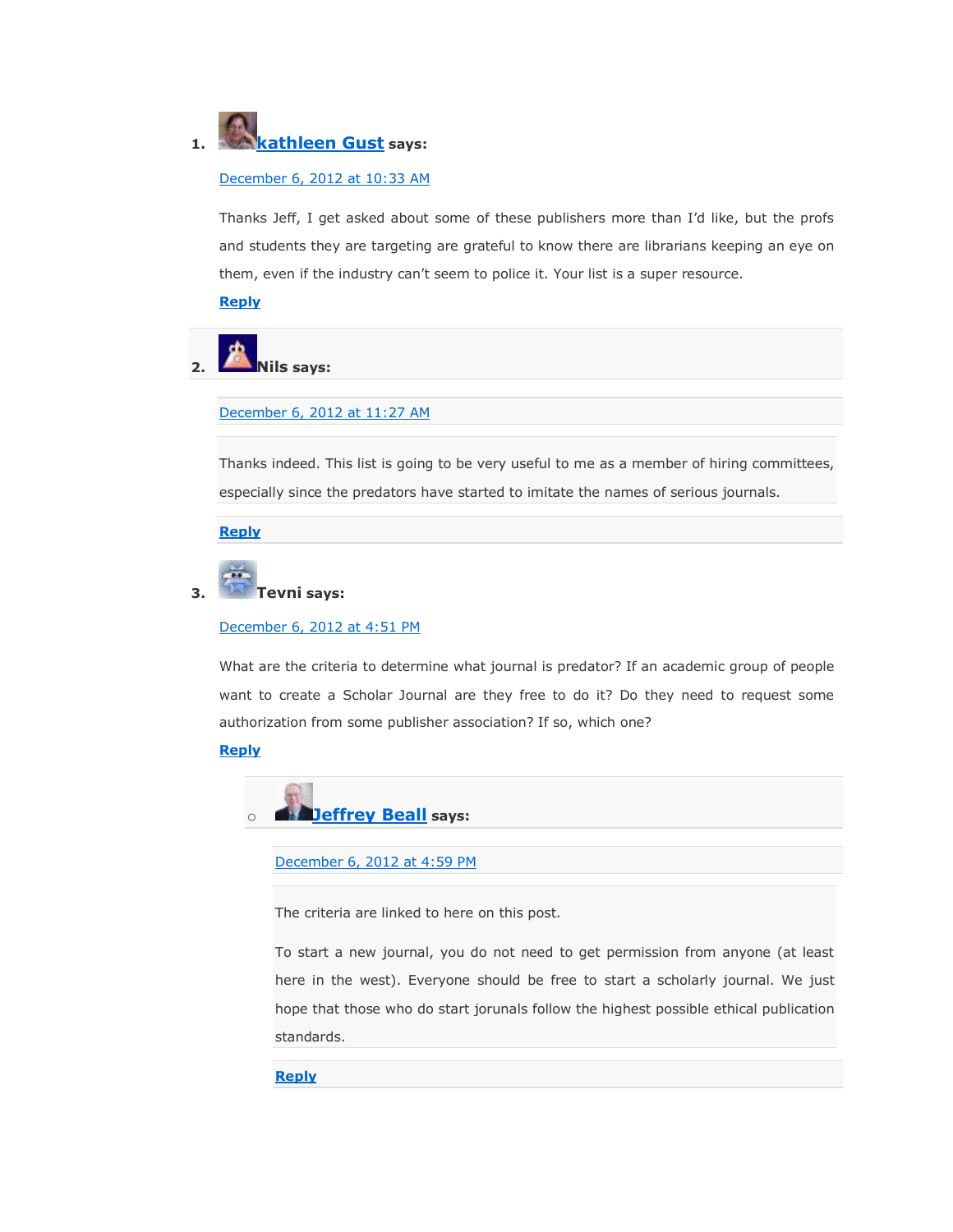**Tevni says:**

#### [December 7, 2012 at 8:53 AM](https://scholarlyoa.com/2012/12/06/bealls-list-of-predatory-publishers-2013/#comment-5355)

How you assess that these journals in your list are not following "acceptable" ethical publications standards?



[December 7, 2012 at 9:24 AM](https://scholarlyoa.com/2012/12/06/bealls-list-of-predatory-publishers-2013/#comment-5357)

Please see my criteria here: https://scholarlyoa.com/2012/11/30/criteria[for-determining-predatory-open-access-publishers-2nd-edition/](https://scholarlyoa.com/2012/11/30/criteria-for-determining-predatory-open-access-publishers-2nd-edition/)



#### [December 7, 2012 at 9:47 AM](https://scholarlyoa.com/2012/12/06/bealls-list-of-predatory-publishers-2013/#comment-5358)

Did you alone read and evaluate each one of these 370 journals? Is this an individual stand alone work? How reliable it is? I value such kind of effort, however I have some concerns with one person value judgment in public matters.



#### [December 7, 2012 at 9:56 AM](https://scholarlyoa.com/2012/12/06/bealls-list-of-predatory-publishers-2013/#comment-5359)

There are two lists — one of publishers and one of independent journals. Neither numbers 370. But yes, I personally have closely srcutinized and analyzed each and every publisher or independent journal on the list.

If you "have some concerns with one person value judgement in public matters" then you probably want to close down every newspaper and every magazine in the world. Good luck.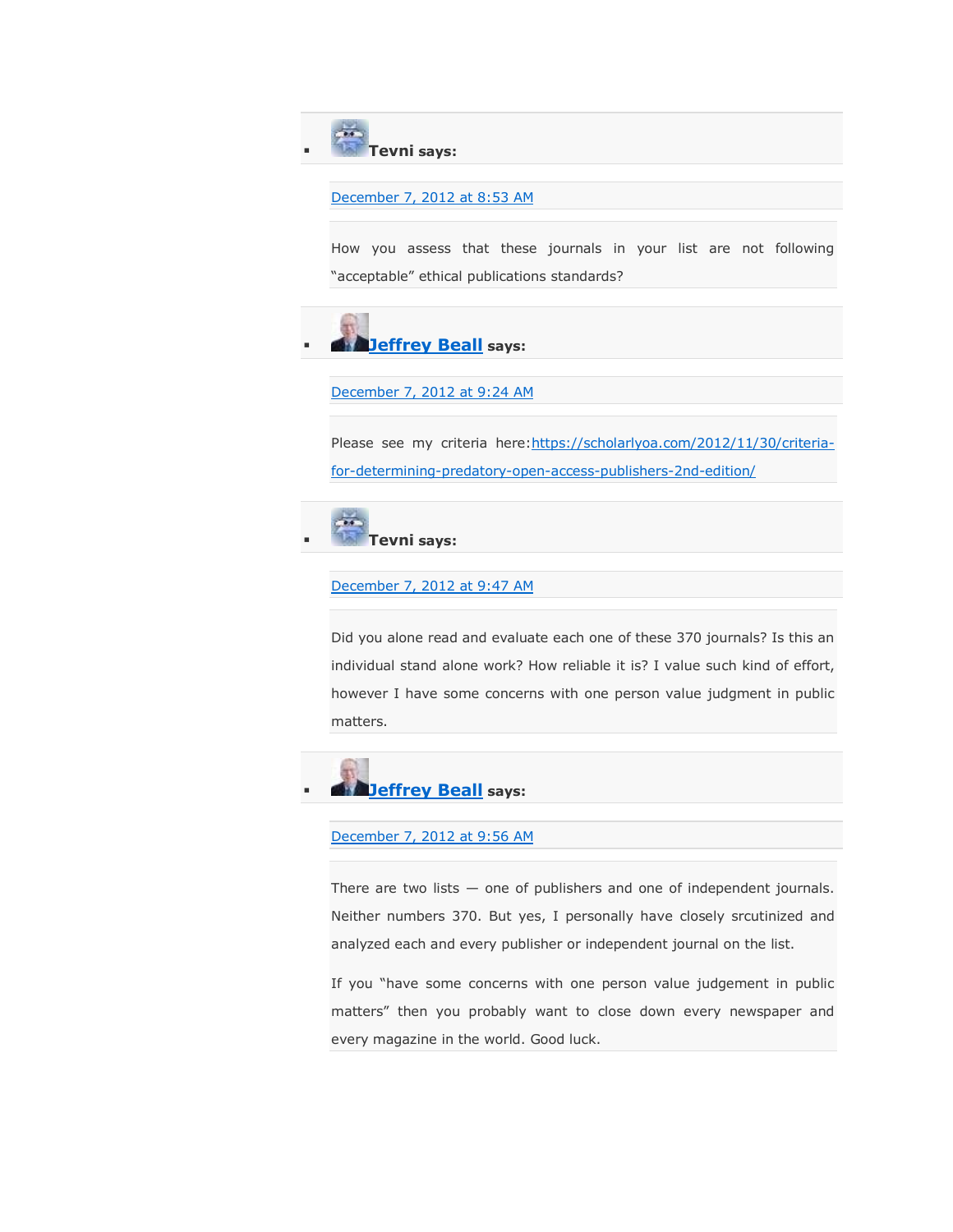**Akhtar says:**

#### [December 28, 2014 at 7:21 AM](https://scholarlyoa.com/2012/12/06/bealls-list-of-predatory-publishers-2013/#comment-226097)

Please give your comments about InTech!? Don't they follow the basic criteria you outlined above? Many thanks for your great work indeed.



#### [December 28, 2014 at 7:49 AM](https://scholarlyoa.com/2012/12/06/bealls-list-of-predatory-publishers-2013/#comment-226112)

I find InTech to be a low quality publisher with questionable practices. They publish multi-author monographs with dozens of chapters, and often the chapters are unedited and appear to be quickly written just to fulfill some publishing requirement. I advise researchers to seek out a better outlet than InTech.



#### [July 5, 2013 at 6:40 AM](https://scholarlyoa.com/2012/12/06/bealls-list-of-predatory-publishers-2013/#comment-22328)

Note that many journals and "publishers" who do not charge fees are also predatory. They simply invest little in the pre-publication process (no editing for instance), but sell the intellectual property of others for hefty sums.

**[Reply](https://scholarlyoa.com/2012/12/06/bealls-list-of-predatory-publishers-2013/?replytocom=22328#respond)**

#### **4. [Beall's List of Predatory Publishers 2013 | QUT](http://businesslibrarian.wordpress.com/2012/12/07/bealls-list-of-predatory-publishers-2013/) Business [Librarians' Blog](http://businesslibrarian.wordpress.com/2012/12/07/bealls-list-of-predatory-publishers-2013/) says:**

[December 6, 2012 at 7:42 PM](https://scholarlyoa.com/2012/12/06/bealls-list-of-predatory-publishers-2013/#comment-5330)

[…] <https://scholarlyoa.com/2012/12/06/bealls-list-of-predatory-publishers-2013/> […]

**[Reply](https://scholarlyoa.com/2012/12/06/bealls-list-of-predatory-publishers-2013/?replytocom=5330#respond)**

**5. [Editores depredadores | PoliScience](http://poliscience.blogs.upv.es/2012/12/07/editores-depredadores/) says:**

[December 7, 2012 at 1:26 AM](https://scholarlyoa.com/2012/12/06/bealls-list-of-predatory-publishers-2013/#comment-5343)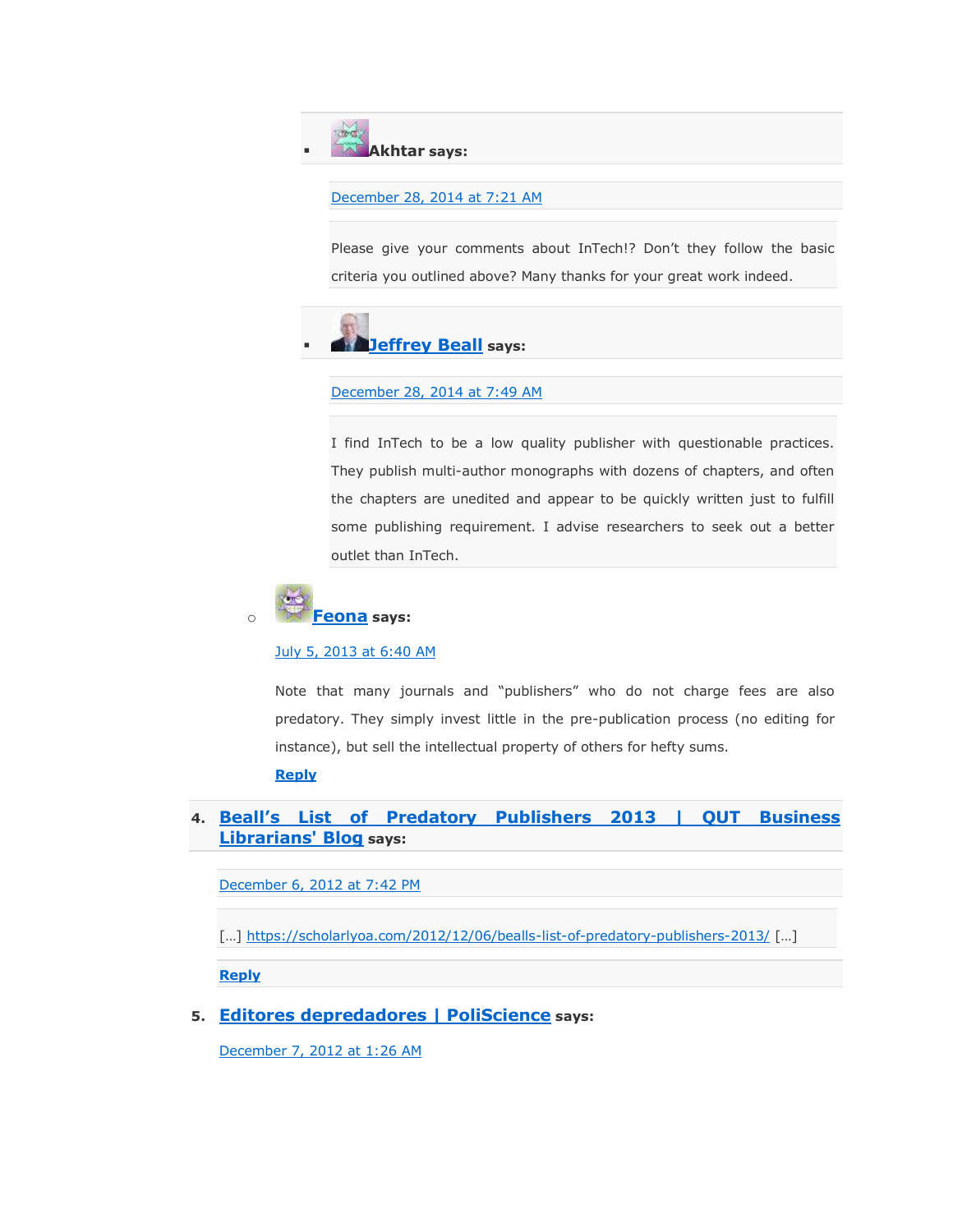[...] Beall habla en estos casos de Editores depredadores y ofrece en su blog Scholarly Open Access un listado, realizado de manera colaborativa, de los editores y revistas Open Access ha […]

**[Reply](https://scholarlyoa.com/2012/12/06/bealls-list-of-predatory-publishers-2013/?replytocom=5343#respond)**

# **6. Faraz Ahmed says:**

#### [December 7, 2012 at 2:36 AM](https://scholarlyoa.com/2012/12/06/bealls-list-of-predatory-publishers-2013/#comment-5345)

I do not believe totally on your list. There are some 370 journal, which you verified and inquired. Strange!!! I checked some of them, they are doing good providing good research without subscription charges and they are open access. Is your post more to stop open access and help publishers who charge hefty amount even to read the research?

**[Reply](https://scholarlyoa.com/2012/12/06/bealls-list-of-predatory-publishers-2013/?replytocom=5345#respond)**



[December 7, 2012 at 5:32 AM](https://scholarlyoa.com/2012/12/06/bealls-list-of-predatory-publishers-2013/#comment-5348)

Perhaps we have different definitions of "good research."

#### **[Reply](https://scholarlyoa.com/2012/12/06/bealls-list-of-predatory-publishers-2013/?replytocom=5348#respond)**



[December 17, 2012 at 3:22 PM](https://scholarlyoa.com/2012/12/06/bealls-list-of-predatory-publishers-2013/#comment-5988)

what about INTERNATIONAL JOURNAL OF BIOASSAYS?



[December 18, 2012 at 4:25 PM](https://scholarlyoa.com/2012/12/06/bealls-list-of-predatory-publishers-2013/#comment-6042)

The publisher of this journal, ebiosciences, has been added to my list. Thaks.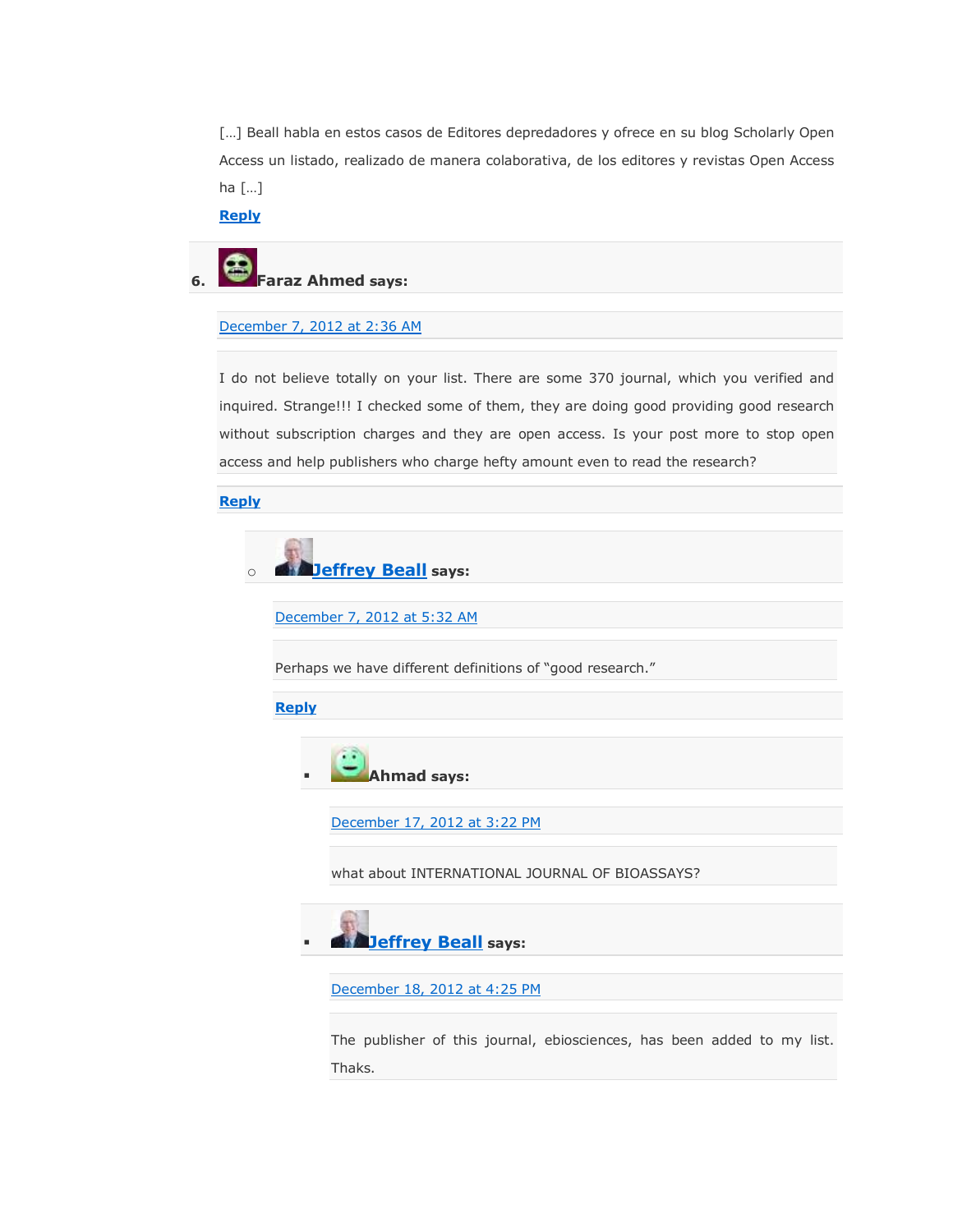#### **Amir Ahmed Khuhro says:**

```
September 7, 2013 at 1:11 PM
```
What about IOSR Journal of Humanties and Social Science (International Orgnization of Scientific Journal?



[September 8, 2013 at 8:52 AM](https://scholarlyoa.com/2012/12/06/bealls-list-of-predatory-publishers-2013/#comment-25187)

I say avoid all IOSR journals.



#### [February 23, 2014 at 5:08 AM](https://scholarlyoa.com/2012/12/06/bealls-list-of-predatory-publishers-2013/#comment-47148)

I cannot speak for all Bentham Open journals but do know quite a bit about one of its journal Open Orthopedics which i know does rigorous peer review, does reject papers for low quality and is listed in PubMed- so "predatory" seems to be an unfair assignment . AS an author of more than 260 peer reviewed papers i believe in open access and our granting agencies encourage us to use it- so i see no reason not to use this very legitimate journal and agreed to be on their editorial board and see the peer review process at work.

#### **[Reply](https://scholarlyoa.com/2012/12/06/bealls-list-of-predatory-publishers-2013/?replytocom=47148#respond)**



#### [December 7, 2012 at 8:31 AM](https://scholarlyoa.com/2012/12/06/bealls-list-of-predatory-publishers-2013/#comment-5353)

Jeff, it would be even more helpful if you can append a link to an article you have written about these publishers/journals next to their names and URLs, so the readers get some more context. Thanks for the great work!

#### **[Reply](https://scholarlyoa.com/2012/12/06/bealls-list-of-predatory-publishers-2013/?replytocom=5353#respond)**

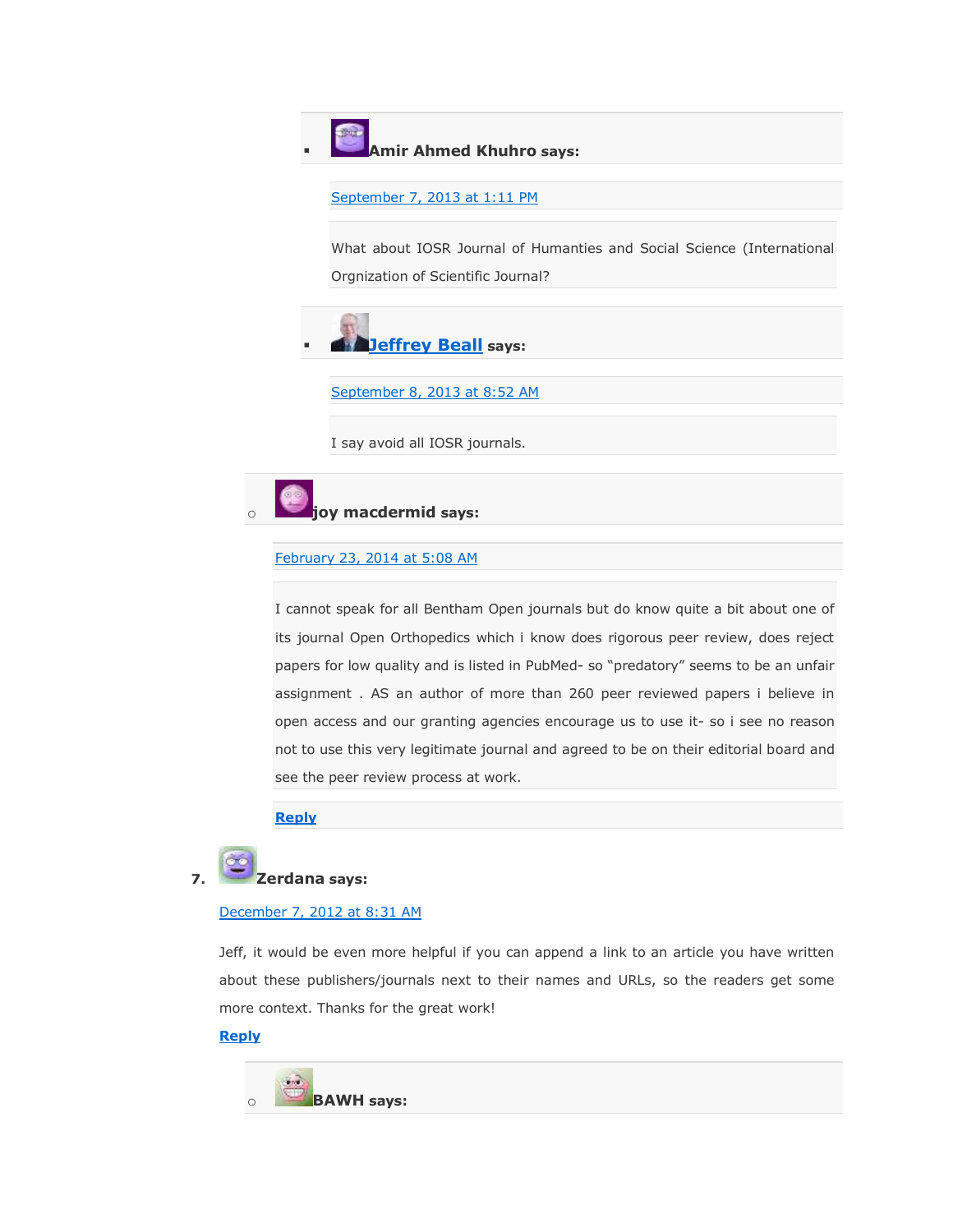[November 22, 2013 at 10:06 PM](https://scholarlyoa.com/2012/12/06/bealls-list-of-predatory-publishers-2013/#comment-31421)

I second that. This list is my main reference when I look at publishers, but I am always curious just what it was that put some of them on the list, whether the publisher is just inexperienced or full-on scammers.

**[Reply](https://scholarlyoa.com/2012/12/06/bealls-list-of-predatory-publishers-2013/?replytocom=31421#respond)**

#### **8. [Predatory Open Access Publishers | Open Access @ CUNY](http://openaccess.commons.gc.cuny.edu/2012/12/07/predatory-open-access-publishers/) says:**

[December 7, 2012 at 9:19 AM](https://scholarlyoa.com/2012/12/06/bealls-list-of-predatory-publishers-2013/#comment-5356)

[...] 2013 list of predatory open access publishers and journals has been released. This year's list includes over 200 predatory open access publishing […]

**[Reply](https://scholarlyoa.com/2012/12/06/bealls-list-of-predatory-publishers-2013/?replytocom=5356#respond)**

#### **9. [Predatory Open Acecess Publishers are on The Hunt « Florida](http://floridabiotechnews.com/news/predatory-open-acecess-publishers-are-on-the-hunt/11444/)  [Biotechnology News](http://floridabiotechnews.com/news/predatory-open-acecess-publishers-are-on-the-hunt/11444/) says:**

[December 7, 2012 at 10:00 AM](https://scholarlyoa.com/2012/12/06/bealls-list-of-predatory-publishers-2013/#comment-5360)

[...] Each year, Jeffrey Beall, an academic librarian at the University of Colorado Denver, publishes a list of allegedly scientific journal publishers who really just want your submission […]

**[Reply](https://scholarlyoa.com/2012/12/06/bealls-list-of-predatory-publishers-2013/?replytocom=5360#respond)**



# **10. Rory [McGreal](http://unescochair.athabascau.ca/) says:**

#### [December 8, 2012 at 11:27 AM](https://scholarlyoa.com/2012/12/06/bealls-list-of-predatory-publishers-2013/#comment-5411)

The problem is with the "gold" open access model itself. It is an encouragement for them to profit from faculty who are not being careful about where they publish. This is a faulty revenue model in any case. Why would institutions 1. Donate works for free; 2 Then pay for the privilege of so doing. 3. Then 3 Pay again to purchase rights to the database. This model is worse than the present donate and buy back model. At least you don't pay twice.

Rory

#### **[Reply](https://scholarlyoa.com/2012/12/06/bealls-list-of-predatory-publishers-2013/?replytocom=5411#respond)**

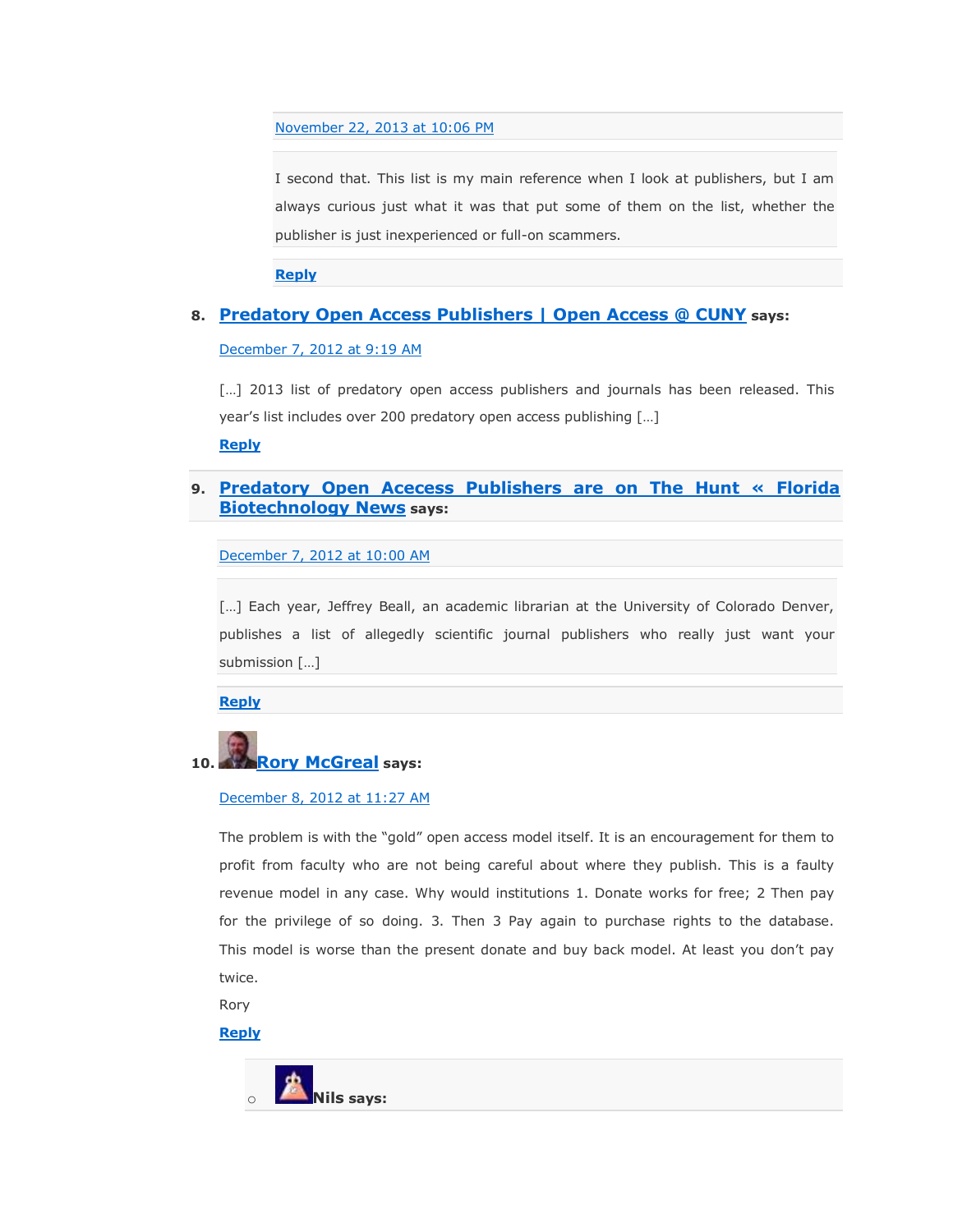#### [December 8, 2012 at 12:07 PM](https://scholarlyoa.com/2012/12/06/bealls-list-of-predatory-publishers-2013/#comment-5413)

In addition, a gold OA publisher's revenue is proportional to the number of papers he accepts. So there is no incentive to maintain a serious peer review process. Of course, in the long run this will have a negative effect on the journal's reputation. But it is so easy to start a whole bunch of new ones…

#### **[Reply](https://scholarlyoa.com/2012/12/06/bealls-list-of-predatory-publishers-2013/?replytocom=5413#respond)**

**Robin Hood says:**

#### [December 9, 2012 at 6:43 AM](https://scholarlyoa.com/2012/12/06/bealls-list-of-predatory-publishers-2013/#comment-5454)

Every single one of my blog posts has been deleted because I state the truth and because I have a fundamental insight that has not led to a profound improvement of Mr. Beall's blog. I hope that this one comment will be left in peace. The problem is not with the gold OA model or the whatever colour model. It is with who implements it. And, to think that the publishers are serving the maximum profit in this scheme is extremely naive. Please start to question the main-stream publishers, the ministries of education and who serves on them. Finally, if we look at Italy and Greece, please examine the banking sector and the government positions in the EU, and please start to draw parallels to the corporatism taking place in science and science publishing. The astute will be able to link the dots. Its those who are unable to link the dots that worries me the most… if we have enough people linking the dots, then the solution to OA fraud can be found. One clue to the way forward: No. 148 on Beall's list 1. Medical Science Journals. We need boycotts followed by total closure. I personally hope to see "Dead link" on at least half the list by next year.



#### [June 21, 2013 at 7:44 AM](https://scholarlyoa.com/2012/12/06/bealls-list-of-predatory-publishers-2013/#comment-21414)

The same is true for many subscription based journals. There are many such low-tier journals that accept almost any paper in order to maintain a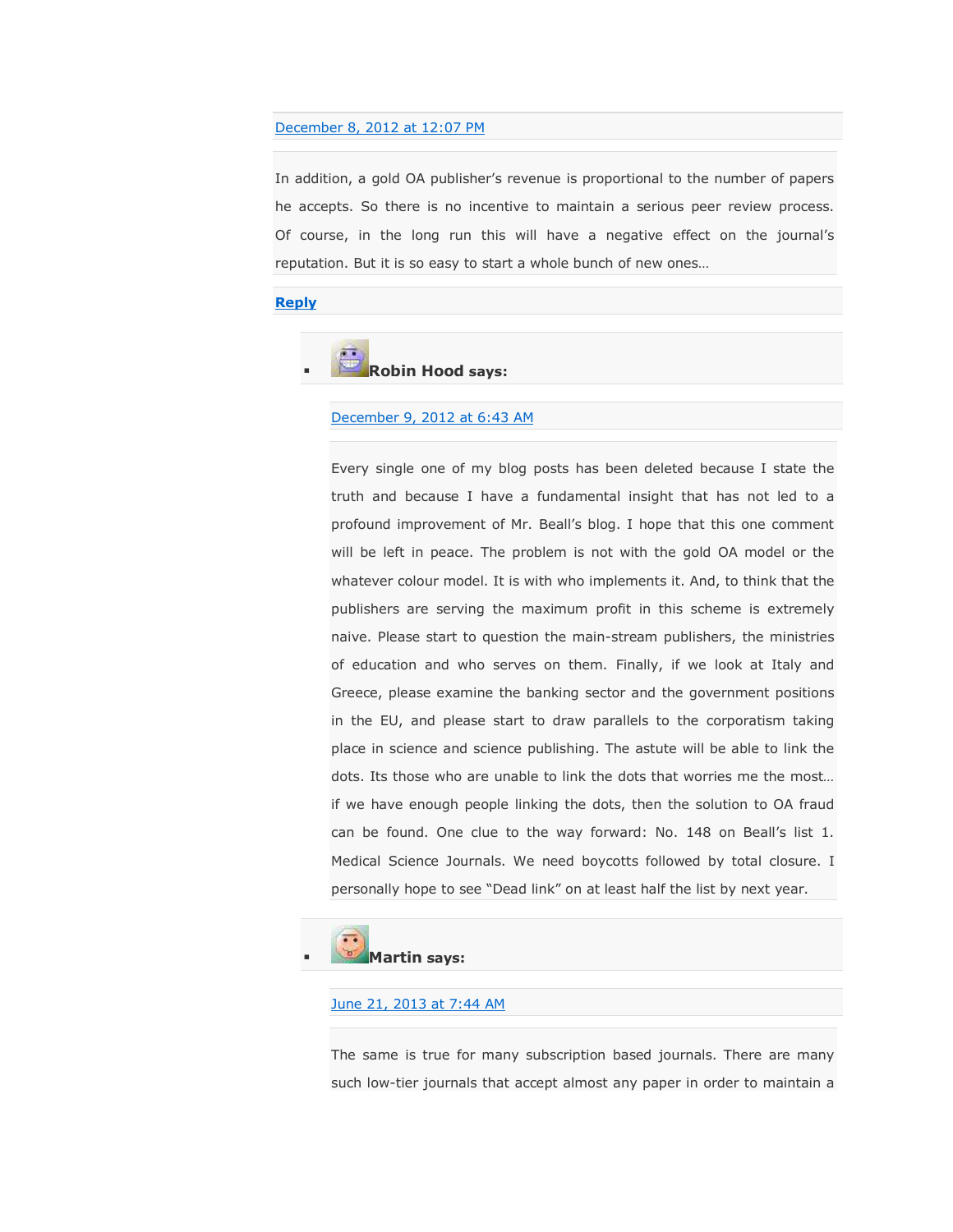sufficient volume of published papers to motivate the high subscription prices that they charge to academic libraries. In fact, they are under much higher pressure to accept whatever is needed to reach the number of journal issues they have promised to the libraries, leading to many low quality papers being published. A non-subscription based OA journal has much more freedom to accept fewer papers if the quality of submissions are not sufficiently high. Of course, while the many reputable OA journals make use of this to maintain high quality; the predatory journals on Mr Baells' excellent list do not.

#### **11. [Update: Diigo in Education group \(weekly\) | ChalkTech](http://chalktech.com/wp/update-diigo-in-education-group-weekly-9/)says:**

[December 8, 2012 at 5:51 PM](https://scholarlyoa.com/2012/12/06/bealls-list-of-predatory-publishers-2013/#comment-5430)

[...] Beall's List of Predatory Publishers 2013 « Scholarly Open Access [...]

**[Reply](https://scholarlyoa.com/2012/12/06/bealls-list-of-predatory-publishers-2013/?replytocom=5430#respond)**

#### **12. [Beall's List of Predatory Publishers 2013 | Open Access |](http://oa.uni-stuttgart.de/news/news_2012-12-10.html)  [Universität Stuttgart](http://oa.uni-stuttgart.de/news/news_2012-12-10.html) says:**

[December 10, 2012 at 8:13 AM](https://scholarlyoa.com/2012/12/06/bealls-list-of-predatory-publishers-2013/#comment-5501)

[...] hilfreich. Um schwarze Schafe, also die unseriösen Open-Access-Verlage, zu identifizieren, ist Beall's List of Predatory Publishers 2013 ein geeignetes […]

**[Reply](https://scholarlyoa.com/2012/12/06/bealls-list-of-predatory-publishers-2013/?replytocom=5501#respond)**

#### 13. Infobib » Aktualisierte Liste der "predatory open access **[publishers‖](http://infobib.de/blog/2012/12/07/aktualisierte-liste-der-predatory-open-access-publishers/) says:**

[December 11, 2012 at 5:18 AM](https://scholarlyoa.com/2012/12/06/bealls-list-of-predatory-publishers-2013/#comment-5559)

[...] List" hatten wir hier vor einiger Zeit schon einmal. Die Liste wurde nun aktualisiert und vor einigen Tagen wurden auch die Kriterien veröffentlicht, die zu einer Aufnahme […]

**[Reply](https://scholarlyoa.com/2012/12/06/bealls-list-of-predatory-publishers-2013/?replytocom=5559#respond)**

**14. [AISR News & What's New on JEFFLINE » Blog Archive » Predatory](http://jeffline.jefferson.edu/aisrnews/?p=3494)  [Publishers: Another Year-End List Worth Noting](http://jeffline.jefferson.edu/aisrnews/?p=3494) says:**

[December 11, 2012 at 6:30 AM](https://scholarlyoa.com/2012/12/06/bealls-list-of-predatory-publishers-2013/#comment-5566)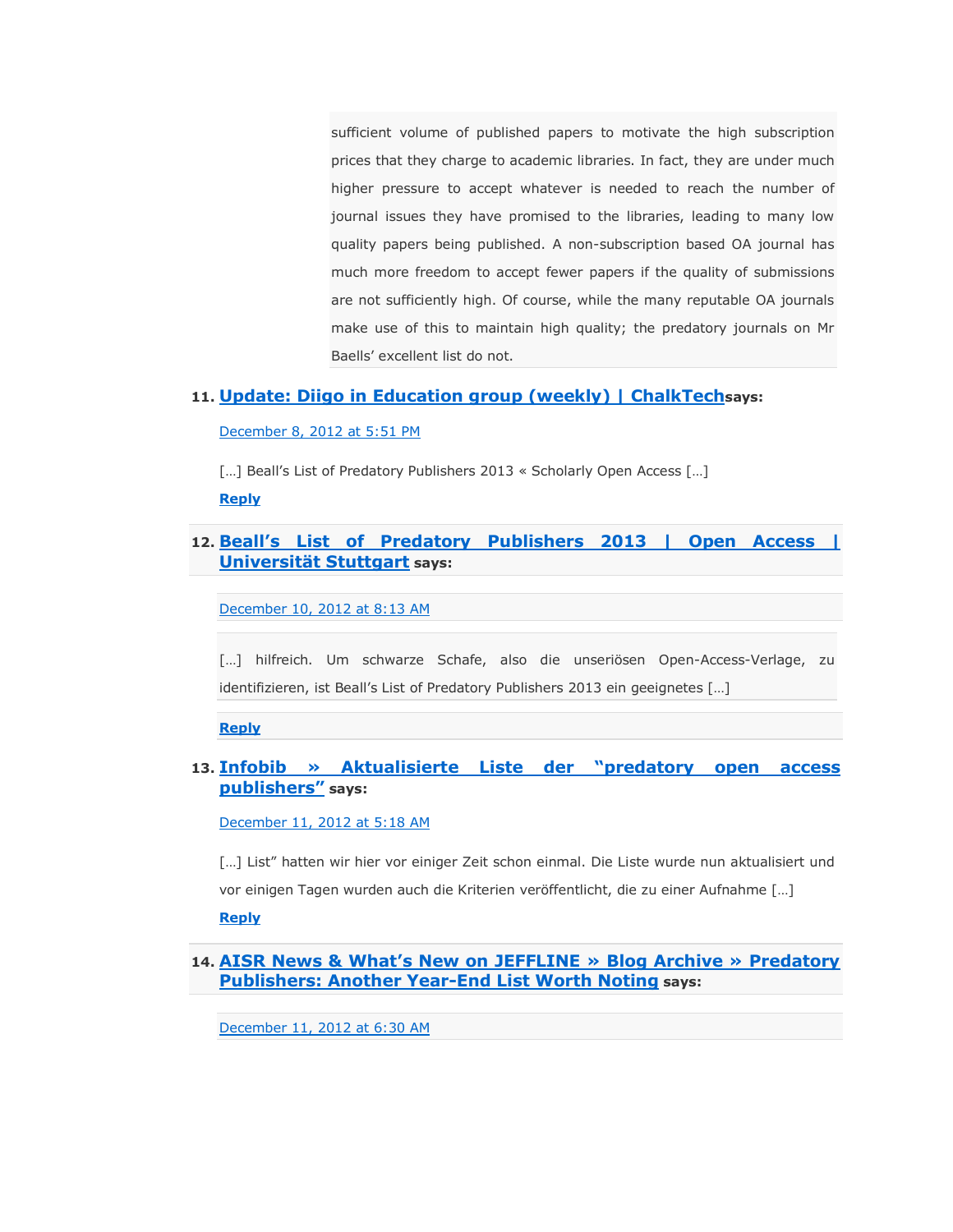[...] approach is to consider where you should not publish by consulting Beall's List of Predatory Publishers for 2013. The number of nefarious publishers has exploded over the past year, rising from 23 in the previous […]

#### **[Reply](https://scholarlyoa.com/2012/12/06/bealls-list-of-predatory-publishers-2013/?replytocom=5566#respond)**



#### [December 26, 2012 at 4:18 PM](https://scholarlyoa.com/2012/12/06/bealls-list-of-predatory-publishers-2013/#comment-6489)

I have this week alone received separate emails for at least 4 of this organization's journals. When one online journal includes 19 separate topics, it is no wonder that the number has escalated! Most of the journals mentioned below have no issues out and any that have an issue, seem to be very "thin".

CALL FOR PAPER

Dear author,

I hope this email reaches you fine.

We are looking forward to your submission. Here is the information of this journal.

Publication:

International Journal of Engineering Practical Research (IJEPR)

About the journal:

International Journal of Engineering Practical Research (IJEPR) is an internationally refereed journal dedicated to publishing the latest advancements in engineering research. The goal of this journal is to record the latest findings and promote further research in these areas. Scholars from all relevant academic fields are invited to submit high-quality manuscripts that describe the latest, state-of-the-art research results or innovations.

Language:

English

Publisher:

Science and Engineering Publishing Company, USA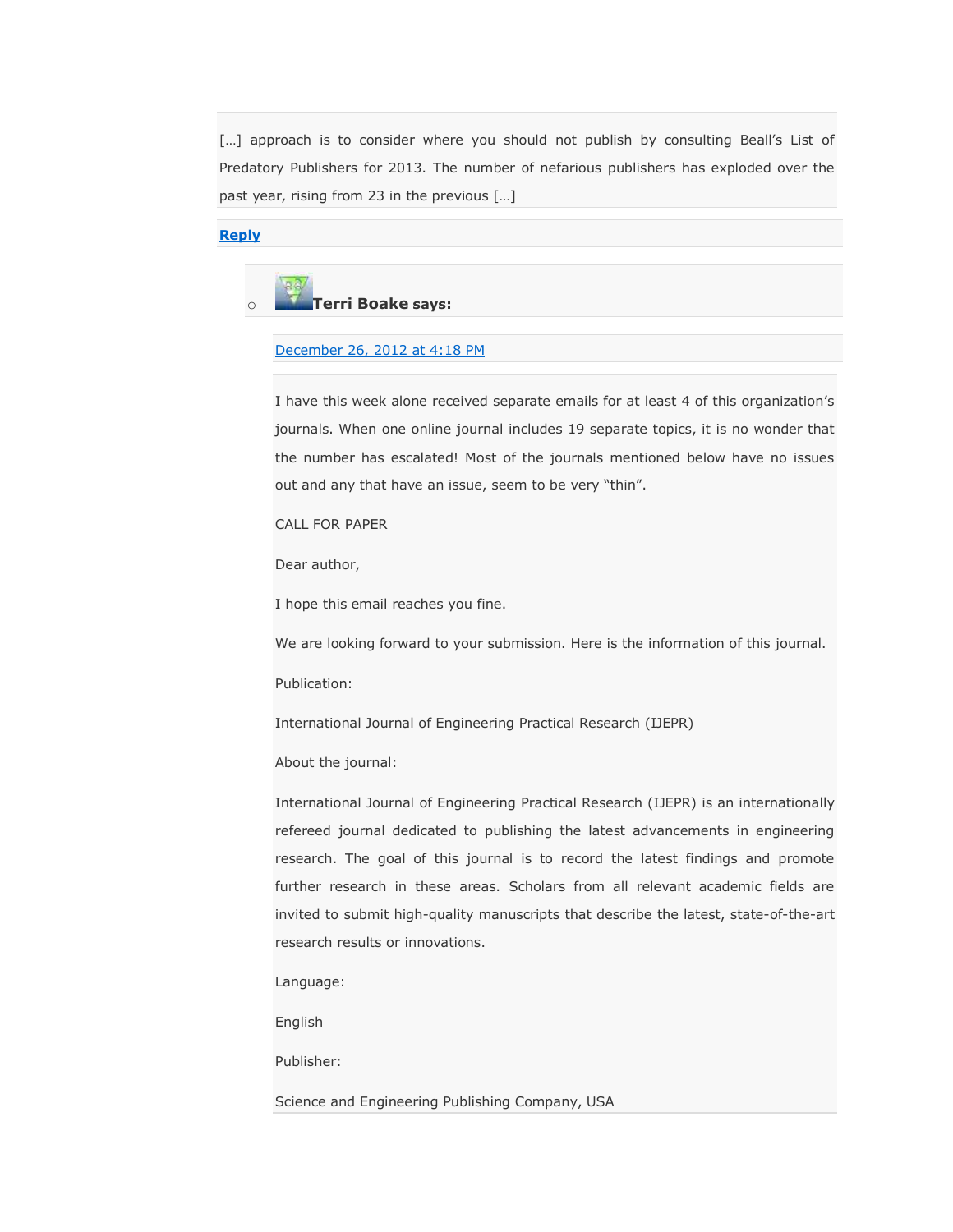E-MAIL:

[ijepr@seipub.org](mailto:ijepr@seipub.org)

Website:

<http://www.seipub.org/ijepr/>

Submission:

Your paper will be published with no charge if it is accepted.

Submission deadline: 2013-01-11

Submit papers: http://www.seipub.org/ijepr/OnlineSubmission.aspx

Prepare your paper

Authors are invited to submit full papers, in English;

All submissions will be peer-reviewed based on originality, technical quality and presentation. Your submission must not have been and will not be published elsewhere.

Aims and Scope:

| Artificial                                 |             |             | Intelligence |
|--------------------------------------------|-------------|-------------|--------------|
| Aerospace                                  |             |             | Engineering  |
| Agriculture                                |             |             | Engineering  |
| Biological                                 |             | Engineering | Application  |
| Civil                                      |             |             | Engineering  |
| Computer                                   |             | Science     | Application  |
|                                            | Chemical    |             | Engineering  |
| Energy                                     | and         | Power       | Engineering  |
| • Electronic and Communication Engineering |             |             |              |
| Engineering                                |             | Enterprise  | Education    |
| Engineering                                |             | Technology  | Education    |
| Engineering                                | Training    |             |              |
| Experimental                               |             | Teaching    | Reform       |
| Engineering                                | <b>p</b> nd | Technology  | Science      |

|           | Engineering | and      | Technology | Science     |
|-----------|-------------|----------|------------|-------------|
|           | Information |          |            | Engineering |
| $\bullet$ |             | Material |            | Engineering |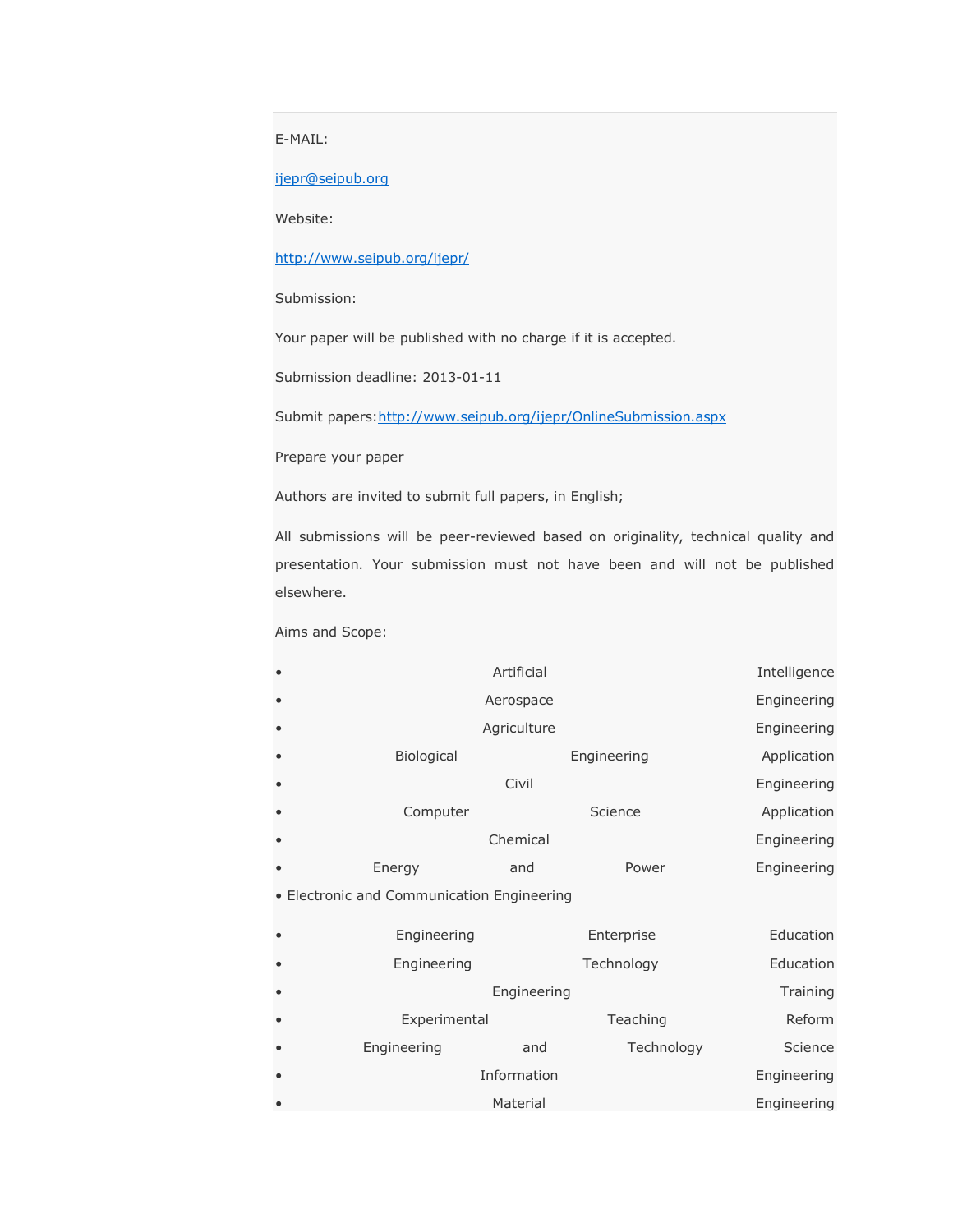|     |                               | Mechanical | Engineering |  |  |
|-----|-------------------------------|------------|-------------|--|--|
|     |                               |            |             |  |  |
|     | • Environmental Engineering   |            |             |  |  |
|     |                               |            |             |  |  |
|     |                               |            |             |  |  |
| 15. | Sergio Tomás Saravia says:    |            |             |  |  |
|     | December 13, 2012 at 10:39 AM |            |             |  |  |

Thank you very much! Excelent!

**[Reply](https://scholarlyoa.com/2012/12/06/bealls-list-of-predatory-publishers-2013/?replytocom=5678#respond)**

#### **16. Integritas [akademik dan publikasi internasional « Melakukan](http://publikasiinternasional.wordpress.com/2012/08/13/integritas-akademik-dan-publikasi-internasional/)  [Publikasi Internasional](http://publikasiinternasional.wordpress.com/2012/08/13/integritas-akademik-dan-publikasi-internasional/) says:**

[December 16, 2012 at 10:21 PM](https://scholarlyoa.com/2012/12/06/bealls-list-of-predatory-publishers-2013/#comment-5899)

[...] or probable predatory scholarly open-access publishers'. Yang tertarik sila, lirik daftarnya di sini. Daftar ini memuat 244 penerbit 'predator' dengan puluhan judul jurnal per penernit dan […]

**[Reply](https://scholarlyoa.com/2012/12/06/bealls-list-of-predatory-publishers-2013/?replytocom=5899#respond)**

### **17. [Per sopravvissuti al calendario » Ocasapiens -](http://ocasapiens-dweb.blogautore.repubblica.it/2012/12/21/per-sopravvissuti-al-calendario/) Blog - [Repubblica.it](http://ocasapiens-dweb.blogautore.repubblica.it/2012/12/21/per-sopravvissuti-al-calendario/) says:**

[December 21, 2012 at 12:26 PM](https://scholarlyoa.com/2012/12/06/bealls-list-of-predatory-publishers-2013/#comment-6224)

[...] degli editori scientifici che pubblicano qualunque bufala, basta pagare. In un anno sono passati da 23 a 243 per via del boom e della sua […]

**[Reply](https://scholarlyoa.com/2012/12/06/bealls-list-of-predatory-publishers-2013/?replytocom=6224#respond)**



#### [December 21, 2012 at 11:36 PM](https://scholarlyoa.com/2012/12/06/bealls-list-of-predatory-publishers-2013/#comment-6245)

I have a specific comment/question about Ashdin Publishing on the predatory list. Recently we published an article in their Journal of Evolutionary Medicine. The editorial board has real people, who are actually well known in the field. Our paper was rigorously reviewed. And the charges were \$300 – which is much more reasonable than the supposedly non-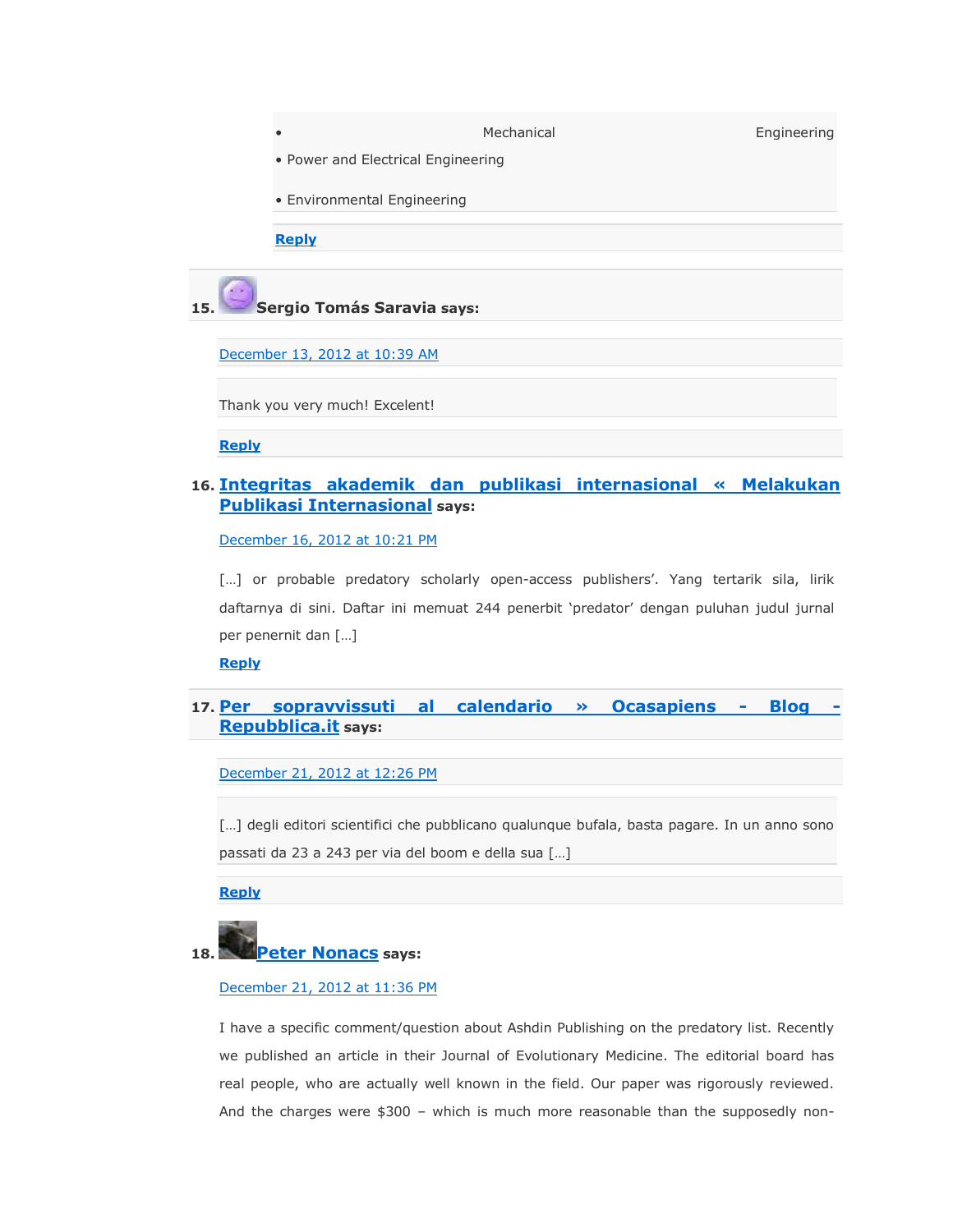predatory PLoS group. In short our experience was in every way comparable or better than many an established journal. Now Ashdin has multiple new journals and I certainly cannot vouch for all. But is it possible that a publisher can put out both predatory and reputable journals at the same time? And if a publisher ever makes your list, what can they do, or what info has to come in to get off of it?

#### **[Reply](https://scholarlyoa.com/2012/12/06/bealls-list-of-predatory-publishers-2013/?replytocom=6245#respond)**



[June 21, 2013 at 7:48 AM](https://scholarlyoa.com/2012/12/06/bealls-list-of-predatory-publishers-2013/#comment-21415)

Yes, it is possible. For example, Elsevier publishes both reputable and nonreputable journals. [http://www.thescientist.com/?articles.view/articleNo/27383/title/Elsevier-published-6-fakejournals/]

#### **[Reply](https://scholarlyoa.com/2012/12/06/bealls-list-of-predatory-publishers-2013/?replytocom=21415#respond)**



#### **19. Prof.R.Sivakumar says:**

#### [December 23, 2012 at 9:16 AM](https://scholarlyoa.com/2012/12/06/bealls-list-of-predatory-publishers-2013/#comment-6305)

It is a good list but why the journals in USA and developed countries are not analysed and listed, is it because they may sue the author immediately. Also the journal Hindawi was added some time back, suddenly removed, is it because of any personal reason? Why only journals from developing countries are being targeted and also only open access journals? Is it because the author is lobbying for the non open access journals ? How far this list is reliable is seriously questionable. I appreciate its a good work which is needed but the list is completely biased which is proved beyond doubt

#### **[Reply](https://scholarlyoa.com/2012/12/06/bealls-list-of-predatory-publishers-2013/?replytocom=6305#respond)**



#### June [21, 2013 at 7:54 AM](https://scholarlyoa.com/2012/12/06/bealls-list-of-predatory-publishers-2013/#comment-21417)

Mr Baell's list is a wonderful resource and an important service to both scientists, to the reputable open access publishers and to science in general. It would be great to have a similar list for subscription based journals, but one cannot expect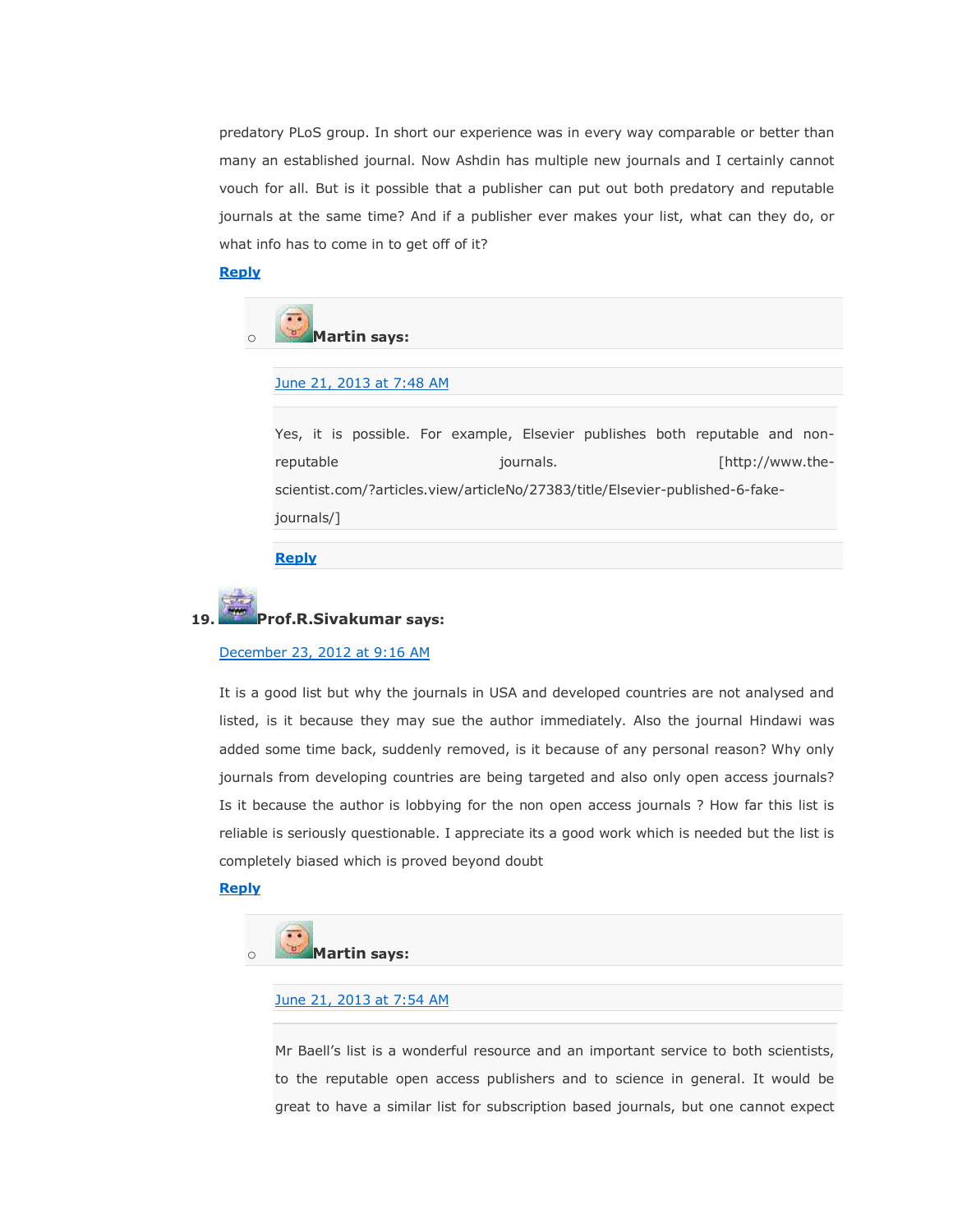one person to do everything, even though we always want people that do good work to clone themselves and do even more good work.

#### **[Reply](https://scholarlyoa.com/2012/12/06/bealls-list-of-predatory-publishers-2013/?replytocom=21417#respond)**

# o **Erik says:**

[February 3, 2014 at 1:57 PM](https://scholarlyoa.com/2012/12/06/bealls-list-of-predatory-publishers-2013/#comment-42276)

I was wondering this too. Turns out Mr. Beall was interviewed over at Nature and said he reviewed Hindawi and decided to remove it from the list[:http://www.nature.com/news/investigating-journals-the-dark-side-of](http://www.nature.com/news/investigating-journals-the-dark-side-of-publishing-1.12666)[publishing-1.12666](http://www.nature.com/news/investigating-journals-the-dark-side-of-publishing-1.12666)

**[Reply](https://scholarlyoa.com/2012/12/06/bealls-list-of-predatory-publishers-2013/?replytocom=42276#respond)**



#### [February 23, 2014 at 5:20 AM](https://scholarlyoa.com/2012/12/06/bealls-list-of-predatory-publishers-2013/#comment-47151)

I think the list does not distinquish between low quality/ low impact which also occurs in traditional journals, and predatory.

Authors should be aware of journals that are unethical but when judging also need to be careful not to slam the work of legitimate editorial boards who may be doing excellent peer review just because the publisher has poor marketing or has over expanded and some poor quality journals

#### **[Reply](https://scholarlyoa.com/2012/12/06/bealls-list-of-predatory-publishers-2013/?replytocom=47151#respond)**



[February 23, 2014 at 7:10 AM](https://scholarlyoa.com/2012/12/06/bealls-list-of-predatory-publishers-2013/#comment-47167)

Okay, can you give five examples of this? Can you please provide five examples of publishers on my list that are not predatory but have "legitimate editorial boards who may be doing excellent peer review"? I am open to removing them, but you have to specifically name them.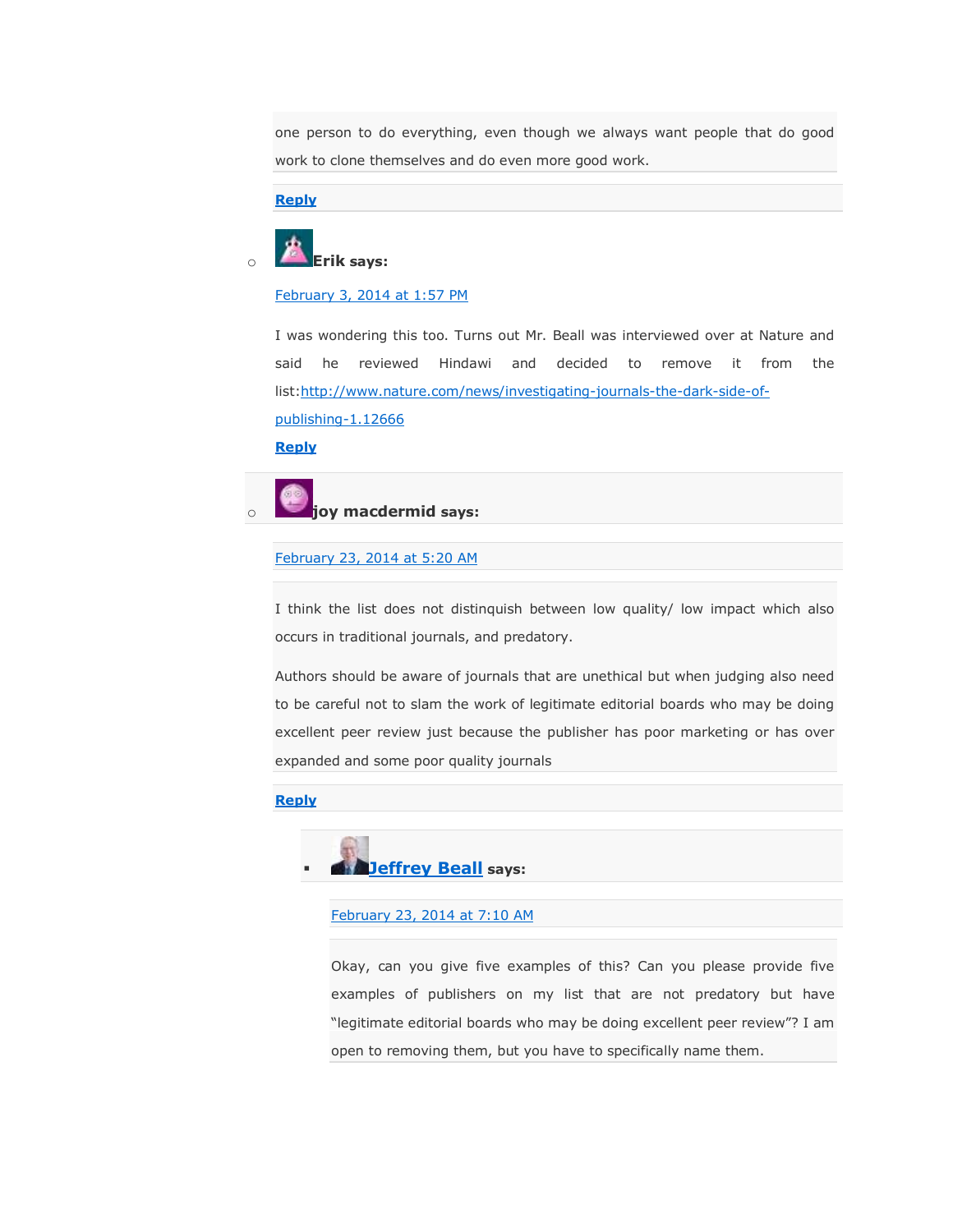#### **Peter Nonacs says:**

#### [February 23, 2014 at 8:52 AM](https://scholarlyoa.com/2012/12/06/bealls-list-of-predatory-publishers-2013/#comment-47204)

Example of predatory (?), but with a journal that has an active Editorial Board, with real peer review. Ashdin's Journal of Evolutionary Medicine. I cannot vouch for all the journals this publisher puts out, but this one was completely legit in my experience. Are some publishers "semi-predatory"? Putting out both good and bogus journals? (Keep up the good work, Jeff!)

# **[Jeffrey Beall](https://scholarlyoa.wordpress.com/) says:**

#### [February 23, 2014 at 9:30 AM](https://scholarlyoa.com/2012/12/06/bealls-list-of-predatory-publishers-2013/#comment-47221)

Peter, I recommend reading Richard Poynder's interview with Ashry Aly, the owner of Ashdin. It's available here[:http://poynder.blogspot.com/2013/01/the-oa-interviews-ashry-aly](http://poynder.blogspot.com/2013/01/the-oa-interviews-ashry-aly-of-ashdin.html)[of-ashdin.html](http://poynder.blogspot.com/2013/01/the-oa-interviews-ashry-aly-of-ashdin.html) You'll see how he used a fake name to increase MSS submissions, and much more. After the interview was done, he also created and published fake quotes and attributed them to OA leaders, quotes that trashed my work. If you are looking for a publisher run by an honest and ethical team, Ashdin is not the one.

### **joy macdermid says:**

#### [February 23, 2014 at 7:43 AM](https://scholarlyoa.com/2012/12/06/bealls-list-of-predatory-publishers-2013/#comment-47176)

I am a writer and editor not a critic … i merely shared my experience from publishing in many different journals; i am on the editorial board of open orthopedics (indexed in pubmed who I assume checked it out with their usual process). I guest edited an issue and was required to recruit 2 internationally known reviewers for each paper and submit all reviews, i have had papers rejected by them and rejected papers (which were not printed). I think there website is poor but that is true of some other journals. I have a high impact factor in my field and have never been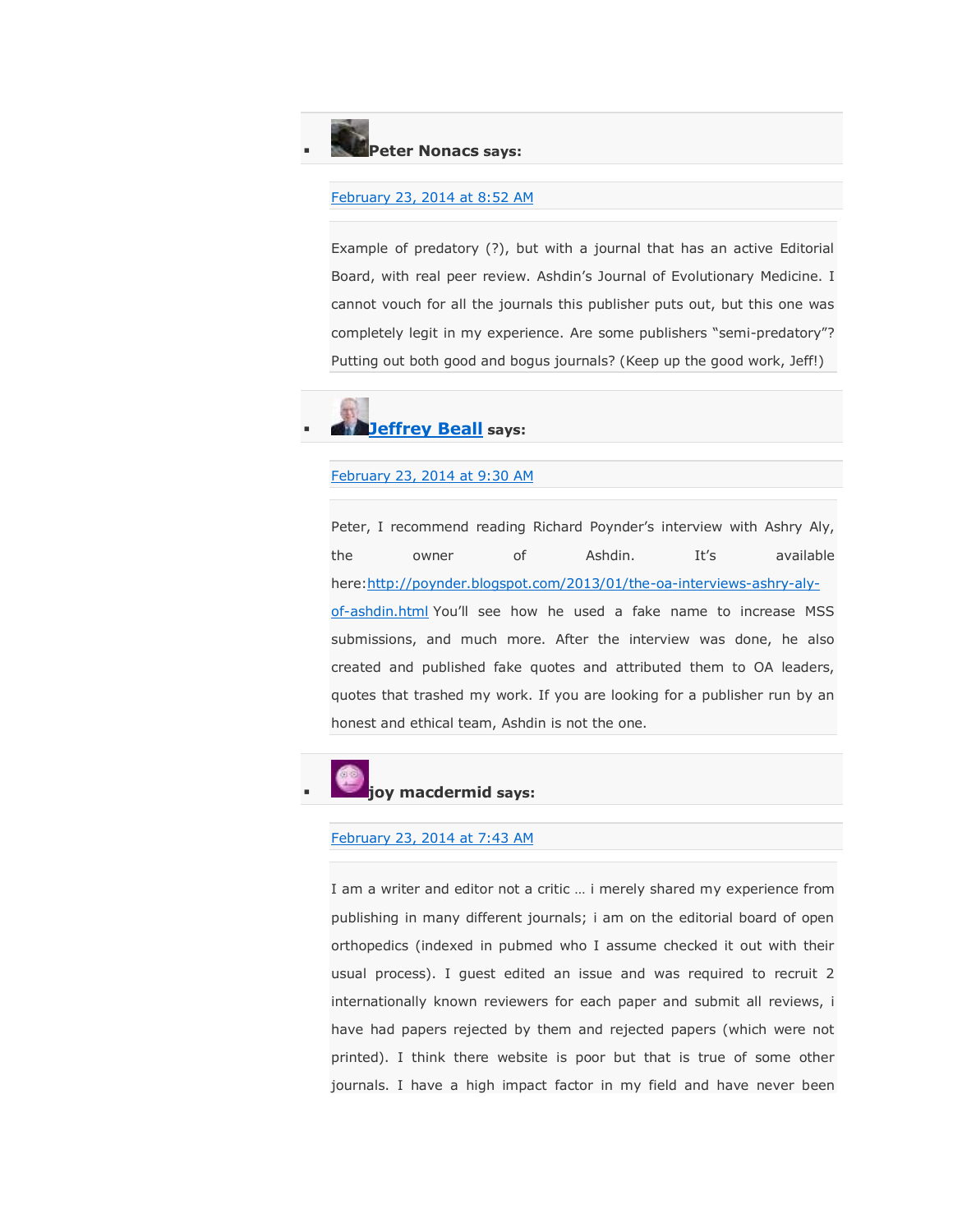contacted to ask if i agreed to be on the editorial board ( i did) and yet I see suggestions that is why some editorial boards have high profile people- just wondering how much fact checking is going on… especially when you lump all journals from a publisher together-since they may operate independently- maybe you need a note that your have not investigated the journals when you question a publisher…..

I find that lower impact journals get fewer submissions and have higher acceptance rates but as they improve acceptance rates go down…

I agree the idea of outing fraud but there is a need to be responsible and accept that there is a range and evolution in acceptable scientific communication



#### [February 23, 2014 at 7:49 AM](https://scholarlyoa.com/2012/12/06/bealls-list-of-predatory-publishers-2013/#comment-47179)

Thanks, my assumption was correct. You could do the easy part (criticize) but not the hard part (analyze).



#### [February 23, 2014 at 8:35 AM](https://scholarlyoa.com/2012/12/06/bealls-list-of-predatory-publishers-2013/#comment-47192)

Actually i have been trained in bibliometrics and have published on journal metrics, so am able to analyze. I had assumed this you would be interested in experience of productive authors and editors and ways that you might consider alternate views on merits of different journals. My mistake.



## [February 23, 2014 at 8:42 AM](https://scholarlyoa.com/2012/12/06/bealls-list-of-predatory-publishers-2013/#comment-47197)

Cool, then share your expertise and tell me which journals on my list shouldn't be there.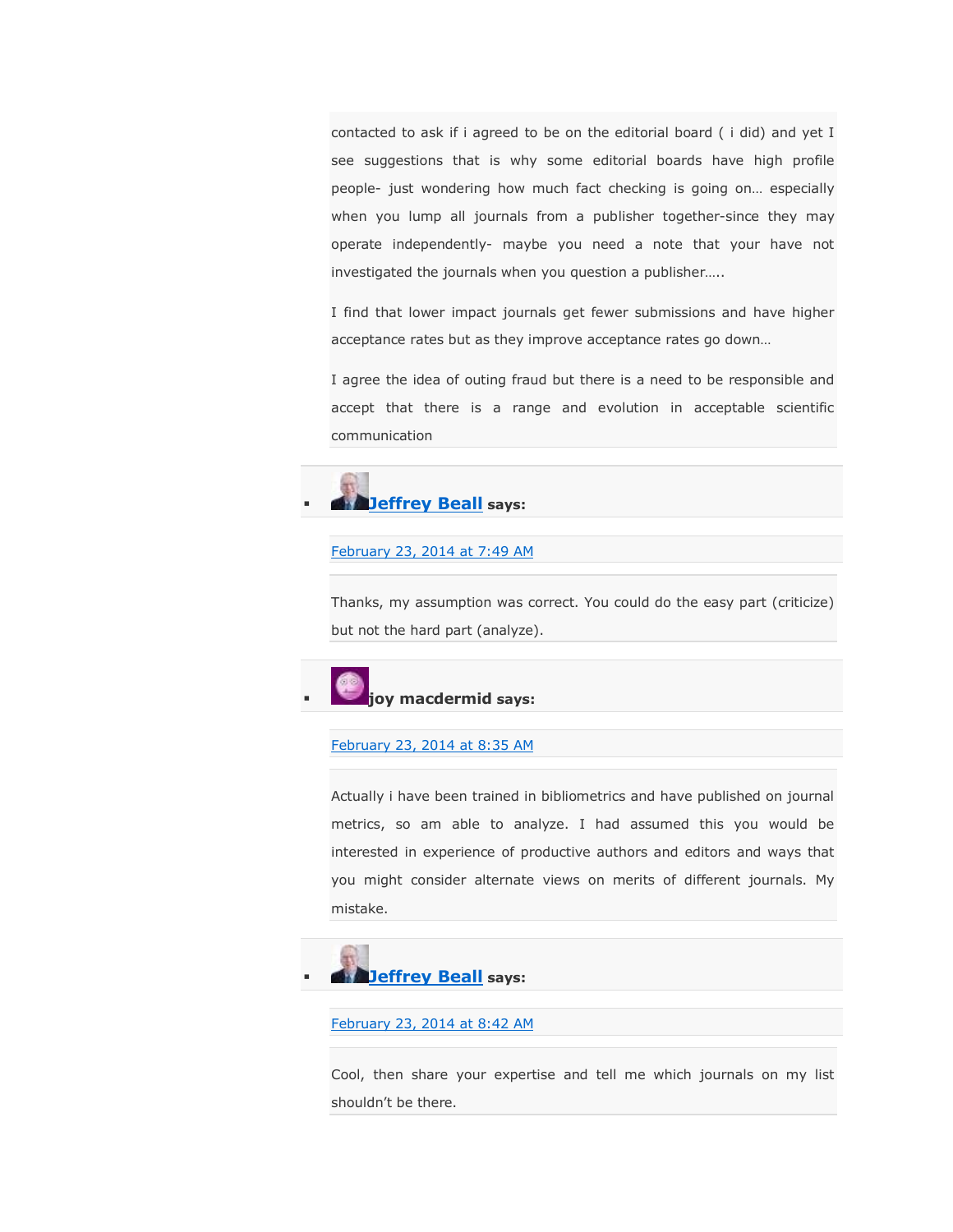#### **20. Leanne says:**

#### [December 24, 2012 at 5:11 PM](https://scholarlyoa.com/2012/12/06/bealls-list-of-predatory-publishers-2013/#comment-6396)

Completely agree with "Scientific and American Publishing" (one of their journals was "American Journal of Tourism Management") I found a completely plagarized study with fabricated data in it during my own dissertation research. I emailed "SAP" about their included a false study (and sent them the original article). No reply, surprise!

#### **[Reply](https://scholarlyoa.com/2012/12/06/bealls-list-of-predatory-publishers-2013/?replytocom=6396#respond)**

### ä. o **Robin Hood says:**

#### [January 7, 2013 at 9:29 AM](https://scholarlyoa.com/2012/12/06/bealls-list-of-predatory-publishers-2013/#comment-7057)

Leanne, some friendly advice. Publish your story so that it serves as a historical document for posterity and also to warn others to take care. The only way to advance our cause against fraud is through publishing. So, make your case, present all the evidence, and publish it. Once published, it will be a historical document forever that no-one can ever deny. This is my new approach in 2013 since who of us has money and resources to take these crooks to court? Moreover, how do we take a fraud to court that sits 10,000 km away? The only way is by publically and formally exposing their fraud through a more formal medium than a blog, for posterity. Hope to see your story in OA soon.

#### **[Reply](https://scholarlyoa.com/2012/12/06/bealls-list-of-predatory-publishers-2013/?replytocom=7057#respond)**



[February 6, 2013 at 2:49 AM](https://scholarlyoa.com/2012/12/06/bealls-list-of-predatory-publishers-2013/#comment-10867)

I agree with this comment! I myself tried to take action on "Archive des Science Journal" that appears to be a fraud. It claims the Impact Factor of 0.3 or so on the webpage. I even wrote to Thompson Reuter where they claim they got the IF from but I got no answer.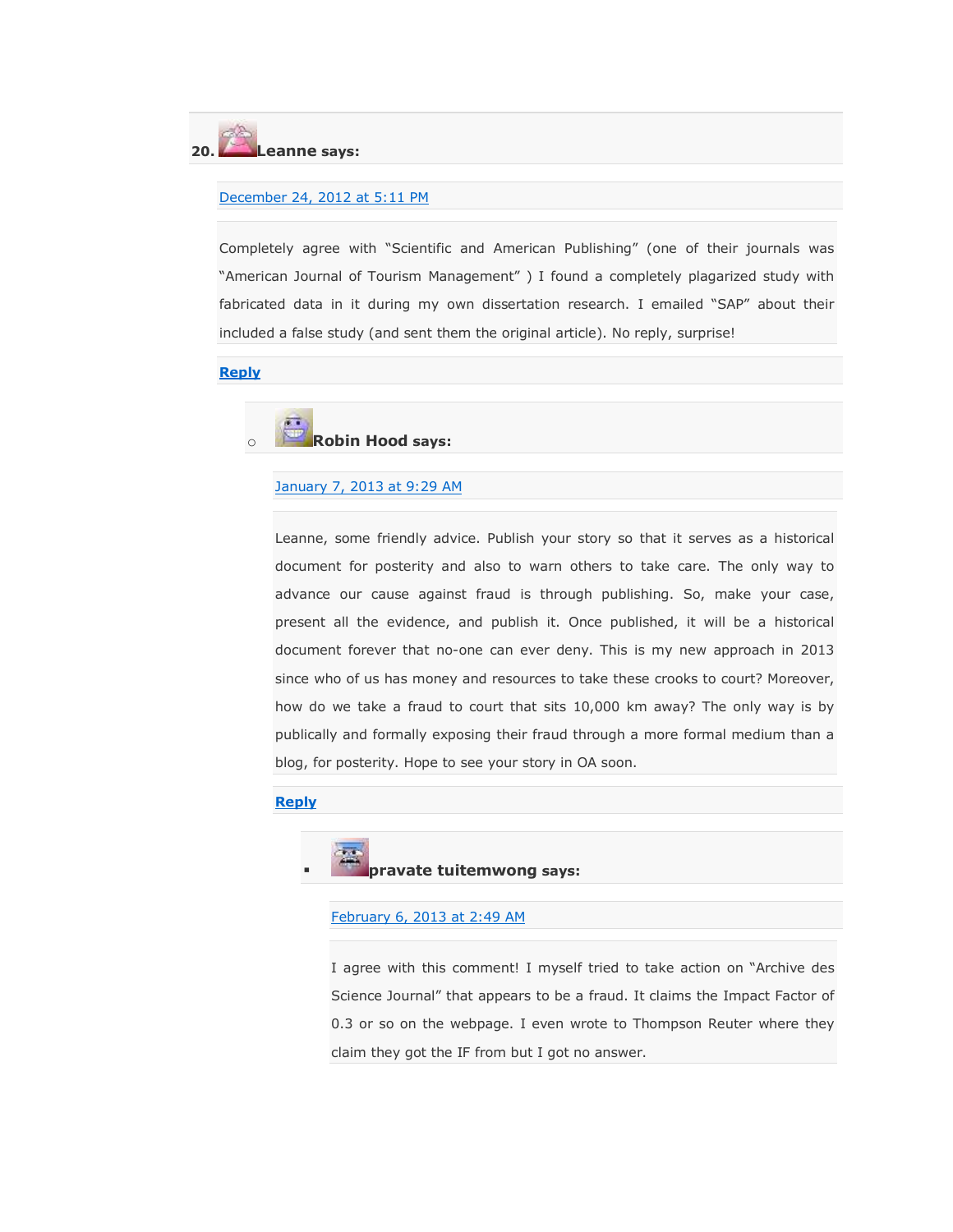#### **21. [Publisher wants \\$650 to retract duplicated study « Retraction](http://retractionwatch.wordpress.com/2012/12/26/publisher-wants-650-to-retract-duplicated-study/)  [Watch](http://retractionwatch.wordpress.com/2012/12/26/publisher-wants-650-to-retract-duplicated-study/) says:**

#### [December 26, 2012 at 7:48 AM](https://scholarlyoa.com/2012/12/06/bealls-list-of-predatory-publishers-2013/#comment-6473)

[...] of Colorado librarian Jeffrey Beall — who produces a frequently updated list of predatory publishers — first wrote about the case on his blog last week. Beall alerted a journal about a […]

#### **[Reply](https://scholarlyoa.com/2012/12/06/bealls-list-of-predatory-publishers-2013/?replytocom=6473#respond)**

o **Martin says:**

[June 21, 2013 at 7:56 AM](https://scholarlyoa.com/2012/12/06/bealls-list-of-predatory-publishers-2013/#comment-21418)

This open access comment section needs some peer review :).

**[Reply](https://scholarlyoa.com/2012/12/06/bealls-list-of-predatory-publishers-2013/?replytocom=21418#respond)**

#### **22. [Predatory Journals « rameshkmishra](http://rameshkmishra.wordpress.com/2012/12/26/predatory-journals/) says:**

[December 26, 2012 at 8:10 AM](https://scholarlyoa.com/2012/12/06/bealls-list-of-predatory-publishers-2013/#comment-6475)

[...] tricks are a recent phenomena in the world of publishing. This website lists hundreds of them [https://scholarlyoa.com/2012/12/06/bealls-list-of-predatory-publishers-2013/.](https://scholarlyoa.com/2012/12/06/bealls-list-of-predatory-publishers-2013/) What is this all about? Looks like everyone wants to publish some crap somehow. Now, there must be […]

**[Reply](https://scholarlyoa.com/2012/12/06/bealls-list-of-predatory-publishers-2013/?replytocom=6475#respond)**

#### **23. [Improbable Research » Blog Archive » Twisty Tape in a Tube, in](http://www.improbable.com/2012/12/26/twisty-tape-in-a-tube-in-confab/)  [Confab](http://www.improbable.com/2012/12/26/twisty-tape-in-a-tube-in-confab/) says:**

[December 26, 2012 at 8:20 AM](https://scholarlyoa.com/2012/12/06/bealls-list-of-predatory-publishers-2013/#comment-6476)

[...] Thanks to Retraction Watch for alerting us to the existence of CONFAB, the journal's publisher, and for the further knowledge that CONFAB is included in Beall's List of Predatory Publishers 2013. […]

**[Reply](https://scholarlyoa.com/2012/12/06/bealls-list-of-predatory-publishers-2013/?replytocom=6476#respond)**

**24. [Predatory « Ripe-tomato.org](http://ripe-tomato.org/2012/12/27/predatory/) says:**

[December 27, 2012 at 2:10 PM](https://scholarlyoa.com/2012/12/06/bealls-list-of-predatory-publishers-2013/#comment-6519)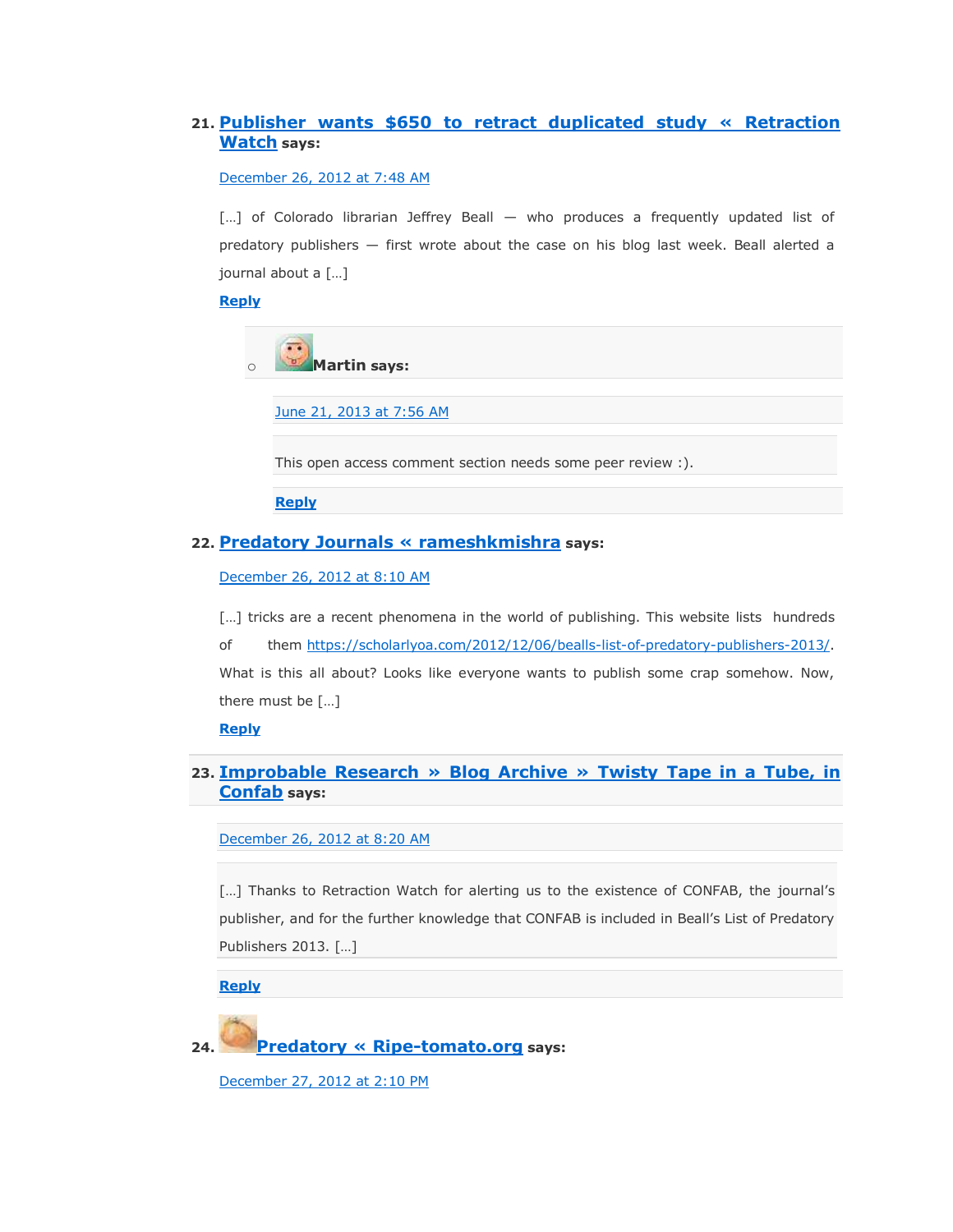[...] called Jeffrey Beale (click here), has been keeping tabs on these Predatory Publishers (click here). He's found 243, many with a hundred or more titles on their lists, as well as another 126 […]

**[Reply](https://scholarlyoa.com/2012/12/06/bealls-list-of-predatory-publishers-2013/?replytocom=6519#respond)**

# **25. [mbmahiques](http://gravatar.com/mbmahiques) says:**

#### [January 1, 2013 at 8:40 PM](https://scholarlyoa.com/2012/12/06/bealls-list-of-predatory-publishers-2013/#comment-6740)

I´m not sure if you´ve missed this one ¨IJMSEA is a referred journal: reviewed, indexed and cited by : ―Zentralblatt Für Mathematik" (Germany), "Mathematical Reviews" (USA), Maths Sci. net, Google and Google Scholar, EBSECO Publishing, USA, & Open Directory J., Russia, Open J-Gate (Ele. Jou.), ULRICH's Periodically Directory, Universe Digital Library etc.

The consolidated impact factor registered by International Journal of Mathematical Sciences & Engineering Applications (IJMSEA) for 2011 is 0.1752.¨

Thank you for a great post, and be aware!

#### **[Reply](https://scholarlyoa.com/2012/12/06/bealls-list-of-predatory-publishers-2013/?replytocom=6740#respond)**



#### [January 2, 2013 at 12:59 PM](https://scholarlyoa.com/2012/12/06/bealls-list-of-predatory-publishers-2013/#comment-6764)

That journal appears to belong to the publisher Ascent International Journals. This publisher's journals are toll-access. I only include OA journals on my lists. Still, I recommend that authors avoid all the journals published by Ascent. They create and boast fake impact factors for their journals.

#### **[Reply](https://scholarlyoa.com/2012/12/06/bealls-list-of-predatory-publishers-2013/?replytocom=6764#respond)**



[June 1, 2013 at 5:39 AM](https://scholarlyoa.com/2012/12/06/bealls-list-of-predatory-publishers-2013/#comment-20353)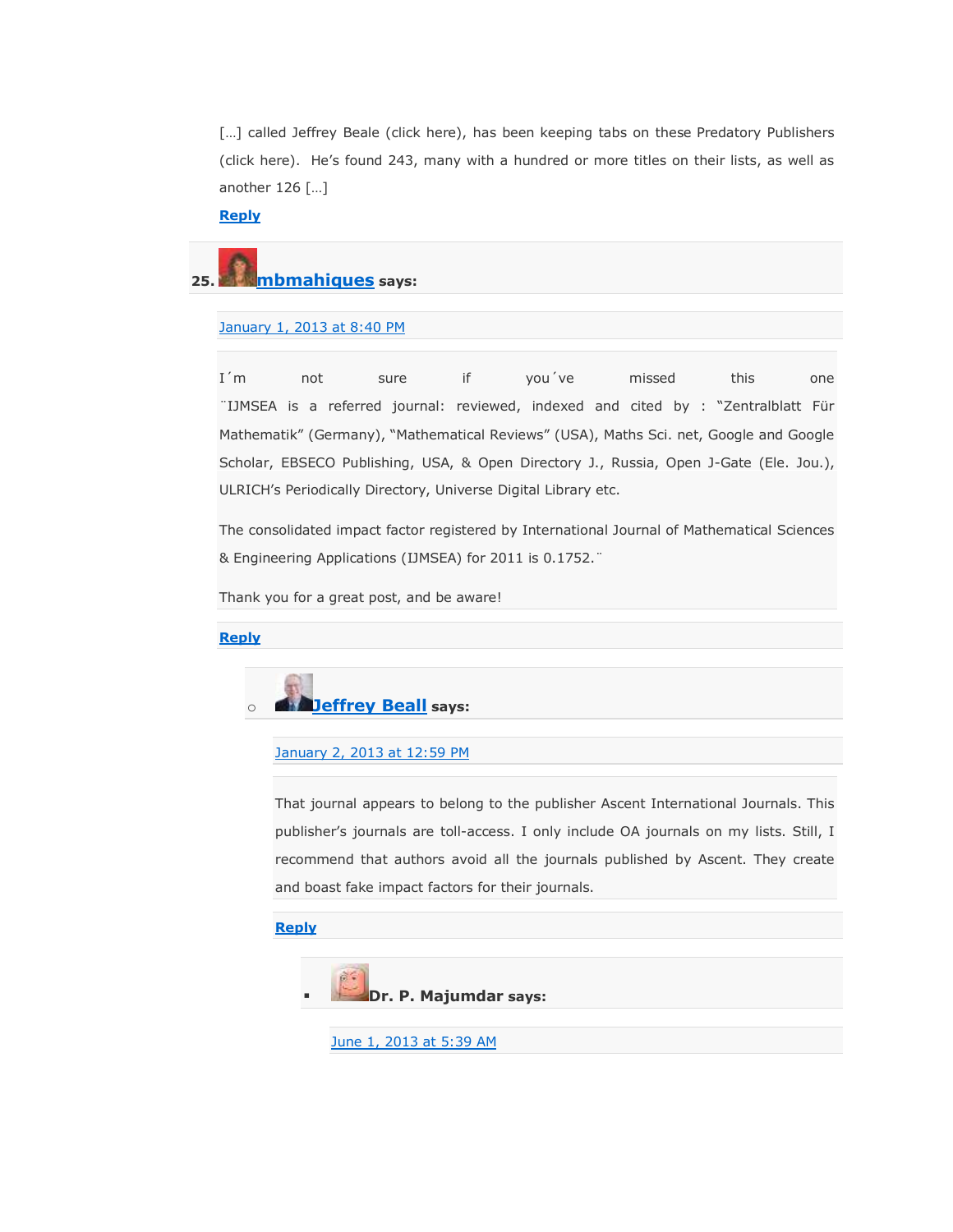In another journal IJTAP published by Ascent they have computed the impact index for 2012 as no. of citations in 2012 (5)/ total no. of publications in 2012 (36)  $X$  100 = 0.1388. Is it the correct method to compute the impact index ?



#### [June 3, 2013 at 5:59 AM](https://scholarlyoa.com/2012/12/06/bealls-list-of-predatory-publishers-2013/#comment-20468)

What about the journals published by International Centre of Culture Inventory (ICOCI) Singapore. Is it a scam ? It is not included in your list though. But it is not indexed anywhere. Also does not have impact index either.



[June 3, 2013 at 10:59 AM](https://scholarlyoa.com/2012/12/06/bealls-list-of-predatory-publishers-2013/#comment-20477)

I will get to this as soon as I can  $-$  I am backed up at this time. Thanks.



[June 26, 2013 at 2:28 PM](https://scholarlyoa.com/2012/12/06/bealls-list-of-predatory-publishers-2013/#comment-21748)

I have added this publisher to my list, thank you.



#### [January 3, 2013 at 1:48 PM](https://scholarlyoa.com/2012/12/06/bealls-list-of-predatory-publishers-2013/#comment-6809)

I searched for some of these journals on Google Scholar and found them. Assuming that all of these journals come up in Google Scholar searches, how do you address this issue with students (and other teachers/professors) intent on using Google Scholar to do research? I typically tell them to stay away and/or be wary along with other approaches, but I know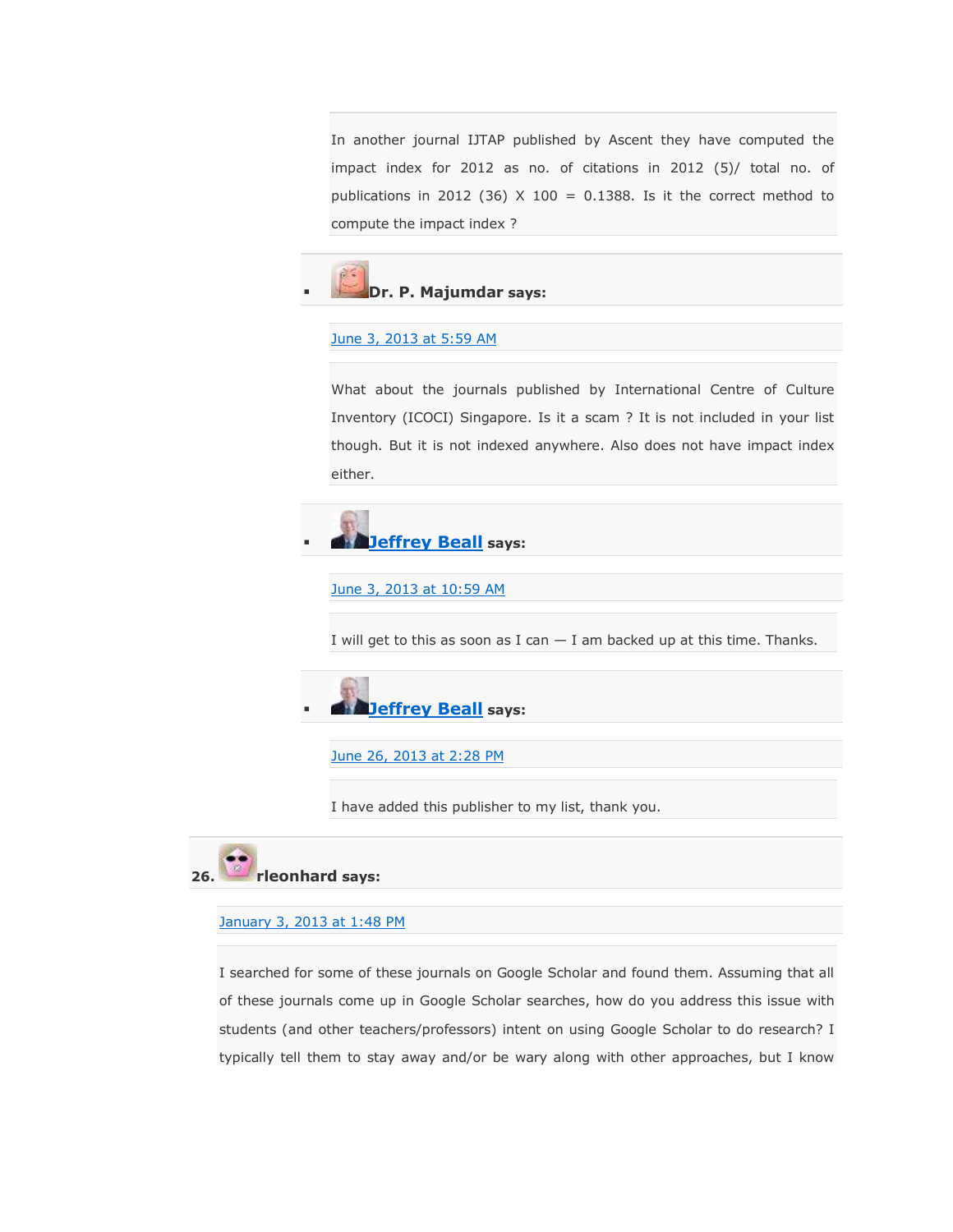they still use it anyway. I'm interested in hearing how others deal with this issue. Thank you for your input.

#### **[Reply](https://scholarlyoa.com/2012/12/06/bealls-list-of-predatory-publishers-2013/?replytocom=6809#respond)**



[January 7, 2013 at 9:38 AM](https://scholarlyoa.com/2012/12/06/bealls-list-of-predatory-publishers-2013/#comment-7059)

Leonard, I have an idea. Why don't YOU take care of being responsible for contacting Google and aksing them about their responsibilities towards academic quality. That would serve the community of academics and scientists best. Then, when you have something productive to say, please come back to the blog and share your moral victories with us. If each of us plays our part and each of us tackles the fraudsters and those who support the fraudsters, then maybe something effective can be achieved. If you assume that Jeff, who I assume does not wear a large red, blue and yellow "S" on his shirt, is responsible for taking care of all of these things, I am afraid he might go bald quickly.I am not suggesting that Google is supporting fraud, but if they are allowing plagiarised texts, and fraudulently produced pseudo-academic papers to be published, then surely we should hold Google accountable for supporting fraud (to a limited degree). The same principle would apply to editors-in-chief, editors and authors who support or publish or pay such predatory publishers. The bottom line: we should all play our part in fighting the crime, using Jeff's blog as the launch pad. Wouldn't you say that this ia a fair and logical way of trying to deal with the problem, especially accross transnational borders?

#### **[Reply](https://scholarlyoa.com/2012/12/06/bealls-list-of-predatory-publishers-2013/?replytocom=7059#respond)**



#### [January 7, 2013 at 2:33 PM](https://scholarlyoa.com/2012/12/06/bealls-list-of-predatory-publishers-2013/#comment-7076)

Robin Hood, you've completely misunderstood my comment and question. I was asking the author Beall (and anyone else who cared to respond politely) how he dealt with this issue as a librarian with students doing research using Google Scholar. Are librarians comfortable with students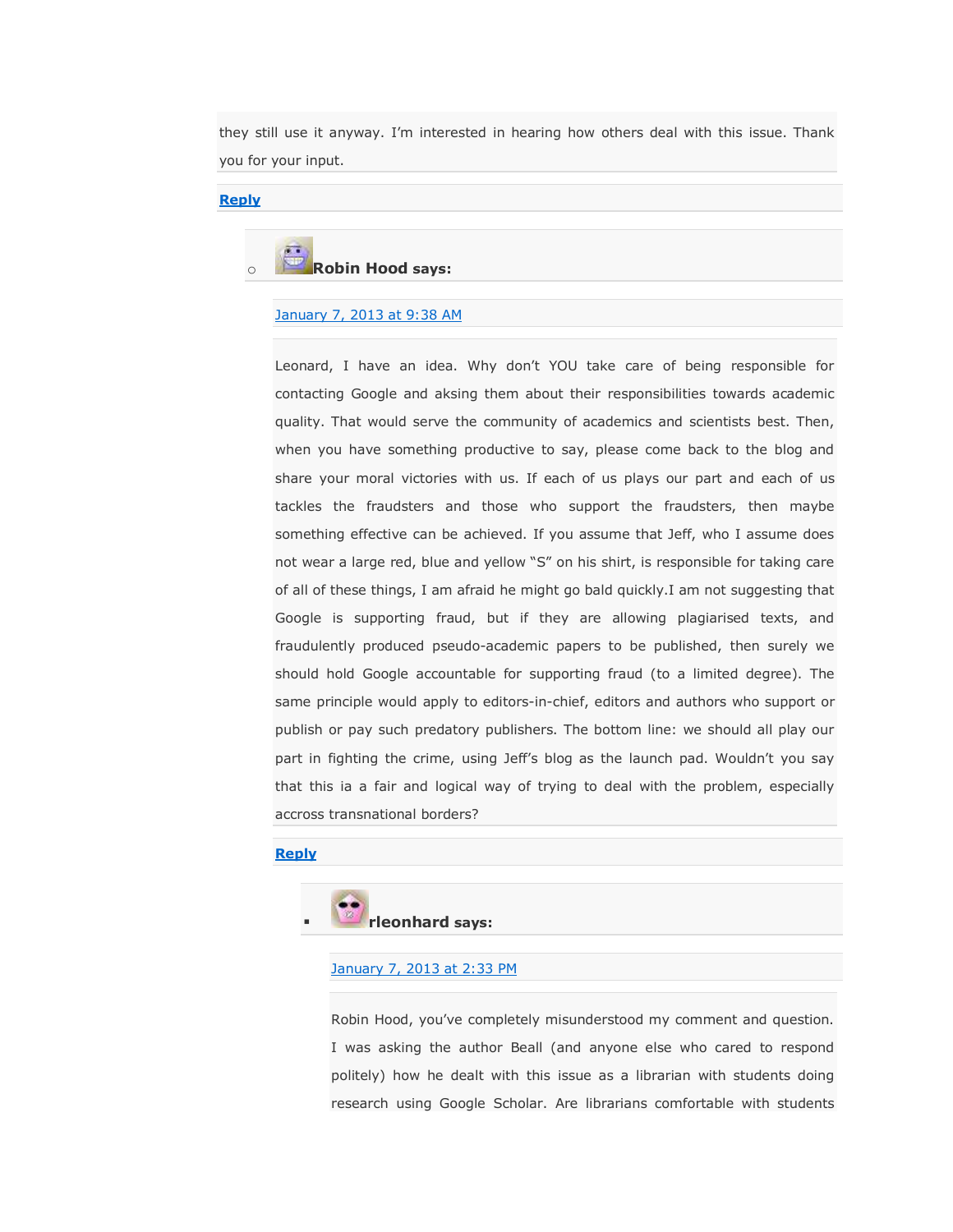using Google Scholar knowing that these publications are frequent results in searches? Do they inform their students about the possible fraudulent articles and journals and the risks of using Google Scholar? And what are their tactics in addressing this specific topic with students? I was not asking anyone to do work for me or to take on Google. In my experience as a librarian, these issues and topics are frequently discussed and shared among colleagues.

#### **27. [Open Access and pseudo-science journals « Science Intelligence](http://scienceintelligence.wordpress.com/2013/01/06/open-access-and-pseudo-science-journals/)  [and InfoPros](http://scienceintelligence.wordpress.com/2013/01/06/open-access-and-pseudo-science-journals/) says:**

[January 6, 2013 at 5:00 AM](https://scholarlyoa.com/2012/12/06/bealls-list-of-predatory-publishers-2013/#comment-6972)

[...] This list is available on: [https://scholarlyoa.com/2012/12/06/bealls-list-of-predatory](https://scholarlyoa.com/2012/12/06/bealls-list-of-predatory-publishers-2013/)[publishers-2013/](https://scholarlyoa.com/2012/12/06/bealls-list-of-predatory-publishers-2013/) […]

**[Reply](https://scholarlyoa.com/2012/12/06/bealls-list-of-predatory-publishers-2013/?replytocom=6972#respond)**



[January 8, 2013 at 4:22 AM](https://scholarlyoa.com/2012/12/06/bealls-list-of-predatory-publishers-2013/#comment-7111)

This is a helpful list, thanks for putting it together. Consider changing the links to use "no follow‖ (see[http://support.google.com/webmasters/bin/answer.py?hl=en&answer=96569\)](http://support.google.com/webmasters/bin/answer.py?hl=en&answer=96569) so that you're not promoting the PageRank of these journals as more people begin linking to your blog.

**[Reply](https://scholarlyoa.com/2012/12/06/bealls-list-of-predatory-publishers-2013/?replytocom=7111#respond)**

#### **29. Open Access [Is Not Necessarily Good › Hybrid Publishing Lab](http://projects.digital-cultures.net/hybrid-publishing-lab/2013/01/open-access-not-necessarily-good/) says:**

#### [January 10, 2013 at 2:21 PM](https://scholarlyoa.com/2012/12/06/bealls-list-of-predatory-publishers-2013/#comment-7370)

[...] last year Jeffrey Beal published an update to his list of Predatory Open Access Publishers. The list grew from 23 questionable publishers in 2011 to 225 in 2012. With his list Beal reminds […]

**[Reply](https://scholarlyoa.com/2012/12/06/bealls-list-of-predatory-publishers-2013/?replytocom=7370#respond)**

**30. George says:**

[January 12, 2013 at 11:46 AM](https://scholarlyoa.com/2012/12/06/bealls-list-of-predatory-publishers-2013/#comment-7528)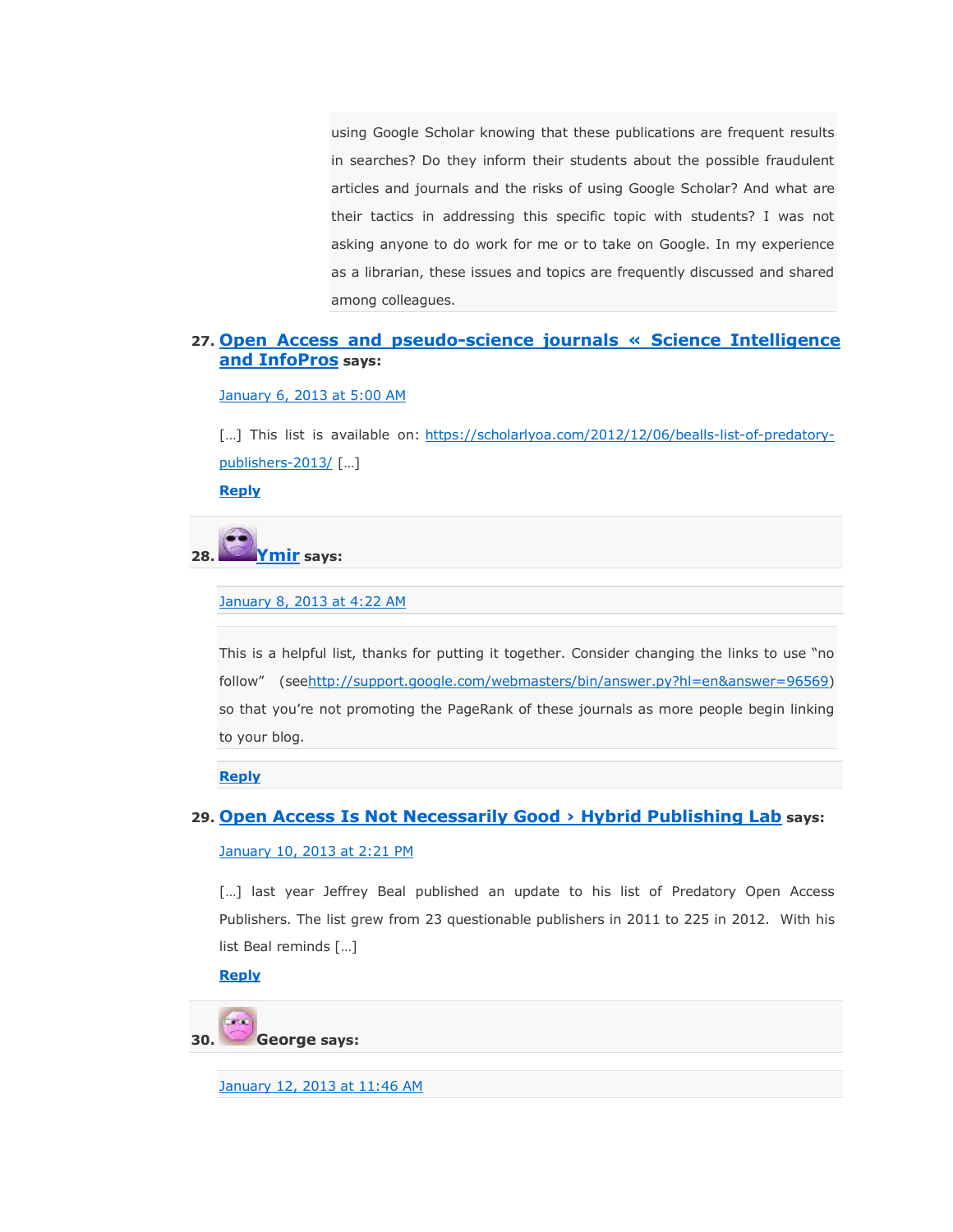I'm really concerned to see that Hindawi is not included this year after being under investigation this year. In Hindawi is clear that you pay to get something published. There are no anonymous reviewers. What else is needed to define them a predatory publisher?

# **[Reply](https://scholarlyoa.com/2012/12/06/bealls-list-of-predatory-publishers-2013/?replytocom=7528#respond)**



# [January 12, 2013 at 4:45 PM](https://scholarlyoa.com/2012/12/06/bealls-list-of-predatory-publishers-2013/#comment-7541)

I did publish this year in a Hindawi journal. It was anonymously reviewed and and our experience was professional. The journal is Psyche, which has had a long history of being published by the Cambridge Entomological Society. Apparently the rights to this journal were bought/transferred to Hindawi. Again, this raises the problem of apparently legitimate journals having a publisher that may or may not be partially predatory.

# **[Reply](https://scholarlyoa.com/2012/12/06/bealls-list-of-predatory-publishers-2013/?replytocom=7541#respond)**

# **31. [Laureano Ralon](http://www.figureground.ca/) says:**

[January 15, 2013 at 8:49 PM](https://scholarlyoa.com/2012/12/06/bealls-list-of-predatory-publishers-2013/#comment-7755)

Reblogged this on [Figure/Ground Communication™](http://figureground.ca/2013/01/16/12110/).

**[Reply](https://scholarlyoa.com/2012/12/06/bealls-list-of-predatory-publishers-2013/?replytocom=7755#respond)**

# **32. [Hilary Carey](http://gravatar.com/hmc276) says:**

### [January 15, 2013 at 8:49 PM](https://scholarlyoa.com/2012/12/06/bealls-list-of-predatory-publishers-2013/#comment-7756)

What about this kind of approach? I do not need to pay publishers to accept my work and I wonder why I am being pressured (I was approached multiple times with the same request) to publish in this journal which does not appear in Australia's list of approved journals. It does not sound like a scam – just an imposition. And they ask for money.

Hilary Carey

[Dear X]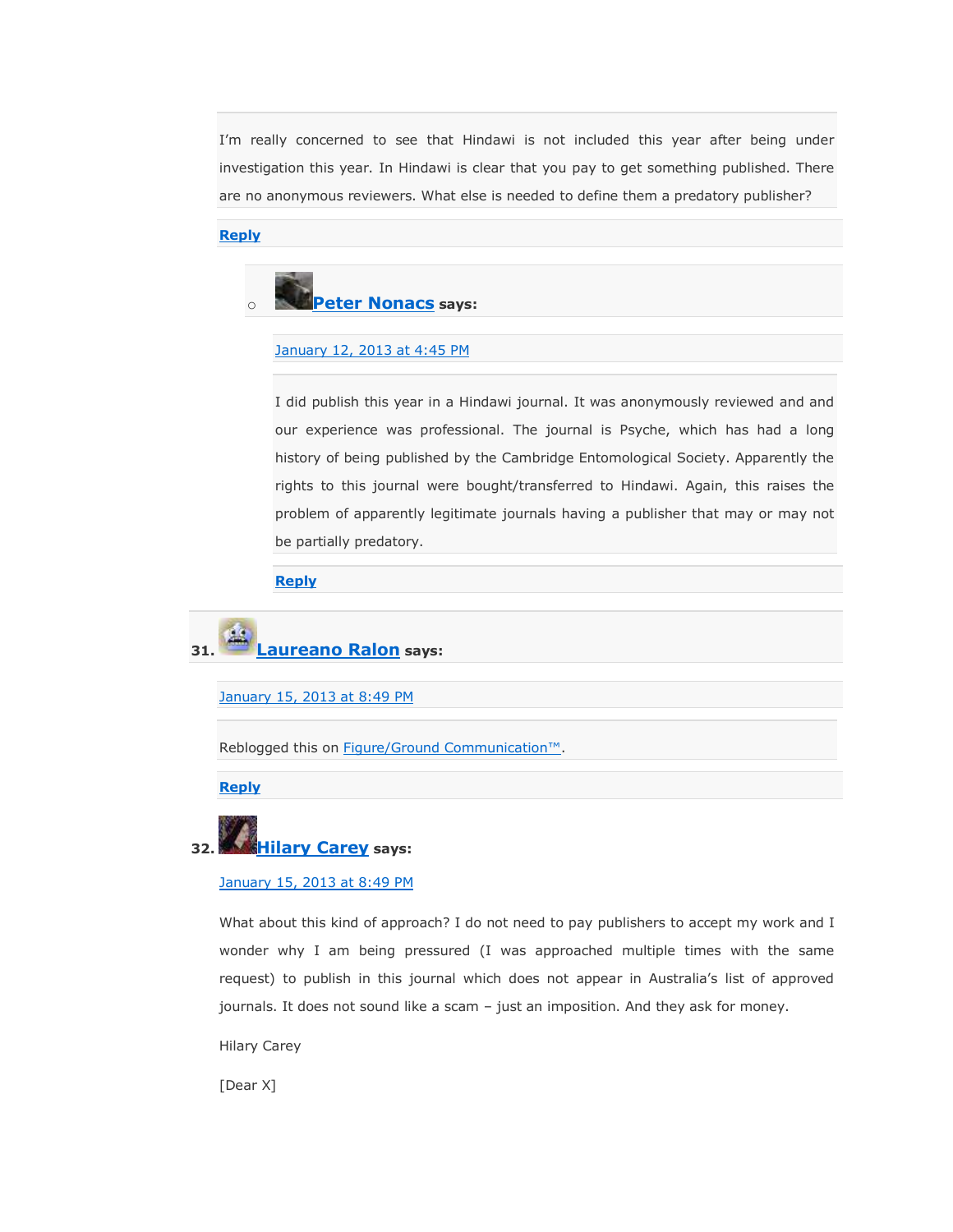We contacted you on 22 November 2012, regarding a Special Issue on ―Expanding the Study of Religion and Missions‖to be published in Religions (ISSN 2077-1444, [http://www.mdpi.com/journal/religions\)](http://www.mdpi.com/journal/religions).

On behalf of the Guest Editor, Dr. Jennifer Graber, we would like to renew our invitation for you to contribute a full research paper or an outstanding long review for peer-review and possible publication in the following Special Issue:

Special Issue: Expanding the Study of Religion and Missions Website: [http://www.mdpi.com/si/religions/religion\\_mission/](http://www.mdpi.com/si/religions/religion_mission/) Guest Editor: Dr. Jennifer Graber

Deadline for manuscript submissions: 15 May 2013

If you decide to contribute, please let us know, and send us your manuscript now or up until the deadline. Submitted papers should not have been published previously, nor be under consideration for publication elsewhere. We also encourage authors to send us their tentative title and short abstract by e-mail for approval to the Editorial **Editorial** Christian Computer Computer at: [religions@mdpi.com.](mailto:religions@mdpi.com) In case you cannot meet the deadline, please feel free to contact us.

This Special Issue will be fully open access. Open access (unlimited and free access by readers) increases publicity and promotes more frequent citations as indicated by several studies. Open access is supported by the authors and their institutes. More information is available at [http://www.mdpi.com/about/openaccess/.](http://www.mdpi.com/about/openaccess/)

The Article Processing Charges (APC) are 300 CHF for well prepared manuscripts. In addition, a fee of 250 CHF may apply if English editing or extensive revisions must be undertaken by the Editorial Office.

More information can be found at [http://www.mdpi.com/about/apc/.](http://www.mdpi.com/about/apc/)

Please visit the website of Instructions for Authors before submitting a paper at [http://www.mdpi.com/journal/religions/instructions/.](http://www.mdpi.com/journal/religions/instructions/) Manuscripts should be submitted through the online manuscript submission and editorial system at [http://www.mdpi.com/user/manuscripts/upload/.](http://www.mdpi.com/user/manuscripts/upload/)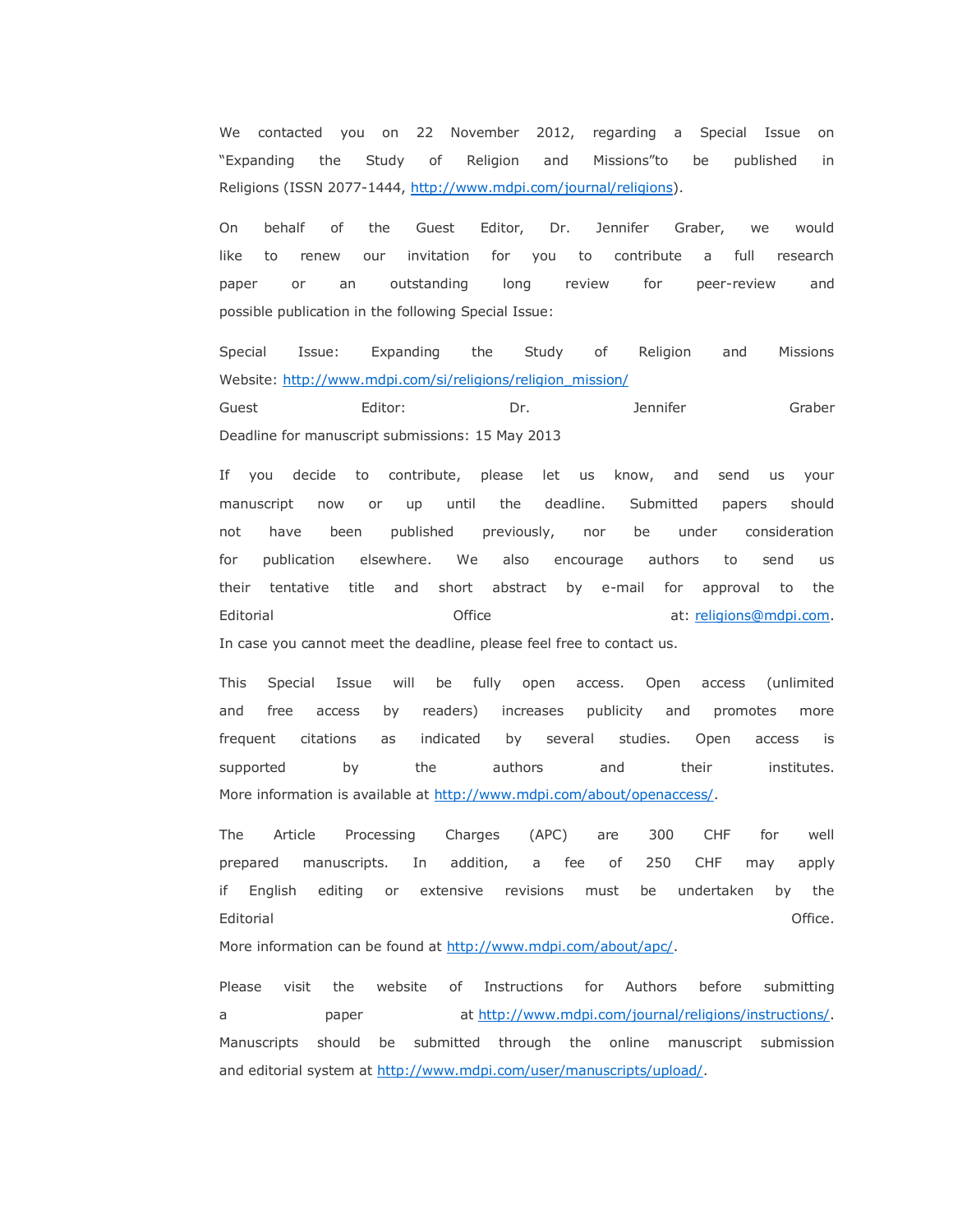Religions (ISSN 2077-1444) is an international, open access scholarly journal publishing peer-reviewed studies of religious thought and practice. It is available online to promote critical, hermeneutical, historical, and constructive conversations. It aims to serve the interests of a wide range of thoughtful readers and academic scholars of religion, as well as theologians, philosophers, social scientists, anthropologists, psychologists, neuroscientists and others interested in the multidisciplinary study of religions.

MDPI publishes several peer-reviewed, open access journals listed at [http://www.mdpi.com/.](http://www.mdpi.com/) The Editorial Board members, including several Nobel Laureates [\(http://www.mdpi.com/about/nobelists/\)](http://www.mdpi.com/about/nobelists/), are all leading active scholars. All MDPI journals maintain rapid, yet rigorous, peerreview, manuscript handling and editorial processes. MDPI journals have increased their impact factors, see "2011 Newly Released Impact Factors", [http://www.mdpi.com/about/announcements/235/.](http://www.mdpi.com/about/announcements/235/)

In case of questions, please contact the Editorial Office at: [religions@mdpi.com](mailto:religions@mdpi.com)

We are looking forward to hearing from you.

Kind regards, Wanda Gruetter

On behalf of the Guest Editor

| Dr.                                    |            | Jennifer |           |      | Graber  |  |
|----------------------------------------|------------|----------|-----------|------|---------|--|
| The                                    | University | οf       | Texas     | at   | Austin  |  |
| Department                             |            | of       | Religious |      | Studies |  |
| <b>Burdine</b>                         | 406        |          | Mail      | Code | A3700   |  |
| Austin                                 |            |          |           |      |         |  |
| Texas                                  |            |          |           |      | 78712   |  |
| <b>USA</b>                             |            |          |           |      |         |  |
| Website: http://www.jennifergraber.net |            |          |           |      |         |  |
| E-Mail: jgraber@austin.utexas.edu      |            |          |           |      |         |  |
|                                        |            |          |           |      |         |  |
| $\cdots$                               |            |          |           |      |         |  |

Wanda Gruetter MDPI AG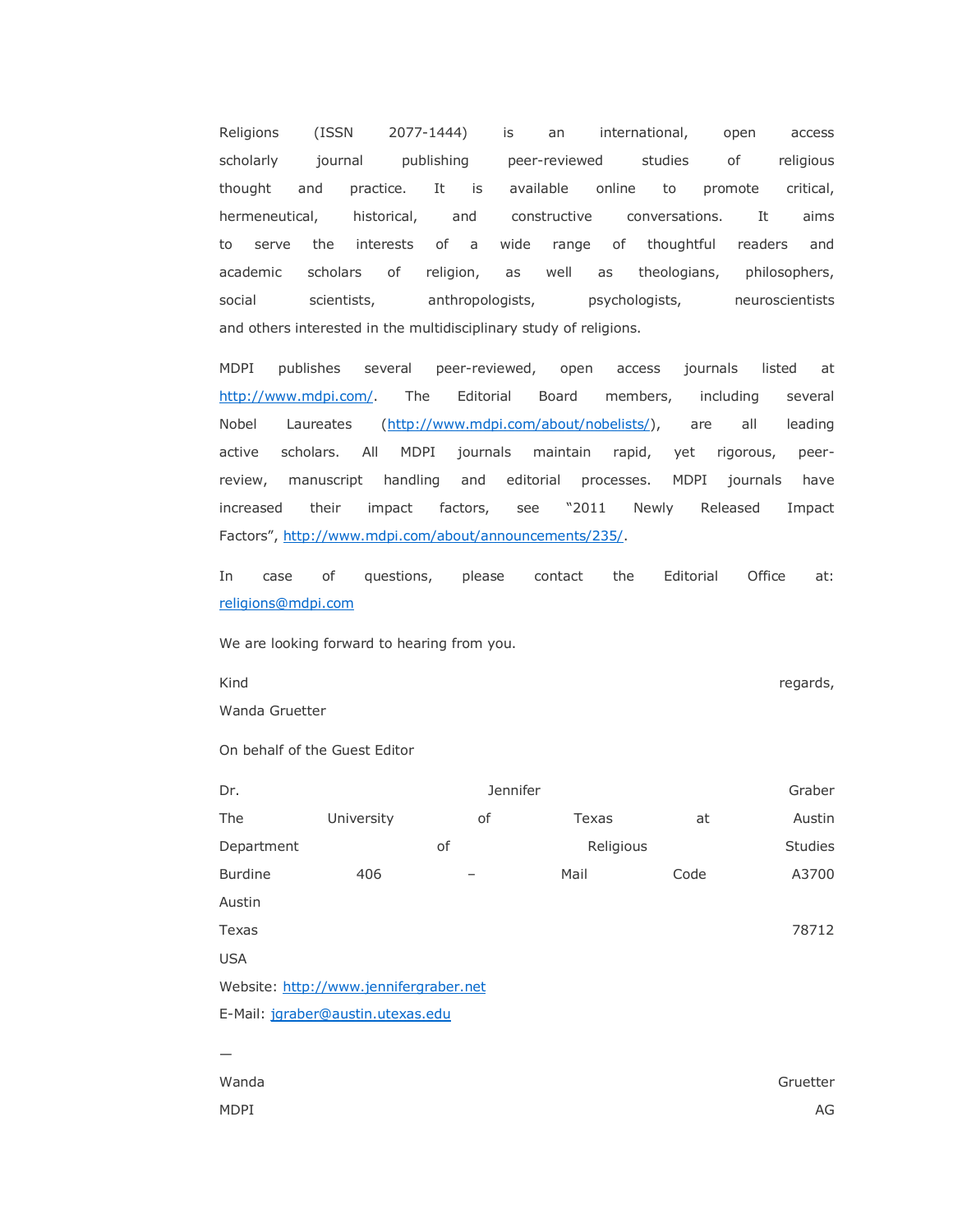| Kandererstrasse           |       | 25 |        |    |             |  |
|---------------------------|-------|----|--------|----|-------------|--|
| CH-4057                   |       |    | Basel, |    | Switzerland |  |
| Tel.                      | $+41$ | 61 | 683    | 77 | 34          |  |
| Fax:                      | $+41$ | 61 | 302    | 89 | 18          |  |
| E-Mail: gruetter@mdpi.com |       |    |        |    |             |  |

<http://www.mdpi.com/>

**[Reply](https://scholarlyoa.com/2012/12/06/bealls-list-of-predatory-publishers-2013/?replytocom=7756#respond)**

o **J Bottle says:**

# [January 20, 2013 at 9:53 PM](https://scholarlyoa.com/2012/12/06/bealls-list-of-predatory-publishers-2013/#comment-8282)

OA publishers ask for money, but the redatory publishers work for money. A real publisher has their standard of publication, and money is not the reason to accept a paper.

# **[Reply](https://scholarlyoa.com/2012/12/06/bealls-list-of-predatory-publishers-2013/?replytocom=8282#respond)**



## [June 17, 2013 at 3:13 AM](https://scholarlyoa.com/2012/12/06/bealls-list-of-predatory-publishers-2013/#comment-21100)

Yes. Indirectly, the real publisher is also working for money. They are very keen in maintaining (pretend to maintaining) their standard to (i) increase the subscription rates for libraries and research institutions and (ii) increase purchase value per article for individual scholars and readers.

# o **Taylor says:**

[February 9, 2015 at 12:30 PM](https://scholarlyoa.com/2012/12/06/bealls-list-of-predatory-publishers-2013/#comment-256871)

Is 'Religions' considered a legitimate journal in Religious Studies? Would publication in this journal count towards tenure review?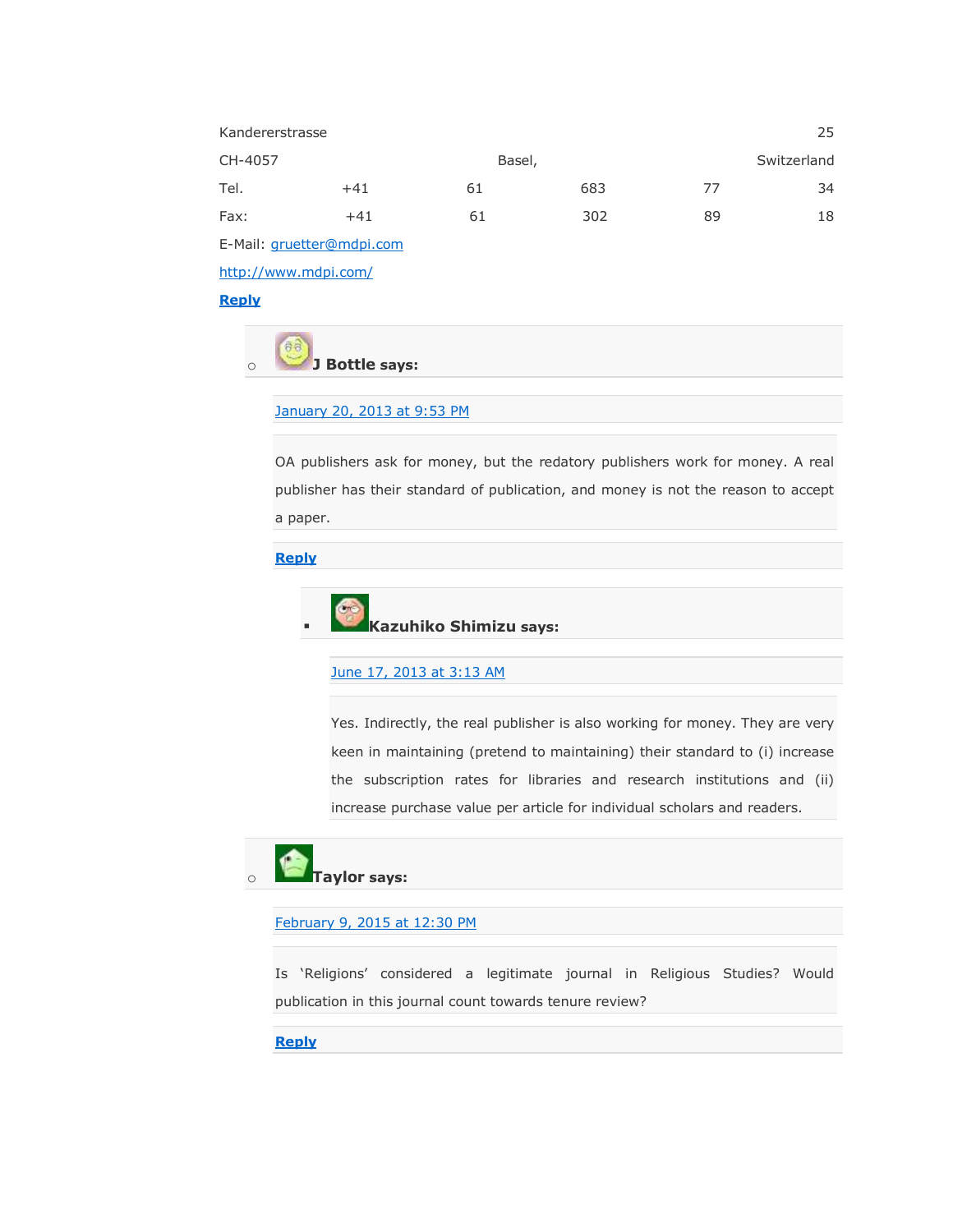

### [February 9, 2015 at 12:33 PM](https://scholarlyoa.com/2012/12/06/bealls-list-of-predatory-publishers-2013/#comment-256872)

Can you supply a link to the journal's homepage?



### [February 1, 2013 at 7:49 AM](https://scholarlyoa.com/2012/12/06/bealls-list-of-predatory-publishers-2013/#comment-10250)

Jeff, it sounds like your list opens up an area that needs much more investigation. Obviously the world of scientific publishing is opening up. It seems as if Open Access is in need of some sort of 'seal of approval' for organizations, especially if Nobel Laureates are being pulled into the system.

Open Access is a Pandora's Box that isn't going away. How academics respond to it and change it is critical.

# **[Reply](https://scholarlyoa.com/2012/12/06/bealls-list-of-predatory-publishers-2013/?replytocom=10250#respond)**

# **34. [Open Access a threat to academic freedom? | Download Mp3 for](http://downloadmp3for.6te.net/wordpress/2013/02/10/open-access-a-threat-to-academic-freedom/)  [Free](http://downloadmp3for.6te.net/wordpress/2013/02/10/open-access-a-threat-to-academic-freedom/) says:**

### [February 10, 2013 at 11:30 AM](https://scholarlyoa.com/2012/12/06/bealls-list-of-predatory-publishers-2013/#comment-11507)

[...] outfits that by now easily outnumber the decent OA publishers, and there is no end in sight. Beall's List of Predatory Publishers flags the magnitude of the problem at hand. Budding academics and those not quite competitive […]

### **[Reply](https://scholarlyoa.com/2012/12/06/bealls-list-of-predatory-publishers-2013/?replytocom=11507#respond)**

# **35. [Predatory Open Access Archaeology Journals or just poor](http://dougsarchaeology.wordpress.com/2013/02/11/predatory-open-access-archaeology-journals-or-just-poor-quality-pagepress-publishers/)  [quality? PAGEPRESS Publishers « Doug's Archaeology](http://dougsarchaeology.wordpress.com/2013/02/11/predatory-open-access-archaeology-journals-or-just-poor-quality-pagepress-publishers/) says:**

[February 11, 2013 at 4:14 AM](https://scholarlyoa.com/2012/12/06/bealls-list-of-predatory-publishers-2013/#comment-11603)

[...] We would like to point out that PAGEPress was listed in the "watch list" (meaning not listed as a sure Predatory publisher as Bell says "we do not consider the following publishers to be predatory, open-access publishers, but they may show some characteristics of them, and we are closely monitoring them<sup>"</sup>) in 2012. Currently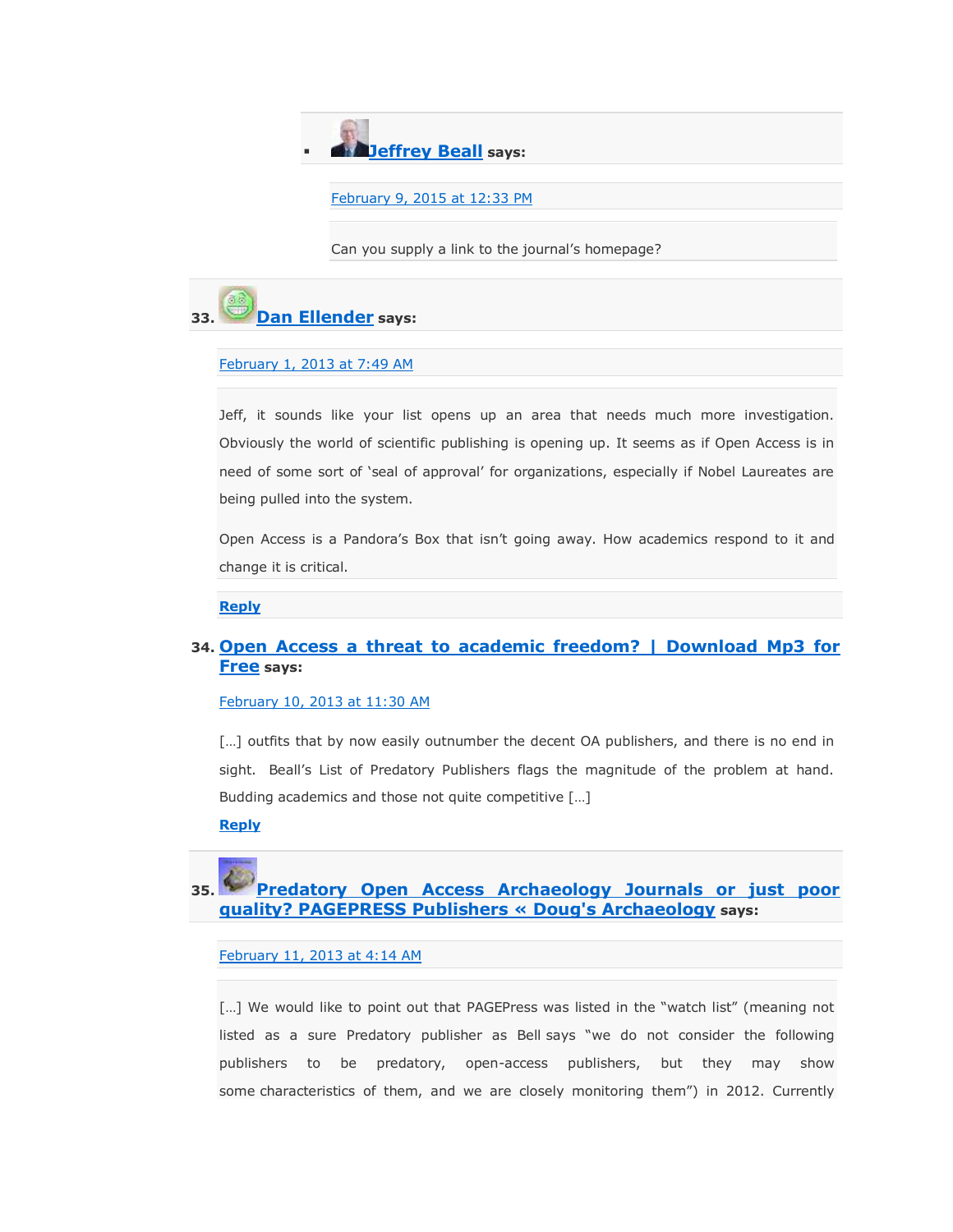(2013), we are not present in that list any longer. Please see at: https://scholarlyoa.com/2012/12/06/bealls-list-of-predatory-publishers-2013/#more-1036 […]

**[Reply](https://scholarlyoa.com/2012/12/06/bealls-list-of-predatory-publishers-2013/?replytocom=11603#respond)**

# **36. [From: Ms B. W. Standingagainsta-Wall | Pen, Book, Sword.](http://penbooksword.wordpress.com/2013/02/11/from-ms-b-w-standingagainsta-wall/) says:**

[February 11, 2013 at 12:01 PM](https://scholarlyoa.com/2012/12/06/bealls-list-of-predatory-publishers-2013/#comment-11640)

[...] have not replied to Ms Russell, yet. I have forwarded this little research to Beall's predatory journal database for his interest and amusement. I'll wait until he documents this particular case of […]

**[Reply](https://scholarlyoa.com/2012/12/06/bealls-list-of-predatory-publishers-2013/?replytocom=11640#respond)**

# **37. [RNL Bio and the Administration of an Unlicensed Stem Cell-based](http://www.healthintheglobalvillage.com/2013/02/12/rnl-bio-and-the-administration-of-an-unlicensed-stem-cell-based-medical-product-to-a-child-with-cerebral-palsy/)  [Medical Product to a Child With Cerebral Palsy | Health in the](http://www.healthintheglobalvillage.com/2013/02/12/rnl-bio-and-the-administration-of-an-unlicensed-stem-cell-based-medical-product-to-a-child-with-cerebral-palsy/)  [Global Village](http://www.healthintheglobalvillage.com/2013/02/12/rnl-bio-and-the-administration-of-an-unlicensed-stem-cell-based-medical-product-to-a-child-with-cerebral-palsy/) says:**

[February 12, 2013 at 9:40 AM](https://scholarlyoa.com/2012/12/06/bealls-list-of-predatory-publishers-2013/#comment-11779)

[...] critic of poor-quality and unreasonably expensive open access journals, under the category, "Predatory Publishers." Rather than appearing in an "internationally renowned journal," this case report was [...]

**[Reply](https://scholarlyoa.com/2012/12/06/bealls-list-of-predatory-publishers-2013/?replytocom=11779#respond)**

# **38. [Predatory #OpenAccess publishers: what's the worst which can](http://people.unil.ch/marcrobinsonrechavi/2013/02/predatory-openaccess-publishers-whats-the-worst-which-can-happen/)  [happen? | Marc Robinson-Rechavi](http://people.unil.ch/marcrobinsonrechavi/2013/02/predatory-openaccess-publishers-whats-the-worst-which-can-happen/) says:**

[February 13, 2013 at 5:38 AM](https://scholarlyoa.com/2012/12/06/bealls-list-of-predatory-publishers-2013/#comment-11962)

[...] theme in discussions about open access is the problem of predatory publishers, illustrated by Beall's list. Now I agree that it is unnice that these exist (although the threshold for inclusion in the list […]

**[Reply](https://scholarlyoa.com/2012/12/06/bealls-list-of-predatory-publishers-2013/?replytocom=11962#respond)**

# **39. [Another Publisher Has Serious Problems With Blog Posts Written](http://www.infodocket.com/2013/02/15/another-publisher-has-serious-problems-with-blog-posts-written-by-a-librarian/)  [by a Librarian | LJ INFOdocket](http://www.infodocket.com/2013/02/15/another-publisher-has-serious-problems-with-blog-posts-written-by-a-librarian/) says:**

[February 15, 2013 at 6:54 AM](https://scholarlyoa.com/2012/12/06/bealls-list-of-predatory-publishers-2013/#comment-12278)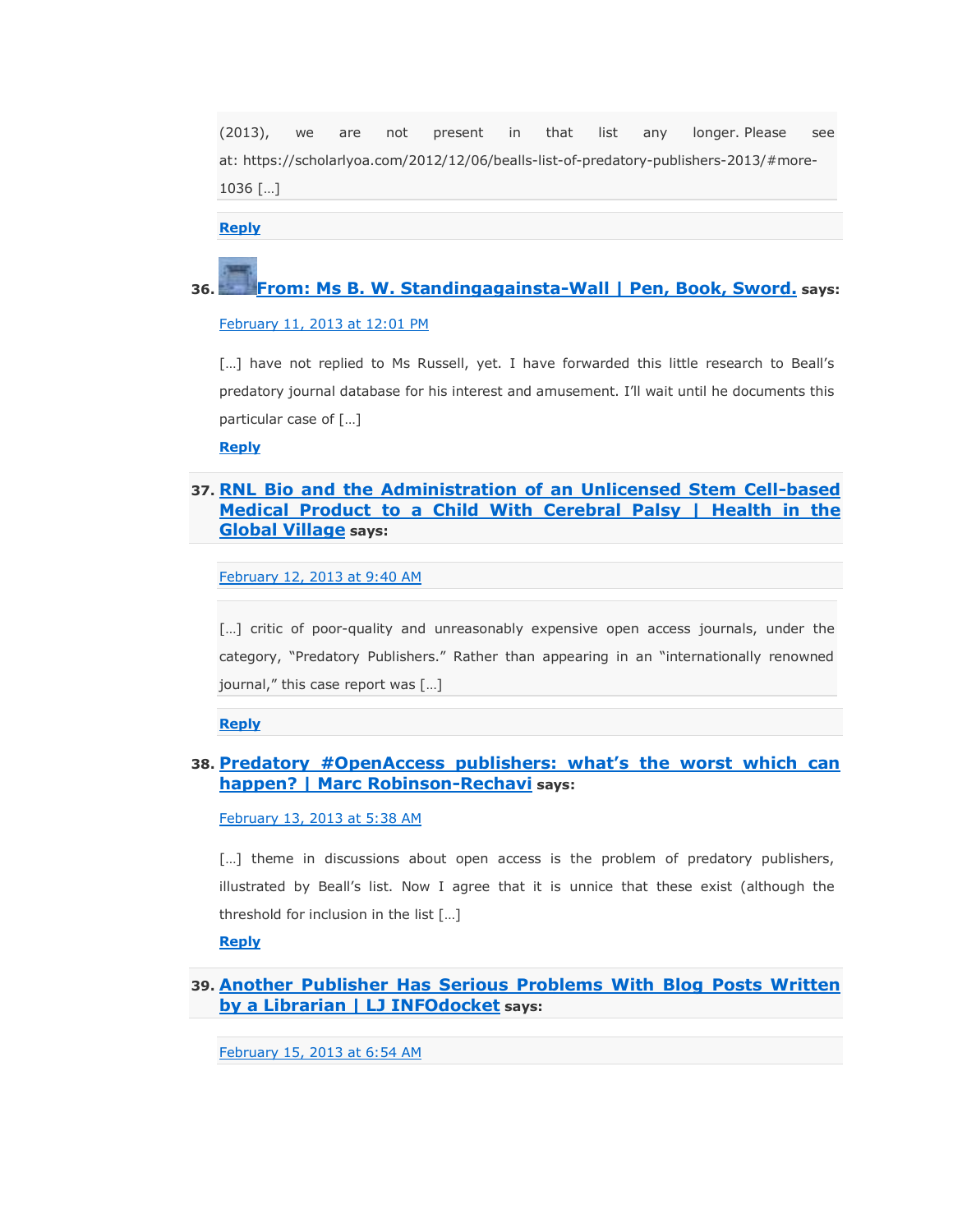[...] a Direct Link to the December 12, 2012 Blog Post That the Publisher Doesn't Like: "Beall's List of Predatory Publishers 2013" If needed, the post is also available via Google cache and Yandex […]

**[Reply](https://scholarlyoa.com/2012/12/06/bealls-list-of-predatory-publishers-2013/?replytocom=12278#respond)**

# **40. [Philip Machanick](http://opinion-nation.blogspot.com/) says:**

### [February 25, 2013 at 2:27 AM](https://scholarlyoa.com/2012/12/06/bealls-list-of-predatory-publishers-2013/#comment-13383)

The flipside of this is that there are some quite respectable journals published with predatory charges for access that put them out of reach of the less well funded researcher or library. Publishing in that kind of journal limits your ability to be seen, read and cited.

In my view all research should be free to read. If a journal needs to charge authors to cover costs, that is acceptable as long as there is an option for authors without funding to cover publication charges not to pay, and the decision to accept a paper is independent of ability to pay.

In some cases, the dividing line between scam and acceptable is not so clear. I've seen giant multi-conferences that look like scams including the sort of conference that would accept any random (literally) paper, but if you check all the individual conferences, you may find others are respectable, with real academics doing the review and programme chair. I haven't yet seen this with one of these dubious journal publishers but it is plausible that they could have made the con real by picking up a decent editorial board in an obscure area that is short of journals. Not so likely in an area already well covered.

In either case the key thing before participating in any way is do your due diligence on credibility (editors, previous issues, citations).

# **[Reply](https://scholarlyoa.com/2012/12/06/bealls-list-of-predatory-publishers-2013/?replytocom=13383#respond)**

# **41. [The Downside of Open-Access Publishing «African Studies](http://africanstudieslibrary.wordpress.com/2013/02/28/the-downside-of-open-access-publishing/)  [library African Studies library](http://africanstudieslibrary.wordpress.com/2013/02/28/the-downside-of-open-access-publishing/) says:**

### [February 28, 2013 at 2:49 PM](https://scholarlyoa.com/2012/12/06/bealls-list-of-predatory-publishers-2013/#comment-13883)

[...] refers to: Beall's List of Predatory Publishers 2013 by Jeffrey Beall. Scholarly Open Access blog entry released December 4, […]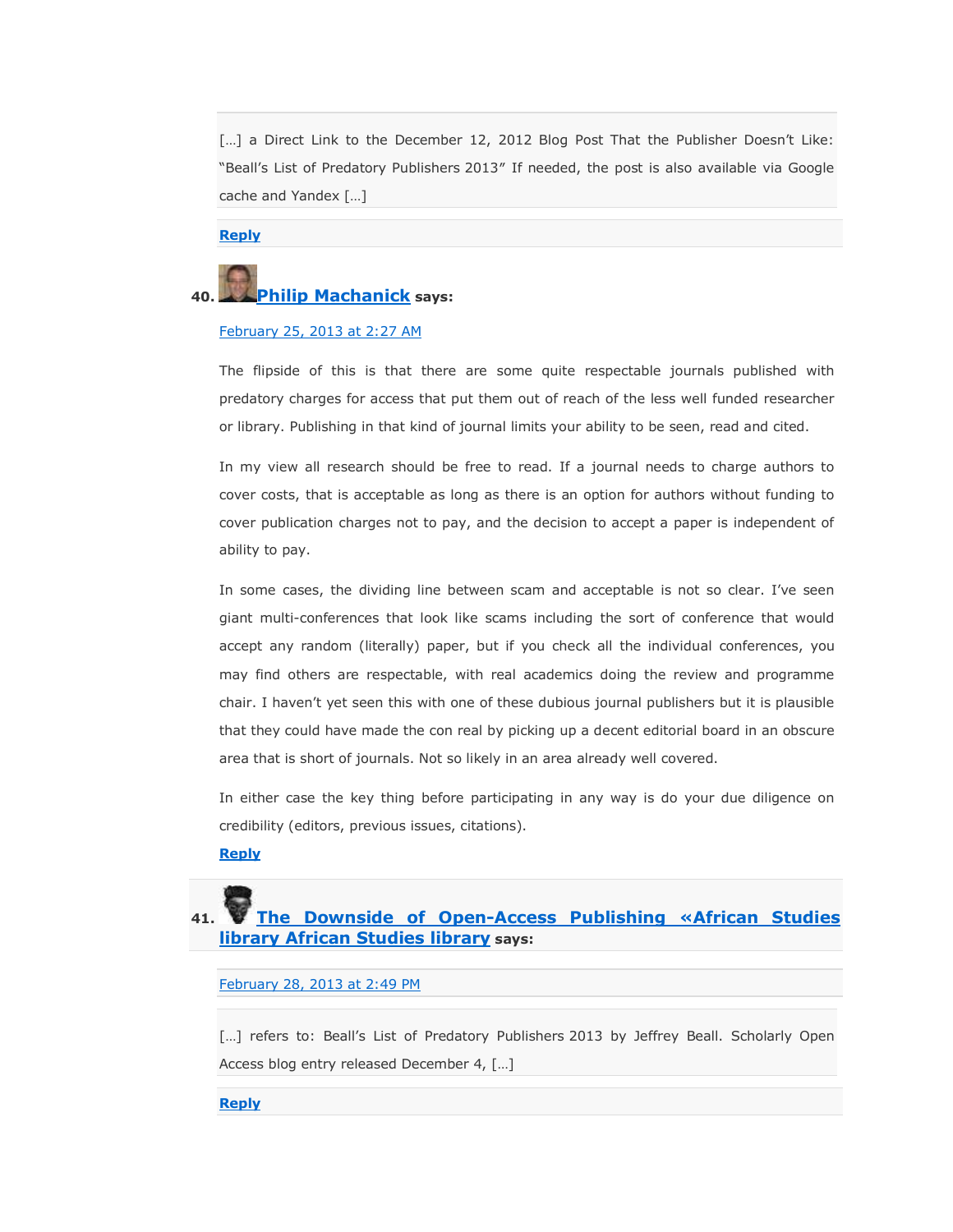

# [March 1, 2013 at 8:05 PM](https://scholarlyoa.com/2012/12/06/bealls-list-of-predatory-publishers-2013/#comment-14097)

Jeff, thanks. I browsed through OMICS cardiology journal and found an astonishing number of well-respected people on the ed board, as well as a few articles by established groups. My take is they were either naive or that is where they started sending some of their crap data, while the youngsters can enjoy the "glamour" of being on a board which they would not have done in serious journals. My question is, have you been able to scrutinize the peer-review process in depth, i.e. hard facts and figures relating to acceptance rates, processing times etc. This would underbuild your and my assumption of negligible peer-review. Thanks.

### **[Reply](https://scholarlyoa.com/2012/12/06/bealls-list-of-predatory-publishers-2013/?replytocom=14097#respond)**



#### [March 2, 2013 at 8:47 AM](https://scholarlyoa.com/2012/12/06/bealls-list-of-predatory-publishers-2013/#comment-14161)

It's difficult to fully observe their peer-review process because they are not transparent or they do not honestly describe it. I do know that they send out personalized spam emails to researchers, praising an earlier paper and inviting them to submit another. They do not mention the article processing fee. Then the accept and publish the paper and send the author an invoice.

## **[Reply](https://scholarlyoa.com/2012/12/06/bealls-list-of-predatory-publishers-2013/?replytocom=14161#respond)**



### [March 2, 2013 at 5:39 PM](https://scholarlyoa.com/2012/12/06/bealls-list-of-predatory-publishers-2013/#comment-14197)

Thanks Jeff. I am aware of that and daily receive many spam invitations to submit or attend meetings. One way of evaluation could be to go after the authors, directly asking for info on processing times, how they would grade the review process, have them evaluate it in a simplified way, and ask around the fees (if they expected fees and when these occured). also, how many times (if any) their study had been rejected elsewhere before (in non-OA or OA journals) and if authors would send their best work to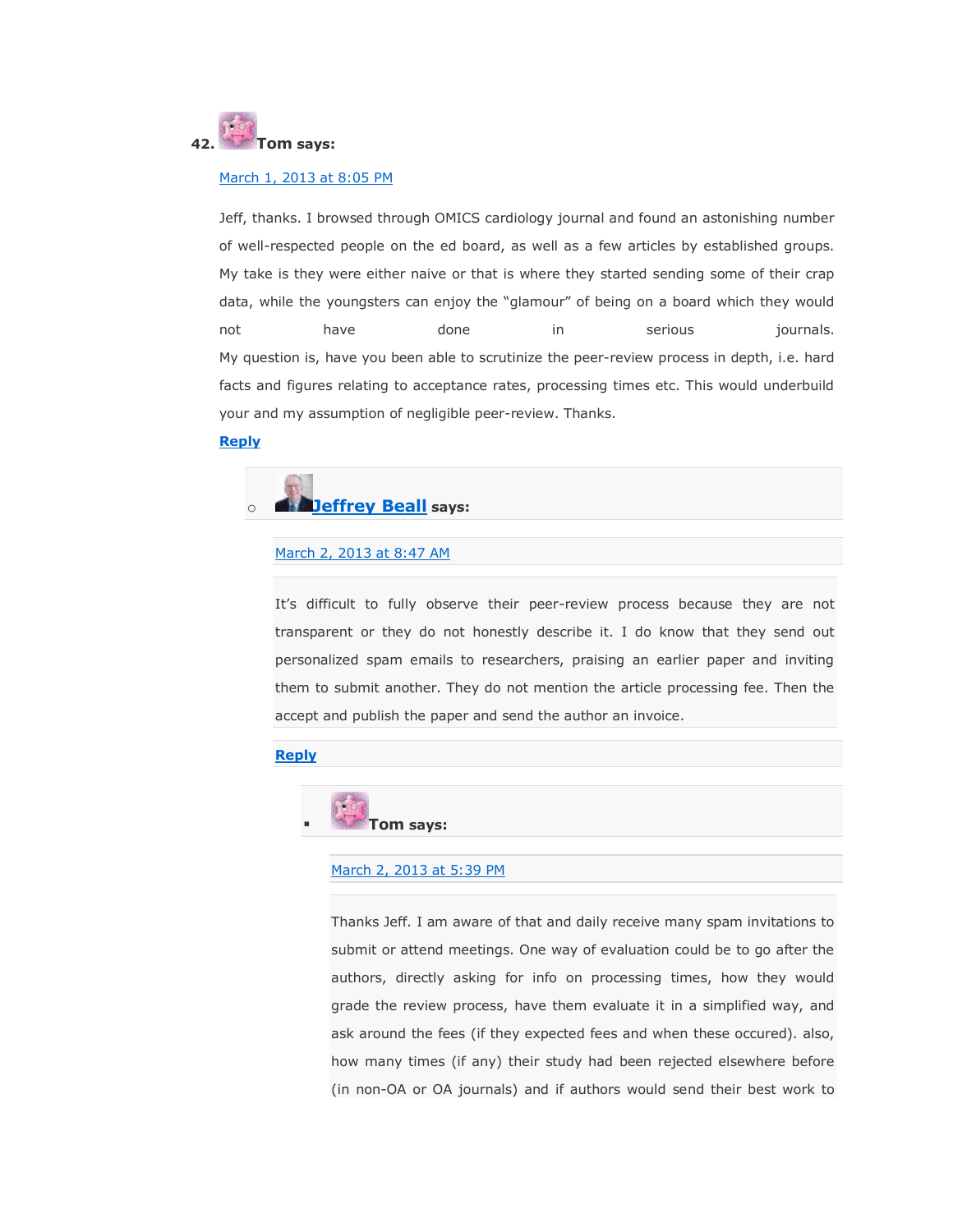the same journal. you could make this into a one page standard form. you would need to find a way not to scare off authors in order to get a decent response rate. you can even turn this into a proper study, ie randomized selection of OA J, articles etc. then revisit the field in NATURE comments…



### [June 21, 2013 at 8:19 AM](https://scholarlyoa.com/2012/12/06/bealls-list-of-predatory-publishers-2013/#comment-21420)

Spam from publishers is annoying. For a long time I got spam from Elsevier asking me to submit paper to their journals, etc. It has now stopped, after I sent an email to 40 different Elsevier email addresses that I found on the web, threatening never to publish or review for them again unless they took me off their mailing list.

# o **[brebisfatale](http://rumoursofangels.wordpress.com/) says:**

# [March 7, 2013 at 10:44 PM](https://scholarlyoa.com/2012/12/06/bealls-list-of-predatory-publishers-2013/#comment-15173)

I have just received an invitation to review an article submitted to 'Global Journal of Political Science and Int. Relation' from the publisher 'Global Research Journals'. As this field is nowhere near my own research experience (mainly ecology) I believe that my email address had been collected via spambot. I don't believe the authors of the paper will be happy to know that their article is being sent to random strangers with a less-than-vague idea of Political Science.

# **[Reply](https://scholarlyoa.com/2012/12/06/bealls-list-of-predatory-publishers-2013/?replytocom=15173#respond)**



[March 8, 2013 at 10:41 AM](https://scholarlyoa.com/2012/12/06/bealls-list-of-predatory-publishers-2013/#comment-15209)

Yes, sending articles for review to scholars in non-matching fields is a hallmark of predatory publishers.

**43. Felipe G. Nievinski says:**

[March 2, 2013 at 8:15 PM](https://scholarlyoa.com/2012/12/06/bealls-list-of-predatory-publishers-2013/#comment-14208)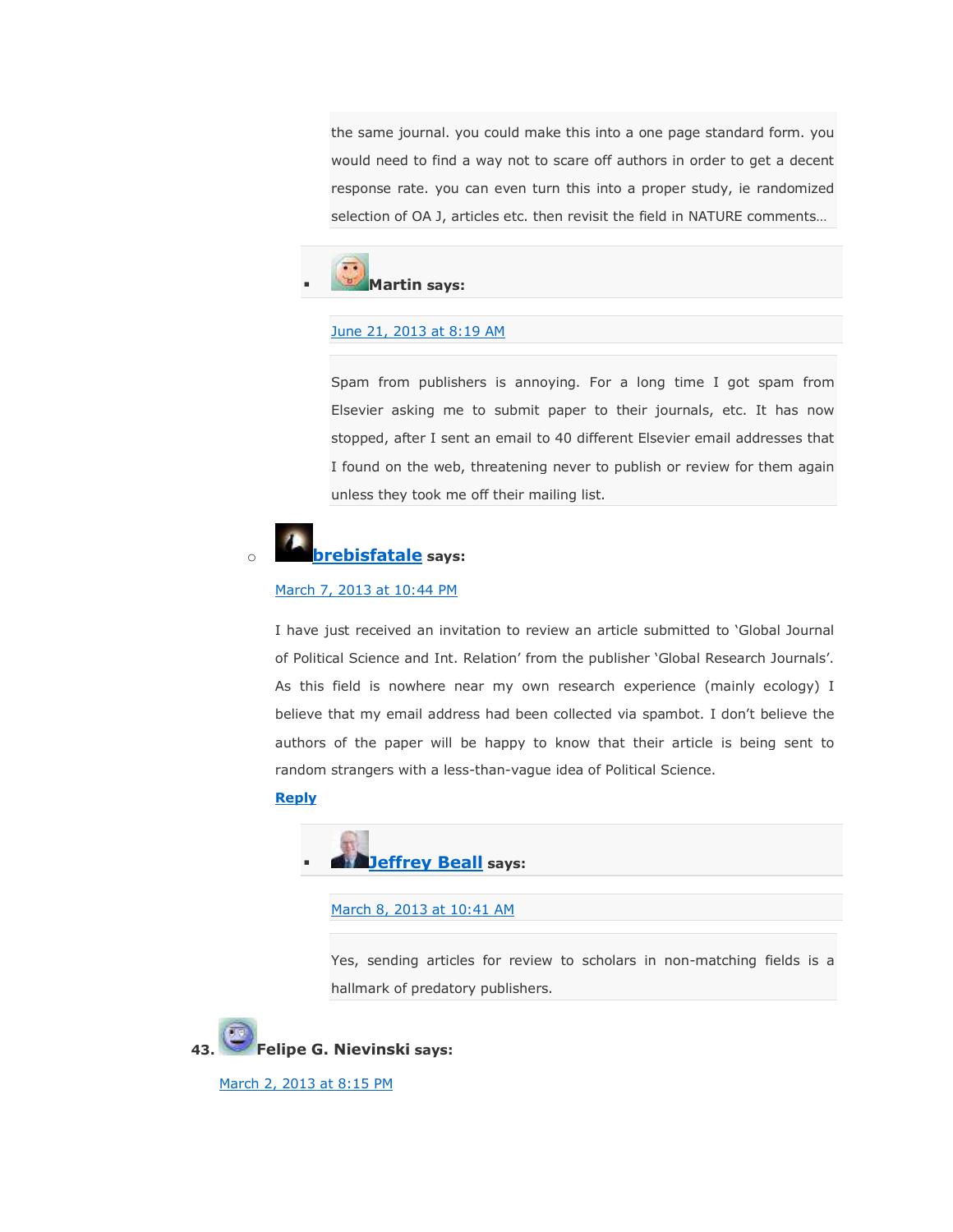Great, much needed work — kudos to Jeffrey Beall! I'd be interested in hearing your opinion about MOAMJ — multidisciplinary open access mega journals. Although often published by well-established organizations, it does seem predatory IMHO. The very broad coverage implies it works like a vanity press, as you've pointed out in the past. And at \$1000+ author fees per article, it's a money cow!!!

# **[Reply](https://scholarlyoa.com/2012/12/06/bealls-list-of-predatory-publishers-2013/?replytocom=14208#respond)**



[March 3, 2013 at 1:33 PM](https://scholarlyoa.com/2012/12/06/bealls-list-of-predatory-publishers-2013/#comment-14323)

Thanks, Felipe! That's the first time I have heard this new term.

## **[Reply](https://scholarlyoa.com/2012/12/06/bealls-list-of-predatory-publishers-2013/?replytocom=14323#respond)**



[March 3, 2013 at 3:28 PM](https://scholarlyoa.com/2012/12/06/bealls-list-of-predatory-publishers-2013/#comment-14335)

Also worth highlighting is that MOAMJ are not limited in terms of number of pages per issue, or even number of issues per year.



### [March 6, 2013 at 2:20 PM](https://scholarlyoa.com/2012/12/06/bealls-list-of-predatory-publishers-2013/#comment-15032)

[...] worthwhile picking a publisher very carefully! Take a look at Beall's List of Predatory Publishers 2013 (December 4, […]

**[Reply](https://scholarlyoa.com/2012/12/06/bealls-list-of-predatory-publishers-2013/?replytocom=15032#respond)**

# **45. [Predatory publishing «African Studies library African Studies](http://africanstudieslibrary.wordpress.com/2013/03/06/predatory-publishing/)  [library](http://africanstudieslibrary.wordpress.com/2013/03/06/predatory-publishing/) says:**

# [March 6, 2013 at 2:32 PM](https://scholarlyoa.com/2012/12/06/bealls-list-of-predatory-publishers-2013/#comment-15035)

[...] worthwhile picking a publisher very carefully! Take a look at Beall's List of Predatory Publishers 2013 (December 4, […]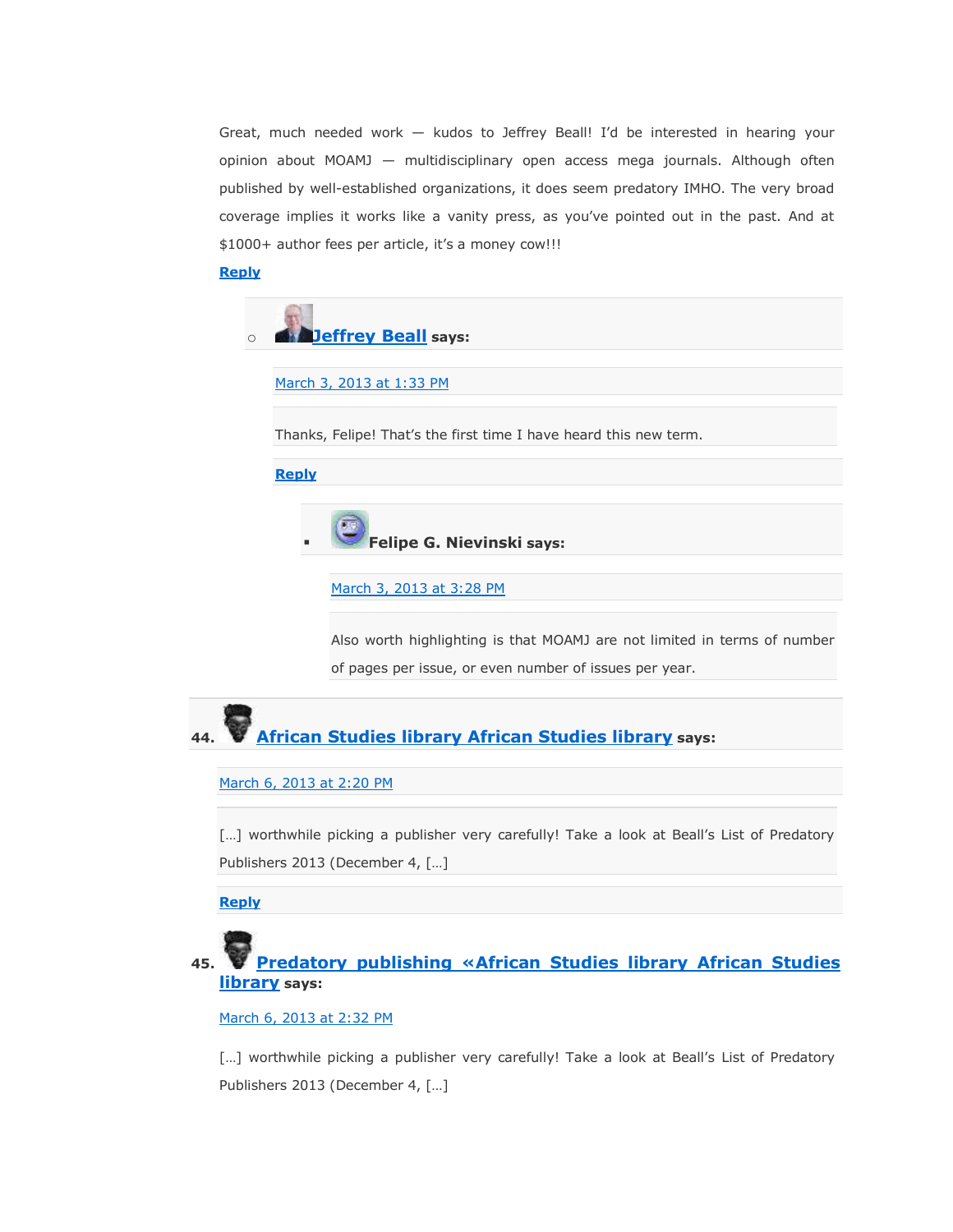**[Reply](https://scholarlyoa.com/2012/12/06/bealls-list-of-predatory-publishers-2013/?replytocom=15035#respond)**

**46. [Bogus Journals | Thai Grads](http://thaigrads.wordpress.com/2013/03/08/bogus-journals/) says:**

[March 7, 2013 at 10:25 PM](https://scholarlyoa.com/2012/12/06/bealls-list-of-predatory-publishers-2013/#comment-15168)

[...] <https://scholarlyoa.com/2012/12/06/bealls-list-of-predatory-publishers-2013/> [...]

**[Reply](https://scholarlyoa.com/2012/12/06/bealls-list-of-predatory-publishers-2013/?replytocom=15168#respond)**

# **47. [An Inadvertent Revolutionary? Developing Law, Crime and History](http://www.historyworkshop.org.uk/an-inadvertent-revolutionary-developing-law-crime-and-history-as-an-open-access-journal/)  [as an Open Access Journal | History Workshop](http://www.historyworkshop.org.uk/an-inadvertent-revolutionary-developing-law-crime-and-history-as-an-open-access-journal/) says:**

[March 15, 2013 at 4:11 AM](https://scholarlyoa.com/2012/12/06/bealls-list-of-predatory-publishers-2013/#comment-15660)

[...] have seen other online journals come and go, and we have also seen an increase in socalled 'predatory journals' that are not created and developed by academics for academics, but by questionable private […]

**[Reply](https://scholarlyoa.com/2012/12/06/bealls-list-of-predatory-publishers-2013/?replytocom=15660#respond)**

**48. [Predatory Journal yang \(Cukup\) Meresahkan | Moko Apt](http://moko31.wordpress.com/2013/03/20/predatory-journal-yang-cukup-meresahkan/) says:**

[March 20, 2013 at 9:41 AM](https://scholarlyoa.com/2012/12/06/bealls-list-of-predatory-publishers-2013/#comment-15877)

[...] di nomor kesekian ratus yang di blacklist "meragukan" (full list klik ini, list update tahun 2013 di sini). Ya sudah, langsung saya delete file tersebut dari komputer […]

**[Reply](https://scholarlyoa.com/2012/12/06/bealls-list-of-predatory-publishers-2013/?replytocom=15877#respond)**



March [23, 2013 at 12:49 PM](https://scholarlyoa.com/2012/12/06/bealls-list-of-predatory-publishers-2013/#comment-15988)

How about European-American Journals. It is not on Beall list but I have my doubts regarding its integrity.

**[Reply](https://scholarlyoa.com/2012/12/06/bealls-list-of-predatory-publishers-2013/?replytocom=15988#respond)**



[March 28, 2013 at 3:33 PM](https://scholarlyoa.com/2012/12/06/bealls-list-of-predatory-publishers-2013/#comment-16114)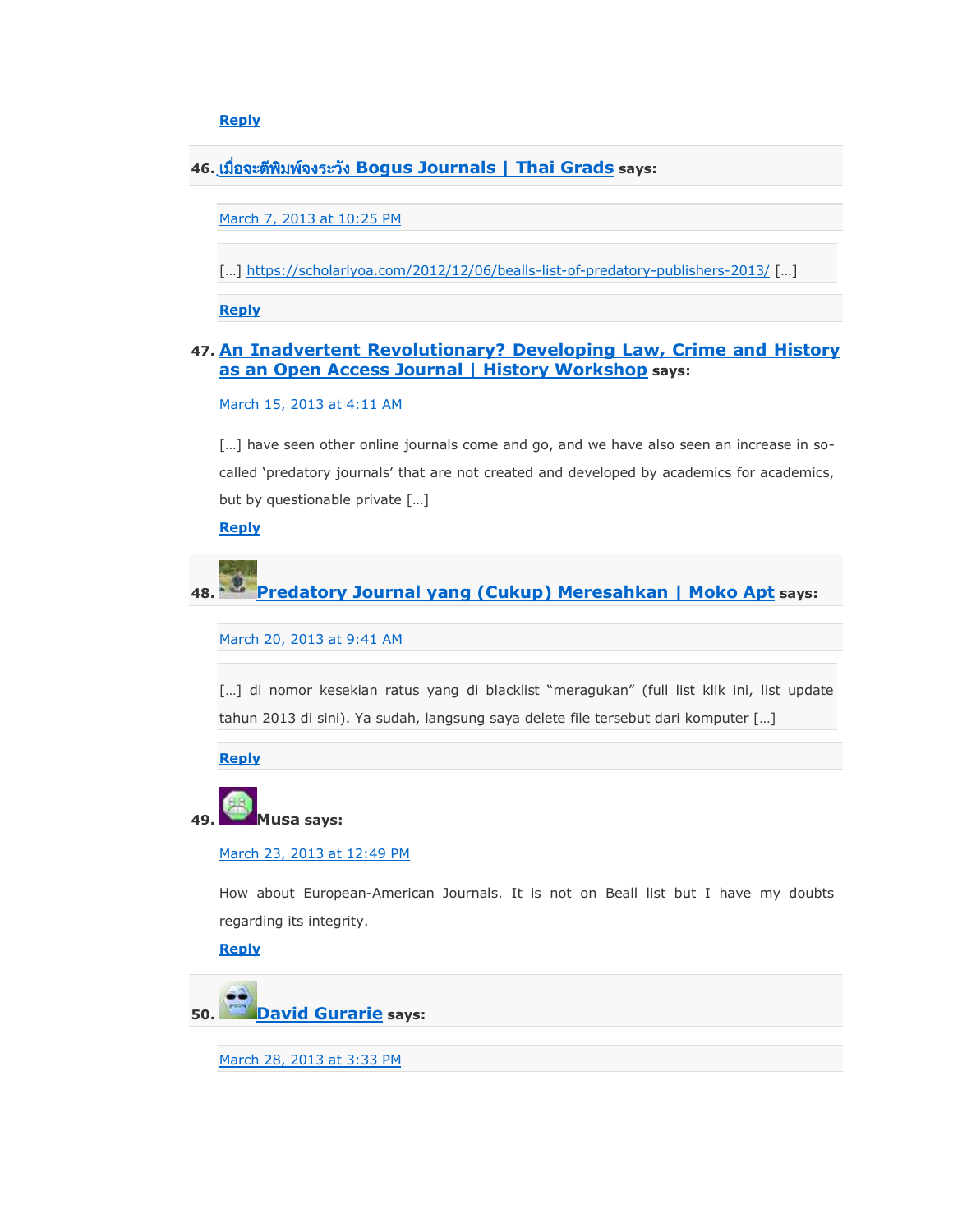## Jeff,

thanks for your important public service. Profit driven business has the power to corrupt, and scientific publishing is no exception. Your list should be a wake up call to bring order and establish academic/scientific standards of acceptance into this "free for all" market frenzie.

**[Reply](https://scholarlyoa.com/2012/12/06/bealls-list-of-predatory-publishers-2013/?replytocom=16114#respond)**

# **51. [David Gurarie](http://www.cwru.edu/artsci/math/gurarie/home.html) says:**

# [March 28, 2013 at 4:02 PM](https://scholarlyoa.com/2012/12/06/bealls-list-of-predatory-publishers-2013/#comment-16115)

I found "Frontiers in Aerospace Engineering" in the Jeff's journal list. Not long ago I was contacted by another "Frontiers" publication <http://www.frontiersin.org/about>

Do they all belong to the predatory list ?

# **[Reply](https://scholarlyoa.com/2012/12/06/bealls-list-of-predatory-publishers-2013/?replytocom=16115#respond)**

o **[Jeffrey Beall](https://scholarlyoa.wordpress.com/) says:**

## [March 29, 2013 at 1:19 PM](https://scholarlyoa.com/2012/12/06/bealls-list-of-predatory-publishers-2013/#comment-16141)

No. The one you saw, *Frontiers in Aerospace Engineering*, is published by Science and Engineering Publishing Company, not by the publisher called Frontiers. All of Science and Engineering Publishing Company's journals are on my list, however. Their use of the term "Frontiers" may be an attempt to borrow from the prestige of the legitimate publisher.

**[Reply](https://scholarlyoa.com/2012/12/06/bealls-list-of-predatory-publishers-2013/?replytocom=16141#respond)**

# **52. [Il pesce risorto](http://ocasapiens-dweb.blogautore.repubblica.it/2013/04/02/il-pesce-risorto/) – Ocasapiens - Blog - Repubblica.it says:**

### [April 2, 2013 at 8:00 AM](https://scholarlyoa.com/2012/12/06/bealls-list-of-predatory-publishers-2013/#comment-16222)

[...] e folta compagnia bella uscito nientepopodimeno che sul `Chemistry and Materials Research´ dell'`International Institute for Science, Technology & Education´ (editore predone n. 116, […]

# **[Reply](https://scholarlyoa.com/2012/12/06/bealls-list-of-predatory-publishers-2013/?replytocom=16222#respond)**

# **53. [C'è posta per te, Alessio –](http://ocasapiens-dweb.blogautore.repubblica.it/2013/04/08/ce-posta-per-te-alessio/) Ocasapiens - Blog - Repubblica.it says:**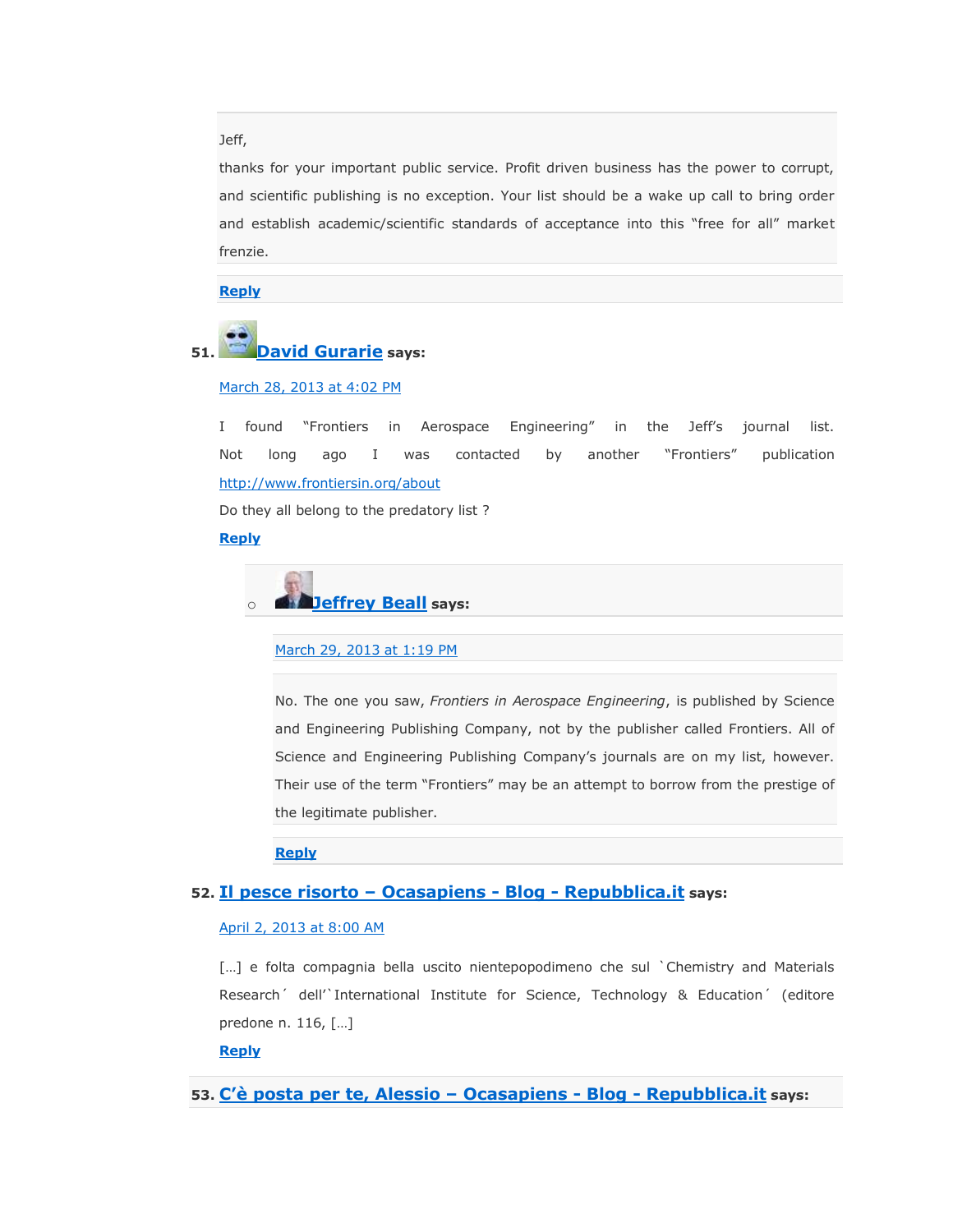# [April 8, 2013 at 1:58 PM](https://scholarlyoa.com/2012/12/06/bealls-list-of-predatory-publishers-2013/#comment-16540)

[...] Conferences organizzate dalle istituzioni firmatarie, le quali si impegnano, non a finanziare predatory publishers, bensì […]

**[Reply](https://scholarlyoa.com/2012/12/06/bealls-list-of-predatory-publishers-2013/?replytocom=16540#respond)**

# **54. [La fusione fredda targata ISCMNS-Unesco, parte III « Oggi](http://oggiscienza.wordpress.com/2013/04/12/la-fusione-fredda-targata-iscmns-unesco-parte-iii/)  [Scienza](http://oggiscienza.wordpress.com/2013/04/12/la-fusione-fredda-targata-iscmns-unesco-parte-iii/) says:**

# [April 12, 2013 at 12:45 AM](https://scholarlyoa.com/2012/12/06/bealls-list-of-predatory-publishers-2013/#comment-16813)

[...] Kresenn dott. Celani et al. tra cui il dott. Ovidi - spiegò il pagamento dell'articolo a un corruttore dell'open access con l'adesione degli autori a quanto raccomandato dall'Unesco onde […]

**[Reply](https://scholarlyoa.com/2012/12/06/bealls-list-of-predatory-publishers-2013/?replytocom=16813#respond)**

# **55. DotBlot says:**

[April 19, 2013 at 3:34 AM](https://scholarlyoa.com/2012/12/06/bealls-list-of-predatory-publishers-2013/#comment-17167)

Can anyone comment on this:

ScopeMed.org

<http://www.scopemed.org/index.php>

―ScopeMed is an Online Journal/Article Management system that can enable all of the operations of the editorial functions of a journal."

Add your journal:

<http://www.ejmanager.com/?page=journalsubmit>

**[Reply](https://scholarlyoa.com/2012/12/06/bealls-list-of-predatory-publishers-2013/?replytocom=17167#respond)**

# **56. [Un estudio vergonzoso sobre la radiación de Fukushima |](http://naukas.com/2013/04/20/un-estudio-vergonzoso-sobre-la-radiacion-de-fukushima/)  [Naukas](http://naukas.com/2013/04/20/un-estudio-vergonzoso-sobre-la-radiacion-de-fukushima/) says:**

[April 20, 2013 at 2:06 AM](https://scholarlyoa.com/2012/12/06/bealls-list-of-predatory-publishers-2013/#comment-17233)

[...] seriamente cuestionadas. La revista pertenece al grupo Scientific Research Publishing (SCIRP), acusado de unas prácticas que se han venido a conocer como editores […] **[Reply](https://scholarlyoa.com/2012/12/06/bealls-list-of-predatory-publishers-2013/?replytocom=17233#respond)**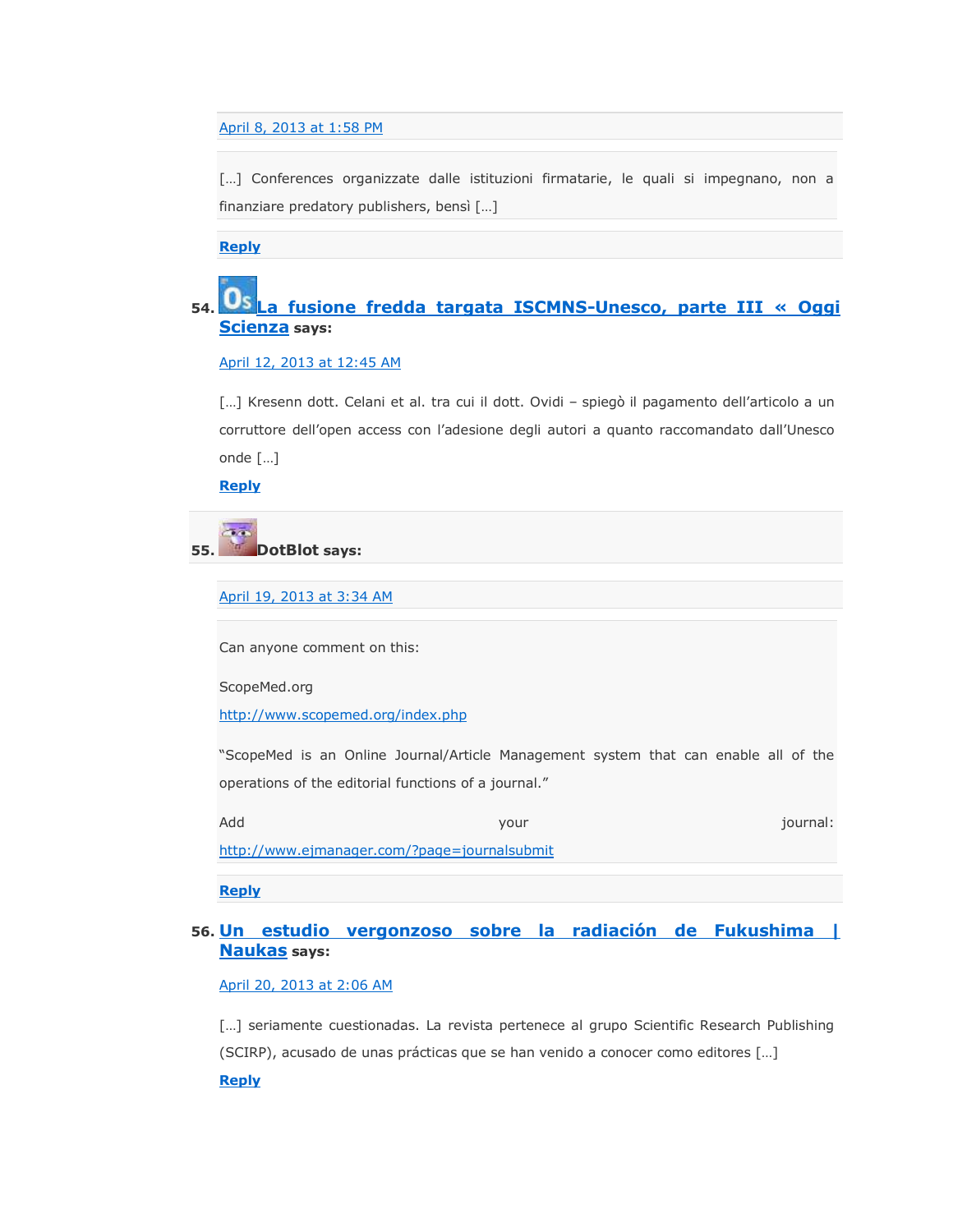**57. [Yoanda Alim Syahbana](http://yoandaalimsyahbana.wordpress.com/) says:**

[April 21, 2013 at 5:43 PM](https://scholarlyoa.com/2012/12/06/bealls-list-of-predatory-publishers-2013/#comment-17361)

Reblogged this on [I solemnly swear that i am up to no](http://yoandaalimsyahbana.wordpress.com/2013/04/21/bealls-list-of-predatory-publishers-2013/) good ...

**[Reply](https://scholarlyoa.com/2012/12/06/bealls-list-of-predatory-publishers-2013/?replytocom=17361#respond)**

# **58. Nora says:**

# [April 25, 2013 at 7:25 AM](https://scholarlyoa.com/2012/12/06/bealls-list-of-predatory-publishers-2013/#comment-17653)

What about journals that invited you as a guest editor and you have to do everything? just for the honor…

**[Reply](https://scholarlyoa.com/2012/12/06/bealls-list-of-predatory-publishers-2013/?replytocom=17653#respond)**

# **59. [Field Notes](http://commfieldnotes.org/2013/04/%e2%86%92-predatory-open-access-publishing-hits-communication/) says:**

[April 28, 2013 at 7:36 PM](https://scholarlyoa.com/2012/12/06/bealls-list-of-predatory-publishers-2013/#comment-17867)

[...] Sure enough: the publisher, Scientific Research Publishing, is on Beall's List of Predatory Publishers 2013. […]

**[Reply](https://scholarlyoa.com/2012/12/06/bealls-list-of-predatory-publishers-2013/?replytocom=17867#respond)**



## [April 30, 2013 at 6:13 PM](https://scholarlyoa.com/2012/12/06/bealls-list-of-predatory-publishers-2013/#comment-17988)

InTech publishers too. They seemed to be doing good in Europe. What's wrong with them? **[Reply](https://scholarlyoa.com/2012/12/06/bealls-list-of-predatory-publishers-2013/?replytocom=17988#respond)**



## [October 7, 2013 at 9:36 AM](https://scholarlyoa.com/2012/12/06/bealls-list-of-predatory-publishers-2013/#comment-26711)

Yes, they should not be on this list. They have DOI, ISSN , respectable editors for different areas and nice books and papers published there. Sure there are garbage too, but that happens even in mainstream journals.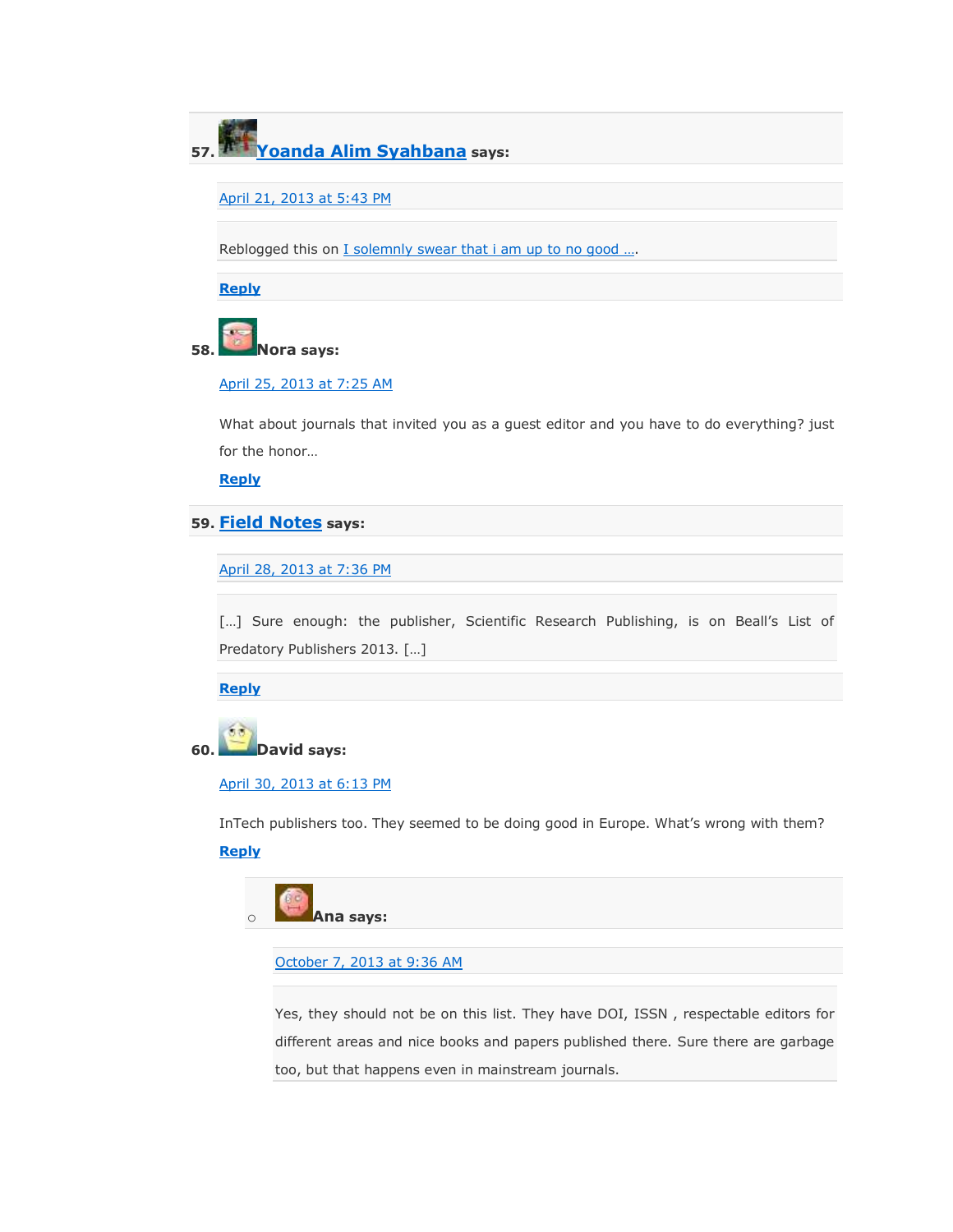**[Reply](https://scholarlyoa.com/2012/12/06/bealls-list-of-predatory-publishers-2013/?replytocom=26711#respond)**

# **61. SCOTT says:**

[May 1, 2013 at 4:05 PM](https://scholarlyoa.com/2012/12/06/bealls-list-of-predatory-publishers-2013/#comment-18044)

What do you have to say about JOURNALS BANK?

**[Reply](https://scholarlyoa.com/2012/12/06/bealls-list-of-predatory-publishers-2013/?replytocom=18044#respond)**



[May 1, 2013 at 4:08 PM](https://scholarlyoa.com/2012/12/06/bealls-list-of-predatory-publishers-2013/#comment-18045)

I actually added that publisher to my list yesterday.

**[Reply](https://scholarlyoa.com/2012/12/06/bealls-list-of-predatory-publishers-2013/?replytocom=18045#respond)**



# [May 2, 2013 at 1:21 PM](https://scholarlyoa.com/2012/12/06/bealls-list-of-predatory-publishers-2013/#comment-18124)

I am so gratified to see Academic Exchange Quarterly on this list. A few years ago, I had the misfortune of dealing with them and their tactics to charge money for simple and undesired changes to my paper were sad. When I pointed it out on my blog, they tried to pressure me into retracting my opinion. Never heard back from them after I suggested that I could make the entire record of our correspondence public. Thank you so much for your great service to academic community. The link to this is no longer on my own blog, but can be found on one of my former co-editor's blog[:http://dynamicsubspace.net/2009/02/27/academic-exchange-quarterlys-publishing](http://dynamicsubspace.net/2009/02/27/academic-exchange-quarterlys-publishing-scam/)[scam/](http://dynamicsubspace.net/2009/02/27/academic-exchange-quarterlys-publishing-scam/)

**[Reply](https://scholarlyoa.com/2012/12/06/bealls-list-of-predatory-publishers-2013/?replytocom=18124#respond)**

**63. SCOTT says:**

# [May 2, 2013 at 1:27 PM](https://scholarlyoa.com/2012/12/06/bealls-list-of-predatory-publishers-2013/#comment-18125)

Could you please create a list of reputable, 'non -predatory' journals? it appears a large percentage of OA journals are on your list.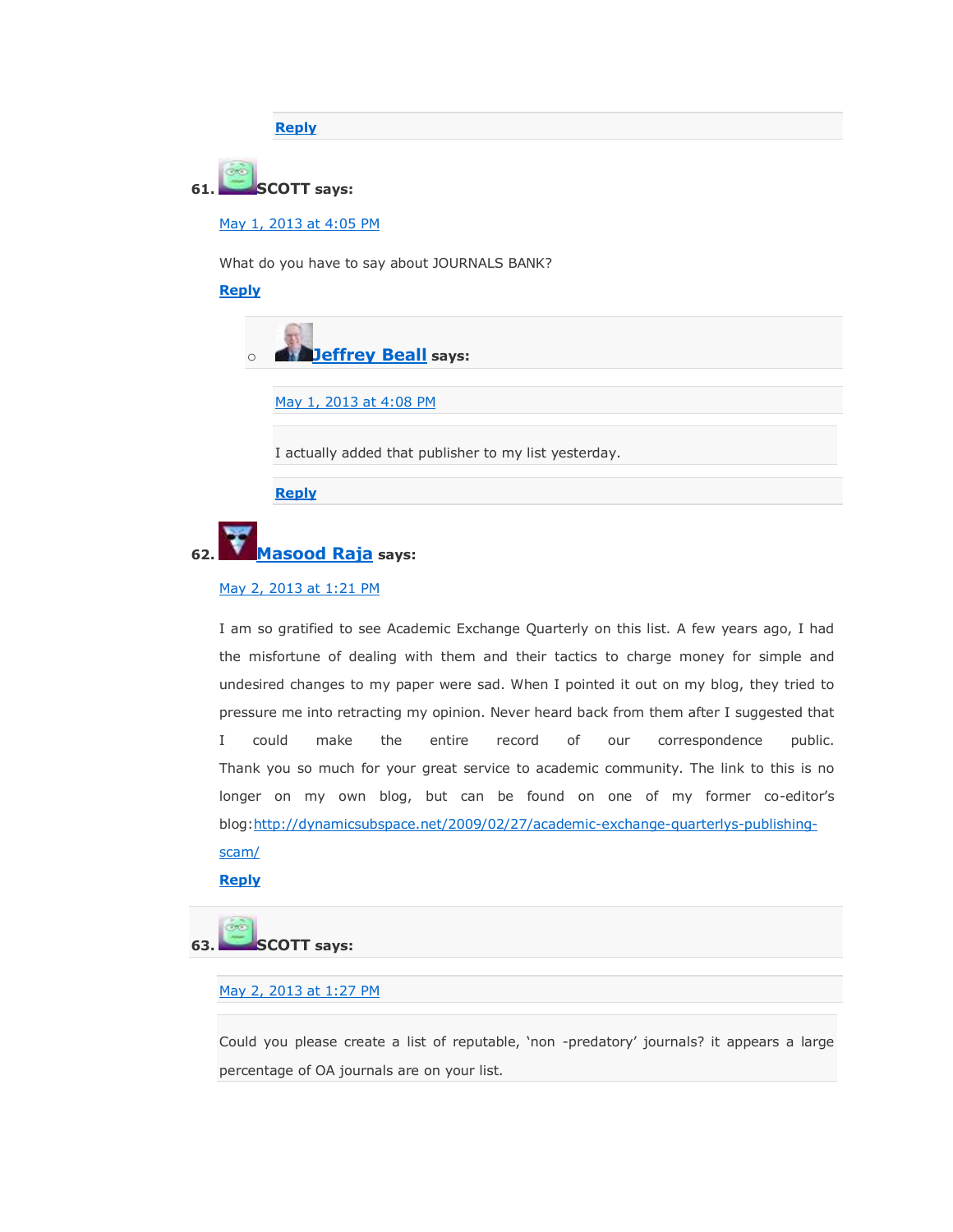| <b>Reply</b> |         |                                                                      |
|--------------|---------|----------------------------------------------------------------------|
|              |         |                                                                      |
|              | $\circ$ | <b>Deffrey Beall</b> says:                                           |
|              |         |                                                                      |
|              |         | May 2, 2013 at 1:35 PM                                               |
|              |         |                                                                      |
|              |         | T<br>this<br>recommend                                               |
|              |         | list:http://www.lib.berkeley.edu/scholarlycommunication/oa fees.html |
|              |         | <b>Reply</b>                                                         |
|              | O       | <b>Martin says:</b>                                                  |
|              |         |                                                                      |

[June 21, 2013 at 8:25 AM](https://scholarlyoa.com/2012/12/06/bealls-list-of-predatory-publishers-2013/#comment-21421)

Another great list is the Directory of Open Access Journals (DOAJ), published by the librarians at Lund University. [http://www.doaj.org/] That list and Baell's list of predatory OA journals are a great pair.

**[Reply](https://scholarlyoa.com/2012/12/06/bealls-list-of-predatory-publishers-2013/?replytocom=21421#respond)**

# **64. [Clayton R. Wright's list of ed tech and related conferences |](http://rickscafe.wordpress.com/2013/05/14/clayton-r-wrights-list-of-ed-tech-and-related-conferences/)  [Rick's Café Canadien](http://rickscafe.wordpress.com/2013/05/14/clayton-r-wrights-list-of-ed-tech-and-related-conferences/) says:**

# [May 14, 2013 at 11:32 AM](https://scholarlyoa.com/2012/12/06/bealls-list-of-predatory-publishers-2013/#comment-19103)

[…] or Jeffry Beale's list of questionable publishers and organization[shttps://scholarlyoa.com/2012/12/06/bealls-list-of-predatory-publishers-](https://scholarlyoa.com/2012/12/06/bealls-list-of-predatory-publishers-2013/)[2013/](https://scholarlyoa.com/2012/12/06/bealls-list-of-predatory-publishers-2013/) so that you could consider whether you want to attend events sponsored by these organizations.) All […]

# **[Reply](https://scholarlyoa.com/2012/12/06/bealls-list-of-predatory-publishers-2013/?replytocom=19103#respond)**

# **65. [Beall's List of Predatory Publishers 2013 | Scholarly Open](http://applyingcriticalanalysis.wordpress.com/2013/05/14/bealls-list-of-predatory-publishers-2013-scholarly-open-access/)  [Access | Thinking it out](http://applyingcriticalanalysis.wordpress.com/2013/05/14/bealls-list-of-predatory-publishers-2013-scholarly-open-access/) says:**

[May 14, 2013 at 1:19 PM](https://scholarlyoa.com/2012/12/06/bealls-list-of-predatory-publishers-2013/#comment-19107)

[...] <https://scholarlyoa.com/2012/12/06/bealls-list-of-predatory-publishers-2013/> [...]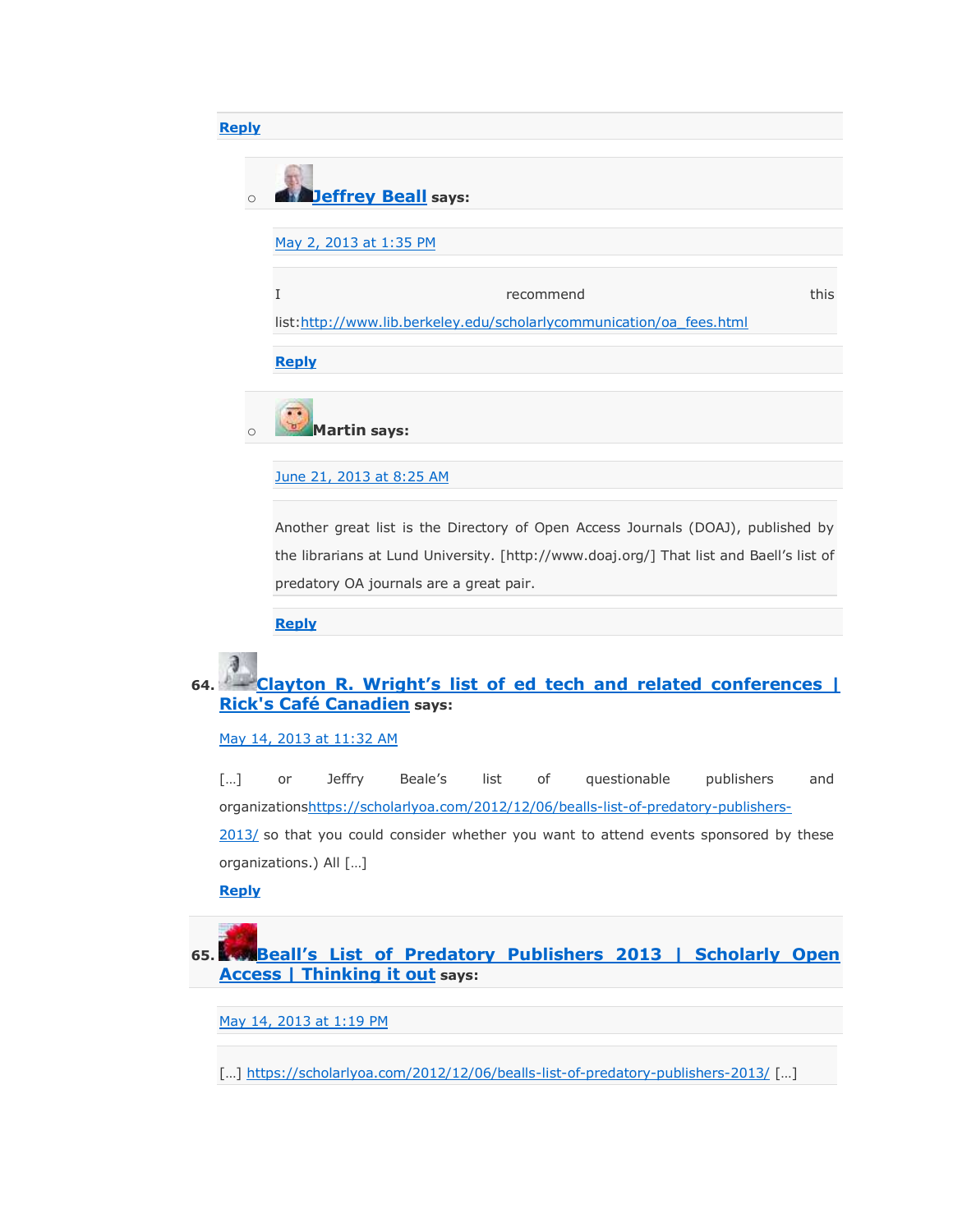**[Reply](https://scholarlyoa.com/2012/12/06/bealls-list-of-predatory-publishers-2013/?replytocom=19107#respond)**

# **66. [Publisher Threatens Librarian With \\$1 Billion Lawsuit -](http://en.agencialiteraria2.com.br/2013/05/15/publisher-threatens-librarian-with-1-billion-lawsuit-npr-blog/) NPR (blog) - [Ag2 Literary Agency](http://en.agencialiteraria2.com.br/2013/05/15/publisher-threatens-librarian-with-1-billion-lawsuit-npr-blog/) says:**

# [May 15, 2013 at 4:42 PM](https://scholarlyoa.com/2012/12/06/bealls-list-of-predatory-publishers-2013/#comment-19202)

[...] publisher named on "Beall's List of Predatory Publishers 2013" is OMICS Publishing Group, which told him this week that it "intends to sue Mr. Beall, and [...]

**[Reply](https://scholarlyoa.com/2012/12/06/bealls-list-of-predatory-publishers-2013/?replytocom=19202#respond)**

# **67. [benabrahamse](http://gravatar.com/benabrahamse) says:**

#### [May 17, 2013 at 11:20 AM](https://scholarlyoa.com/2012/12/06/bealls-list-of-predatory-publishers-2013/#comment-19447)

As an ARL librarian I have forwarded this to our office of scholarly communications to make sure they get the word out. You are doing a great service.

**[Reply](https://scholarlyoa.com/2012/12/06/bealls-list-of-predatory-publishers-2013/?replytocom=19447#respond)**

# **68. Peter says:**

#### [May 18, 2013 at 11:29 PM](https://scholarlyoa.com/2012/12/06/bealls-list-of-predatory-publishers-2013/#comment-19570)

The answer of whether predatory or not is out there. We have not heard from the publishers enlisted by Jeff. My university assumed they are all false journals and did not give any credit to papers published on thse journal. On the dark side, those manuscripts could not be resended to other publishing journals because of repetition. Any ideas of should we re submit our work to the others for publication? because we are chetaed.

# **[Reply](https://scholarlyoa.com/2012/12/06/bealls-list-of-predatory-publishers-2013/?replytocom=19570#respond)**

# **69. moom says:**

[May 21, 2013 at 3:31 AM](https://scholarlyoa.com/2012/12/06/bealls-list-of-predatory-publishers-2013/#comment-19730)

This looks like another one just started:

<http://www.sciencewebpublishing.net/index.htm>

No articles yet and no editorial board etc. But they sent me an article to review. Actually, it was related to my research which was surprising for this kind of journal.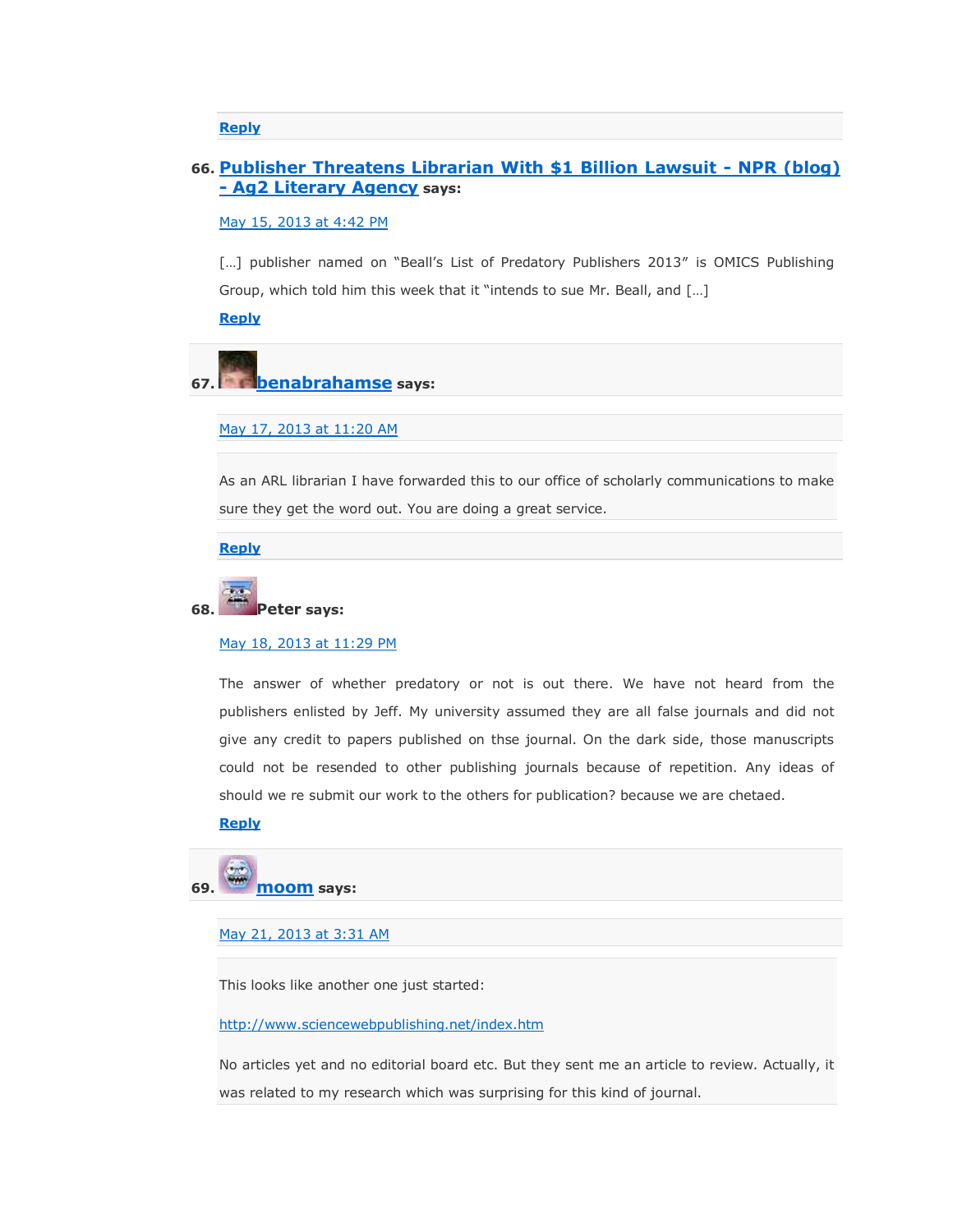**[Reply](https://scholarlyoa.com/2012/12/06/bealls-list-of-predatory-publishers-2013/?replytocom=19730#respond)**

# **70. moom says:**

### [May 21, 2013 at 5:16 AM](https://scholarlyoa.com/2012/12/06/bealls-list-of-predatory-publishers-2013/#comment-19739)

I turned them down and they immediately sent me an e-mail inviting me to be an editor or editorial board member….

**[Reply](https://scholarlyoa.com/2012/12/06/bealls-list-of-predatory-publishers-2013/?replytocom=19739#respond)**

# **71. [Open Access and Its Enemies | jbrittholbrook](http://jbrittholbrook.wordpress.com/2013/05/31/open-access-and-its-enemies/) says:**

### May [31, 2013 at 8:58 AM](https://scholarlyoa.com/2012/12/06/bealls-list-of-predatory-publishers-2013/#comment-20307)

[...] other member of our panel was Jeffrey Beall, best known for Beall's List of Predatory Open Access Publishers. Jeffrey talked about his list, including how and why it got started. That story is pretty simple: […]

**[Reply](https://scholarlyoa.com/2012/12/06/bealls-list-of-predatory-publishers-2013/?replytocom=20307#respond)**

# **72. olu says:**

#### [June 7, 2013 at 3:27 PM](https://scholarlyoa.com/2012/12/06/bealls-list-of-predatory-publishers-2013/#comment-20667)

Thanks for this good work. I especially appreciate identifying Medwell as predatory, for many of my colleagues seem to have publications there and I was hoping I can submit paper there too. Please, are all science alerts journals predatory? especially since some of their journals have impact factors?

**[Reply](https://scholarlyoa.com/2012/12/06/bealls-list-of-predatory-publishers-2013/?replytocom=20667#respond)**

# **73. Joseph Polimeni says:**

### [June 8, 2013 at 3:14 PM](https://scholarlyoa.com/2012/12/06/bealls-list-of-predatory-publishers-2013/#comment-20729)

If we use a disparaging term for what is arguably a variant of self- publishing, perhaps we should call traditional publishing "Old Boys Club" publishing. I am not aware of any democratically or grassroots elected journal boards. The entire academic publishing/ university complex lacks transparency. It seems designed for established members, who think alike, to retain their financial and status power within the institutions. Both types of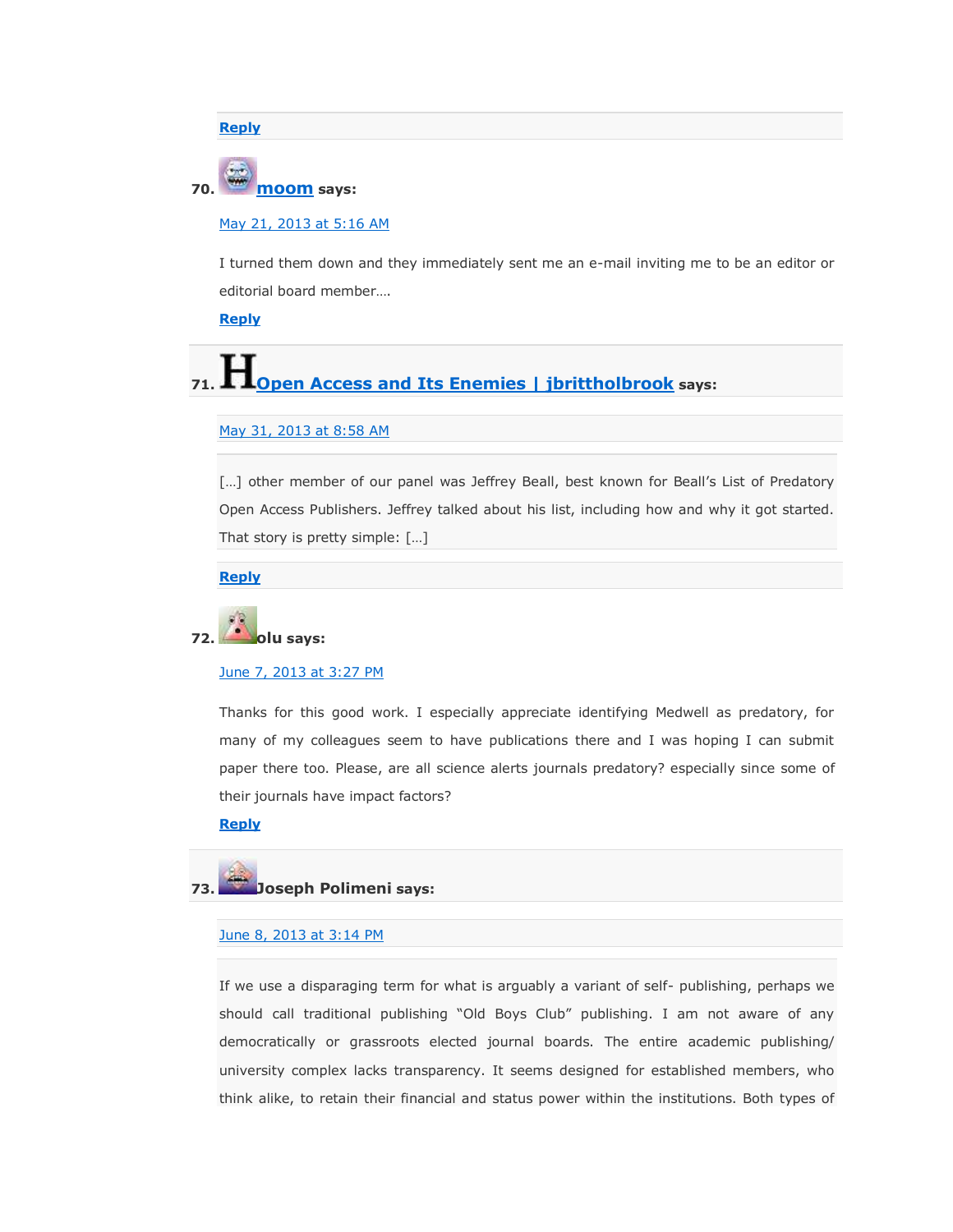publishing have their drawbacks and advantages. Yes, I do acknowledge that there is a correlation between productive university profs and their status in academia, but that correlation seems weak (and the presence of, at least, a weak correlation probably limits an outright revolt of a bad system). Furthermore, the whole peer review system has its problems. Open peer review has the potential to have a democratizing influence but I doubt it will ever be embraced by the richest journals.

**[Reply](https://scholarlyoa.com/2012/12/06/bealls-list-of-predatory-publishers-2013/?replytocom=20729#respond)**



### [June 13, 2013 at 9:13 PM](https://scholarlyoa.com/2012/12/06/bealls-list-of-predatory-publishers-2013/#comment-20962)

Do you have any info about the following Journals published by IGI-Global? [http://www.igi](http://www.igi-global.com/journals/)[global.com/journals/](http://www.igi-global.com/journals/)

**[Reply](https://scholarlyoa.com/2012/12/06/bealls-list-of-predatory-publishers-2013/?replytocom=20962#respond)**

o **[Jeffrey Beall](https://scholarlyoa.wordpress.com/) says:**

[June 14, 2013 at 9:48 AM](https://scholarlyoa.com/2012/12/06/bealls-list-of-predatory-publishers-2013/#comment-20992)

IGI-Global is not an open-access publisher, so I haven't deeply analyzed their journals. They publish a lot of journals in my field, but I don't think any of them are top-tier.

**[Reply](https://scholarlyoa.com/2012/12/06/bealls-list-of-predatory-publishers-2013/?replytocom=20992#respond)**

# **75. Kazuhiko Shimizu says:**

# [June 14, 2013 at 4:48 AM](https://scholarlyoa.com/2012/12/06/bealls-list-of-predatory-publishers-2013/#comment-20980)

Jeffrey Beall,

What's wrong with ‗Journal of Pharmaceutical and Biomedical Sciences' for its inclusion in your list. To my knowledge, it has got very decent editorial board, promising peer-review process and producing quality articles. It is one among the developing journal from INDIA. Also, the processing and publication fees are quite economic than other open access publishers (Biomed Central, Springer Open, PLOS ONE, Elsevier Open) for most of the authors.

Please explain.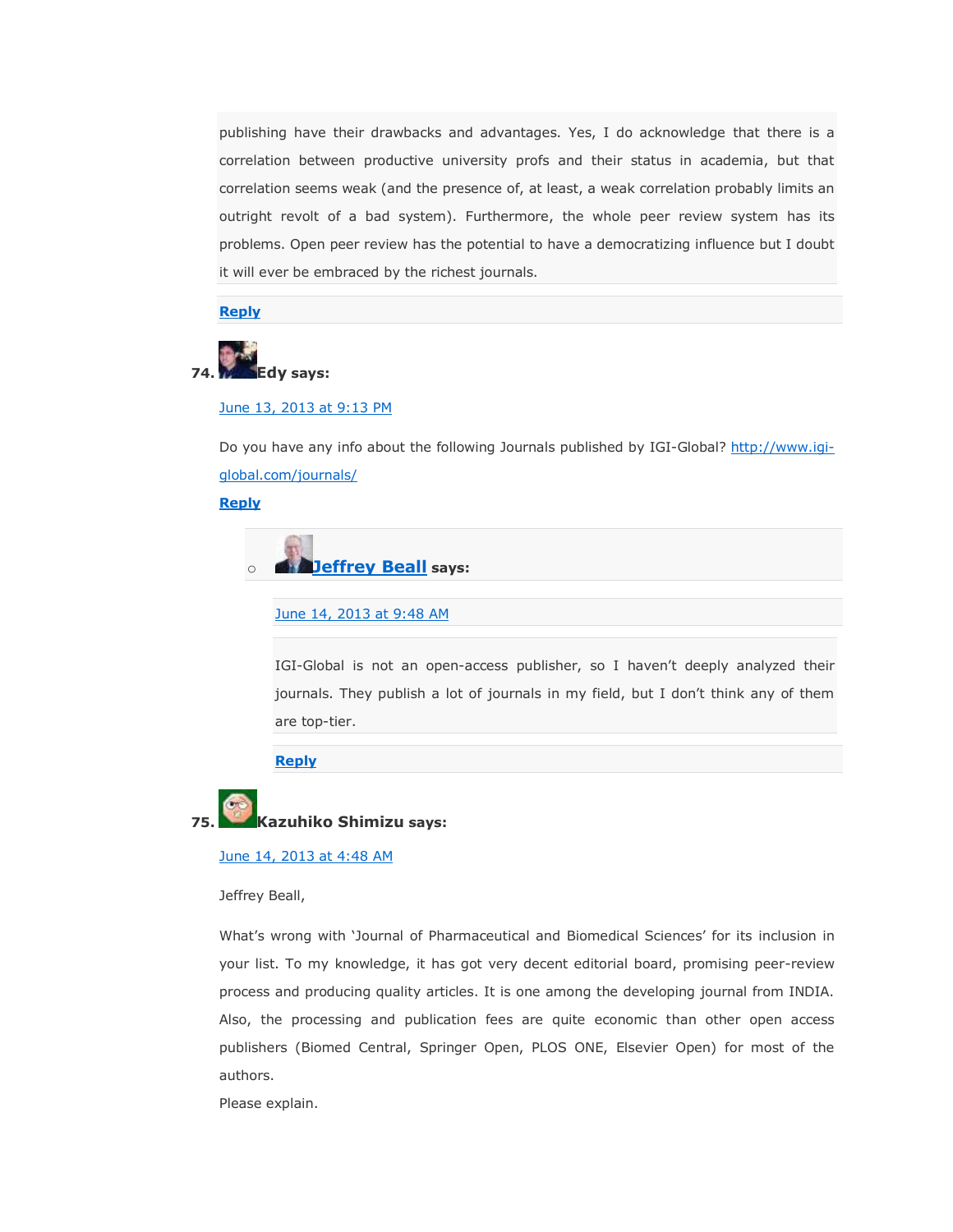# **[Reply](https://scholarlyoa.com/2012/12/06/bealls-list-of-predatory-publishers-2013/?replytocom=20980#respond)**



# [June 14, 2013 at 10:53 AM](https://scholarlyoa.com/2012/12/06/bealls-list-of-predatory-publishers-2013/#comment-20994)

I am very interested to know what are the answer to this request. What is wrong with JPBS?

# **[Reply](https://scholarlyoa.com/2012/12/06/bealls-list-of-predatory-publishers-2013/?replytocom=20994#respond)**



# [June 14, 2013 at 11:40 AM](https://scholarlyoa.com/2012/12/06/bealls-list-of-predatory-publishers-2013/#comment-20996)

Here are the reasons this journal is on the list:

1. The journal includes papers that cover ayurvedic medicine, a pseudo-science.

2. Poor editing of language used on website:

"Call for the manuscript - Journals heartily invites original articles, review, case reports ,short communications and letter to the editor for the May- June Issues of Journal of Pharmaceutical and Biomedical Sciences. Submission opens through out the month of May & June -2013. Looking the second to the second to the second to the second to the second vou. Regards

Team JPBMS" (It appears that much of the site has been translated to English using Google Translate)

3. The publisher requires that authors sign over copyright (non-standard for OA journals).

4. None of the social media links at the bottom of the pages work; they are just for show, apparently.

5. The double scope of the journal is intentionally broad in order to attract many article/APCs

6. When I click on a link called "abstract and thesis," I get a page that says "not authorized" and this is not explained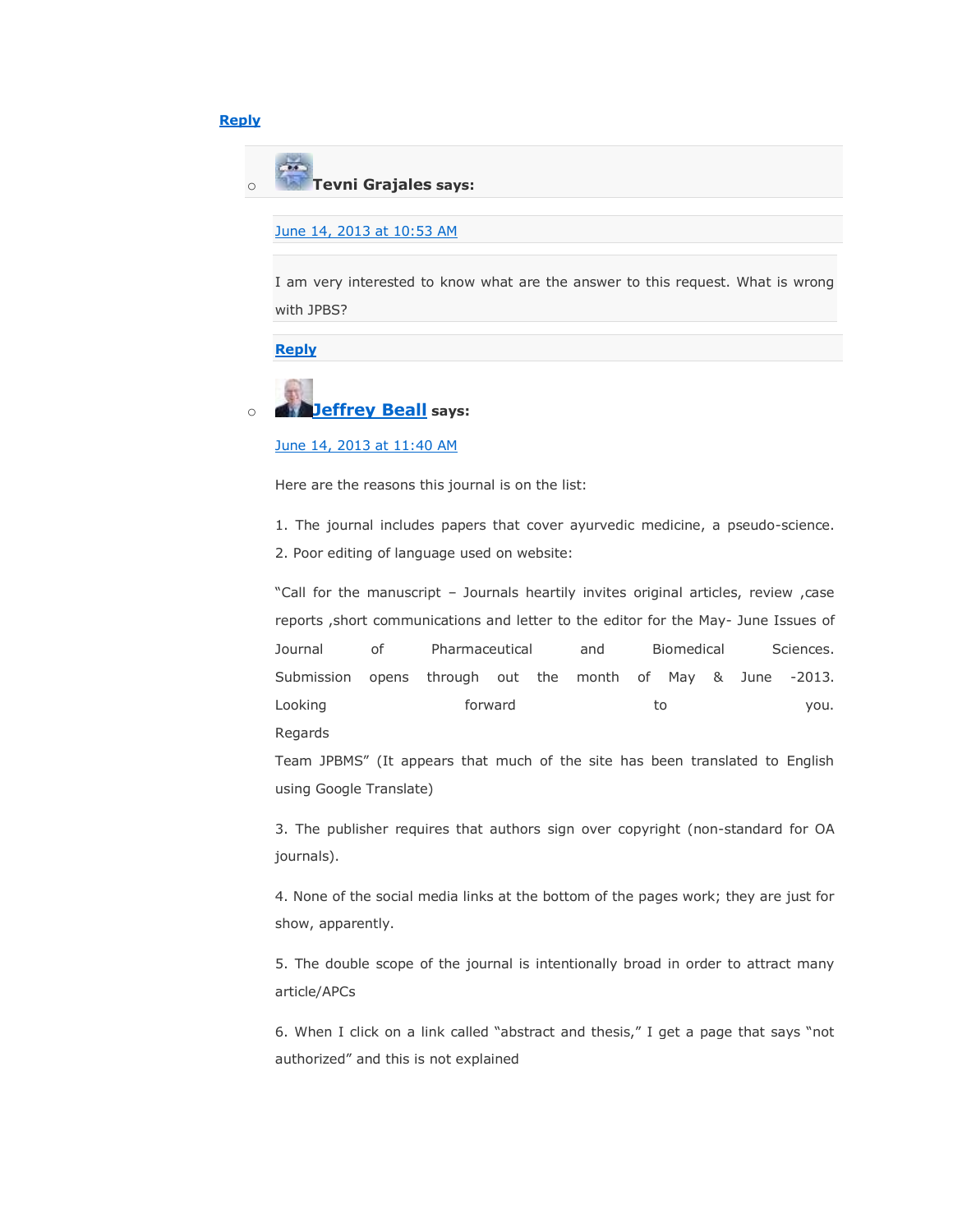7. Data on the "references" page is copied from external sources without attribution.

8. When I copy text from a PDF version of an article to check it for plagiarism, I get mojibake-. This is done to make it harder to detect plagiarism.

9. The journal articles have a strange two-column format, with the left column twice the size of the right column.

10. There is plagiarism among the articles: For example, see the abstract of this article: [http://www.jpbms.info/index.php?option=com\\_docman&task=doc\\_downloa](http://www.jpbms.info/index.php?option=com_docman&task=doc_download&gid=731&Itemid=48) [d&gid=731&Itemid=48](http://www.jpbms.info/index.php?option=com_docman&task=doc_download&gid=731&Itemid=48)"Probiotics and Periodontal health: A review of literature" See this sentence: "As a result, the market for functional foods, or foods that promote health beyond providing basic nutrition, is flourishing. Within the functional foods movement is the small but rapidly expanding arena of probiotics– live microbial food supplements that beneficially affect an individual by improving intestinal microbial balance‖ Copied from this 2007 article[:http://www.ncbi.nlm.nih.gov/pubmed/17337434](http://www.ncbi.nlm.nih.gov/pubmed/17337434)

### **[Reply](https://scholarlyoa.com/2012/12/06/bealls-list-of-predatory-publishers-2013/?replytocom=20996#respond)**

# **Tariq Hussein says:**

#### [May 7, 2015 at 12:25 AM](https://scholarlyoa.com/2012/12/06/bealls-list-of-predatory-publishers-2013/#comment-286446)

Dear Dr Beall, For your information Ayurvedic medicines are not from pseudo science. I feel you must take your words of pseudo science.Its more ancient science. You may criticize journals but now Asian feelings.

# **76. Martin says:**

### [June 21, 2013 at 8:59 AM](https://scholarlyoa.com/2012/12/06/bealls-list-of-predatory-publishers-2013/#comment-21422)

Some of the above reasons are based on very weak rationale: 1. NIH funds research on Ayurvedic Medicine and it is important to publish such research [http://nccam.nih.gov/health/ayurveda/introduction.htm#research]

2. Bad language is bad, but not proof of predatory practice. 3. All toll-access journal require the transfer of copyright, and OA journals should not be held **to** a different standard.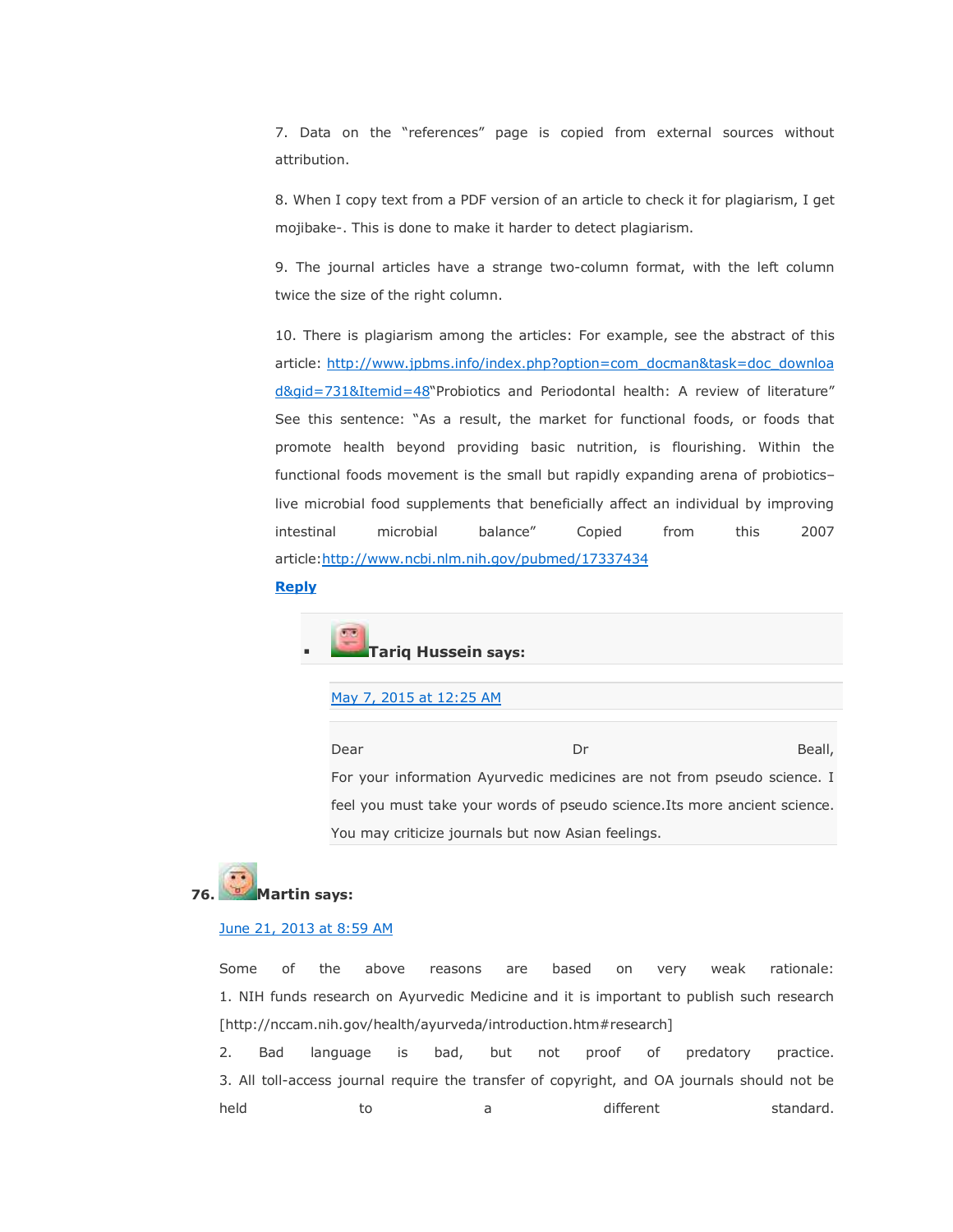4,6,7. The journal web page is not that bad, and while dysfunctional links are annoying, they exist on lots of web pages is is not proof of a predatory journal. Small publishers do not always have the same resources as large commercial publishers. 5. Nature and Science has a much broader scope, but they are not predatory. Almost every country has at least one broad medicine journal, and while they are not as prestigious as JAMA or BMJ, it does not mean that they are predatory. 9. The two column format is very strange indeed, but different countries have different traditions when it comes to publishing layout, and while layout can be of higher or lower quality, it should not be used to give a journal predatory status, 8,10. This is serious and worrying. The first three sentences of the abstract are copied verbatum, and maybe there is more plagiarism later on in the paper. Has the journal been notified so they can add an erratum? When this type of plagiarism happened to me with the toll-access journal Epidemiology, the editor acknowledged the plagiarism but refused to publish an erratum citing our plagiarized paper.

**[Reply](https://scholarlyoa.com/2012/12/06/bealls-list-of-predatory-publishers-2013/?replytocom=21422#respond)**

# **77. Andre Nel says:**

#### [June 26, 2013 at 12:10 AM](https://scholarlyoa.com/2012/12/06/bealls-list-of-predatory-publishers-2013/#comment-21712)

Do you have any information on "The Science and Information Organization" as a possible predatory publisher? They seem to be emailing people at random for possible paper?

**[Reply](https://scholarlyoa.com/2012/12/06/bealls-list-of-predatory-publishers-2013/?replytocom=21712#respond)**



[June 26, 2013 at 9:00 AM](https://scholarlyoa.com/2012/12/06/bealls-list-of-predatory-publishers-2013/#comment-21729)

This publisher is on my list. I recommend against submitting a paper to them.

**[Reply](https://scholarlyoa.com/2012/12/06/bealls-list-of-predatory-publishers-2013/?replytocom=21729#respond)**



[November 30, 2013 at 12:17 PM](https://scholarlyoa.com/2012/12/06/bealls-list-of-predatory-publishers-2013/#comment-31942)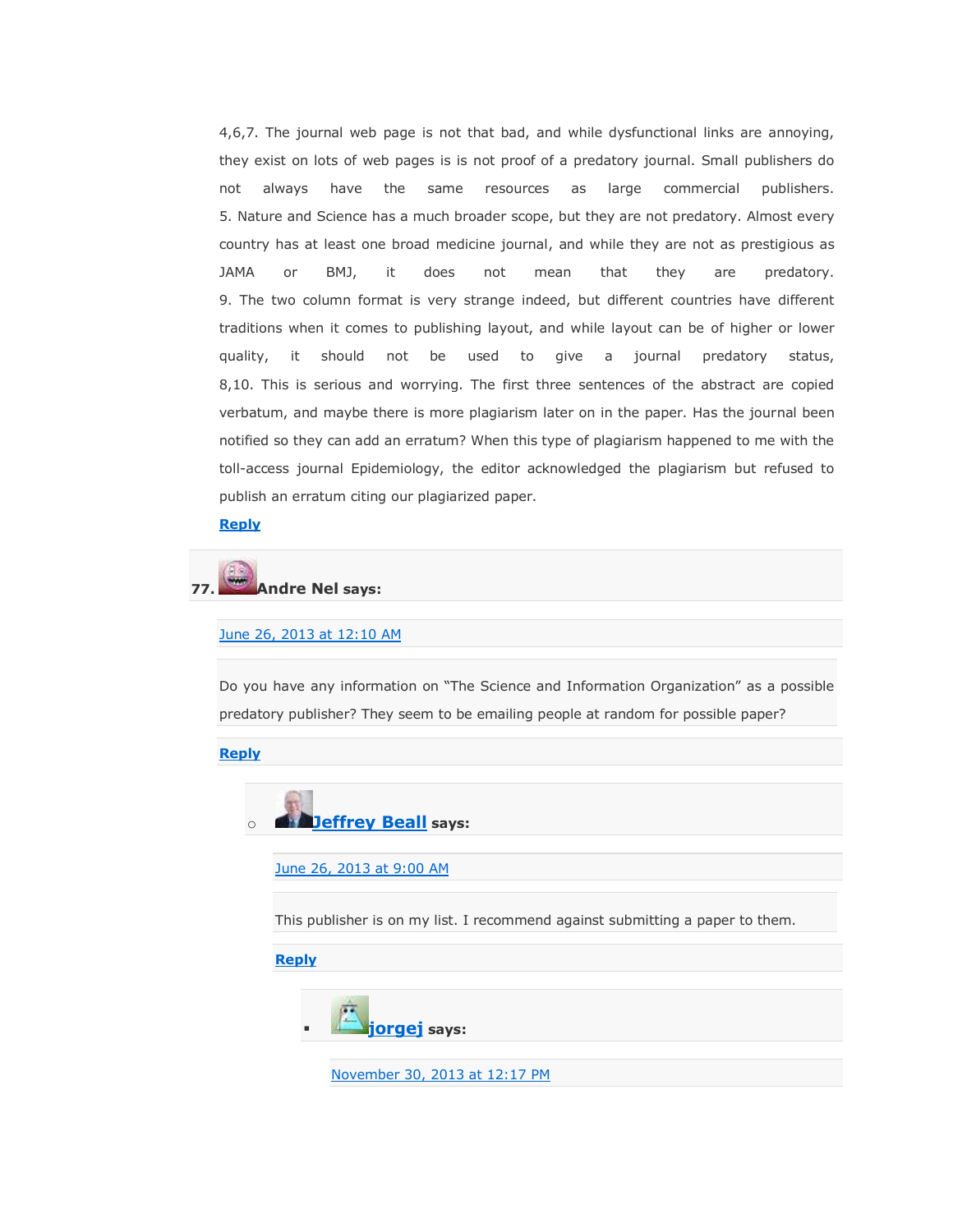I was looking for it, but can not find it on your list of questionable organizations. Can you point me to that entry ? Thanks!



[November 30, 2013 at 1:51 PM](https://scholarlyoa.com/2012/12/06/bealls-list-of-predatory-publishers-2013/#comment-31947)

<https://scholarlyoa.com/publishers/>

<https://scholarlyoa.com/individual-journals/>

**[jorgej](http://jorgej.wordpress.com/) says:**

[November 30, 2013 at 5:56 PM](https://scholarlyoa.com/2012/12/06/bealls-list-of-predatory-publishers-2013/#comment-31956)

Thanks!



[July 9, 2013 at 4:22 AM](https://scholarlyoa.com/2012/12/06/bealls-list-of-predatory-publishers-2013/#comment-22612)

Thanks. I have submitted my manuscript to IJHSS and they accetpted it. It is not included in Beall's black list, but its publisher is CPI. What should I do? Please justify me.

**[Reply](https://scholarlyoa.com/2012/12/06/bealls-list-of-predatory-publishers-2013/?replytocom=22612#respond)**



[July 9, 2013 at 8:48 AM](https://scholarlyoa.com/2012/12/06/bealls-list-of-predatory-publishers-2013/#comment-22629)

That journal is published by the Center for Promoting Ideas. If this were me, I would withdraw my article immediately.

**[Reply](https://scholarlyoa.com/2012/12/06/bealls-list-of-predatory-publishers-2013/?replytocom=22629#respond)**

**79. Jim Froula says:**

[July 14, 2013 at 9:41 AM](https://scholarlyoa.com/2012/12/06/bealls-list-of-predatory-publishers-2013/#comment-22926)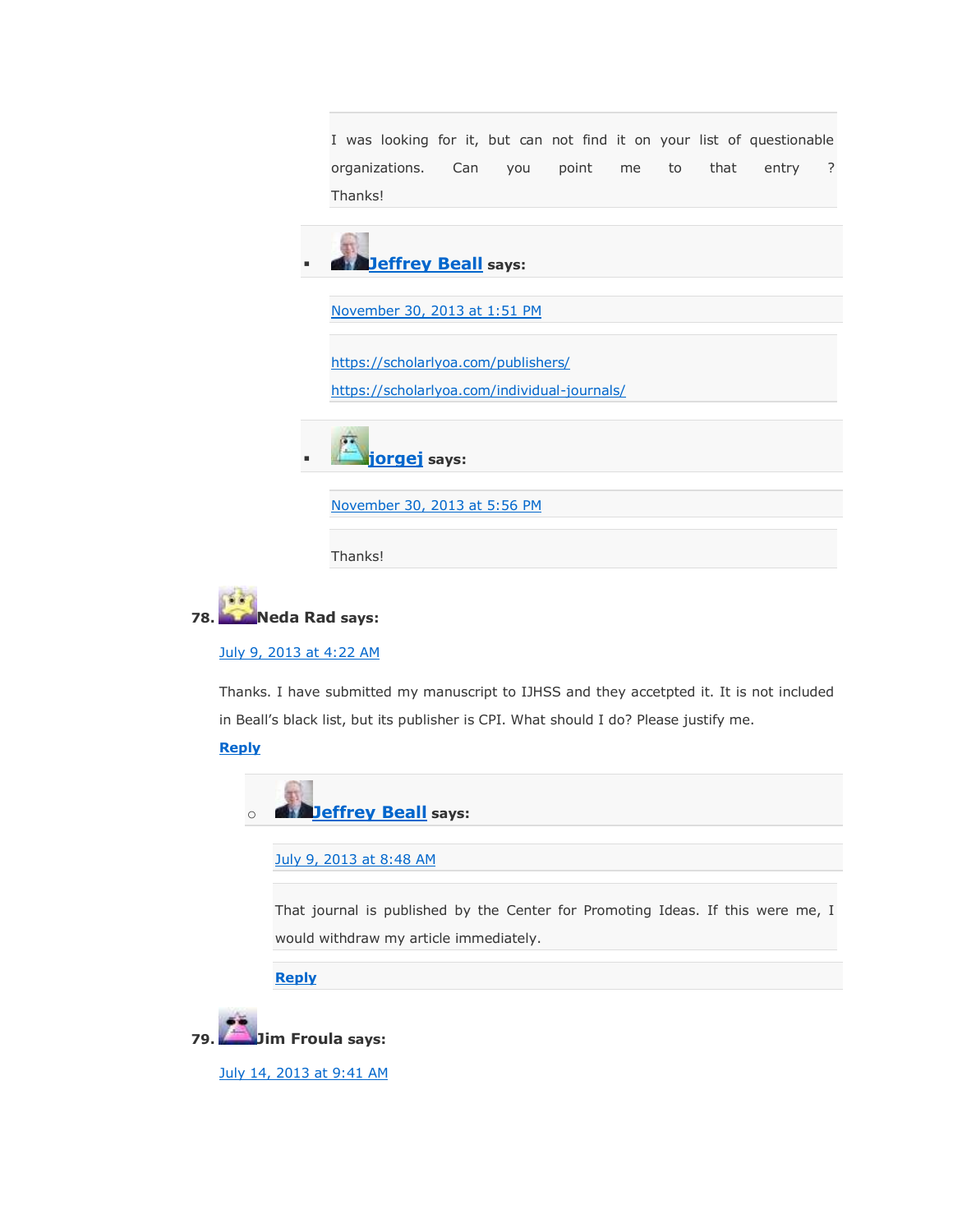"Dear Researcher. I am the honorable reviewer at the Journal of Science and Engineering (indexed by DOAJ). I invite you to submit your paper at that journal ( [http://www.oricpub.com](http://www.oricpub.com/) ) Best regards.,

Please, submit your paper at the Journal of Science and Engineering [\(http://www.oricpub.com](http://www.oricpub.com/))"

I was sent the above message from a departmental engineering organization discussion. This publisher ORIC looks questionable. Your thoughts?

# **[Reply](https://scholarlyoa.com/2012/12/06/bealls-list-of-predatory-publishers-2013/?replytocom=22926#respond)**



# [July 14, 2013 at 4:25 PM](https://scholarlyoa.com/2012/12/06/bealls-list-of-predatory-publishers-2013/#comment-22939)

Thanks for letting me know about this new publisher. I haven't seen it before. I need to spend some time looking at it. Thanks again.

**[Reply](https://scholarlyoa.com/2012/12/06/bealls-list-of-predatory-publishers-2013/?replytocom=22939#respond)**

# o **[Jeffrey Beall](https://scholarlyoa.wordpress.com/) says:**

### [July 15, 2013 at 1:01 PM](https://scholarlyoa.com/2012/12/06/bealls-list-of-predatory-publishers-2013/#comment-22983)

Thanks very much for letting me know about this new publisher. I have analyzed it and added it to my list. Among others, one problem I saw is that they have accepted and published papers in one of their journals (at least) without any editorial board.

## **[Reply](https://scholarlyoa.com/2012/12/06/bealls-list-of-predatory-publishers-2013/?replytocom=22983#respond)**

# **80. [Gemma](http://gravatar.com/gricha5) says:**

# [July 18, 2013 at 9:23 AM](https://scholarlyoa.com/2012/12/06/bealls-list-of-predatory-publishers-2013/#comment-23114)

I have been getting e-mails from the following publisher, who I do not see on your list, but who I am worried is another predatory publisher: Horizon Research Publishing, USA (HRPUB). They charge for publication[.http://www.hrpub.org/index.php](http://www.hrpub.org/index.php)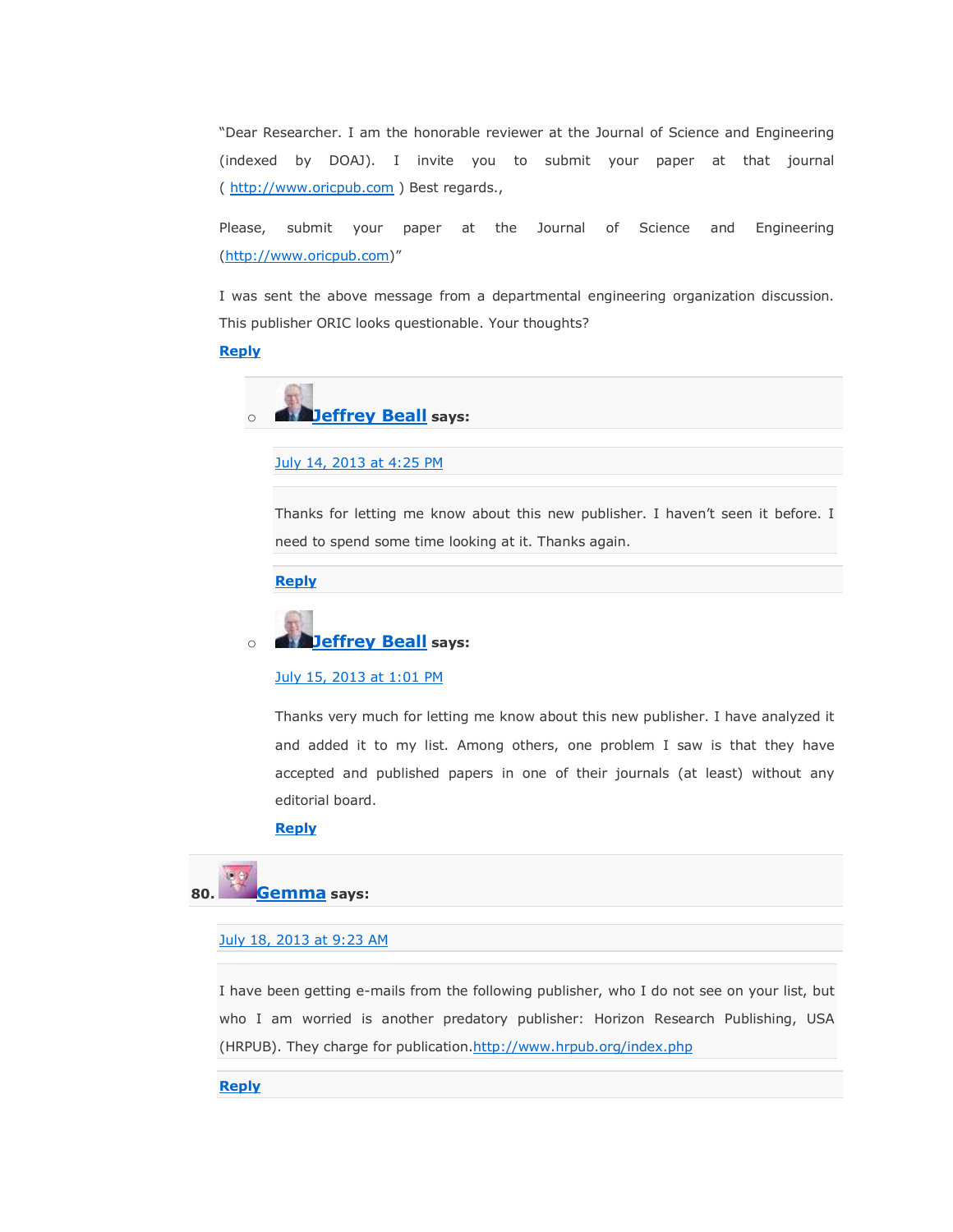o **[Jeffrey Beall](https://scholarlyoa.wordpress.com/) says:**

[July 18, 2013 at 9:46 AM](https://scholarlyoa.com/2012/12/06/bealls-list-of-predatory-publishers-2013/#comment-23115)

Actually, that one is on my list. Please look here: http://wp.me/P280Ch-u Thanks.

**[Reply](https://scholarlyoa.com/2012/12/06/bealls-list-of-predatory-publishers-2013/?replytocom=23115#respond)**



### [October 21, 2013 at 8:09 PM](https://scholarlyoa.com/2012/12/06/bealls-list-of-predatory-publishers-2013/#comment-27248)

Hello, I have submitted a paper to this journal and apparently it was accepted in a short time period so i had doubts about the journal. I was wondering if one can submit his paper to other journals after it has been accepted by a predatory journal?? thanks.



### [October 22, 2013 at 6:05 AM](https://scholarlyoa.com/2012/12/06/bealls-list-of-predatory-publishers-2013/#comment-27265)

This is always a tricky question. If you paper has been accepted but not published, you can tell the first journal that you want to withdraw it, and then you can submit it elsewhere. Be careful, because sometimes questionable journals will publish all submissions and then start demanding payments from the submitting authors. Be transparent with the second journal you submit the paper to, not hiding any important information about the history of the paper's submission.

# **81. [Angka kredit Dosen](http://lppm.narotama.ac.id/2013/07/27/angka-kredit-dosen/) says:**

[July 27, 2013 at 1:41 AM](https://scholarlyoa.com/2012/12/06/bealls-list-of-predatory-publishers-2013/#comment-23451)

[…] Beall's List of Predatory Publishers 2013 […]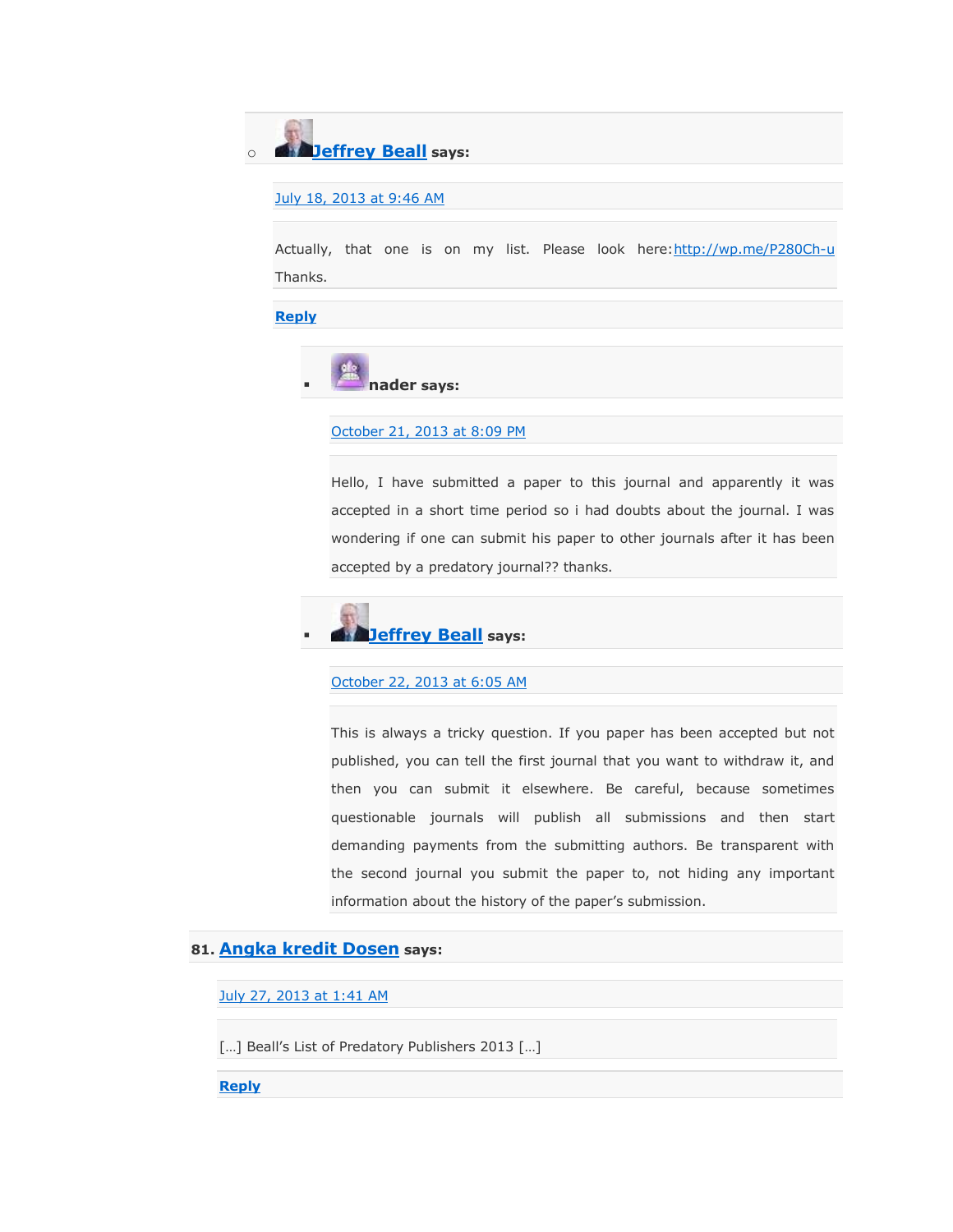# **82. Barry Lee Reynolds says:**

# [July 29, 2013 at 2:04 AM](https://scholarlyoa.com/2012/12/06/bealls-list-of-predatory-publishers-2013/#comment-23532)

I suggest you to add the individual journal "Sino-US English Teaching 1539-8072 David Publishing Company." I noticed you added David Publishing Company but not the individual journal. I had a colleague submit a paper to this journal but then later it was published without his permission to another David Publishing Company journal US-China Education Review ISSN:2161-623X; 2161-6248. They did not tell him there was a fee to publish until after the review process. Then after the review he was told he needed to pay by page number. They did offer him a PhD student discount.

### **[Reply](https://scholarlyoa.com/2012/12/06/bealls-list-of-predatory-publishers-2013/?replytocom=23532#respond)**

o **[Jeffrey Beall](https://scholarlyoa.wordpress.com/) says:**

[July 29, 2013 at 8:56 AM](https://scholarlyoa.com/2012/12/06/bealls-list-of-predatory-publishers-2013/#comment-23543)

Thanks — I generally only list by publisher, unless there is a standalone journal with no publisher. But thanks for the heads up on this one.

**[Reply](https://scholarlyoa.com/2012/12/06/bealls-list-of-predatory-publishers-2013/?replytocom=23543#respond)**

# **83. [Do OA journals need Editors? | Open Science](http://openscience.com/do-oa-journals-need-editors/) says:**

### [July 31, 2013 at 7:23 AM](https://scholarlyoa.com/2012/12/06/bealls-list-of-predatory-publishers-2013/#comment-23617)

[...] the quality of the journal and the editors' work can be questioned. Just look at the list of predatory journals created by Beall or a case where an OA journal was willing to charge a fee for a false article, one that the […]

## **[Reply](https://scholarlyoa.com/2012/12/06/bealls-list-of-predatory-publishers-2013/?replytocom=23617#respond)**

# **84. [subhojit banerjee](http://gravatar.com/subhojitbanerjee) says:**

# [August 1, 2013 at 9:14 PM](https://scholarlyoa.com/2012/12/06/bealls-list-of-predatory-publishers-2013/#comment-23711)

Thanks for the list……. i hope this list is made available to all selction/promotion committes who judge scholar contribution by numbers rather than quality !!!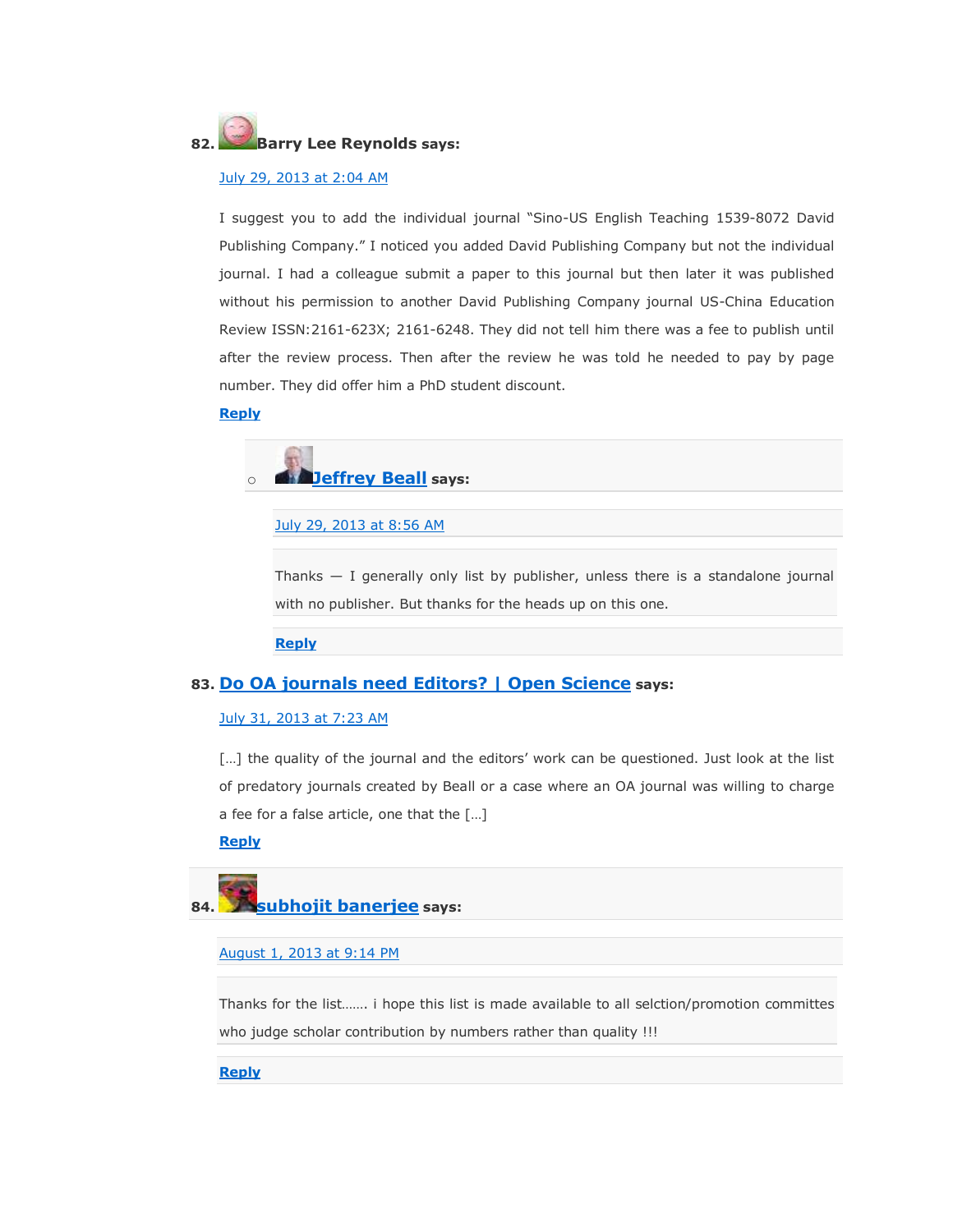

[February 8, 2014 at 7:24 AM](https://scholarlyoa.com/2012/12/06/bealls-list-of-predatory-publishers-2013/#comment-43401)

# Dr. Beall

Do you know anything about International Journal of Education in Mathematics, Science and Technology (IJEMST)?

**[Reply](https://scholarlyoa.com/2012/12/06/bealls-list-of-predatory-publishers-2013/?replytocom=43401#respond)**



[February 8, 2014 at 7:28 AM](https://scholarlyoa.com/2012/12/06/bealls-list-of-predatory-publishers-2013/#comment-43402)

No, but I will do an analysis of this journal as soon as I can.



[February 8, 2014 at 7:52 AM](https://scholarlyoa.com/2012/12/06/bealls-list-of-predatory-publishers-2013/#comment-43413)

Thanks. No author fees. It just started last year. Here is the website: <http://ijemst.com/home.html>

**85. Ramesh says:**

### [August 2, 2013 at 8:58 AM](https://scholarlyoa.com/2012/12/06/bealls-list-of-predatory-publishers-2013/#comment-23734)

Some journals/publishers you've listed such as the American Journal of Applied Sciences published by Science Publications appears as a SCOPUS Indexed journal. Aren't SCOPUS indexed journals supposed to be reputable publications?

**[Reply](https://scholarlyoa.com/2012/12/06/bealls-list-of-predatory-publishers-2013/?replytocom=23734#respond)**

o **[Jeffrey Beall](https://scholarlyoa.wordpress.com/) says:**

[August 2, 2013 at 9:01 AM](https://scholarlyoa.com/2012/12/06/bealls-list-of-predatory-publishers-2013/#comment-23735)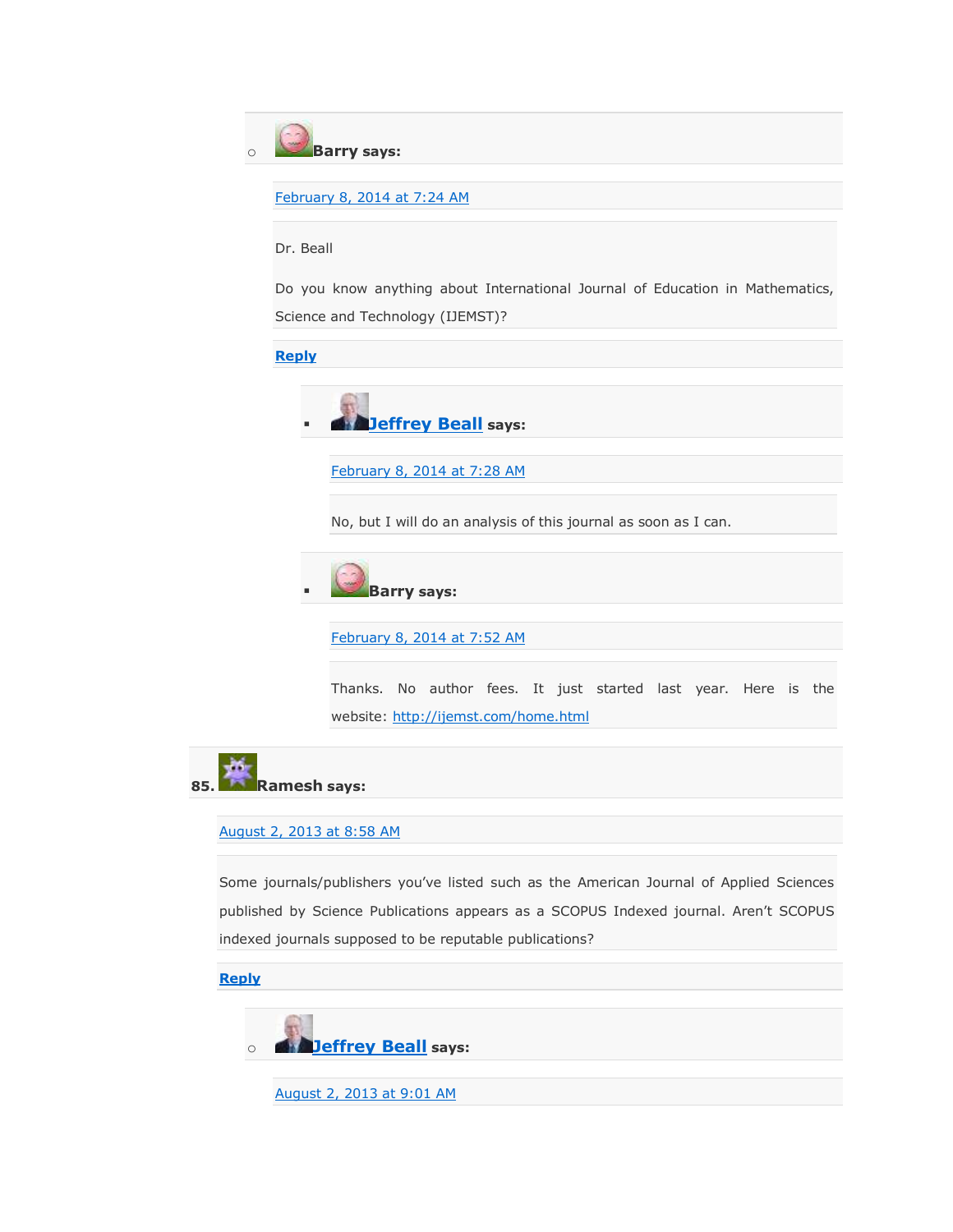Supposed to be, yes. But things are never as they appear …

### **[Reply](https://scholarlyoa.com/2012/12/06/bealls-list-of-predatory-publishers-2013/?replytocom=23735#respond)**



# [April 21, 2014 at 9:46 AM](https://scholarlyoa.com/2012/12/06/bealls-list-of-predatory-publishers-2013/#comment-71279)

It seems that this list is a bit bias. Basically if the journal is open access and charges money, it is predatory. The American journal has an H index of 17 and it is ranked as a Q2 by SJR: [http://www.scimagojr.com/journalsearch.php?q=6400153122&tip=sid&cle](http://www.scimagojr.com/journalsearch.php?q=6400153122&tip=sid&clean=0)  $an=0$ 

My suggestion would be to remove those journals that are indexed in recognized indexes such as ISI and SCOPUS. It doesn't make sense to say that they are of poor quality but ranked very high by recognized indexes. This just reduces the credibility of the list you published.

# **86. Imran Ali Chaudhry says:**

## [August 6, 2013 at 1:57 AM](https://scholarlyoa.com/2012/12/06/bealls-list-of-predatory-publishers-2013/#comment-23867)

What about a journal that is published by a predatory publisher but is on 2013 JCR by Thomson Reuters and has an impact factor.

I am specifically talking about Life Science Journal ISSN 1097-8135 with IF=0.165 and published by Marsland Press. It charges \$640 as publication fee.

Is it advisable not to publish in such a journal even if it in JCR and has an impact factor.

# **[Reply](https://scholarlyoa.com/2012/12/06/bealls-list-of-predatory-publishers-2013/?replytocom=23867#respond)**



[November 20, 2013 at 9:08 AM](https://scholarlyoa.com/2012/12/06/bealls-list-of-predatory-publishers-2013/#comment-31279)

This journal is not covered in TR indexing products, nor does it have an IF. if it claims to have one it is false.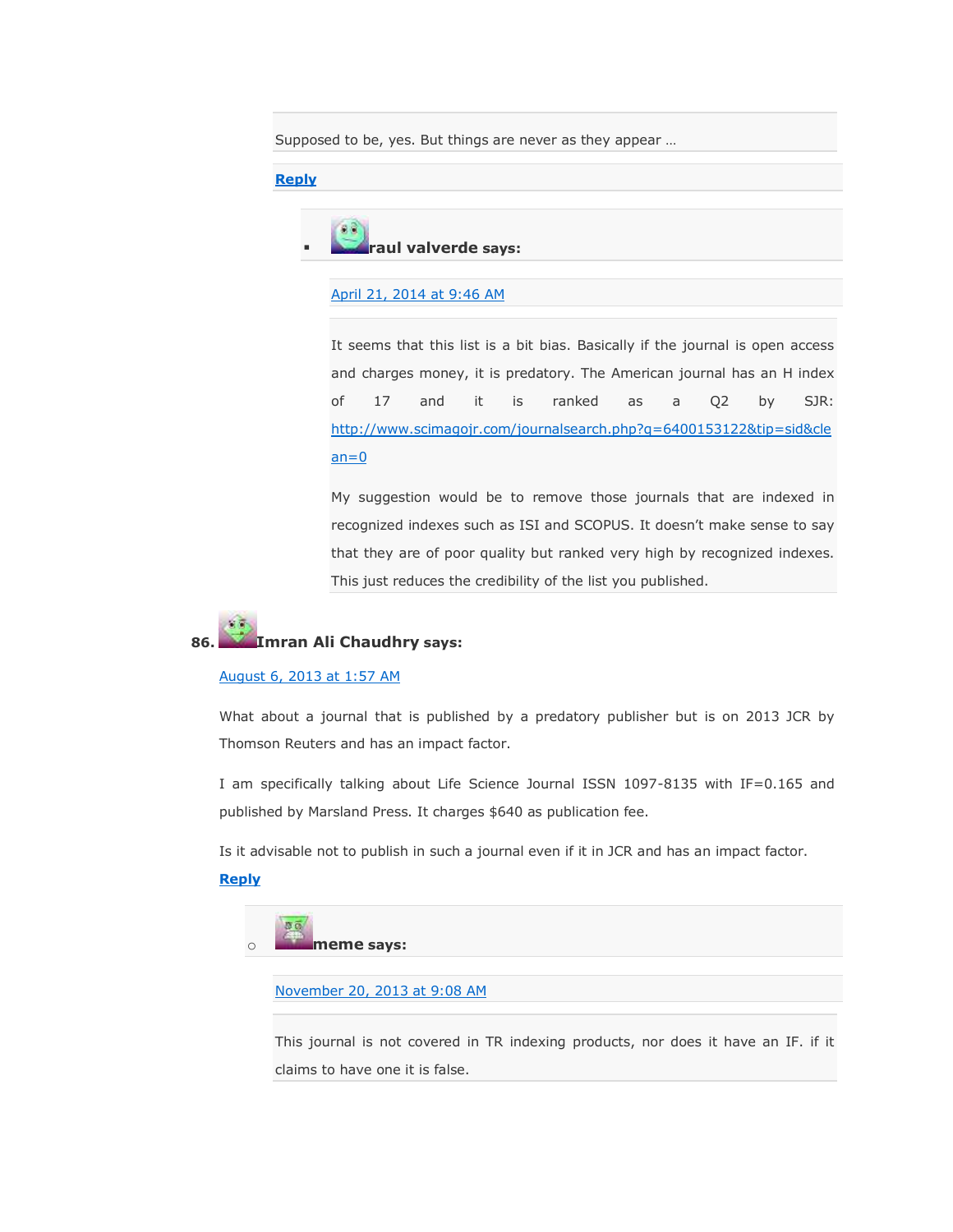

Yes, this is an interesting case: JCR indexed by Thomson 2012 and the publisher does look dodgy.



[August 7, 2013 at 4:02 PM](https://scholarlyoa.com/2012/12/06/bealls-list-of-predatory-publishers-2013/#comment-23921)

Dear Jeffrey,

Do you have any information on "Annex Publishers" as a possible predatory publisher? They launched 5 open access journals and expecting a dozen of new journals in future.

# **[Reply](https://scholarlyoa.com/2012/12/06/bealls-list-of-predatory-publishers-2013/?replytocom=23921#respond)**



[August 7, 2013 at 6:11 PM](https://scholarlyoa.com/2012/12/06/bealls-list-of-predatory-publishers-2013/#comment-23927)

Yes, this publisher is on my list. I recommend against submitting papers to them.

**[Reply](https://scholarlyoa.com/2012/12/06/bealls-list-of-predatory-publishers-2013/?replytocom=23927#respond)**

**Edy says:**

[August 10, 2013 at 10:37 AM](https://scholarlyoa.com/2012/12/06/bealls-list-of-predatory-publishers-2013/#comment-23999)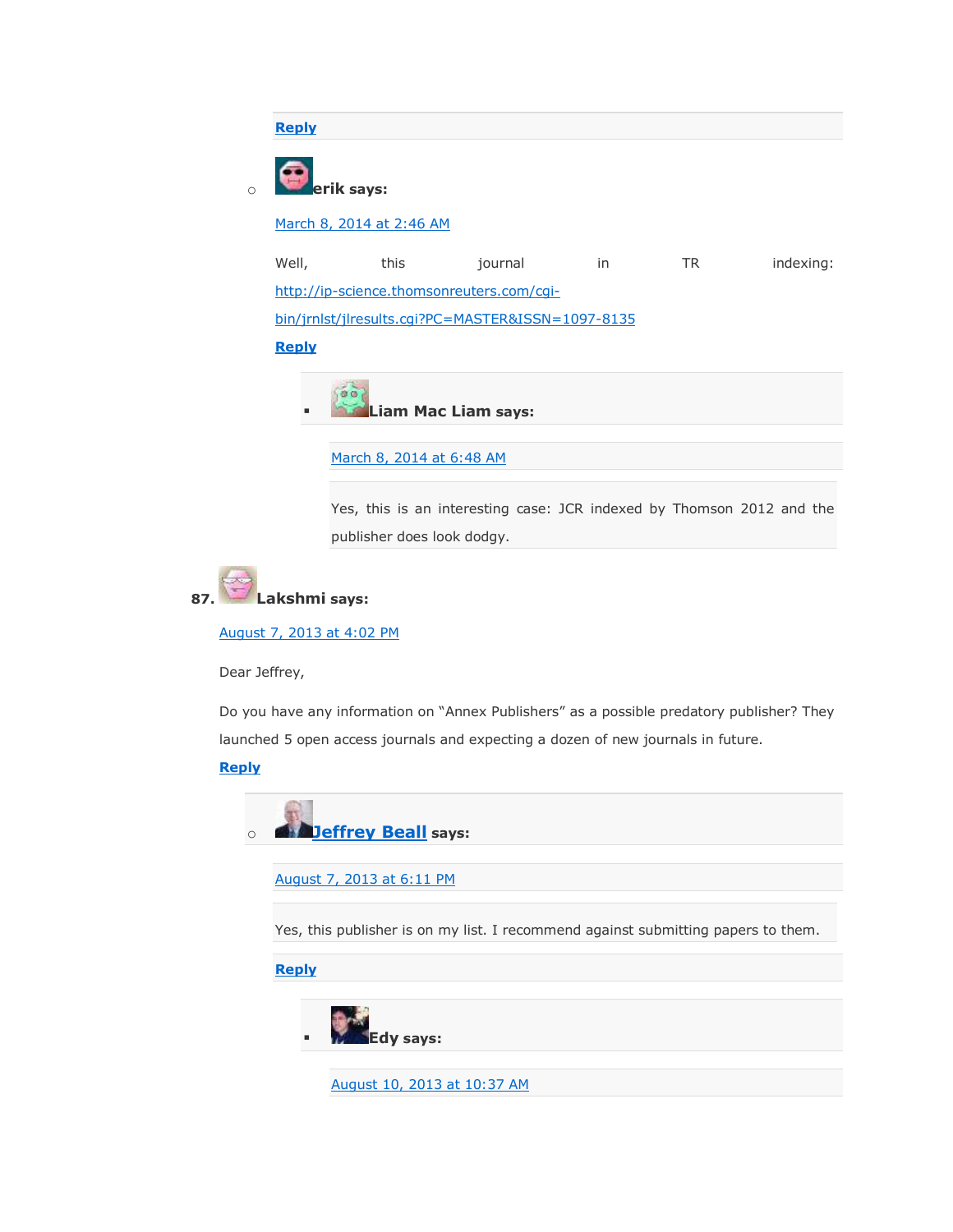Dear Beall,

How about the following journal of computing: <https://sites.google.com/site/journalofcomputing/> Did you have it in your list?

Regards,

**[Jeffrey Beall](https://scholarlyoa.wordpress.com/) says:**

## [August 10, 2013 at 4:15 PM](https://scholarlyoa.com/2012/12/06/bealls-list-of-predatory-publishers-2013/#comment-24006)

Yes, I find this to be very questionable, and I have added it to my list. If you look at their 'contact us' page, you see a bunch of bogus information. They claim to be based in Alexander, New York, a very small town, but they are in a large office building according to the picture. They also charge in Euros. Something is very fishy here. The EiC is L. Carlos, no affiliation given.



### [August 12, 2013 at 6:33 AM](https://scholarlyoa.com/2012/12/06/bealls-list-of-predatory-publishers-2013/#comment-24034)

What's wrong with 'Indian Society for Education and Environment' publisher and Indian Journal of Science and Technology Journal for its inclusion in your list. To my knowledge, it has got very decent editorial board, promising peer-review process and producing quality articles. It is one among the developing journal from INDIA. Also, the processing and publication fees are quite economic than other open access publishers (Biomed Central, Springer Open, PLOS ONE, Elsevier Open) for most of the authors. Please explain.

**[Reply](https://scholarlyoa.com/2012/12/06/bealls-list-of-predatory-publishers-2013/?replytocom=24034#respond)**



[August 13, 2013 at 5:49 AM](https://scholarlyoa.com/2012/12/06/bealls-list-of-predatory-publishers-2013/#comment-24064)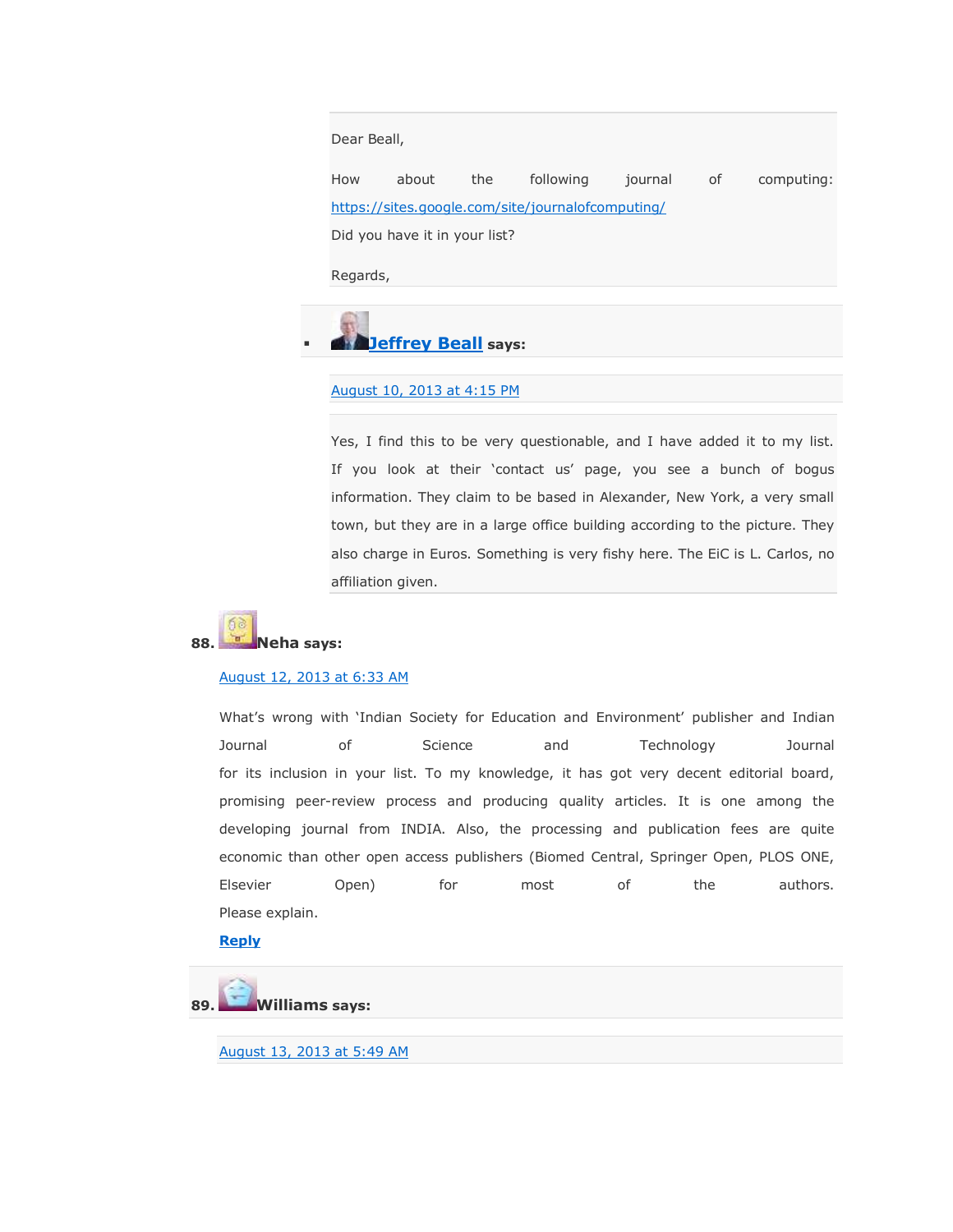International Institute for Science Technology and Education (IISTE) Journal Publication clains to have well rated impact factors in its several journals. Alexander Decker is the EiC, Yet, it's in your list. What do you think about this?

**[Reply](https://scholarlyoa.com/2012/12/06/bealls-list-of-predatory-publishers-2013/?replytocom=24064#respond)**



# [August 13, 2013 at 5:57 AM](https://scholarlyoa.com/2012/12/06/bealls-list-of-predatory-publishers-2013/#comment-24065)

I'd like to see a copy of Alexander Decker's CV. If you think that IISTE is a quality publisher, then you can submit your work to them. I am sure it will be accepted.

# **[Reply](https://scholarlyoa.com/2012/12/06/bealls-list-of-predatory-publishers-2013/?replytocom=24065#respond)**

| $\alpha$ |           |
|----------|-----------|
|          | leo says: |

### August [14, 2013 at 9:28 AM](https://scholarlyoa.com/2012/12/06/bealls-list-of-predatory-publishers-2013/#comment-24123)

Dr Beall:

Do you have information abou this review?:

Modern Economy:

| Tel:   | 001(209)730-6998 |
|--------|------------------|
| Skype: | scirp service    |

> E-mail: [me@scirp.org](mailto:me@scirp.org)

Guest Editor: Prof. Hesuan Hu, New Jersey Institute of Technology, USA ME Editorial Office.

I have received a convocatory for publishing from this source.

I'm not interested for publishing there. However, it is interesting to be informed about such enterprises.

It is important to remark the important work you do for us, researchers from many countries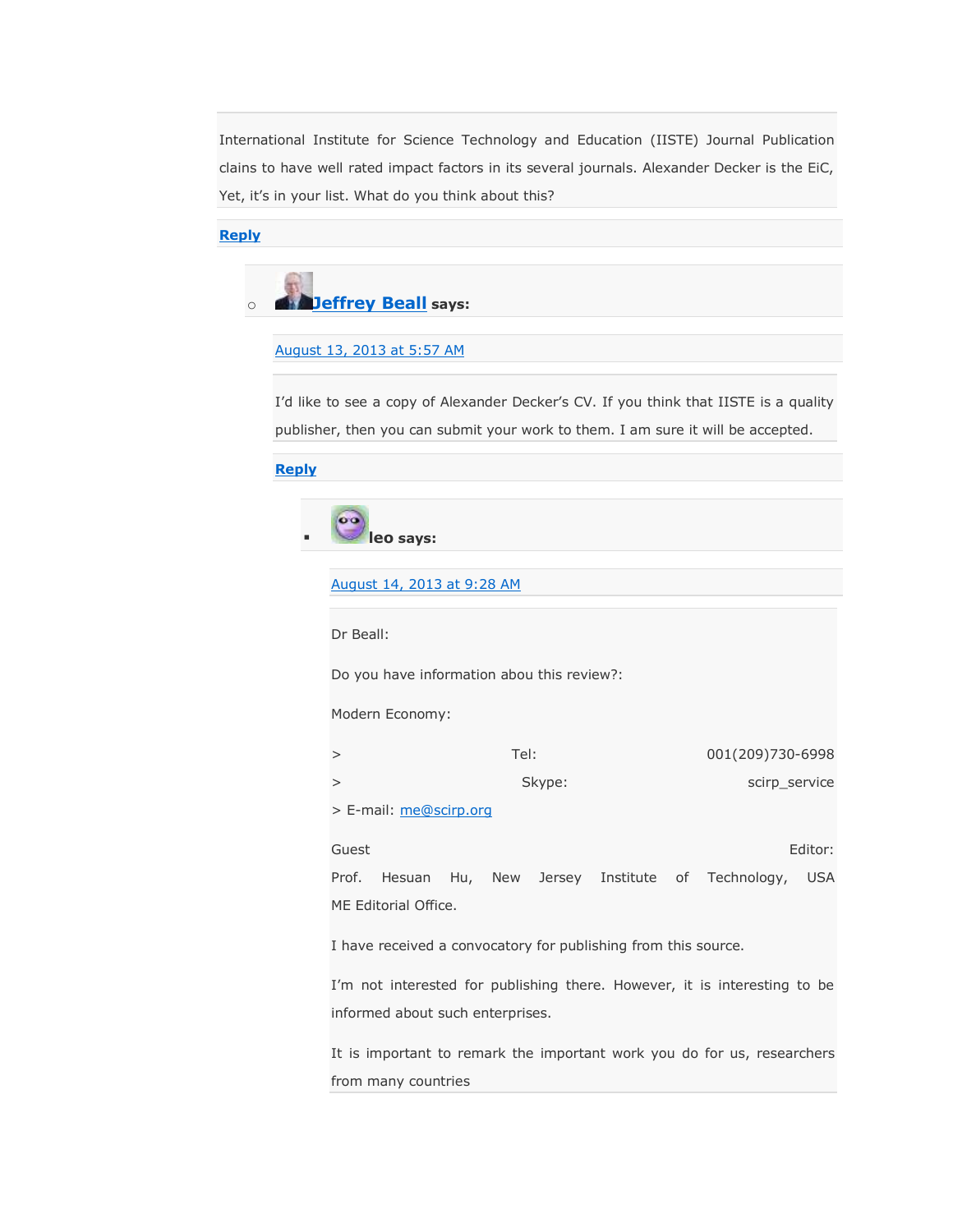# **[Jeffrey Beall](https://scholarlyoa.wordpress.com/) says:**

## [August 14, 2013 at 9:41 AM](https://scholarlyoa.com/2012/12/06/bealls-list-of-predatory-publishers-2013/#comment-24125)

"SCIRP" means Scientific Research Publishing. I recommend against submitting manuscripts to any of their journals.

# **90. Neha says:**

## [August 14, 2013 at 10:26 AM](https://scholarlyoa.com/2012/12/06/bealls-list-of-predatory-publishers-2013/#comment-24129)

| I am saying about           |         |             |           |                     |           |                    |
|-----------------------------|---------|-------------|-----------|---------------------|-----------|--------------------|
| Indian                      | Journal | 0f          | Science   | &                   |           | Technology(INDJST) |
| Editor                      | ÷       | Prof.       | Natarajan |                     | Gajendran | Ph.D               |
| Print                       |         | <b>ISSN</b> | ÷         |                     |           | 0974-6846          |
| Online                      |         | <b>ISSN</b> | ÷         |                     |           | 0974-5645          |
| Frequency                   |         |             | ÷         |                     |           | Monthly            |
| IC                          |         | Value       |           | ٠<br>$\blacksquare$ |           | 5.02               |
| url: http://www.indjst.org/ |         |             |           |                     |           |                    |

| and | inclusion                                            | vour | list. |
|-----|------------------------------------------------------|------|-------|
|     | As ner the indexing it is indexed in ISI and scopus. |      |       |

As per the indexing it is indexed in ISI and scopus.

To my knowledge, it has got very decent editorial board, promising peer-review process and producing quality articles. It is one among the developing journal from INDIA. Also, the processing and publication fees are quite economic than other open access publishers (Biomed Central, Springer Open, PLOS ONE, Elsevier Open) for most of the authors. Kindly explain in detail.

## **[Reply](https://scholarlyoa.com/2012/12/06/bealls-list-of-predatory-publishers-2013/?replytocom=24129#respond)**



## [August 14, 2013 at 12:36 PM](https://scholarlyoa.com/2012/12/06/bealls-list-of-predatory-publishers-2013/#comment-24139)

In researching the answer to your question, I discovered that this journal is indeed on my standalone journal list, but it is one in a fleet of journals published by the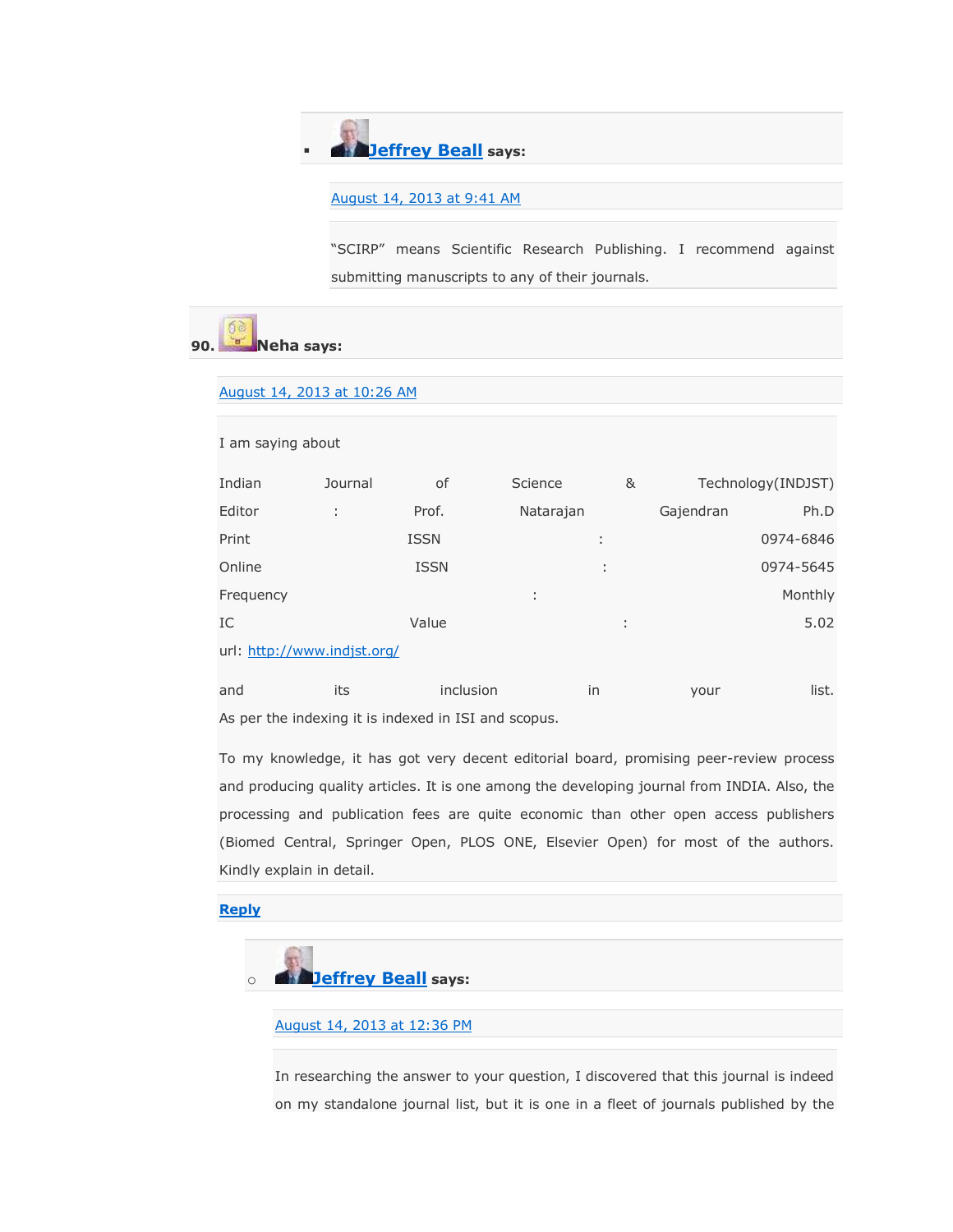Indian Society for Education and Environment, which is on my list of questionable publishers. The standalone journal list should not duplicate journals under the publishers on my publishers list, so I have removed the journal from the standalone list.

You indicated that the journal is "indexed in ISI" but I do not see it listed in the Thomson Reuters master index here: <http://ip-science.thomsonreuters.com/mjl/>

I am concerned that the "Indian Society for Education and Environment" is not really a society in any normal sense of the word. It appears to be an open-access publisher that presents itself as a society in order to appear more legitimate. It publishes over a dozen journals, all with very broad coverage, done in order to be able to accept more papers and therefore earn more article processing charges.

I don't understand why the society sells subscriptions to its journals (at \$400 / year) when the content is open access. This is not illegal or even close, but it seems unusual to me.

### **[Reply](https://scholarlyoa.com/2012/12/06/bealls-list-of-predatory-publishers-2013/?replytocom=24139#respond)**



## [October 23, 2013 at 11:35 PM](https://scholarlyoa.com/2012/12/06/bealls-list-of-predatory-publishers-2013/#comment-27309)

Indeed INDJST is a fake journal. Please don't include the name of our beloved nation INDIA with fake journals. We have world class institutes like IITs , IIMs ,ISI, NITs , TIFR , IIITs etc. We should not allow fake journals in India. Nice work Dr. Beall. You helped many young researchers including myself to save their money :)

# **[Reply](https://scholarlyoa.com/2012/12/06/bealls-list-of-predatory-publishers-2013/?replytocom=27309#respond)**

# **91. [When Scholarly Articles and Studies Go Bad | Comp Thing](http://compthing.wordpress.com/2013/04/09/when-scholarly-articles-and-studies-go-bad/) says:**

# [August 22, 2013 at 9:49 PM](https://scholarlyoa.com/2012/12/06/bealls-list-of-predatory-publishers-2013/#comment-24515)

[...] is no longer an absolute guarantee of quality, accuracy, honesty, et cetera. There are pay-to-publish "academic" journals. Sometimes bad stuff just slips through the peer-review process. A few supposed scholars are simply […]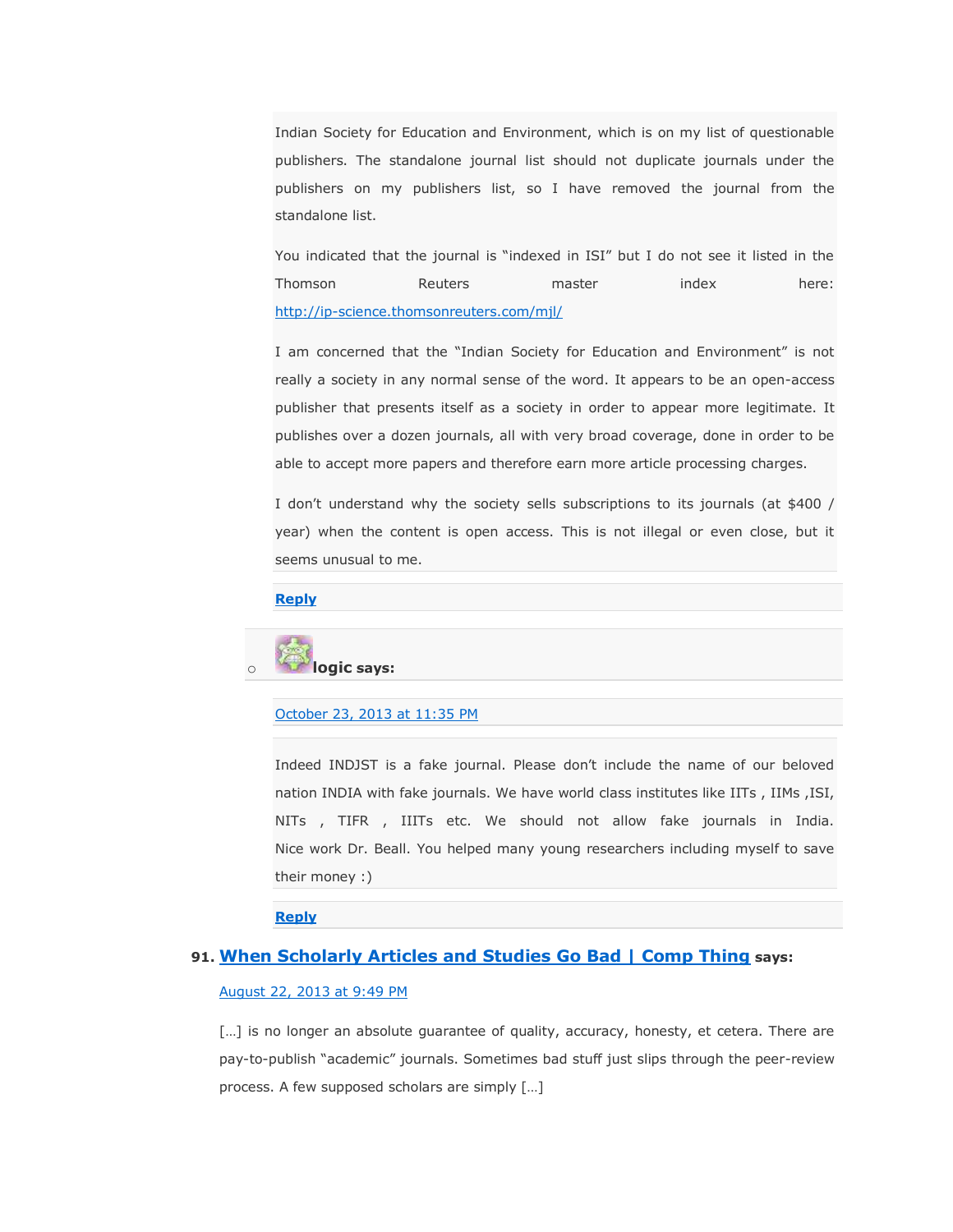**[Reply](https://scholarlyoa.com/2012/12/06/bealls-list-of-predatory-publishers-2013/?replytocom=24515#respond)**

**92. [Açık erişim sistemini suistimal eden yayıncılar | Bilim.org](http://www.bilim.org/acik-erisim-sistemini-suistimal-eden-yayincilar.html) says:**

[August 28, 2013 at 5:12 AM](https://scholarlyoa.com/2012/12/06/bealls-list-of-predatory-publishers-2013/#comment-24688)

[...] Kaynak: [https://scholarlyoa.com/2012/12/06/bealls-list-of-predatory-publishers-](https://scholarlyoa.com/2012/12/06/bealls-list-of-predatory-publishers-2013/)[2013/](https://scholarlyoa.com/2012/12/06/bealls-list-of-predatory-publishers-2013/) […]

**[Reply](https://scholarlyoa.com/2012/12/06/bealls-list-of-predatory-publishers-2013/?replytocom=24688#respond)**

# **93. [Welcome to the Author's Brain. The "Fasten Seatbelts" Sign Is](http://pharmaleaders.net/welcome-to-the-authors-brain-the-fasten-seatbelts-sign-is-illuminated/)  Illuminated - [PharmaLeaders.com](http://pharmaleaders.net/welcome-to-the-authors-brain-the-fasten-seatbelts-sign-is-illuminated/) says:**

[August 30, 2013 at 10:45 AM](https://scholarlyoa.com/2012/12/06/bealls-list-of-predatory-publishers-2013/#comment-24788)

[...] way, but it also calls open-access publishing into disrepute. Maybe it's time for not only a list of predatory publishers, but a list of nonpredatory ones that freely admit […] **[Reply](https://scholarlyoa.com/2012/12/06/bealls-list-of-predatory-publishers-2013/?replytocom=24788#respond)**

**94. [Terri Boake](https://www.facebook.com/tboake) says:**

[September 6, 2013 at 6:36 AM](https://scholarlyoa.com/2012/12/06/bealls-list-of-predatory-publishers-2013/#comment-25025)

Looking for information on Scholar's Press. <https://www.scholars-press.com/> They are approaching our recently graduated Architecture Masters students to publish their theses. It seems legitimate.

**[Reply](https://scholarlyoa.com/2012/12/06/bealls-list-of-predatory-publishers-2013/?replytocom=25025#respond)**



[September 6, 2013 at 2:42 PM](https://scholarlyoa.com/2012/12/06/bealls-list-of-predatory-publishers-2013/#comment-25049)

Terri,

This publisher does not publish academic journals, so it can't be on my list. It's a publisher that wants you to sign over the copyright of your thesis or dissertation so they can sell copies of it, giving you a small royalty (if any actually sell). There's nothing illegal here, but I don't think it's a good idea to give away your copyright like this for such a work.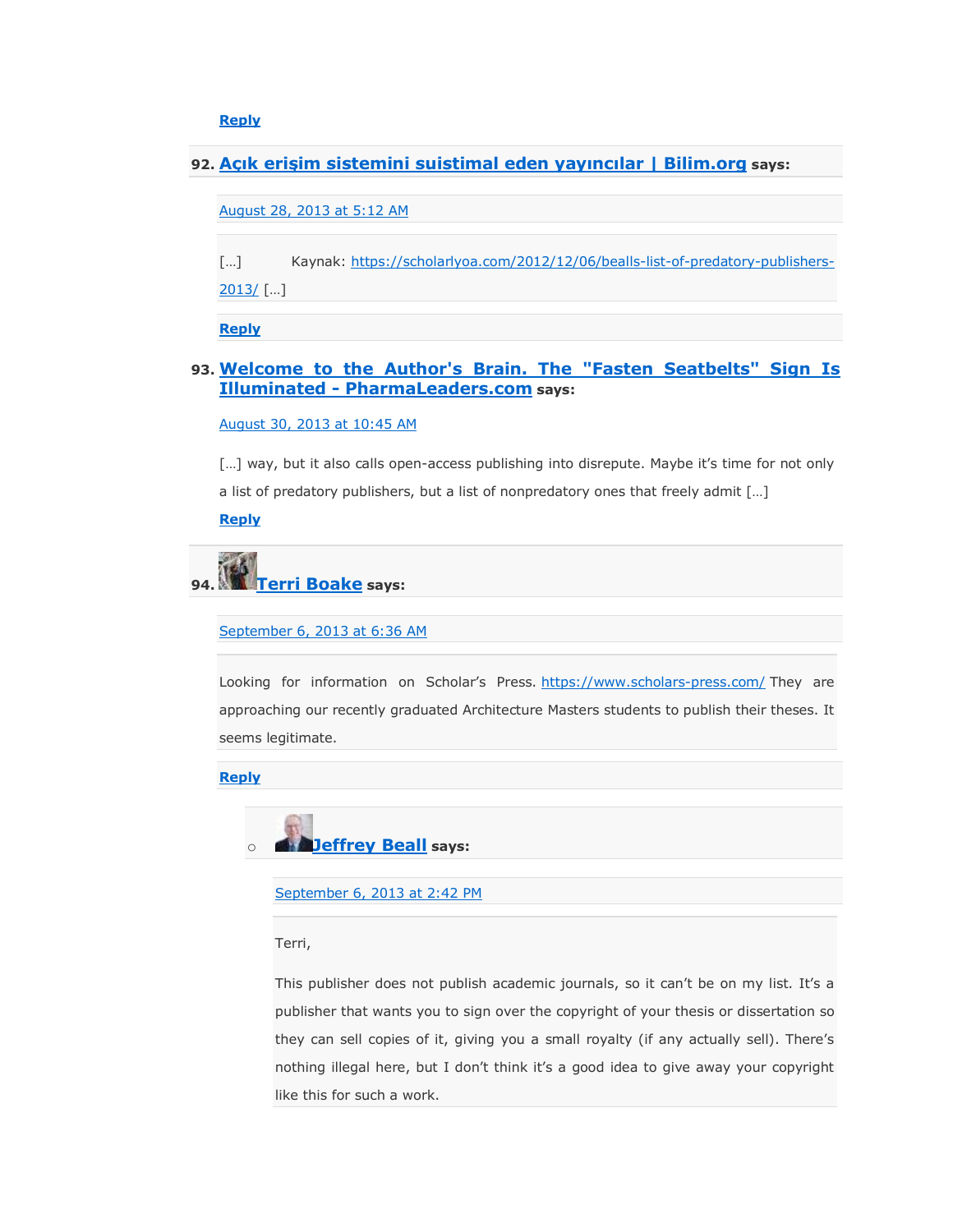–JeffreyBeall

**[Reply](https://scholarlyoa.com/2012/12/06/bealls-list-of-predatory-publishers-2013/?replytocom=25049#respond)**

**95. Ping Mendiola says:**

[September 16, 2013 at 4:00 AM](https://scholarlyoa.com/2012/12/06/bealls-list-of-predatory-publishers-2013/#comment-25606)

Thank you for sharing this updated list. I just wanted to ask about ESci Journals Publishing, I'm not seeing this in the list anymore. Was it considered legitimate already?

**[Reply](https://scholarlyoa.com/2012/12/06/bealls-list-of-predatory-publishers-2013/?replytocom=25606#respond)**



[September 16, 2013 at 8:52 AM](https://scholarlyoa.com/2012/12/06/bealls-list-of-predatory-publishers-2013/#comment-25611)

This publisher was previously on my list. They appealed, and the review board recommended that I remove them, so I did. Thank you.

**[Reply](https://scholarlyoa.com/2012/12/06/bealls-list-of-predatory-publishers-2013/?replytocom=25611#respond)**



[September 16, 2013 at 3:06 PM](https://scholarlyoa.com/2012/12/06/bealls-list-of-predatory-publishers-2013/#comment-25631)

Thank you Jeffrey for this confirmation and for keeping up and updated list. Appreciate it.



[April 1, 2015 at 8:30 PM](https://scholarlyoa.com/2012/12/06/bealls-list-of-predatory-publishers-2013/#comment-274849)

Dear Beall,

Why is ESci Journals Publishing in your current list if it had been cleared before? Thank you.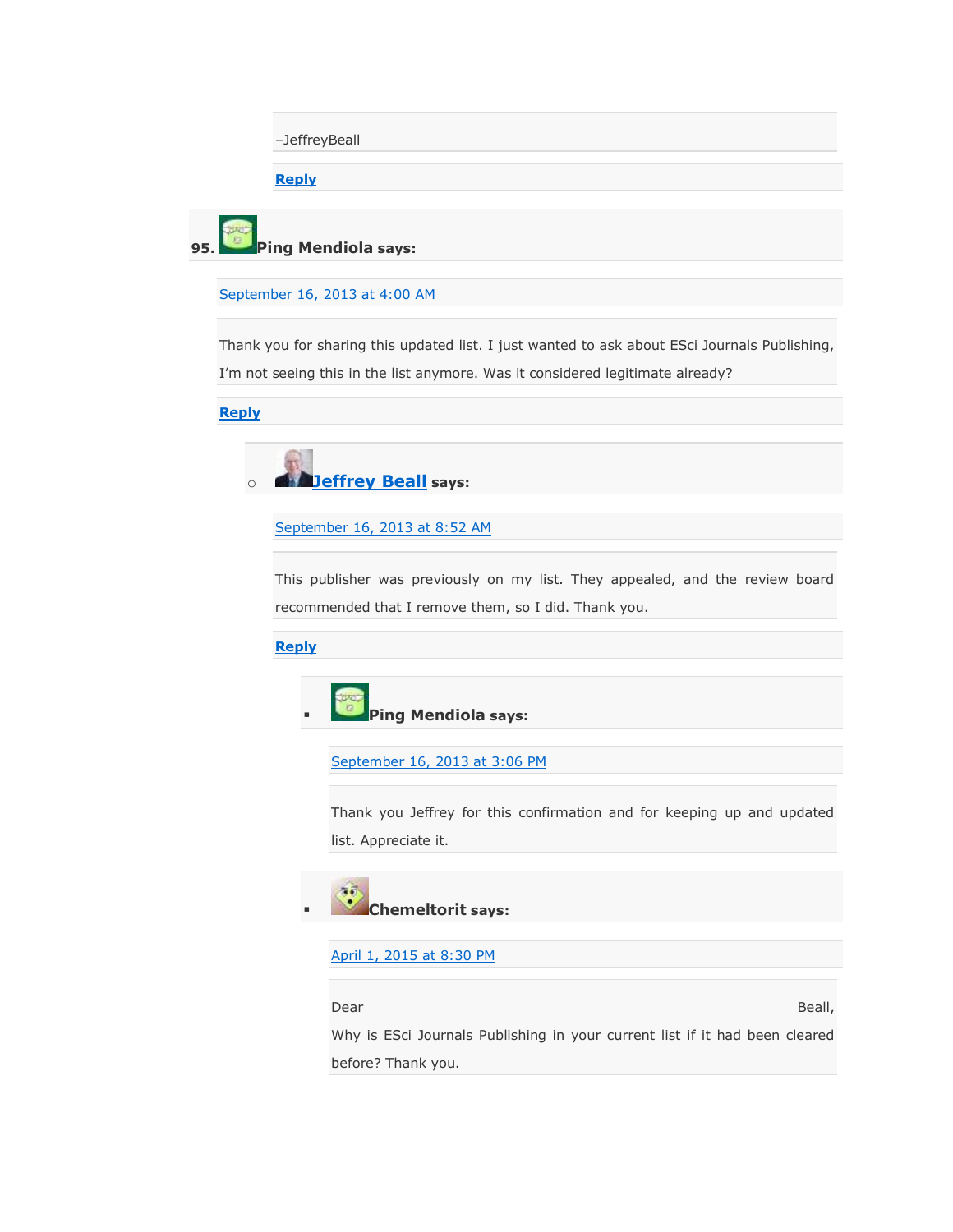# **[Jeffrey Beall](https://scholarlyoa.wordpress.com/) says:**

## [April 2, 2015 at 4:54 AM](https://scholarlyoa.com/2012/12/06/bealls-list-of-predatory-publishers-2013/#comment-274979)

It meets the criteria. As you indicate, I did remove it from my list for a time. Upon removal, they immediately started a massive spam campaign, sending hundreds of thousands of emails to researchers. For you personally, I would recommend that you find a better publisher to publish your work. This is not a high quality publisher.

# **96. [A link between Relativity theory \(SRT and GRT\) and](http://www.spacetimeandtheuniverse.com/space-time-universe/6667-link-between-relativity-theory-srt-grt-quantummechanics-observer-11.html#post23277)  [Quantummechanics: the observer? -](http://www.spacetimeandtheuniverse.com/space-time-universe/6667-link-between-relativity-theory-srt-grt-quantummechanics-observer-11.html#post23277) Page 11 says:**

### [September 16, 2013 at 2:18 PM](https://scholarlyoa.com/2012/12/06/bealls-list-of-predatory-publishers-2013/#comment-25630)

[...] Originally Posted by Ginette Yes I know much of what he writes doesn't pass through review Hamiltonian; he is obviously very mad, and seems to think it's trickery on purpose; yet this one I linked to, did get published in the Indian Journal of Science. You've got to be careful how you interpret "published" these days. The Indian Journal of Science and Technology (in which Khan had his article published) is an open-access journal published by the Indian Society for Education and Environment. Open Access is in principle a good thing (it stops important research being hidden behind a paywall), but it has also created a market for so-called "predatory publishers". What these publishers do is "peer review" submissions using a small editorial board, and then request a publication fee. Pay the fee, get your article published. The ISEE (Khan's publisher) is considered to be a predatory publisher of this kind Beall?s List of Predatory Publishers 2013 | Scholarly Open Access […] **[Reply](https://scholarlyoa.com/2012/12/06/bealls-list-of-predatory-publishers-2013/?replytocom=25630#respond)**

# **97. [Auto-brewery syndrome: Name it and claim it | ELFSHOT](http://elfshot.info/auto-brewery-syndrome-name-it-and-claim-it/)says:**

[September 20, 2013 at 11:21 AM](https://scholarlyoa.com/2012/12/06/bealls-list-of-predatory-publishers-2013/#comment-25891)

[...] Research Publishing" which itself appears on Jeffrey Bealls' important Predatory Publishers list. SRP certainly looks problematic to me. They claim to be indexed in several […]

### **[Reply](https://scholarlyoa.com/2012/12/06/bealls-list-of-predatory-publishers-2013/?replytocom=25891#respond)**

**98. [Scholarly Publishing News » Blog Archive » Dear Dr. Professor : on](http://blogs.sfu.ca/departments/library/scholarlypublishing/?p=758)  [‗predatory' online journals](http://blogs.sfu.ca/departments/library/scholarlypublishing/?p=758) says:**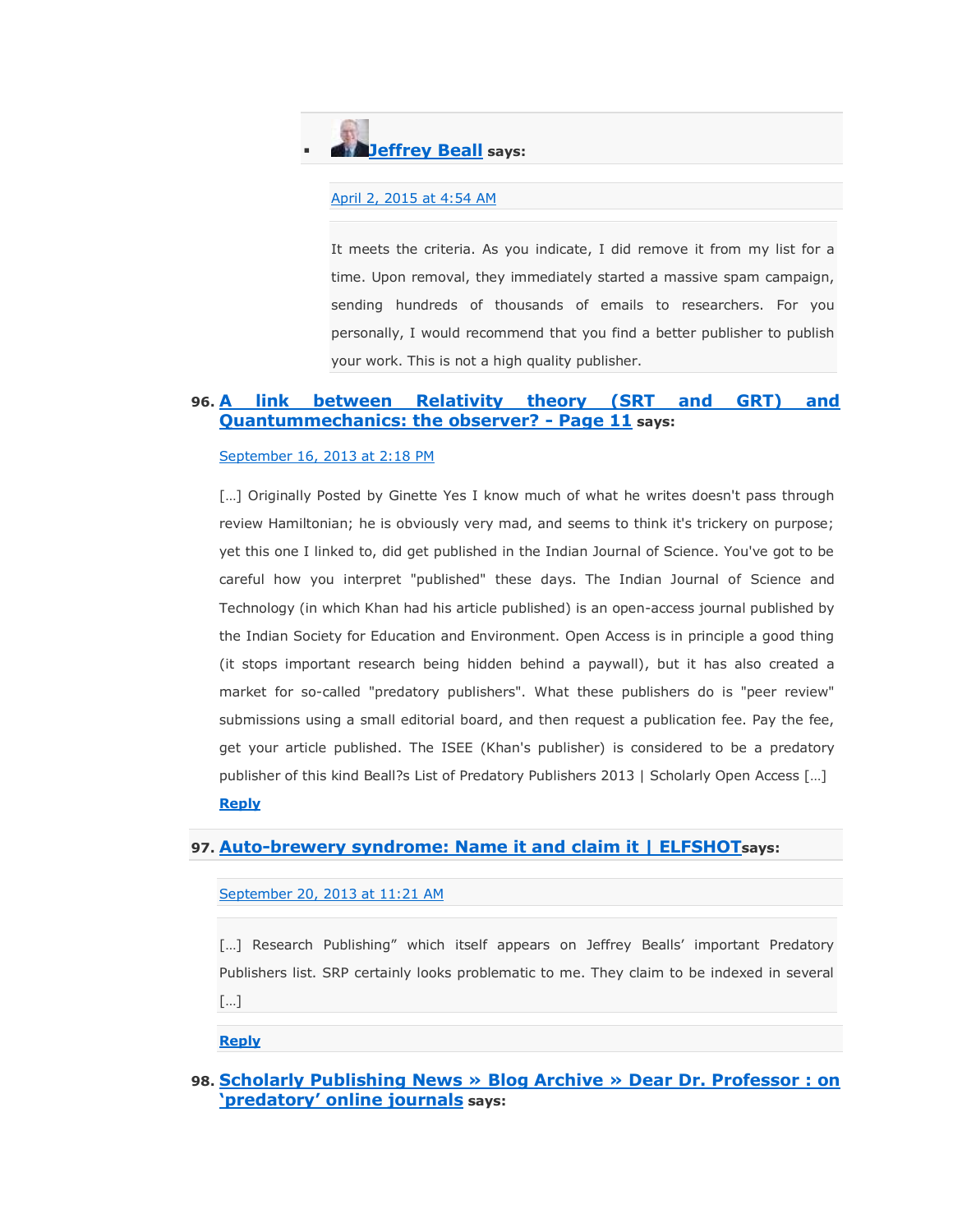#### [September 20, 2013 at 3:38 PM](https://scholarlyoa.com/2012/12/06/bealls-list-of-predatory-publishers-2013/#comment-25910)

[...] 1) Am I familiar with the journal? Do I know/recognize members of the editorial board? 2) Are my colleagues or my Liaison Librarian familiar with the journal, or know/recognize members of the editorial board? 3) Who publishes the journal? What does the journal's home page look like? 4) Who has published in the journal—are they known to you, or your colleagues, or your librarian? 5) Is the journal indexed in Journal Citation Index? Is it indexed anywhere else? 6) Does the journal appear on Beall's List of Predatory Open Access Publishers and Journals? […]

**[Reply](https://scholarlyoa.com/2012/12/06/bealls-list-of-predatory-publishers-2013/?replytocom=25910#respond)**

**99. Ijin says:**

#### [September 24, 2013 at 9:04 PM](https://scholarlyoa.com/2012/12/06/bealls-list-of-predatory-publishers-2013/#comment-26096)

Any of you have an idea of the Germany-based Scholars' Press? I have been sent an email from them in which they said they are interested in publishing my PhD dissertation. Now that they saw my work (very drafty one according to me) they renewed their intention to publish it, and they sent me the link to register saying that this "opportunity" is going to last only 15 days (7 days now). All this sounds suspicious to me and am not sure which moves to take. Any suggestions?

**[Reply](https://scholarlyoa.com/2012/12/06/bealls-list-of-predatory-publishers-2013/?replytocom=26096#respond)**



#### [September 25, 2013 at 9:18 AM](https://scholarlyoa.com/2012/12/06/bealls-list-of-predatory-publishers-2013/#comment-26142)

Scholars Press is an imprint of VDM Publishing, the same company that owns Lambert. The Wikipedia article here gives a good summary:

[https://en.wikipedia.org/wiki/Lambert\\_Academic\\_Publishing](https://en.wikipedia.org/wiki/Lambert_Academic_Publishing)

–Jeffrey Beall

**[Reply](https://scholarlyoa.com/2012/12/06/bealls-list-of-predatory-publishers-2013/?replytocom=26142#respond)**

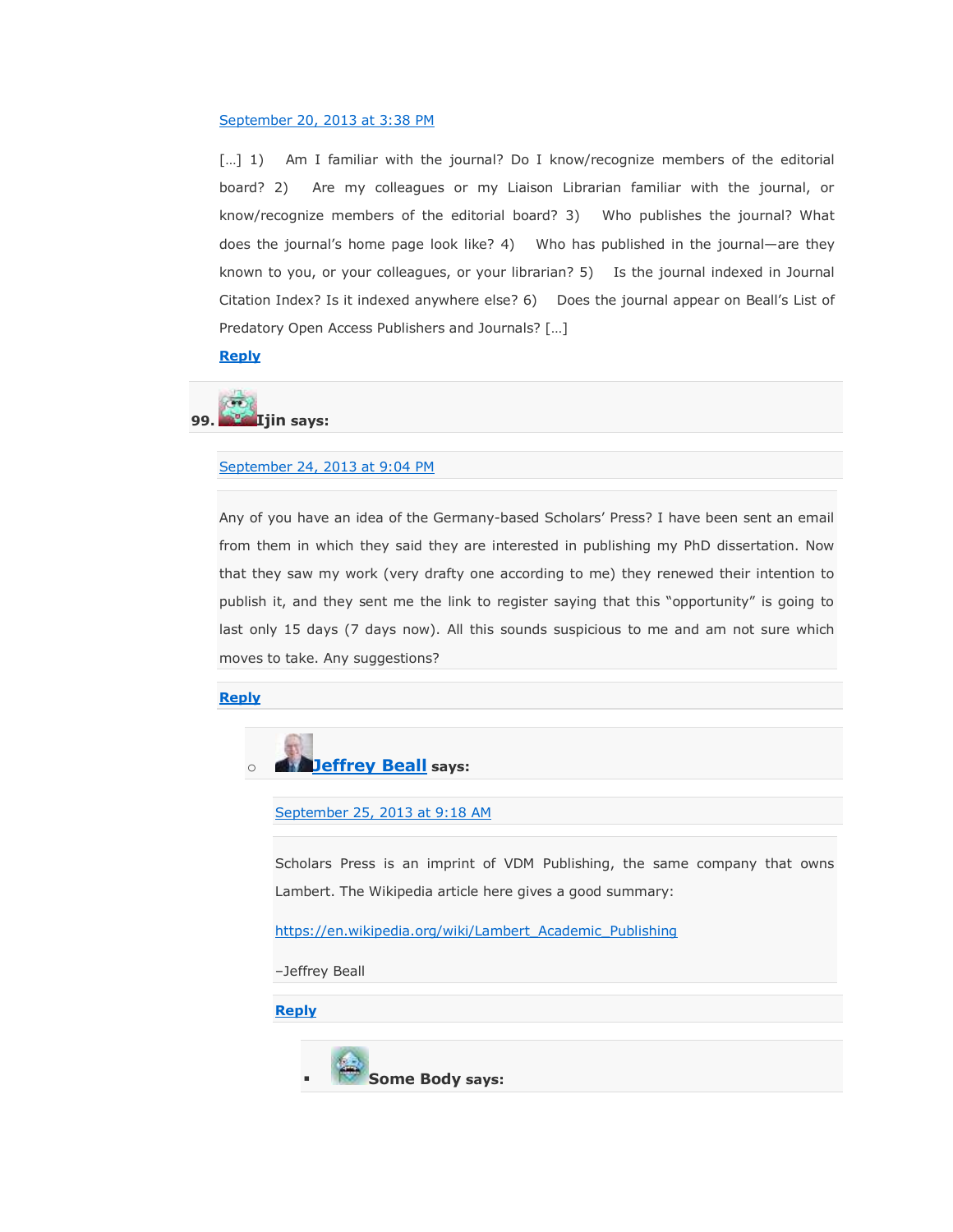#### [April 11, 2014 at 3:31 AM](https://scholarlyoa.com/2012/12/06/bealls-list-of-predatory-publishers-2013/#comment-66612)

Well, VDM, Scholars' Press and Lambert should be considered predatory publishers by any standard I can imagine. The fact that they are not open access makes very little difference. It just means they use a different method of dubious money production.

To illustrate, their "editor" just contacted me for the third or fourth time about my dissertation (from five years ago, by now), having received a negative reply in the past too. They didn't bother to even check the language in which the dissertation was written (any market for publishing Hebrew books in Germany?) Their entire quality checking and review procedure is a complete sham (as the Ijin has shown in what s/he wrote). And I've never in my life encountered a reference to any of their publications in a paper or book.

In short, they, and others like them, should definitely be on the list!



#### 100. **Master Author** says:

#### [September 25, 2013 at](https://scholarlyoa.com/2012/12/06/bealls-list-of-predatory-publishers-2013/#comment-26154) 3:36 PM

We have checked and noticed that about 2% of listed published have invalid ISSN. Or sealed the ISSN of othEr journal which are has not any website (Print based publication with Print-ISSN). Please check with the Online ISSN checker : [\(http://journal](http://journal-index.org/ISSN-validator)[index.org/ISSN-validator\)](http://journal-index.org/ISSN-validator)

Kindly, link this ISSN checker in your website, since the author can check validity of ISSN before sending paper to a journal. For Example, http://www.sciencerecord.com/ has a list of such journals!

#### **[Reply](https://scholarlyoa.com/2012/12/06/bealls-list-of-predatory-publishers-2013/?replytocom=26154#respond)**

**101. HMZ says:**

[October 4, 2013 at 6:18 AM](https://scholarlyoa.com/2012/12/06/bealls-list-of-predatory-publishers-2013/#comment-26534)

Have you come across Global Institute of Science and Technology"?

**[Reply](https://scholarlyoa.com/2012/12/06/bealls-list-of-predatory-publishers-2013/?replytocom=26534#respond)**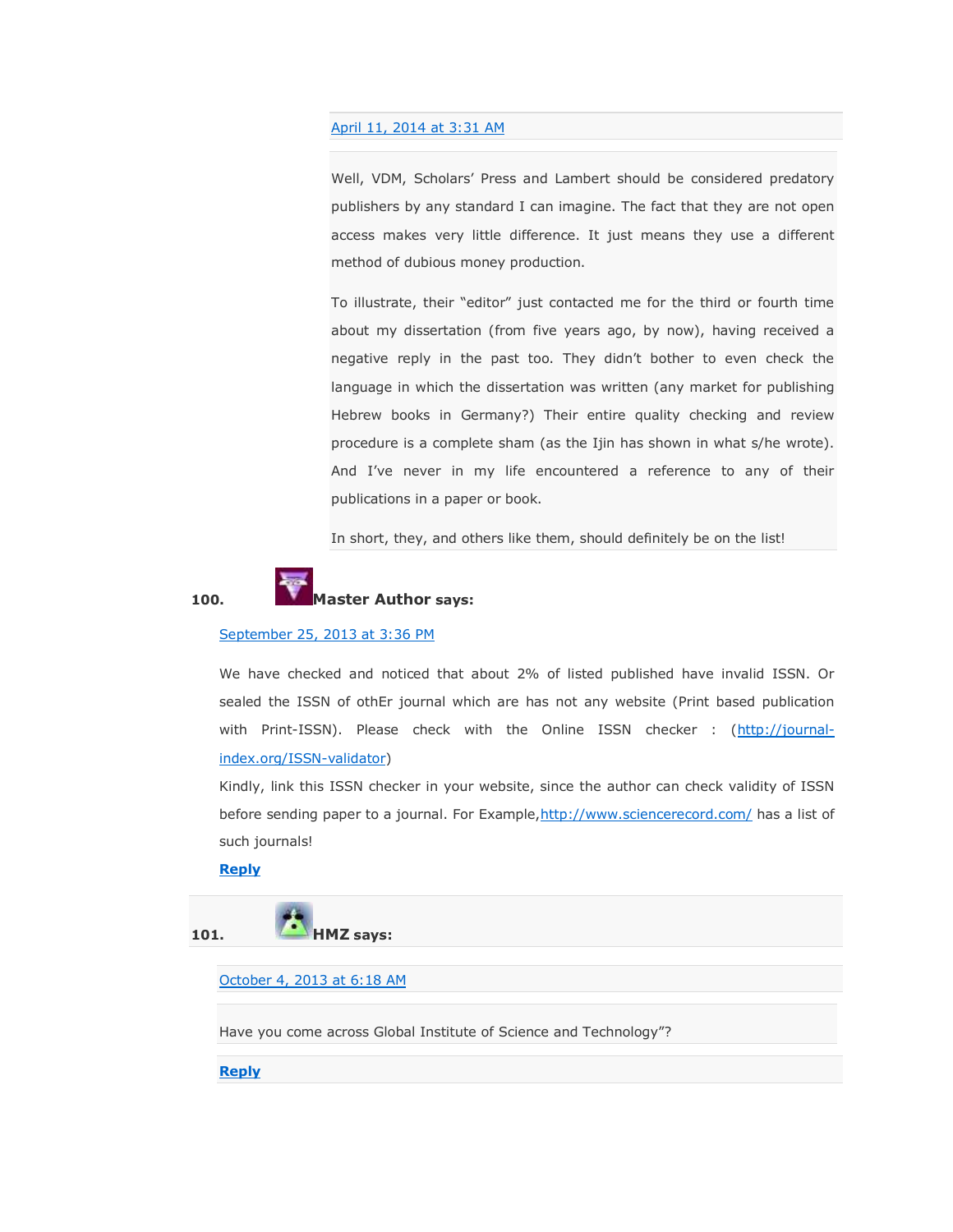### **102. [Who's afraid of peer-review? | Vincent BonhommeVincent](http://www.vincentbonhomme.fr/2013/10/whos-afraid-peer-review/)  [Bonhomme](http://www.vincentbonhomme.fr/2013/10/whos-afraid-peer-review/) says:**

[October 5, 2013 at 12:22 PM](https://scholarlyoa.com/2012/12/06/bealls-list-of-predatory-publishers-2013/#comment-26627)

[...] d'être appelés journaux, et au mieux d'être black-listés sérieusement (un exemple ici). On notera au passage ce 50/50 (157 papiers acceptés sur 304), très pro, de la com' à […] **[Reply](https://scholarlyoa.com/2012/12/06/bealls-list-of-predatory-publishers-2013/?replytocom=26627#respond)**

#### 103. **On the "Sting" | Academic Librarian** says:

[October 7, 2013 at 11:39 AM](https://scholarlyoa.com/2012/12/06/bealls-list-of-predatory-publishers-2013/#comment-26717)

[...] by Elsevier and other subscription science publishers). Okay, a whole bunch of the publishers on Beall's List of Predatory Publishers turn out to be predatory publishers. All you have to do is start exploring some of those publishers […]

**[Reply](https://scholarlyoa.com/2012/12/06/bealls-list-of-predatory-publishers-2013/?replytocom=26717#respond)**

#### **104. [Periódicos predadores « Torre de Marfim](http://sendin.org/blog/2013/10/08/periodicos-predadores/) says:**

#### [October 7, 2013 at 6:41 PM](https://scholarlyoa.com/2012/12/06/bealls-list-of-predatory-publishers-2013/#comment-26733)

[...] Periódicos com nomes parecidos, taxas escondidas, indexação falsamente alegada, corpo editorial escondido… existem muitos truques no mundo da editoração científica. Uma lista de periódicos predadores esta disponível em aqui […]

#### **[Reply](https://scholarlyoa.com/2012/12/06/bealls-list-of-predatory-publishers-2013/?replytocom=26733#respond)**

#### **105. [Open Access Journals: Overgrowth and Erosion of Quality? |](http://www.united-academics.org/magazine/sex-society/open-access-journals-overgrowth-and-erosion-of-quality/)  [UA Magazine](http://www.united-academics.org/magazine/sex-society/open-access-journals-overgrowth-and-erosion-of-quality/) says:**

#### [October 16, 2013 at 7:07 AM](https://scholarlyoa.com/2012/12/06/bealls-list-of-predatory-publishers-2013/#comment-27042)

[...] to various? journals that are listed in the Directory of Open Access Journals (DOAJ) and in a list of 'predatory' publishers (hier link naar eigen site) drafted by Jeffrey Beall, a library scientist. He wrote a computer […]

#### **[Reply](https://scholarlyoa.com/2012/12/06/bealls-list-of-predatory-publishers-2013/?replytocom=27042#respond)**



[October 17, 2013 at 2:58 PM](https://scholarlyoa.com/2012/12/06/bealls-list-of-predatory-publishers-2013/#comment-27096)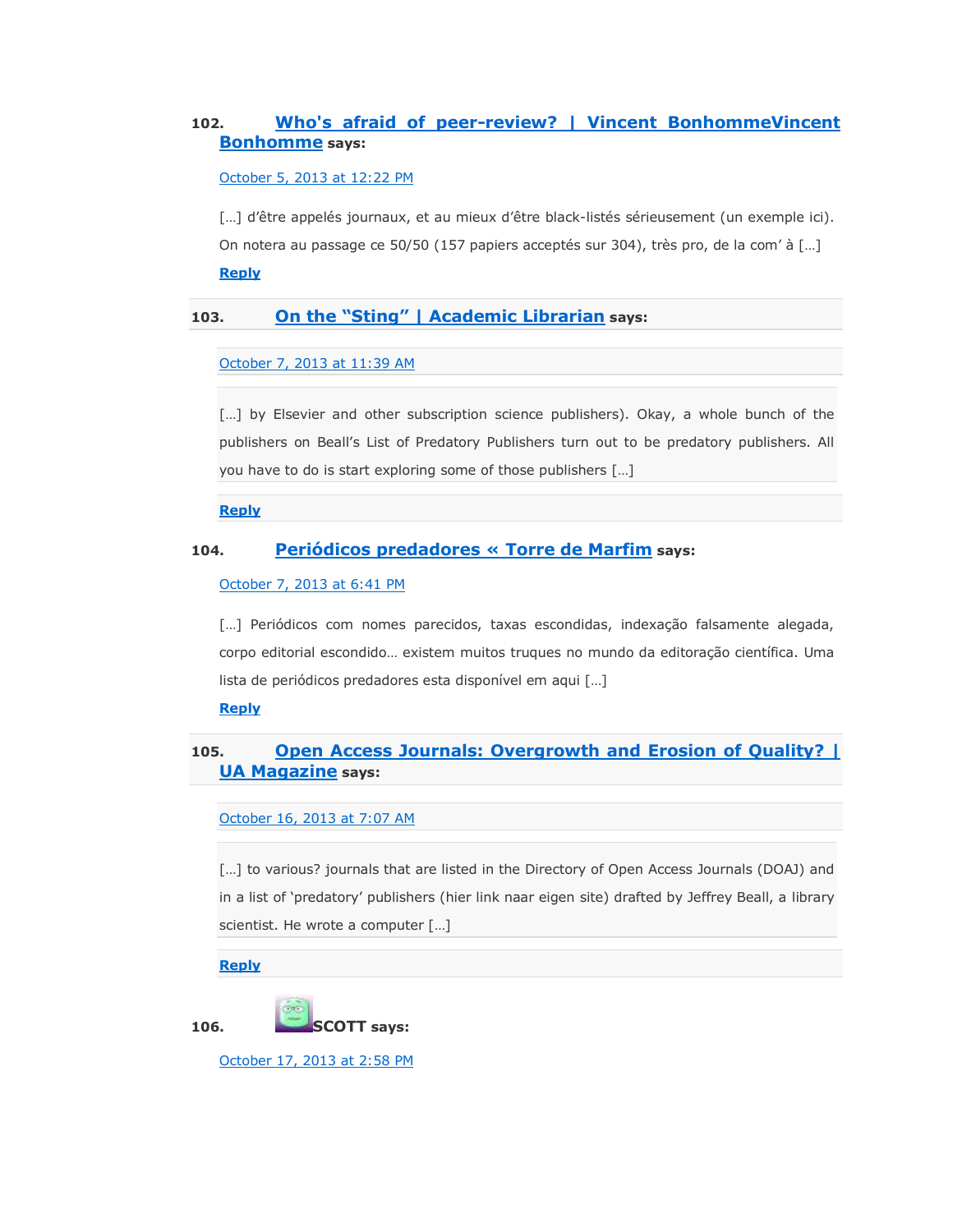Please give strong reasons why one shouldn't publish in IISTE journals. Many researcher/authors from Africa and several highly industrialised countries have published in the journals without any complaint.

**[Reply](https://scholarlyoa.com/2012/12/06/bealls-list-of-predatory-publishers-2013/?replytocom=27096#respond)**



```
October 18, 2013 at 8:50 AM
```
I question their peer review process. At one point they promised, "Rapid review: The average review cycle is around 15 working days." They launched with a lot of journals, and most of their journals have a broad scop, meaning they want to accept as many articles as they can and get the money from the authors. This appears to be a money-making venture only. I recommend finding a better, more established publisher.

**[Reply](https://scholarlyoa.com/2012/12/06/bealls-list-of-predatory-publishers-2013/?replytocom=27130#respond)**

#### **107. [Detangling Predatory and Fake Journals: My Experience with](http://douglaswhitaker.com/detangling-predatory-and-fake-journals-my-experience-with-jets/)  [JETS | Douglas Whitaker](http://douglaswhitaker.com/detangling-predatory-and-fake-journals-my-experience-with-jets/) says:**

[October 18, 2013 at 6:11 PM](https://scholarlyoa.com/2012/12/06/bealls-list-of-predatory-publishers-2013/#comment-27152)

[...] the first page. Or the second. Or the third. I was about to change search terms when I spotted "Beall's List of Predatory Publishers 2013" in the middle of the page. [...]

#### **[Reply](https://scholarlyoa.com/2012/12/06/bealls-list-of-predatory-publishers-2013/?replytocom=27152#respond)**

**108. Narendra Kuppan says:**

[October 21, 2013 at 5:06 AM](https://scholarlyoa.com/2012/12/06/bealls-list-of-predatory-publishers-2013/#comment-27224)

Than How come INDEX CORERNICUS are indexing IOSR Journals even NASA and Google scholar too ?

**[Reply](https://scholarlyoa.com/2012/12/06/bealls-list-of-predatory-publishers-2013/?replytocom=27224#respond)**

**109. carlo artemi says:**

[October 22, 2013 at 4:10 AM](https://scholarlyoa.com/2012/12/06/bealls-list-of-predatory-publishers-2013/#comment-27262)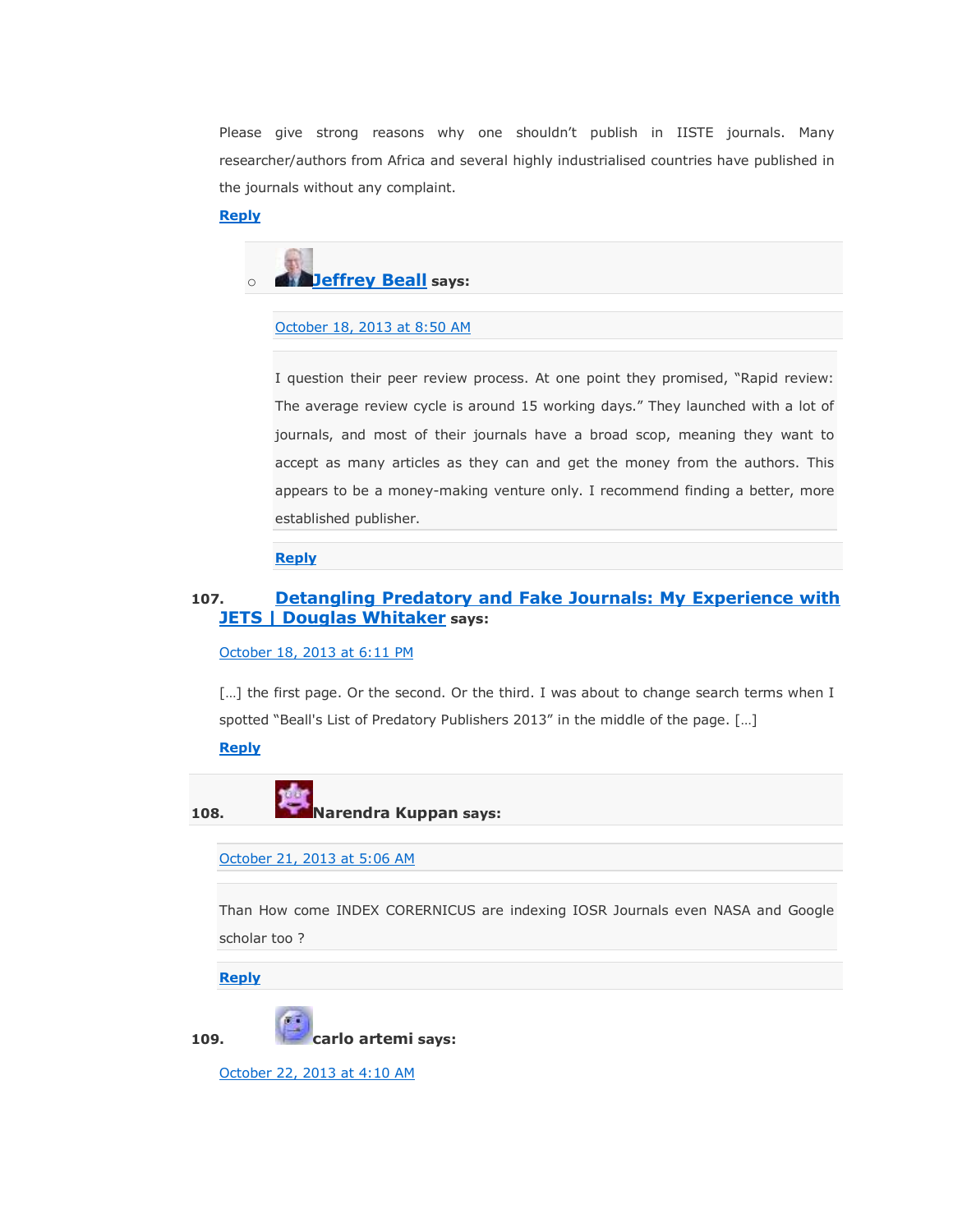Mi scuso per l italiano ma vedo che non sono il primo a usare questa lingua . Di tutti questi nomi conosco solo la WSEAS gli altri francamente non li ho mai incontrati .Ringrazio gli autori di queste liste perchè uomo avvisato è mezzo salvato ma ritengo che l inserimento in questa lista della WSEAS sia un grave erroe e una vera offesa . Trattasi di una seria accademia esistente fin dal 1997 allle cui conferenze ( vere !) hanno partecipato e partecipano migliaia di seri ricercatori accademici e non .I referre esistono , io sono stato per alcuni articoli uno di loro e su qualche articolo ho pure espresso osservazioni non del tutto positive. Il fatto che si facciano pagare li ha salvati dalla quasi bancarotta dello stato greco. Non ci credete ? [http://www.wseas.org](http://www.wseas.org/) e controllate pure

Con rispetto

Carlo Artemi

**[Reply](https://scholarlyoa.com/2012/12/06/bealls-list-of-predatory-publishers-2013/?replytocom=27262#respond)**

#### **110. Huthman Oluwaseun says:**

#### [October 23, 2013 at 11:14 PM](https://scholarlyoa.com/2012/12/06/bealls-list-of-predatory-publishers-2013/#comment-27308)

I strongly believe the reason behind the evolution of predatory journal, is simply due to what they tend to make from these publishing fee. Nowadays, scientific journal have now turned commercial, rather than keeping with excellence. Why should I use my hard earned income and time to do research for the betterment of humanity and still pay for the world to see it and even pay again to have access to it myself. This to me need serious review.

#### **[Reply](https://scholarlyoa.com/2012/12/06/bealls-list-of-predatory-publishers-2013/?replytocom=27308#respond)**

#### **111. Nafiu Abdu says:**

#### [November 10, 2013 at 4:40 AM](https://scholarlyoa.com/2012/12/06/bealls-list-of-predatory-publishers-2013/#comment-29921)

I have published with African Journal of Agricultural Research one of the journals published by Academic Journals. This article was rigorously reviewed before acceptance and has been cited by many authors in Elsevier published journals, the latest citation was from a paper published in the Soil Science Society of America Journal. It is not always true to say all the listed publishers and their journals are predatory. We have to be careful not to be bias in all we do. I once sent an article to a journal published by Taylor and Francis Group, the editor was indeed very bias and because he has blacklisted Nigerian authors he did not bother to read the article and sent me a rejection email just a day after submission with some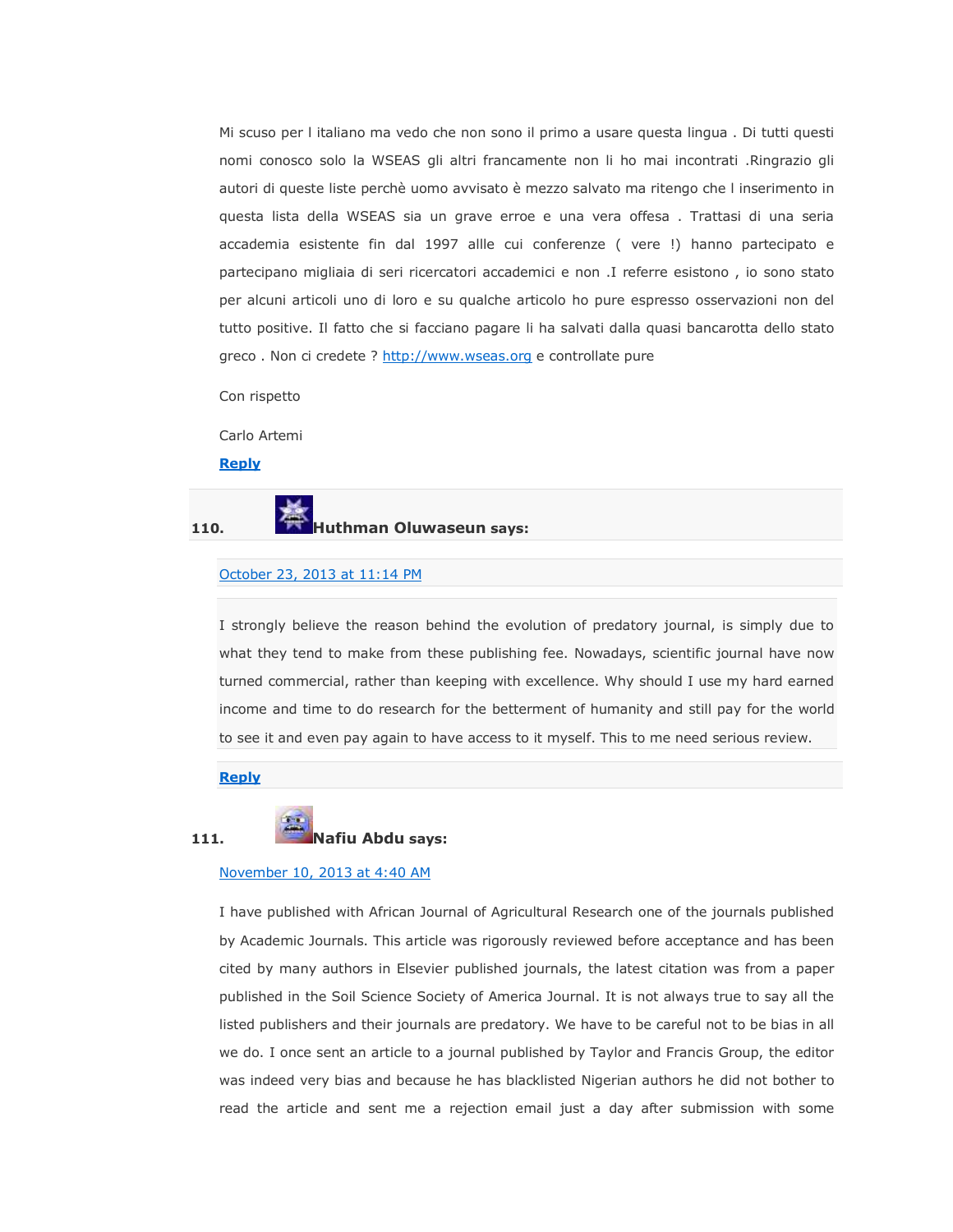unethical and sarcastic comments on Nigerian authors. Being a reviewer to some Elsevier and Wiley journals I know the editor was bias and I sent the paper to another Springer based journal and the paper was accepted after some few months with only the proof sent.

#### **[Reply](https://scholarlyoa.com/2012/12/06/bealls-list-of-predatory-publishers-2013/?replytocom=29921#respond)**



#### [November 10, 2013 at 7:28 AM](https://scholarlyoa.com/2012/12/06/bealls-list-of-predatory-publishers-2013/#comment-29936)

Congratulations on the publication of your article, "Phosphate-induced cadmium adsorption in a tropical savannah soil." Google Scholar doesn't show any citations yet for your article, so I am confused about your statement that it "has been cited by many authors in Elsevier published journals."

**[Reply](https://scholarlyoa.com/2012/12/06/bealls-list-of-predatory-publishers-2013/?replytocom=29936#respond)**



#### November [11, 2013 at 12:48 AM](https://scholarlyoa.com/2012/12/06/bealls-list-of-predatory-publishers-2013/#comment-30052)

International Journal of Systems Signal Control and Engineering Application , Publisher-Medwell online. Medwell publishers is on the list, but this journal is appears on the DOAJ list. Please share your views.

#### **[Reply](https://scholarlyoa.com/2012/12/06/bealls-list-of-predatory-publishers-2013/?replytocom=30052#respond)**



#### [November 11, 2013 at 9:21 AM](https://scholarlyoa.com/2012/12/06/bealls-list-of-predatory-publishers-2013/#comment-30127)

I recommend against using DOAJ as a tool for judging journal quality. That is not its mission, and anyway, DOAJ is bound by political correctness and is afraid to decline listing journals from developing countries for fear they might offend someone.

#### **[Reply](https://scholarlyoa.com/2012/12/06/bealls-list-of-predatory-publishers-2013/?replytocom=30127#respond)**

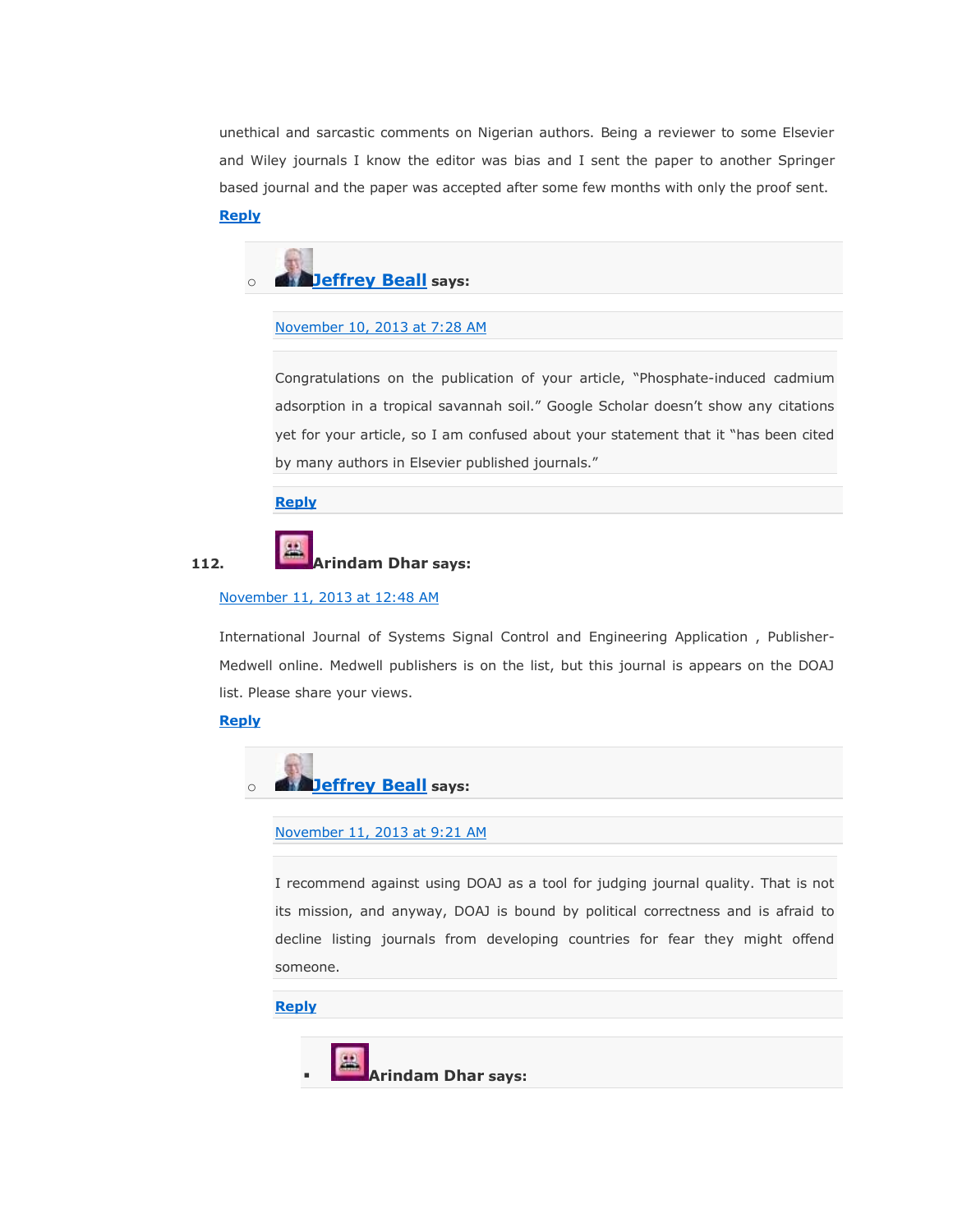#### [November 11, 2013 at 9:29 AM](https://scholarlyoa.com/2012/12/06/bealls-list-of-predatory-publishers-2013/#comment-30128)

Thank you Beall for clearing the confusion. I would like to thank you for your continued efforts to save young researchers like us from the so-called "Predatory" journals!



#### [November 12, 2013 at 2:20 AM](https://scholarlyoa.com/2012/12/06/bealls-list-of-predatory-publishers-2013/#comment-30276)

Why Arab World English Journal (AWEJ) and International Journal of English Language & Translation Studies (IJ-ELTS) are in the list , as they are regularly publishing good articles?

**[Reply](https://scholarlyoa.com/2012/12/06/bealls-list-of-predatory-publishers-2013/?replytocom=30276#respond)**

```
114. Dr D B NIKUMBH says:
```
[November 12, 2013 at 2:33 AM](https://scholarlyoa.com/2012/12/06/bealls-list-of-predatory-publishers-2013/#comment-30279)

SIR, WHAT ABOUT IJHSR.ORG(INDIA),,,AND ABOUT SKINOW PUBLICATIONS.

#### **[Reply](https://scholarlyoa.com/2012/12/06/bealls-list-of-predatory-publishers-2013/?replytocom=30279#respond)**



[November 12, 2013 at 6:41 AM](https://scholarlyoa.com/2012/12/06/bealls-list-of-predatory-publishers-2013/#comment-30310)

I will investigate IJHSR — I haven't heard of it before. SCIKNOW is on my list, so I recommend against any association with it.

#### **[Reply](https://scholarlyoa.com/2012/12/06/bealls-list-of-predatory-publishers-2013/?replytocom=30310#respond)**



[November 12, 2013 at 11:39 AM](https://scholarlyoa.com/2012/12/06/bealls-list-of-predatory-publishers-2013/#comment-30345)

sir, .what about JCR- JOURNAL OF CASE REPORTS…

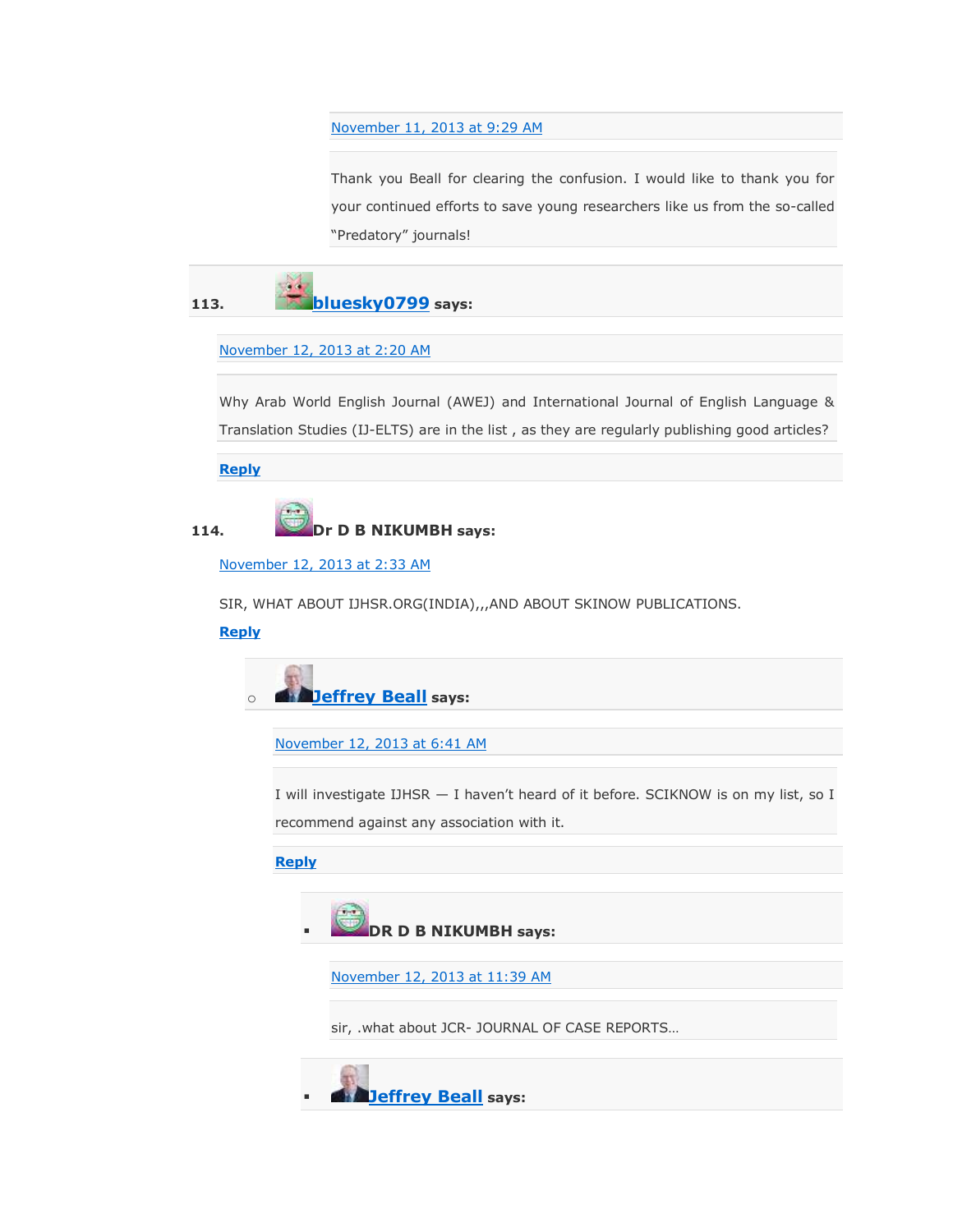[November 12, 2013 at 3:12 PM](https://scholarlyoa.com/2012/12/06/bealls-list-of-predatory-publishers-2013/#comment-30378)

Can you provide the link? There are lots of journals with this or very similar names. Thank you.



[December 6, 2013 at 4:27 PM](https://scholarlyoa.com/2012/12/06/bealls-list-of-predatory-publishers-2013/#comment-32662)

Both of these are on my list.

**[Reply](https://scholarlyoa.com/2012/12/06/bealls-list-of-predatory-publishers-2013/?replytocom=32662#respond)**

**115. [kardi](http://people.revoledu.com/kardi/) says:**

[November 21, 2013 at 3:11 AM](https://scholarlyoa.com/2012/12/06/bealls-list-of-predatory-publishers-2013/#comment-31337)

is recentscience.org real publisher or not? There are so many journals in this publisher but no sign-in info, no real address. The publisher also ask money from authors. They claim to have high impact factor but no well known editorial board.

**[Reply](https://scholarlyoa.com/2012/12/06/bealls-list-of-predatory-publishers-2013/?replytocom=31337#respond)**



[November 23, 2013 at 9:14 PM](https://scholarlyoa.com/2012/12/06/bealls-list-of-predatory-publishers-2013/#comment-31474)

I'm so curious that why are those high quality people in such the editorial members of the low rank journals?

This means a fake journal, a fake publisher?

**[Reply](https://scholarlyoa.com/2012/12/06/bealls-list-of-predatory-publishers-2013/?replytocom=31474#respond)**



#### [November 23, 2013 at 9:15 PM](https://scholarlyoa.com/2012/12/06/bealls-list-of-predatory-publishers-2013/#comment-31475)

I've seen the editorial name lists of the journals published from m-hikari Ltd. All of name lists are real persons who are in TOP-University such as MIT, Cambridge U, UCLA, University of HongKong etc. I'm so curious that why are those high quality people in such the editorial members of the low rank journals?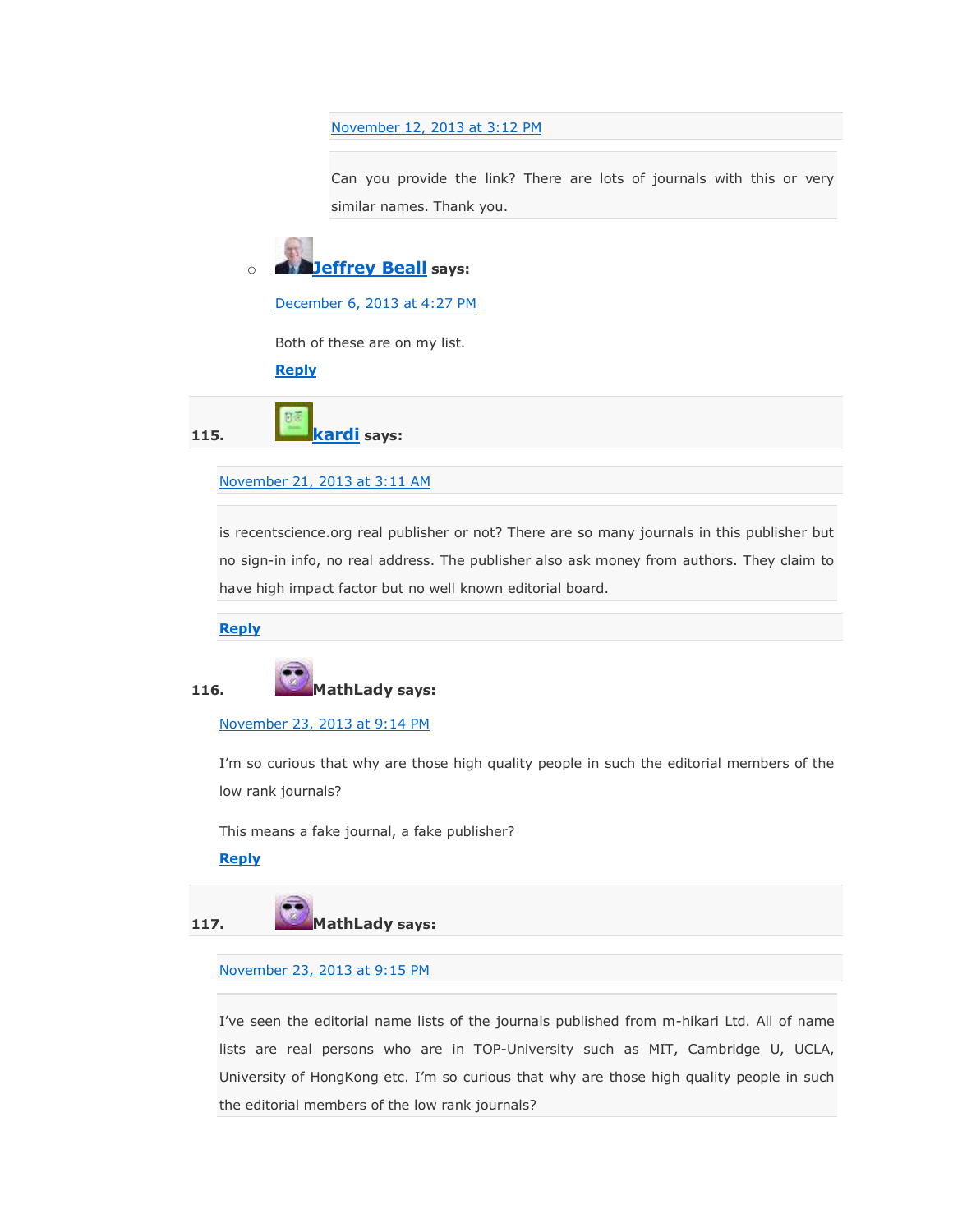This means a fake journal and a fake publisher?

#### **[Reply](https://scholarlyoa.com/2012/12/06/bealls-list-of-predatory-publishers-2013/?replytocom=31475#respond)**



#### [November 24, 2013 at 6:17 AM](https://scholarlyoa.com/2012/12/06/bealls-list-of-predatory-publishers-2013/#comment-31486)

Have you confirmed with them that they actually agreed to serve on the editorial boards? Sometimes predatory publishers add people to editorial boards without their knowledge.

#### **[Reply](https://scholarlyoa.com/2012/12/06/bealls-list-of-predatory-publishers-2013/?replytocom=31486#respond)**



#### [November 24, 2013 at 8:38 PM](https://scholarlyoa.com/2012/12/06/bealls-list-of-predatory-publishers-2013/#comment-31510)

I've never asked any member of editorial boards via an Email. I just searched some informations on websites of journal of Hikari Ltd. Also, I've searched some CVs of them and I've found that there are not appearances of being editorial boards of such journals. They only mention that they serve on some editorial boards of high quality journals.

I think that Hikari Ltd probably makes some fake lists in order to attract and pretend the authors to publish with this publishing. This is terrible for academics because I've seen that many good quality researchers in my country have ever published in Hikara's journals.



#### **118. Researcher says:**

#### [December 5, 2013 at 4:03 PM](https://scholarlyoa.com/2012/12/06/bealls-list-of-predatory-publishers-2013/#comment-32474)

Please notify me why IJMER (International Journal of Modern Engineering Research) is categorized as individual (predator). I have already published with them. The aim of a paper is to be published and they did so. What is wrong then. They have an ISSN number and published an Impact Factor. Please, why not to trust this journal.

#### **[Reply](https://scholarlyoa.com/2012/12/06/bealls-list-of-predatory-publishers-2013/?replytocom=32474#respond)**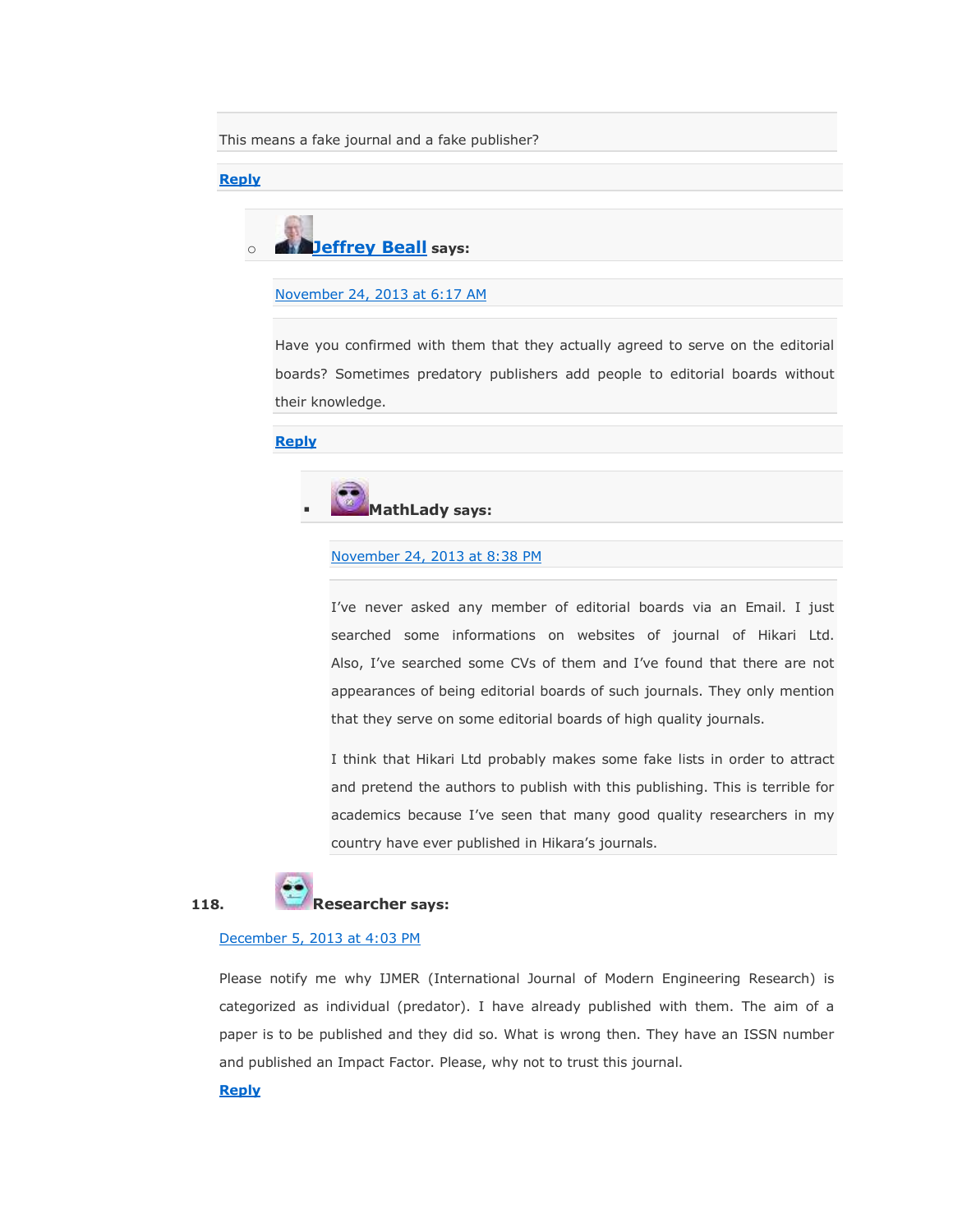

```
December 5, 2013 at 4:21 PM
```
This journal is on my list because it's deceptive. It claims to have an impact factor, but it really does not. Also, having an ISSN is not a measure of quality, and the journal hides its location. I believe this is a very low quality journal. I strongly recommend against submitting papers to it.

#### **[Reply](https://scholarlyoa.com/2012/12/06/bealls-list-of-predatory-publishers-2013/?replytocom=32478#respond)**



[December 6, 2013 at 12:51 PM](https://scholarlyoa.com/2012/12/06/bealls-list-of-predatory-publishers-2013/#comment-32635)

Are the impact factors of IISTE's journals fake?

#### **[Reply](https://scholarlyoa.com/2012/12/06/bealls-list-of-predatory-publishers-2013/?replytocom=32635#respond)**

o **[Jeffrey Beall](https://scholarlyoa.wordpress.com/) says:**

[December 6, 2013 at 12:54 PM](https://scholarlyoa.com/2012/12/06/bealls-list-of-predatory-publishers-2013/#comment-32636)

They use the "IC impact factor value." IC means *Index Copernicus*, a Polish firm that assigns metrics to some journals. I think the values they assign are meaningless.

#### **[Reply](https://scholarlyoa.com/2012/12/06/bealls-list-of-predatory-publishers-2013/?replytocom=32636#respond)**



[December 31, 2013 at 5:35 AM](https://scholarlyoa.com/2012/12/06/bealls-list-of-predatory-publishers-2013/#comment-36481)

Index Copernicus is indeed a Polish firm, but it is also a company that cooperates with Polish Ministry of Science and Higher Education. The values they assign may seem meaningless, especially that the whole international impact of Polish academia is low (well, in Poland it is like this: low budget for research, generally low level of English competency and scarce opportunities for publishing anything if you are not a part of the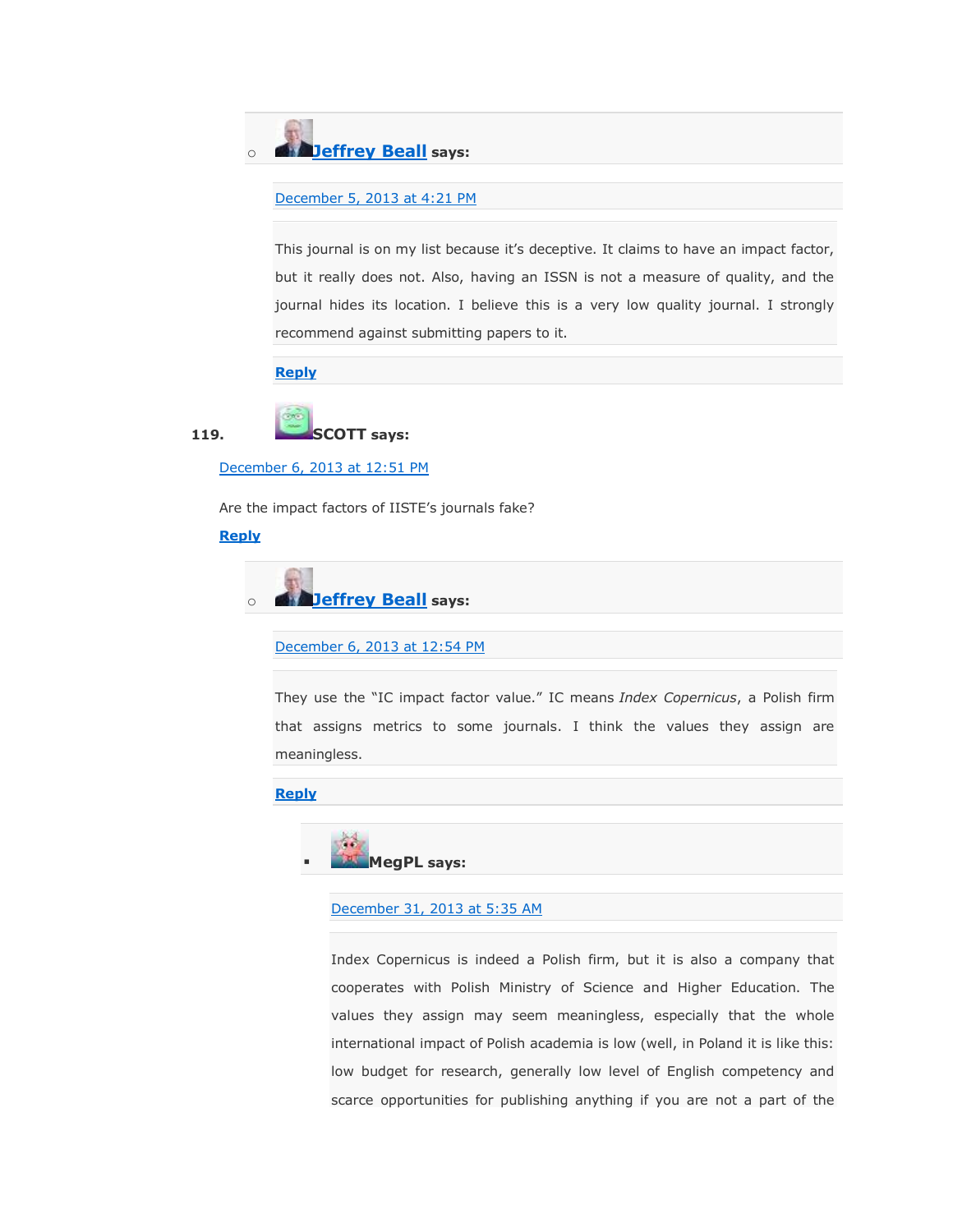mainstream). But it does not necessarily mean it is fake. It may reflect the impact within the country or the region, not the global one. The link: http://ewaluacja.indexcopernicus.com/index-en.html.

By the way, I am Polish and do not feel comfortable with what's going on in the Polish academia, whether ministry approved or not.

| 120.                                  |              | <b>Christy Chan says:</b>                                                              |    |        |  |  |  |  |  |
|---------------------------------------|--------------|----------------------------------------------------------------------------------------|----|--------|--|--|--|--|--|
|                                       |              | December 6, 2013 at 7:58 PM                                                            |    |        |  |  |  |  |  |
|                                       | Dear         | Sir                                                                                    | or | madam, |  |  |  |  |  |
|                                       |              | Do you know any EU blacklist link?Is that true                                         |    |        |  |  |  |  |  |
|                                       | <b>Reply</b> |                                                                                        |    |        |  |  |  |  |  |
|                                       | $\circ$      | <b>Jeffrey Beall</b> says:                                                             |    |        |  |  |  |  |  |
|                                       |              | December 7, 2013 at 6:32 AM                                                            |    |        |  |  |  |  |  |
|                                       |              | No, not as far as I know.                                                              |    |        |  |  |  |  |  |
|                                       |              | <b>Reply</b>                                                                           |    |        |  |  |  |  |  |
| 121.                                  |              | anto says:                                                                             |    |        |  |  |  |  |  |
|                                       |              | December 13, 2013 at 3:03 AM                                                           |    |        |  |  |  |  |  |
|                                       | journal?     | Dear sir, what do you think about http://www.ijcnis.org/index.php/ijcnis? is it a good |    |        |  |  |  |  |  |
|                                       | <b>Reply</b> |                                                                                        |    |        |  |  |  |  |  |
| <b>Jeffrey Beall</b> says:<br>$\circ$ |              |                                                                                        |    |        |  |  |  |  |  |
|                                       |              | December 13, 2013 at 2:02 PM                                                           |    |        |  |  |  |  |  |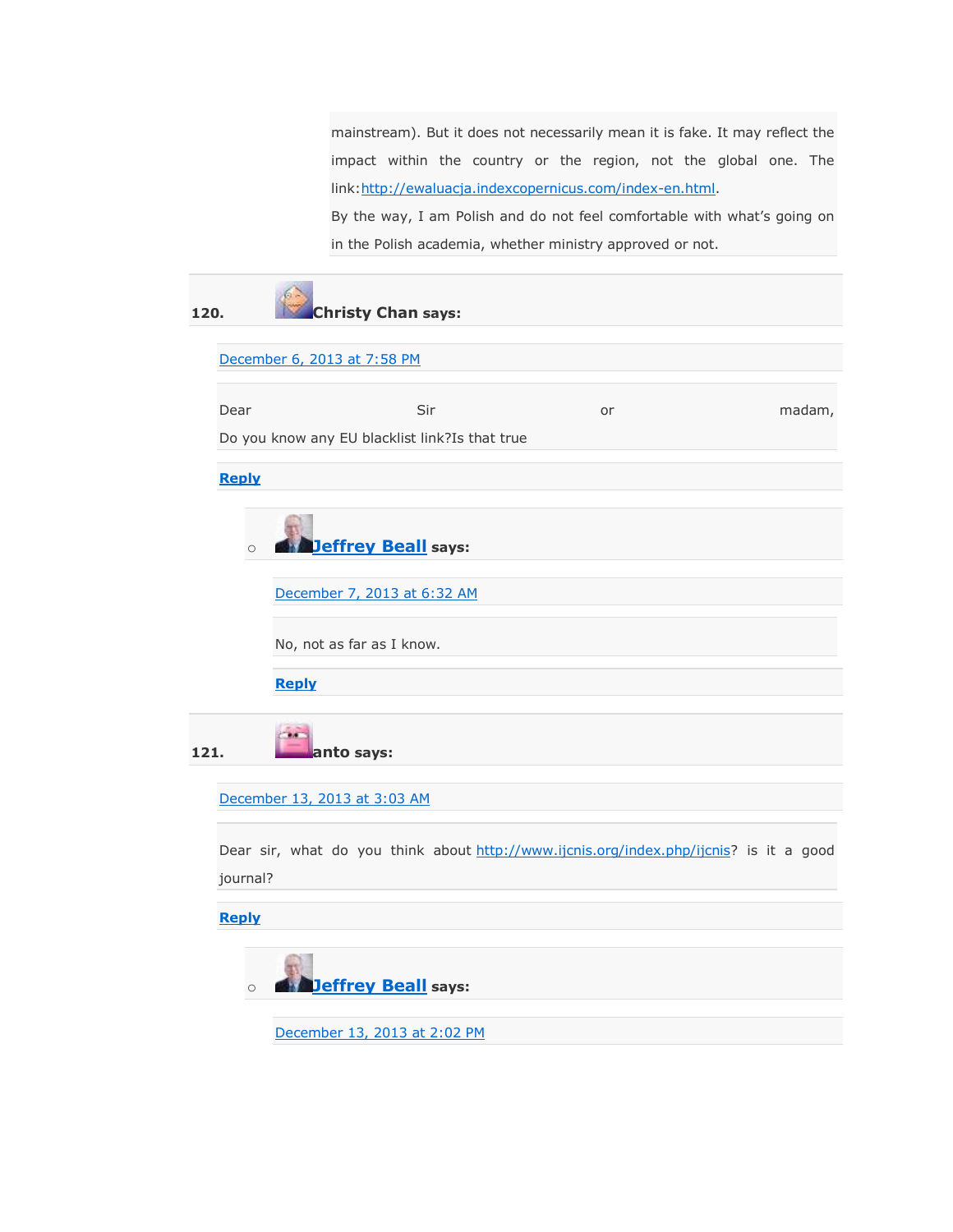There is a lot of plagiarism in this journal's articles, unfortunately. They don't state their article processing charge, if any. If you don't want your article to appear with plagiarized articles, then it's a good idea not to submit to this journal.

#### **[Reply](https://scholarlyoa.com/2012/12/06/bealls-list-of-predatory-publishers-2013/?replytocom=33881#respond)**

# **122. Michael Franklin says:**

#### [December 16, 2013 at 8:59 AM](https://scholarlyoa.com/2012/12/06/bealls-list-of-predatory-publishers-2013/#comment-34382)

I've been asked to edit a book chapter that was reviewed by one of Bentham Open's journals. In the journal's decision letter, the authors are encouraged (but not required) to enlist the editorial services of Eureka Science. Eureka Science's offices are at the same location as the offices for Bentham Open (see below). I think it's a conflict of interest for Bentham Open to profit from a language editing service that it directs authors to WITHOUT disclosing the business relationship.

#### [http://www.eureka-science.com/eureka\\_publishing/contact.html](http://www.eureka-science.com/eureka_publishing/contact.html)

| contact@eureka-science.com                |       |         |    |         |     |                          |             |             |
|-------------------------------------------|-------|---------|----|---------|-----|--------------------------|-------------|-------------|
| Executive                                 | Suite | $Y - 2$ | Ρ. | Ο.      | Box | 121223                   | <b>SAIF</b> | Zone,       |
| Sharjah UAE                               |       |         |    |         |     |                          |             |             |
| http://www.benthamscience.com/Contact.php |       |         |    |         |     |                          |             |             |
| <b>Bentham</b>                            |       |         |    | Science |     |                          |             | Publishers. |
| Executive                                 |       | Suite   |    |         | Υ   | $\overline{\phantom{0}}$ |             | 2           |
| P.O.                                      | Box   |         |    | 7917,   |     | Saif                     |             | Zone        |
| Sharjah, U.A.E.                           |       |         |    |         |     |                          |             |             |

#### **[Reply](https://scholarlyoa.com/2012/12/06/bealls-list-of-predatory-publishers-2013/?replytocom=34382#respond)**



[December 16, 2013 at 12:08 PM](https://scholarlyoa.com/2012/12/06/bealls-list-of-predatory-publishers-2013/#comment-34415)

I agree; thanks for sharing this information.

**[Reply](https://scholarlyoa.com/2012/12/06/bealls-list-of-predatory-publishers-2013/?replytocom=34415#respond)**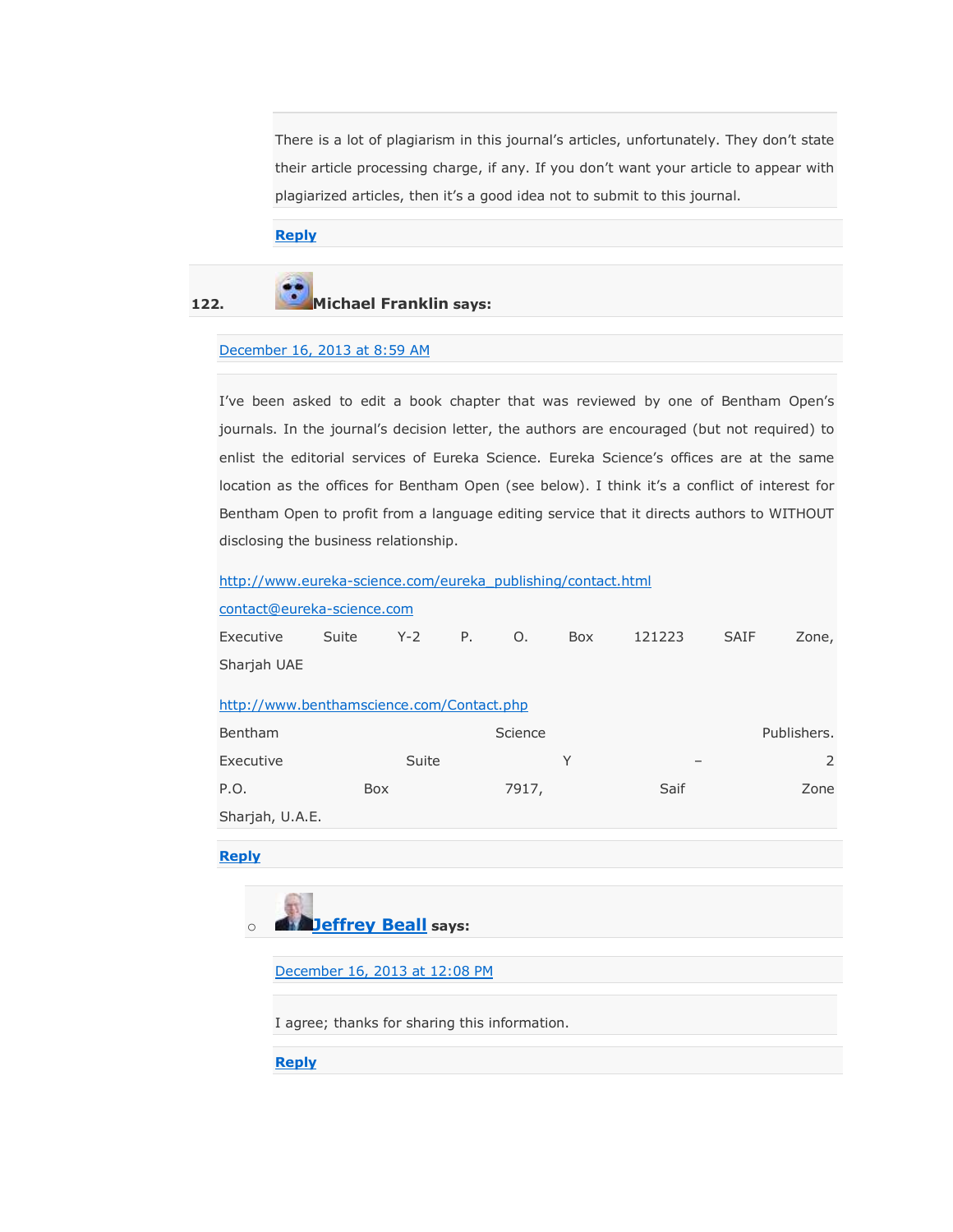### **123. [Can you salvage an article published on a predatory](http://achilleaskostoulas.com/2013/12/21/can-you-salvage-an-article-published-on-a-predatory-journal/)  [journal? | Achilleas Kostoulas](http://achilleaskostoulas.com/2013/12/21/can-you-salvage-an-article-published-on-a-predatory-journal/) says:**

December [21, 2013 at 2:14 AM](https://scholarlyoa.com/2012/12/06/bealls-list-of-predatory-publishers-2013/#comment-35266)

[...] Beall's list of predatory publishers. [...]

**[Reply](https://scholarlyoa.com/2012/12/06/bealls-list-of-predatory-publishers-2013/?replytocom=35266#respond)**

o **[sumanth](http://www.inderscience.com/info/ingeneral/cfp.php?id=2530) says:**

[March 22, 2014 at 5:14 AM](https://scholarlyoa.com/2012/12/06/bealls-list-of-predatory-publishers-2013/#comment-58495)

| Dear                                                                              |       | Mr. |      | Beall,       |  |  |  |
|-----------------------------------------------------------------------------------|-------|-----|------|--------------|--|--|--|
| What about Inderscience publishers? And specifically the Int. J. of Communication |       |     |      |              |  |  |  |
| Networks and Distributed Systems? I have been invited to serve as a quest editor. |       |     |      |              |  |  |  |
| Your                                                                              | input | İS  | much | appreciated. |  |  |  |
| Thanks,                                                                           |       |     |      |              |  |  |  |
|                                                                                   |       |     |      |              |  |  |  |

**[Reply](https://scholarlyoa.com/2012/12/06/bealls-list-of-predatory-publishers-2013/?replytocom=58495#respond)**



[March 22, 2014 at 8:25 AM](https://scholarlyoa.com/2012/12/06/bealls-list-of-predatory-publishers-2013/#comment-58551)

It's not on my list because it's not an open-access publisher. My lists are limited to OA publishers. As a subscription publisher, it is extremely low tier, in my opinion.



[March 22, 2014 at 8:49 AM](https://scholarlyoa.com/2012/12/06/bealls-list-of-predatory-publishers-2013/#comment-58560)

Thank you for your time and the informative reply.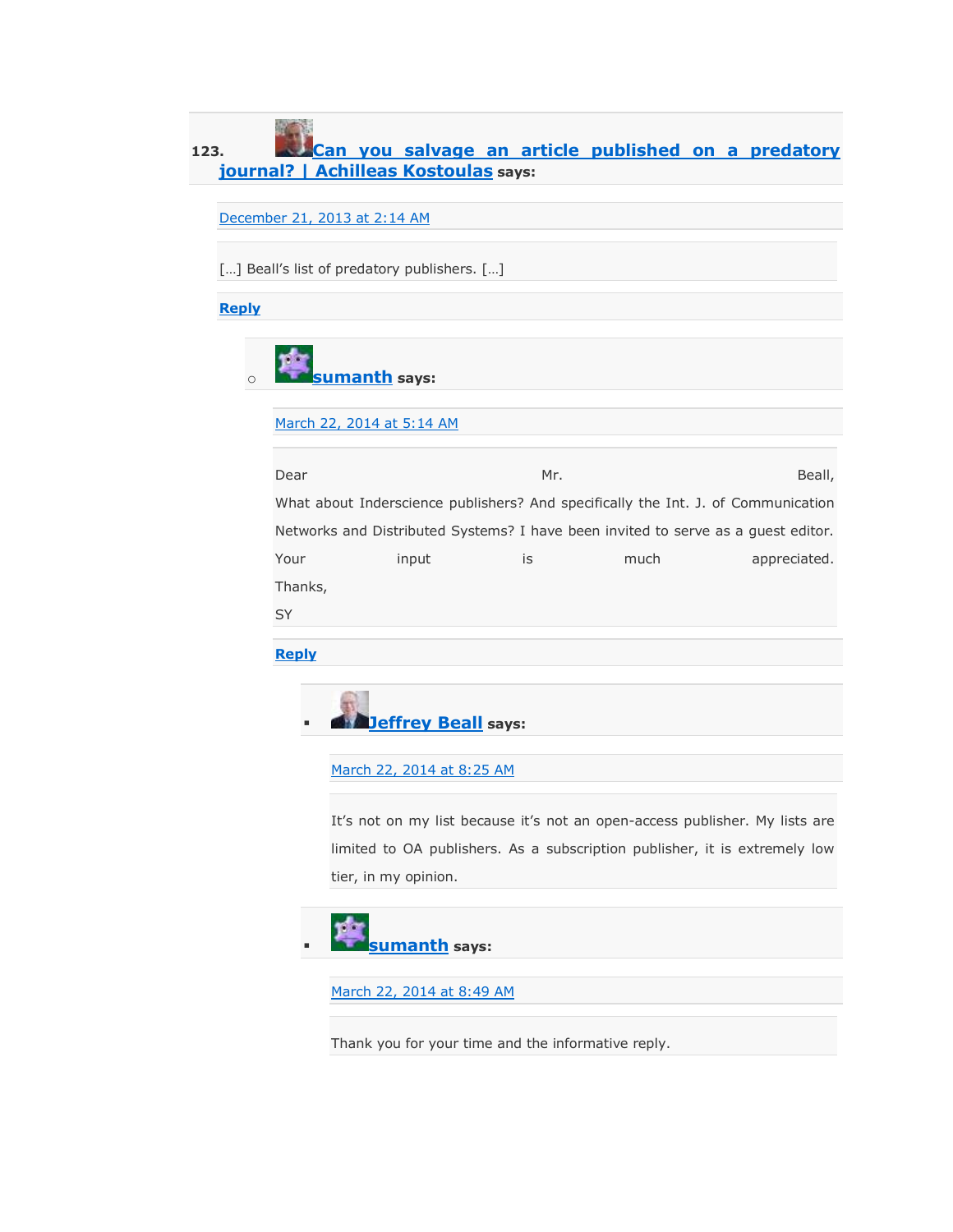### **124. John Ford says:**

#### [December 26, 2013 at 2:24 PM](https://scholarlyoa.com/2012/12/06/bealls-list-of-predatory-publishers-2013/#comment-36004)

Have you ever heard anything bad about International Science Press (located in India)? I didn't see the publisher on your list. One of our faculty recently had a negative experience with one of their journals (Journal of Flood Engineering) and their experience (and some of their conditions of publication) mirrored some of the comments and description of predatory publisher practices above.

#### **[Reply](https://scholarlyoa.com/2012/12/06/bealls-list-of-predatory-publishers-2013/?replytocom=36004#respond)**



[December 30, 2013 at 12:35 PM](https://scholarlyoa.com/2012/12/06/bealls-list-of-predatory-publishers-2013/#comment-36400)

No, I haven't heard of this publisher. I will have a close look at it. Thank you for letting me know about it.

**[Reply](https://scholarlyoa.com/2012/12/06/bealls-list-of-predatory-publishers-2013/?replytocom=36400#respond)**



[December 30, 2013 at 1:12 PM](https://scholarlyoa.com/2012/12/06/bealls-list-of-predatory-publishers-2013/#comment-36404)

John, looking at this publisher, it appears to be a toll-access (subscription) publisher rather than an open-access one. I limit my lists to OA journals.

**[Reply](https://scholarlyoa.com/2012/12/06/bealls-list-of-predatory-publishers-2013/?replytocom=36404#respond)**



#### [January 5, 2014 at 7:56 PM](https://scholarlyoa.com/2012/12/06/bealls-list-of-predatory-publishers-2013/#comment-37186)

Predatory publication is not a new phenomenon. The Asiatic Society of Bengal, was founded on Jan. 15, 1784, by Sir William Jones, a British lawyer and Orientalist, to encourage Oriental studies. Until Jones's death (1794) it was the vehicle for his ideas about the importance of Hindu culture and learning and about the vital role of Sanskrit in the Aryan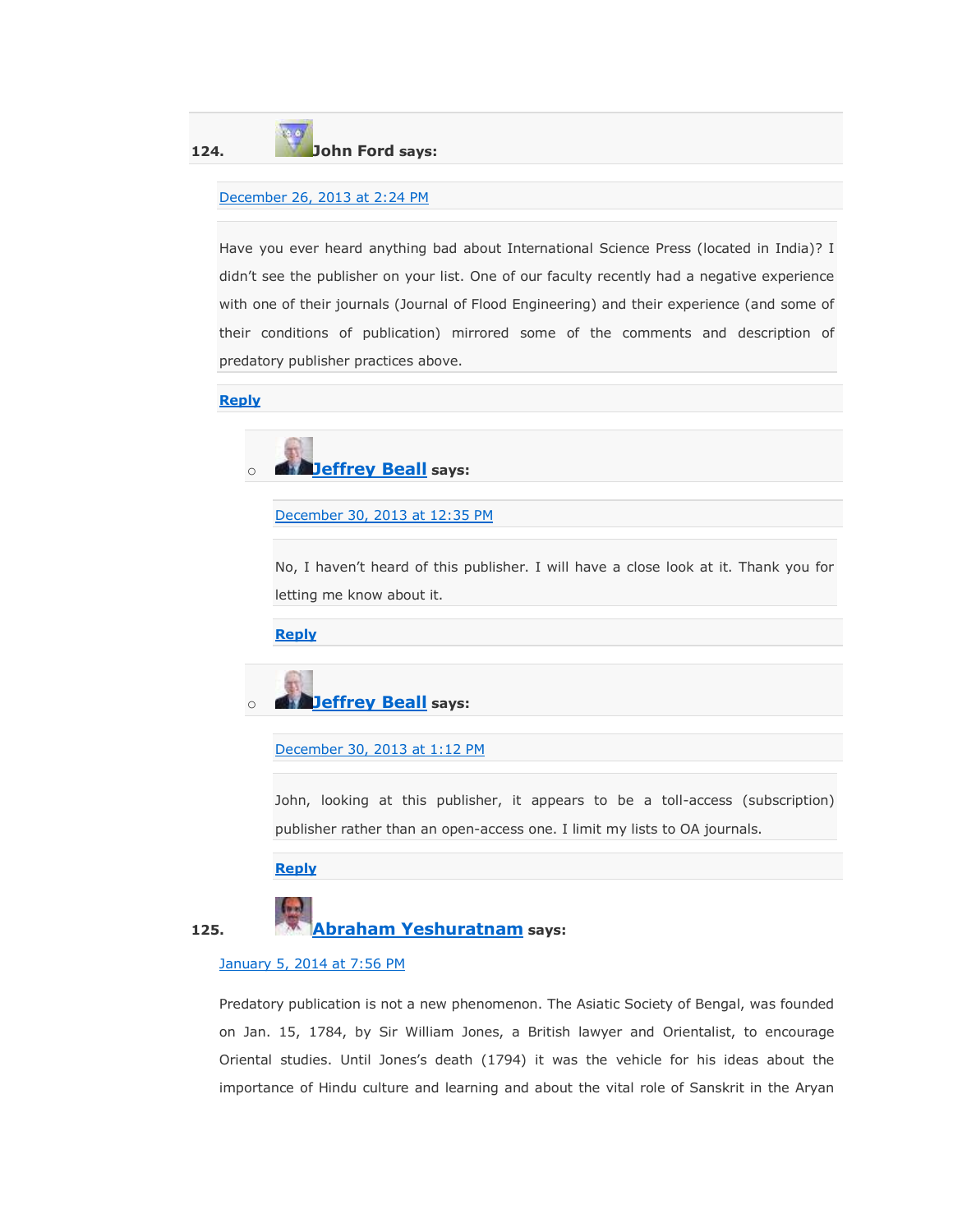languages. Hindu scriptures such as the Vedas, the Ramayana, the Mahabharata, the Puranas. remained till the coming of there British mnemonic, for it was considered sacrilegious either to produce manuscripts or print books. When the British scholars wanted to gather facts to produce manuscripts and print books, Hindu priests produced fake manuscript plagiarizing from Western books. The British had established Fort William college and Sanskrit college in Kolkota. Hindu priests used the knowledge they got from western books and interpolated these ideas into primitive Sanskrit texts when they were asked to recite from memory. That is how the fake claim that ancient Indians knew science, mathematics, medicine and philosophy got propagated in the West.. Oriental scholars also produced predatory manuscripts to gain fame for themselves.It is even claaimed that there were aeroplanes in ancient India.

#### **[Reply](https://scholarlyoa.com/2012/12/06/bealls-list-of-predatory-publishers-2013/?replytocom=37186#respond)**

#### **126. Syed Jawad Hussain Shahzad says:**

#### [January 8, 2014 at 8:37 AM](https://scholarlyoa.com/2012/12/06/bealls-list-of-predatory-publishers-2013/#comment-37578)

#### Sir,

Please need your comments on this websit[ehttp://www.penseejournal.com/.](http://www.penseejournal.com/) They are using the name of Pensee Journal. Please confirm if it is the actual Pensee journal or not?

#### **[Reply](https://scholarlyoa.com/2012/12/06/bealls-list-of-predatory-publishers-2013/?replytocom=37578#respond)**



[January 8, 2014 at 8:38 AM](https://scholarlyoa.com/2012/12/06/bealls-list-of-predatory-publishers-2013/#comment-37579)

It is fake! Please do **not** submit any articles to this journal. It is a hijacked journal.

#### **[Reply](https://scholarlyoa.com/2012/12/06/bealls-list-of-predatory-publishers-2013/?replytocom=37579#respond)**



[January 9, 2014 at 4:54 AM](https://scholarlyoa.com/2012/12/06/bealls-list-of-predatory-publishers-2013/#comment-37800)

Sir,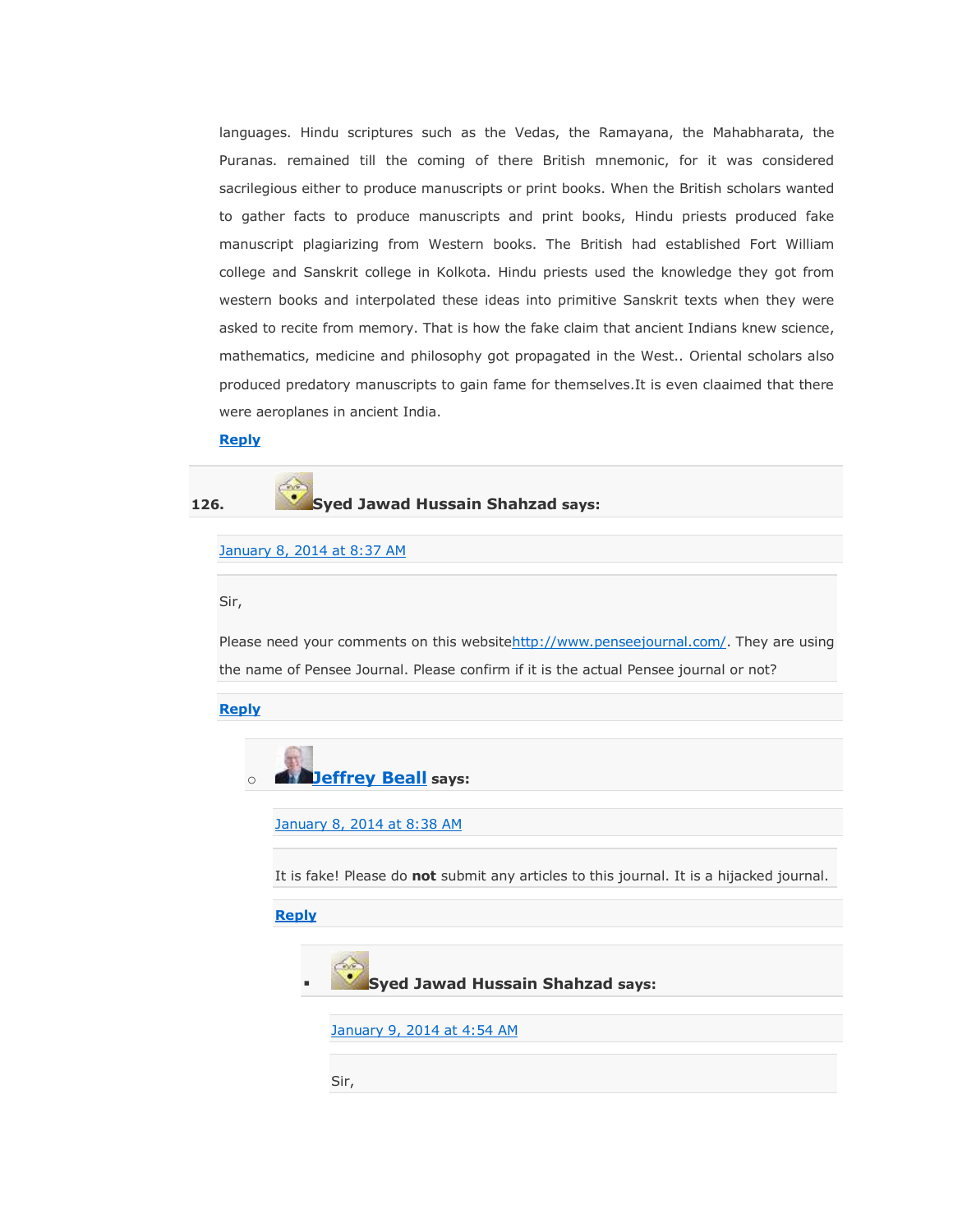Please need your comments on "Publishingindia.com", particularly on International Journal of Financial Management.



[January 9, 2014 at 8:07 AM](https://scholarlyoa.com/2012/12/06/bealls-list-of-predatory-publishers-2013/#comment-37821)

This appears to be a toll-access (or subscription) publisher. I limit my work to OA journals and publishers. Thanks.



#### [January 14, 2014 at 5:31 AM](https://scholarlyoa.com/2012/12/06/bealls-list-of-predatory-publishers-2013/#comment-38542)

I alredy submitted my paper to Pensee Journal o[nhttp://www.penseejournal.com](http://www.penseejournal.com/) is this journal fake or not?

**[Reply](https://scholarlyoa.com/2012/12/06/bealls-list-of-predatory-publishers-2013/?replytocom=38542#respond)**



[January 14, 2014 at 10:58 AM](https://scholarlyoa.com/2012/12/06/bealls-list-of-predatory-publishers-2013/#comment-38590)

Yes, I'm afraid this is a hijacked journal.

**[Reply](https://scholarlyoa.com/2012/12/06/bealls-list-of-predatory-publishers-2013/?replytocom=38590#respond)**

#### **128. [Openness, Closedness or Both? | I, Science](http://www.isciencemag.co.uk/blog/openness-closedness-or-both/) says:**

[January 16, 2014 at 12:10 PM](https://scholarlyoa.com/2012/12/06/bealls-list-of-predatory-publishers-2013/#comment-38983)

[...] The publisher grew rapidly as did open access competitors and corrupt journals, listed in the Beall's list, that exploit the open access pay model, as explained in my last [...]

**[Reply](https://scholarlyoa.com/2012/12/06/bealls-list-of-predatory-publishers-2013/?replytocom=38983#respond)**

### 129. **Spotting the 'predatory' publisher | Research Support [Hub](http://researchsupporthub.northampton.ac.uk/2014/01/17/spotting-the-predatory-publisher/) says:**

[January 17, 2014 at 10:08 AM](https://scholarlyoa.com/2012/12/06/bealls-list-of-predatory-publishers-2013/#comment-39183)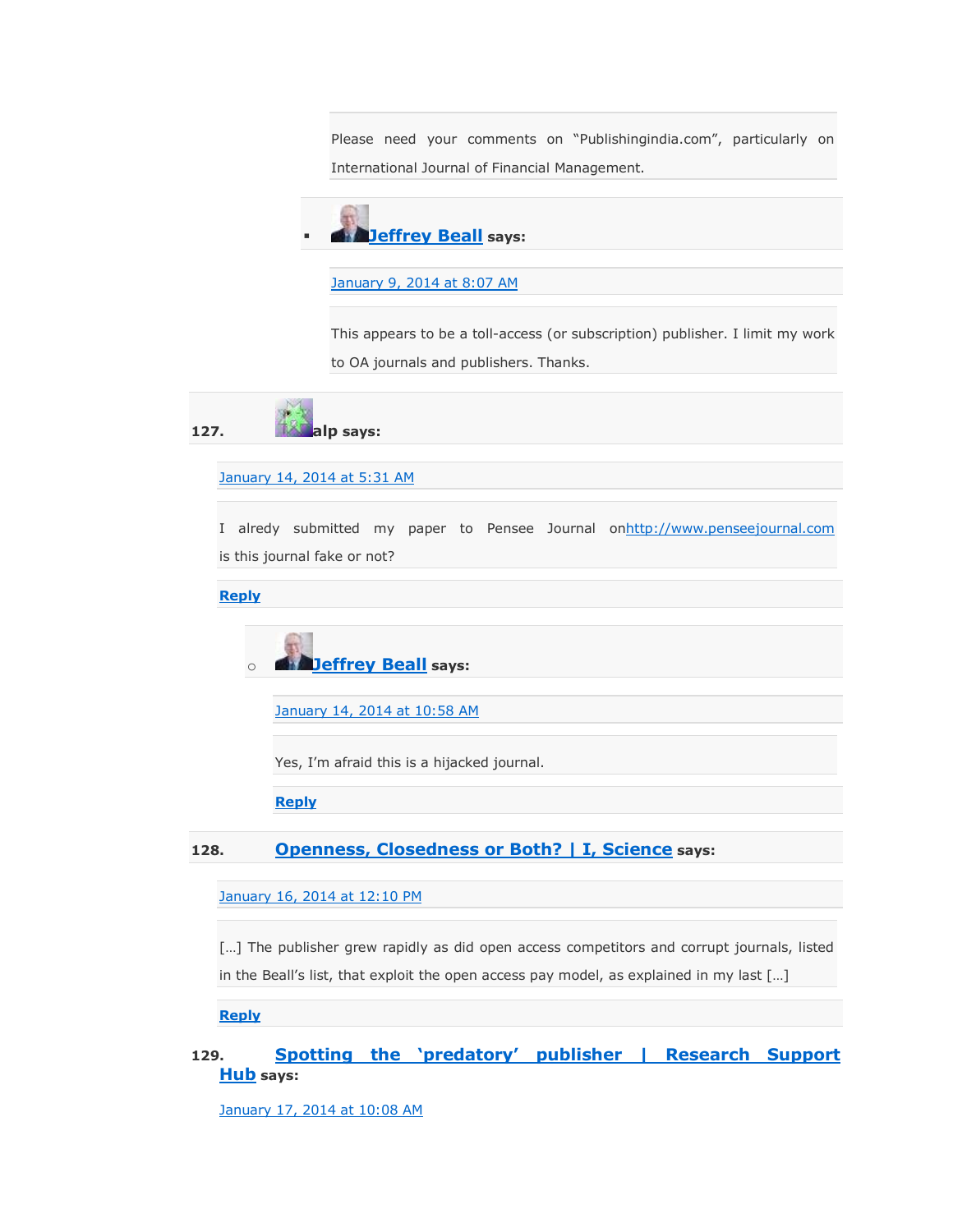[...] is the journal listed in Beall's List of Predatory Publishers? Although controversial and probably incomplete, Jeffrey Beall's lists are widely referred to […]

#### **[Reply](https://scholarlyoa.com/2012/12/06/bealls-list-of-predatory-publishers-2013/?replytocom=39183#respond)**

**130. Syed Jawad Hussain Shahzad says:**

#### [January 22, 2014 at 1:11 AM](https://scholarlyoa.com/2012/12/06/bealls-list-of-predatory-publishers-2013/#comment-39970)

Sir,

Please need your comments on the "JOURNAL OF BASIC AND APPLIED SCIENTIFIC RESEARCH". Journal is available in Zoological Records (ISI-Thomson-Reuters) [http://ip](http://ip-science.thomsonreuters.com/cgi-bin/jrnlst/jlresults.cgi?PC=MASTER&Full=journal%20of%20basic%20and%20applied%20scientific%20research)[science.thomsonreuters.com/cgi-](http://ip-science.thomsonreuters.com/cgi-bin/jrnlst/jlresults.cgi?PC=MASTER&Full=journal%20of%20basic%20and%20applied%20scientific%20research)

[bin/jrnlst/jlresults.cgi?PC=MASTER&Full=journal%20of%20basic%20and%20applied%20sci](http://ip-science.thomsonreuters.com/cgi-bin/jrnlst/jlresults.cgi?PC=MASTER&Full=journal%20of%20basic%20and%20applied%20scientific%20research) [entific%20research.](http://ip-science.thomsonreuters.com/cgi-bin/jrnlst/jlresults.cgi?PC=MASTER&Full=journal%20of%20basic%20and%20applied%20scientific%20research)

However it accepts paper on almost all disciplines e.g. Accounts and Commerce etc.

Do you recommend the publication of an article related to commerce in this journal.

**[Reply](https://scholarlyoa.com/2012/12/06/bealls-list-of-predatory-publishers-2013/?replytocom=39970#respond)**



[January 22, 2014 at 1:14 AM](https://scholarlyoa.com/2012/12/06/bealls-list-of-predatory-publishers-2013/#comment-39972)

Sir,

Please need your comments on JOURNAL OF BASIC AND APPLIED SCIENTIFIC RESEARCH. Journal is listed at ISI Zoological record. However is multidisciplinary. Can a commerce related article be published here?

#### **[Reply](https://scholarlyoa.com/2012/12/06/bealls-list-of-predatory-publishers-2013/?replytocom=39972#respond)**



[January 22, 2014 at 7:58 AM](https://scholarlyoa.com/2012/12/06/bealls-list-of-predatory-publishers-2013/#comment-40029)

That journal is published by Textroad Journals. This publisher is on my list. I recommend that you NOT submit any papers to the *Journal of Basic and Applied Scientific Research*.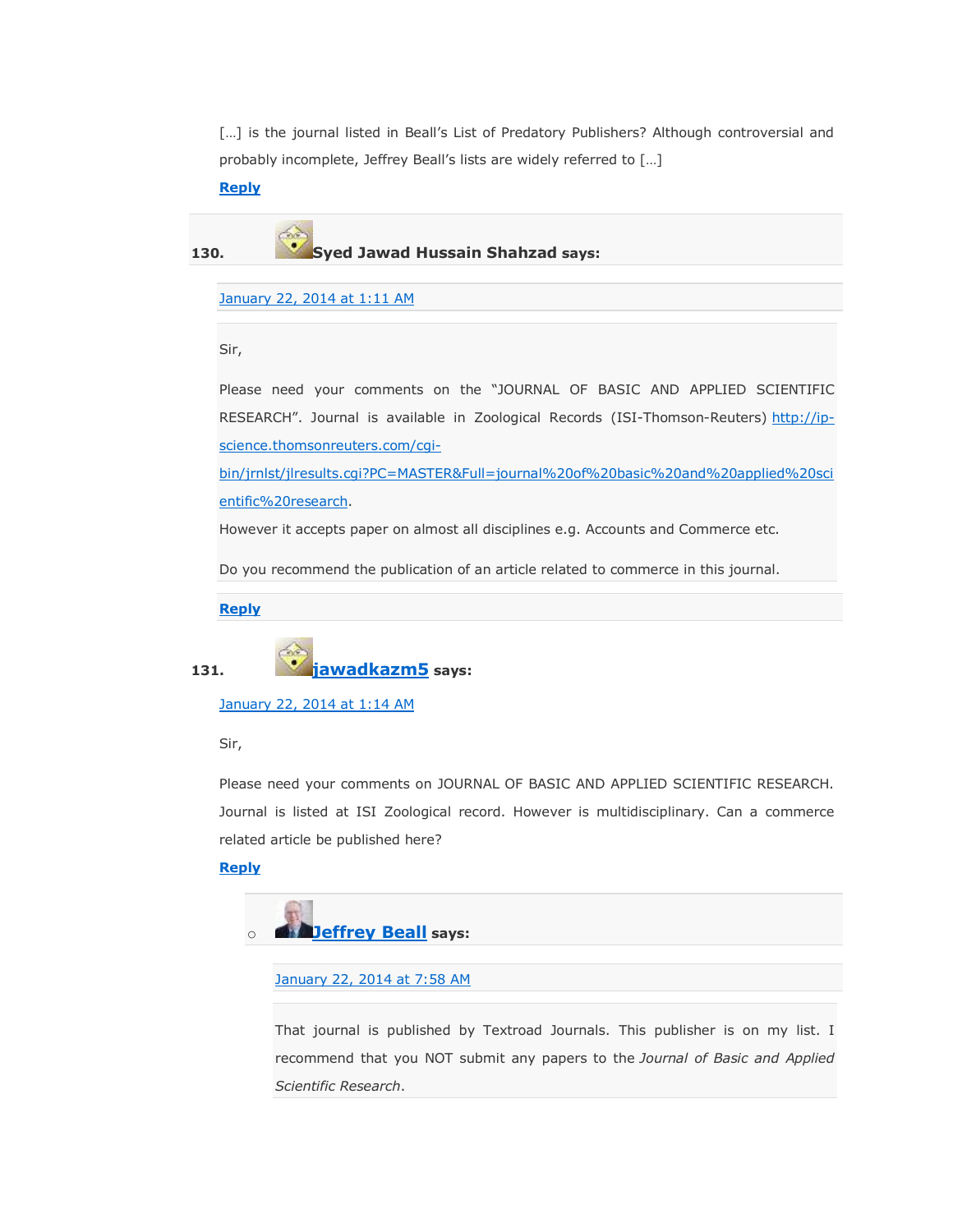**[Reply](https://scholarlyoa.com/2012/12/06/bealls-list-of-predatory-publishers-2013/?replytocom=40029#respond)**



[January 24, 2014 at 10:41 AM](https://scholarlyoa.com/2012/12/06/bealls-list-of-predatory-publishers-2013/#comment-40357)

#### المستخدم المستخدم المستخدم المستخدم المستخدم المستخدم المستخدم المستخدم المستخدم المستخدم المستخدم المستخدم المستخدم

Please need your comments on the "International Journal of Education and Research" <http://www.ijern.com/Contact.php>

Thanks for your advice and support!

#### **[Reply](https://scholarlyoa.com/2012/12/06/bealls-list-of-predatory-publishers-2013/?replytocom=40357#respond)**



[January 24, 2014 at 11:27 AM](https://scholarlyoa.com/2012/12/06/bealls-list-of-predatory-publishers-2013/#comment-40366)

This journal is published by the "Contemporary Research Center". That publisher is on my list, and I recommend that researchers NOT submit papers to any of its journals.

**[Reply](https://scholarlyoa.com/2012/12/06/bealls-list-of-predatory-publishers-2013/?replytocom=40366#respond)**



[January 24, 2014 at 3:37 PM](https://scholarlyoa.com/2012/12/06/bealls-list-of-predatory-publishers-2013/#comment-40386)

please the control of the visit this set of the visit this set of this set of this set of this set of this set link[:http://www.sagepub.com/journals/Journal202037/manuscriptSubmission#tabview=bo](http://www.sagepub.com/journals/Journal202037/manuscriptSubmission#tabview=boards) [ards](http://www.sagepub.com/journals/Journal202037/manuscriptSubmission#tabview=boards)

sage open not in your list??

#### **[Reply](https://scholarlyoa.com/2012/12/06/bealls-list-of-predatory-publishers-2013/?replytocom=40386#respond)**

o **[Jeffrey Beall](https://scholarlyoa.wordpress.com/) says:**

[January 24, 2014 at 3:57 PM](https://scholarlyoa.com/2012/12/06/bealls-list-of-predatory-publishers-2013/#comment-40388)

Correct. SAGE Open is not on my list.

**[Reply](https://scholarlyoa.com/2012/12/06/bealls-list-of-predatory-publishers-2013/?replytocom=40388#respond)**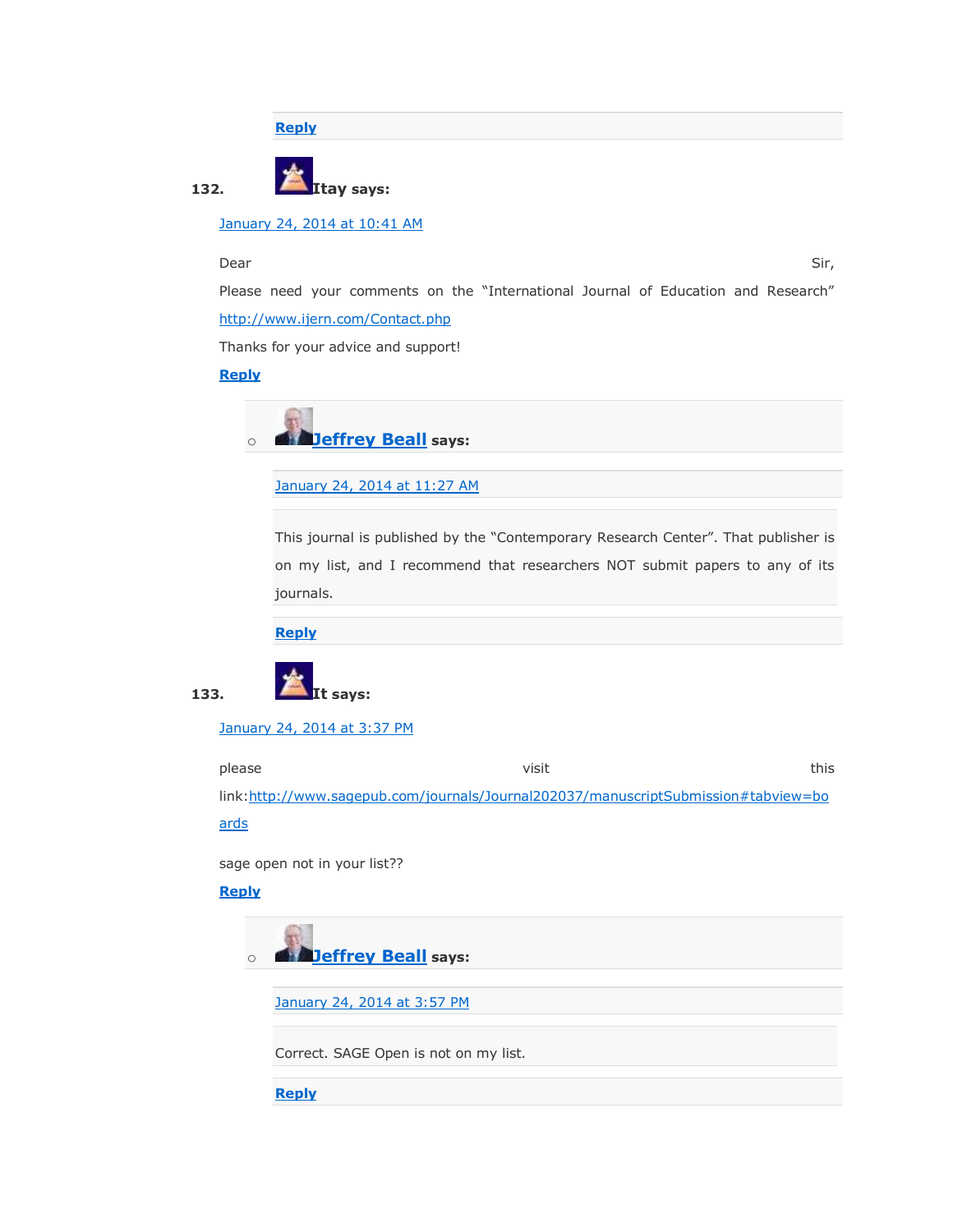

#### [January 31, 2014 at 2:40 AM](https://scholarlyoa.com/2012/12/06/bealls-list-of-predatory-publishers-2013/#comment-41372)

God job you have done here. But I noticed you listed academic journal as predatory but one of its journals (african journal of pharmacy and pharmacology) is on the 2013 journal citations report by thomas reuters. Do it mean a publisher can be predatory and its journal not?

#### **[Reply](https://scholarlyoa.com/2012/12/06/bealls-list-of-predatory-publishers-2013/?replytocom=41372#respond)**



[January 31, 2014 at 8:17 AM](https://scholarlyoa.com/2012/12/06/bealls-list-of-predatory-publishers-2013/#comment-41428)

Yes, the publisher Academic Journals is on my list. I think Thomson Reuters is mistaken in assigning an impact factor to this journal.

#### **[Reply](https://scholarlyoa.com/2012/12/06/bealls-list-of-predatory-publishers-2013/?replytocom=41428#respond)**



[February 3, 2014 at 12:23 AM](https://scholarlyoa.com/2012/12/06/bealls-list-of-predatory-publishers-2013/#comment-42143)

But why would you think they are mistaken? Please give reasons. Its Thomas Reuters we are talking about here, not just an individual's assessment. There is also another journal from Africa under pharmacy with an assigned IF, Tropical Journal of Pharmaceutical Research. What are your thoughts on this one?



#### [April 24, 2016 at 1:47 AM](https://scholarlyoa.com/2012/12/06/bealls-list-of-predatory-publishers-2013/#comment-409217)

Dear Dr. Beall, There are two publishers, one called Academic Journals Inc. and the other Academic Journals. I believe you have listed the second one. What do you think of the first one? Note: One of the journals of Academic Journals Inc.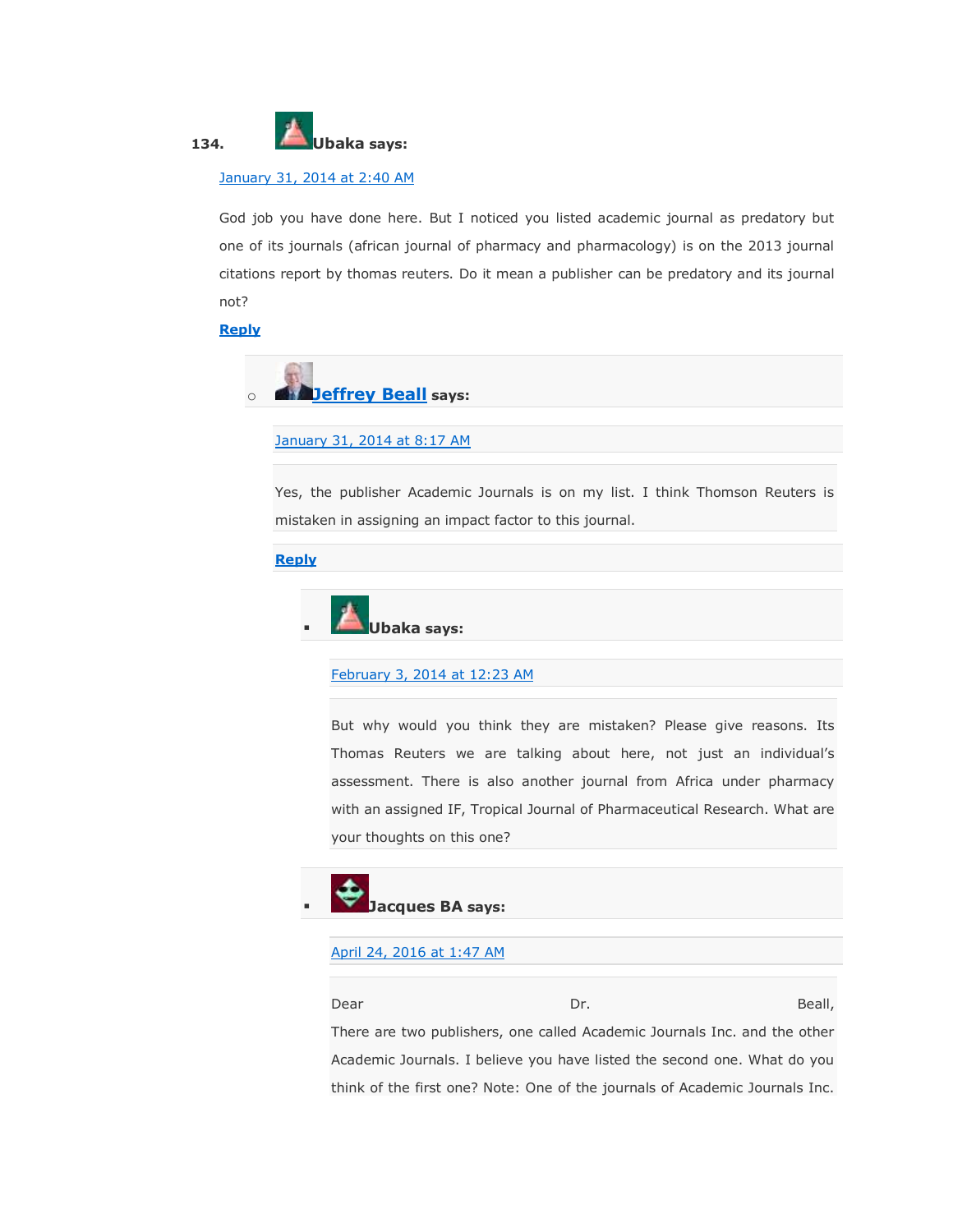"Research Journal of Information Technology" was ranked Q1 o[nhttp://www.scimagojr.com/.](http://www.scimagojr.com/)



[April 24, 2016 at 4:05 AM](https://scholarlyoa.com/2012/12/06/bealls-list-of-predatory-publishers-2013/#comment-409225)

I have both Academic Journals and Academic Journals, Inc. included on my list. One is from Nigeria, and the other is from Pakistan. I think researchers should not publish in the journals of either one.

**135. Liam Mac Liam says:**

#### [January 31, 2014 at 8:41 AM](https://scholarlyoa.com/2012/12/06/bealls-list-of-predatory-publishers-2013/#comment-41429)

 $\alpha$ 

With regard to the African journal of pharmacy and pharmacology, i could be reading it wrong but it seems to me it appeared as indexed in 2011 but not 2012 (2013 not released yet).

**[Reply](https://scholarlyoa.com/2012/12/06/bealls-list-of-predatory-publishers-2013/?replytocom=41429#respond)**

### **136. [Professor David M. Boje, Ph.D.](http://peaceaware.com/vita) says:**

#### [January 31, 2014 at 10:31 AM](https://scholarlyoa.com/2012/12/06/bealls-list-of-predatory-publishers-2013/#comment-41445)

I nominate Cambridge Scholars Press to list of Predatory Publishers. Sent them ms. and they asked for us to do our own copy editing. Paid \$14000 to do so, only to have CSP ask for more, and pay \$1500 more. MS. was top notch to begin with. This is a case of a publisher who off loads the cost of proof and editing to the authors. We put a year into trying to please them. Turns out they only have quality control people, not actual proof readers or copy editors. You either use their list of recommended contractors, or go through the loop of quality control, again and again until you do.

#### **[Reply](https://scholarlyoa.com/2012/12/06/bealls-list-of-predatory-publishers-2013/?replytocom=41445#respond)**



[November 9, 2014 at 1:04 PM](https://scholarlyoa.com/2012/12/06/bealls-list-of-predatory-publishers-2013/#comment-196950)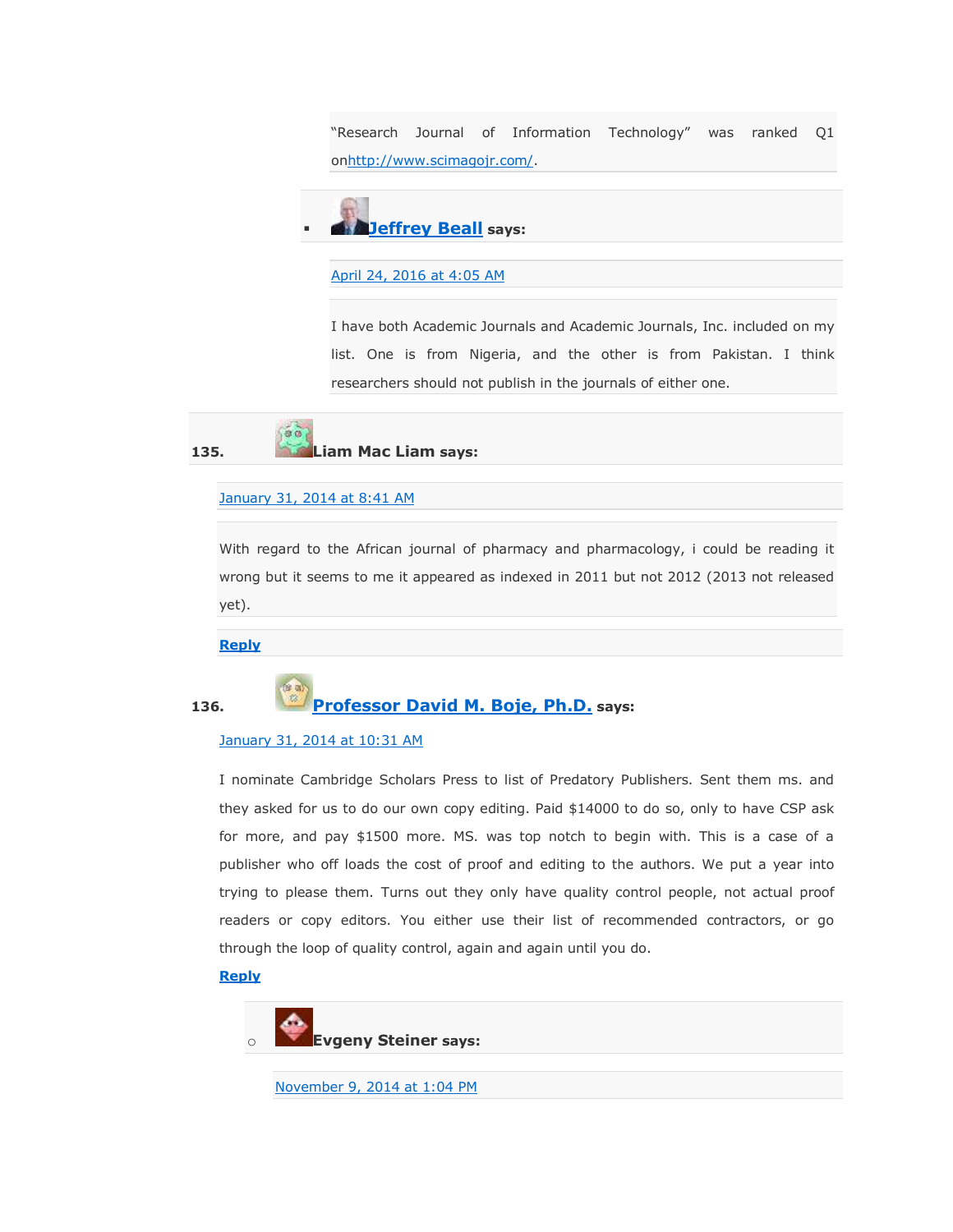I beg to disagree: I published a book with CSP, and they never recommended me any contractors. Their quality control people were helpful and moderate in their requests: they gave a list of typos and inconsistencies just for 2.5 pp. That's all.

**[Reply](https://scholarlyoa.com/2012/12/06/bealls-list-of-predatory-publishers-2013/?replytocom=196950#respond)**

# **137. Ubaka says:**

#### [February 3, 2014 at 12:30 AM](https://scholarlyoa.com/2012/12/06/bealls-list-of-predatory-publishers-2013/#comment-42145)

Yes its indexed in the 2011 and 2012 JCR with an IF of 0.8. Except if the pdf list flying around is fake. I would also be very grateful if a non-predatory list is posted on this website and not a link to a university-affliated list of discounted OA journals. Great job. This whole predatory thing is an eye opener.

#### **[Reply](https://scholarlyoa.com/2012/12/06/bealls-list-of-predatory-publishers-2013/?replytocom=42145#respond)**

**138. kenny says:**

[February 6, 2014 at 7:58 AM](https://scholarlyoa.com/2012/12/06/bealls-list-of-predatory-publishers-2013/#comment-42973)

Is Indonesian Journal of Applied Linguistics a credible one?

**[Reply](https://scholarlyoa.com/2012/12/06/bealls-list-of-predatory-publishers-2013/?replytocom=42973#respond)**



#### [August 10, 2015 at 11:54 PM](https://scholarlyoa.com/2012/12/06/bealls-list-of-predatory-publishers-2013/#comment-335132)

My name is Didi Sukyadi, vice editor in chief of Indonesian Journal of Applied Linguistics. Our journal is managed by Universitas Pendidikan Indonesia and we do our best to make our journal as credible of possible through selective reviewer recruitment and blind review process. You email our reviewers to make sure whether they have worked for our journal or not.

Our knowledge and skills in managing our journal is developing from time to time. We are now applying DOI to improve our journal credibility. We do not charge contributor for publishing in our journal.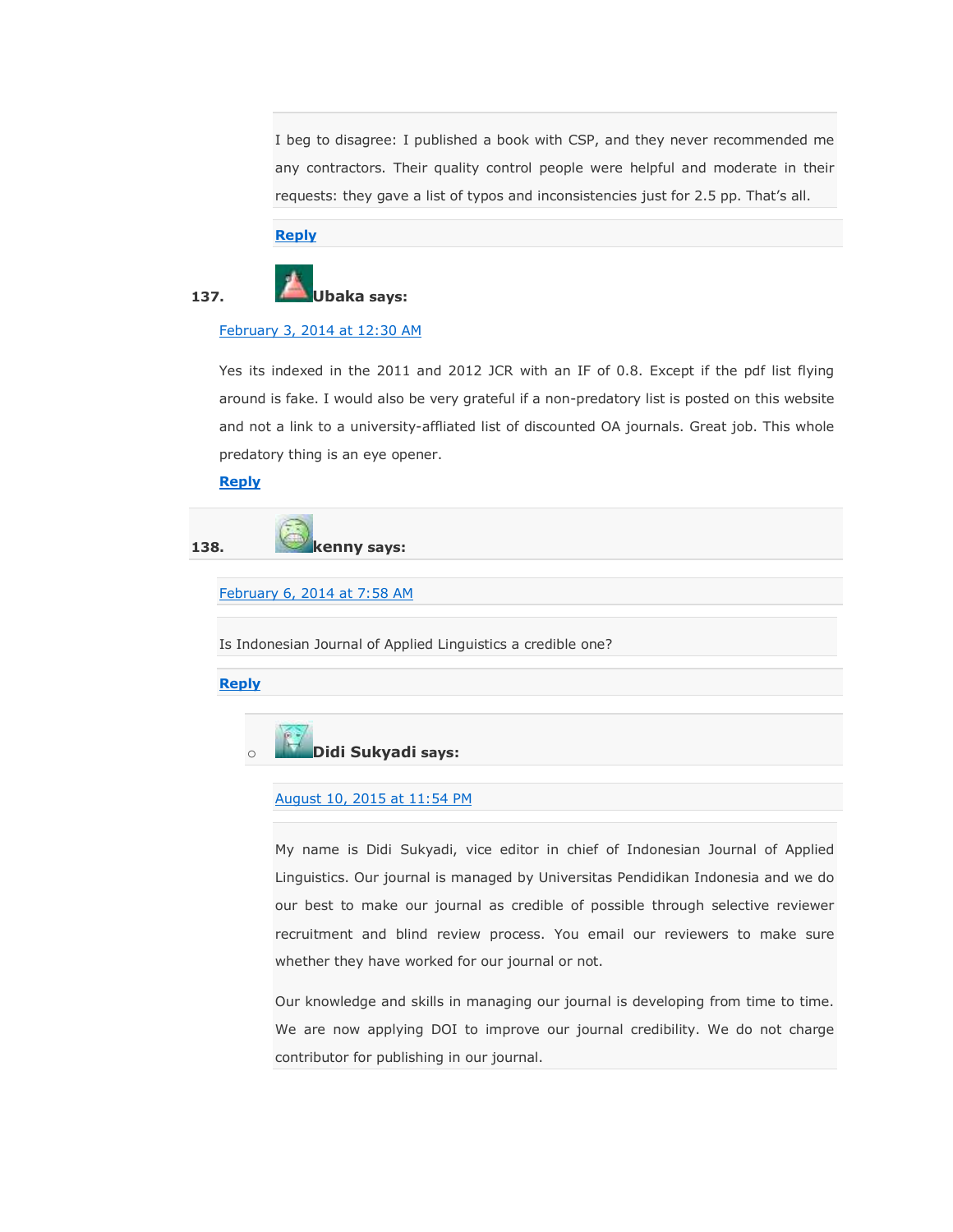If you see weaknesses in our editions of our journal, please let me know. We will follow it up immediately. At this time we use both manual and open journal system.

| Thank<br>you                      |           | very     | much.        |  |  |  |  |  |
|-----------------------------------|-----------|----------|--------------|--|--|--|--|--|
| With best regards,                |           |          |              |  |  |  |  |  |
|                                   |           |          |              |  |  |  |  |  |
| Dr.                               | Didi      | Sukyadi, | MA           |  |  |  |  |  |
| $\overline{A}$                    | Professor | of       | Linguistics, |  |  |  |  |  |
| Universitas Pendidikan Indonesia. |           |          |              |  |  |  |  |  |

#### **[Reply](https://scholarlyoa.com/2012/12/06/bealls-list-of-predatory-publishers-2013/?replytocom=335132#respond)**

## **[Jeffrey Beall](https://scholarlyoa.wordpress.com/) says:**

[August 11, 2015 at 4:30 AM](https://scholarlyoa.com/2012/12/06/bealls-list-of-predatory-publishers-2013/#comment-335227)

The *Indonesian Journal of Applied Linguistic*s is not on my list. I did not email any of your reviewers.

#### **139. [Serba-serbi International Journal | IGI's Portal](http://te.ugm.ac.id/~igi/?p=390) says:**

#### [February 7, 2014 at 5:12 AM](https://scholarlyoa.com/2012/12/06/bealls-list-of-predatory-publishers-2013/#comment-43178)

[...] Di sinilah pentingnya Journal Index. Mengapa harus ter-Index? Karena di luar sana banyak sekali jurnal2 predator (begitulah mereka menyebutnya), yang oleh J. Beall disebutkan bahwa "The gold open-access model has given rise to a great many new online publishers. Many of these publishers are corrupt and exist only to make money off the author processing charges that are billed to authors upon acceptance of their scientific manuscripts.‖ Untuk lebih lengkapnya tentang predatory journal/publisher, silakan kunjungi situs J. Beall berikut (ini bersifat subjektif): Predatory Journals […]

#### **[Reply](https://scholarlyoa.com/2012/12/06/bealls-list-of-predatory-publishers-2013/?replytocom=43178#respond)**

**140. adekunle** says:

#### [February 18, 2014 at 4:50 AM](https://scholarlyoa.com/2012/12/06/bealls-list-of-predatory-publishers-2013/#comment-45725)

I have published in at least two of the journals listed above and i did wonder at the manner they accept articles practically intact almost without any suggestion on how to make it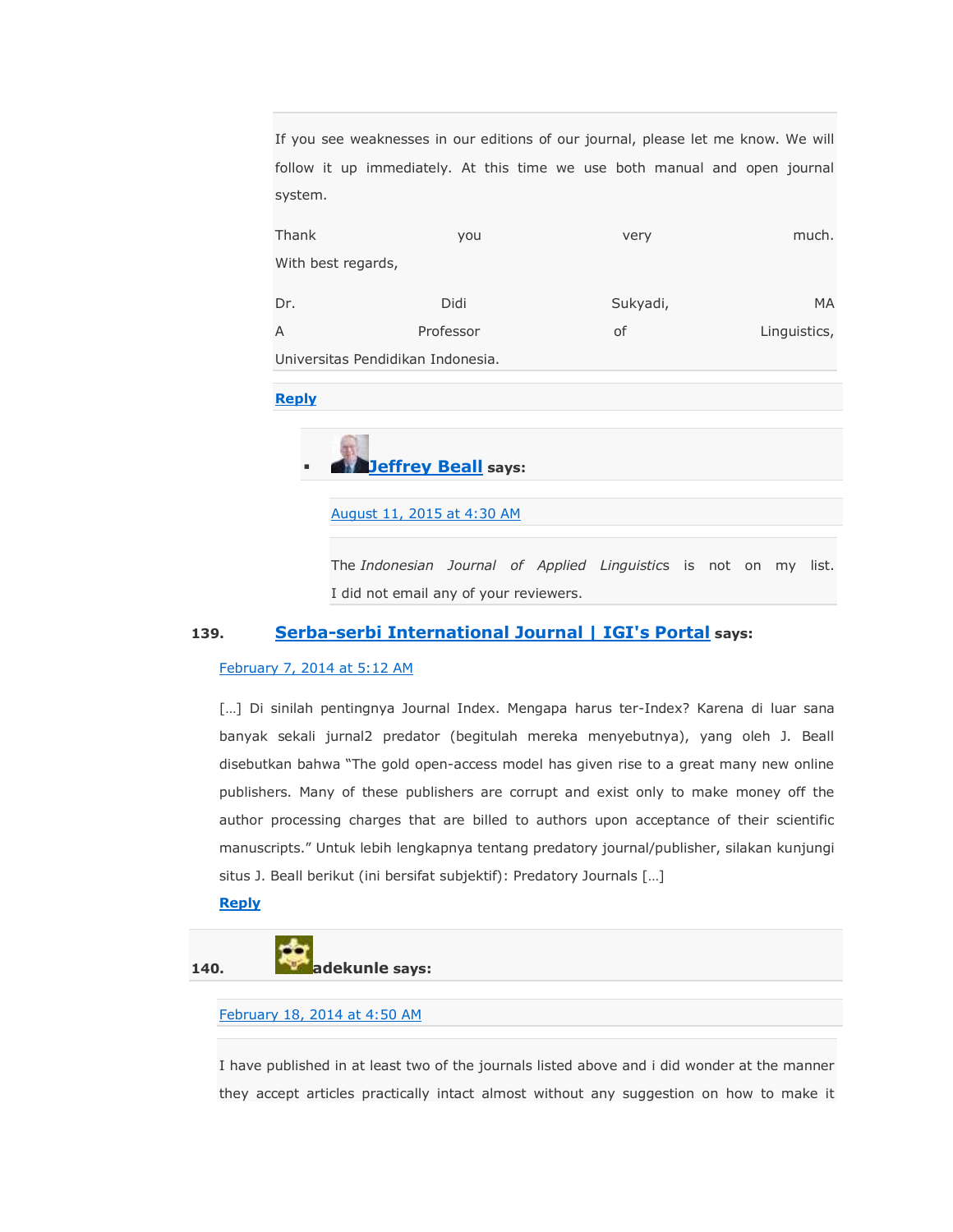better. I have seen articles i rejected as an assessor / editor of some journals in my institution get published without modification in some of these so called "international journals". So, i quite agree that scientific publishing has turned into a business in many instances. Many of these publishing houses are faceless (they rarely quote physical addresses), have practically little or no idea about academic publication or its values and ethics.

However, that this trend is due to the failure of the "standard" publishing outfits or journals who themselves are not better is a fact. It is the gap left by them that these so called predatory publishers feed on. The fees they charge for publication are so outrageous that most authors in the DEVELOPING WORLD will not publish no matter how good their research is if the alternative provided by the listed journals does not exist.

Until a way is found of getting people (especially those in developing countries) to publish their work at reasonable cost this trend will continue and people will still patronize them!

#### **[Reply](https://scholarlyoa.com/2012/12/06/bealls-list-of-predatory-publishers-2013/?replytocom=45725#respond)**



[February 18, 2014 at 8:52 AM](https://scholarlyoa.com/2012/12/06/bealls-list-of-predatory-publishers-2013/#comment-45765)

I quite agree with this comment. Some "Standard Publishers" are rather slow and high cost. I paid once about 3,000 USD. Now, the way the publishing house makes money should be changed as well. Again, one should find ways to catch these thieves.

#### **[Reply](https://scholarlyoa.com/2012/12/06/bealls-list-of-predatory-publishers-2013/?replytocom=45765#respond)**

## o **pirkish nunam says:**

#### [February 22, 2014 at 10:28 PM](https://scholarlyoa.com/2012/12/06/bealls-list-of-predatory-publishers-2013/#comment-47073)

We researchers from developing countries still have good avenues to publish our work other than in these predatory journals. It is known among us the bias of traditional subscription journals where submitted manucripts may never land in the rievewers desk but rather rejected immediately. This is where reputable open acces journals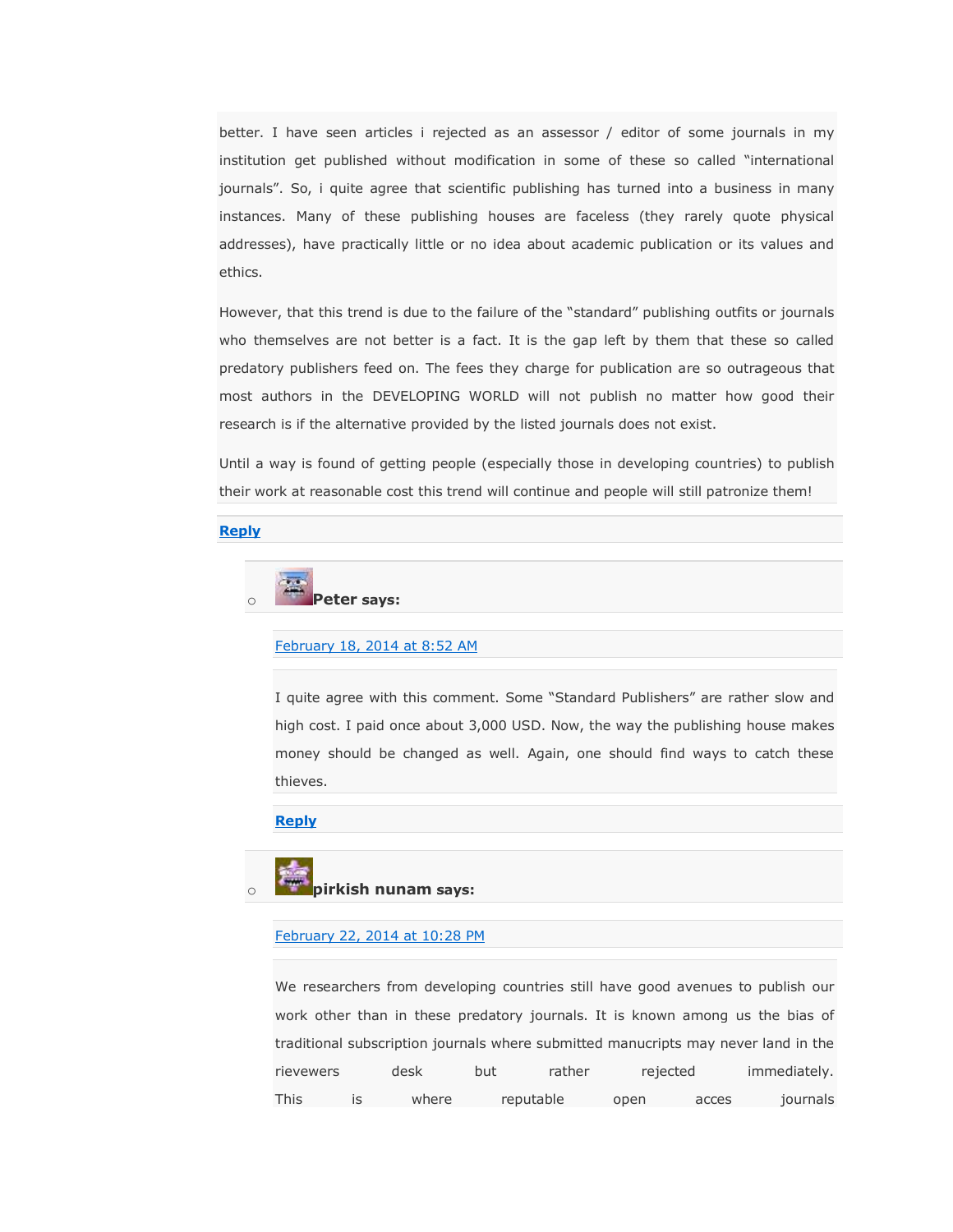that charge APC come in. This APC works in our favor in the sense that publishers are effectively forced to find reviewers for us which subscription journals generally would not do. In this way our work evaluated and decided according to its merits

#### **[Reply](https://scholarlyoa.com/2012/12/06/bealls-list-of-predatory-publishers-2013/?replytocom=47073#respond)**



#### [February 23, 2014 at 7:25 AM](https://scholarlyoa.com/2012/12/06/bealls-list-of-predatory-publishers-2013/#comment-47171)

Except that there are many, many examples of authors from developing countries that have published their work in traditional western journals. Your statement does not reflect the actual situation. Just because your work has gotten rejected doesn't mean the work of everyone from your country has also.



#### [February 23, 2014 at 2:02 PM](https://scholarlyoa.com/2012/12/06/bealls-list-of-predatory-publishers-2013/#comment-47271)

Jeffrey, it is naive to think that publication cost is not a factor in the publication decision of authors from the developing world. The "traditional western journals" you referred to are quite prohibitive and while many southern researchers have published in them, many many others have been screened out by their prohibitive cost.

To me, these publishers who charge exorbitant rates (sometimes \$8000 or more for a paper) are also qualified to be called predators. Or else they should let us know how much it cost them to process and publish the papers.

As for the journals on your list, i think you should be careful not to "throw the baby out with the bath water". Some are definitely bad, but some others have well laid out editorial and assessment / review processes and are indeed well managed.

You must take your analysis further by researching the organizations further. In addition, if you really want to help your readers, do a similar compilation of non predatory "nontraditional western publishers‖ (i guess you must have evaluated some in the process of compiling your list of predatory ones) so that a comparative evaluation of their processes can be carried out vis –  $a$  – vis the predatory ones. You may also want to do a similar audit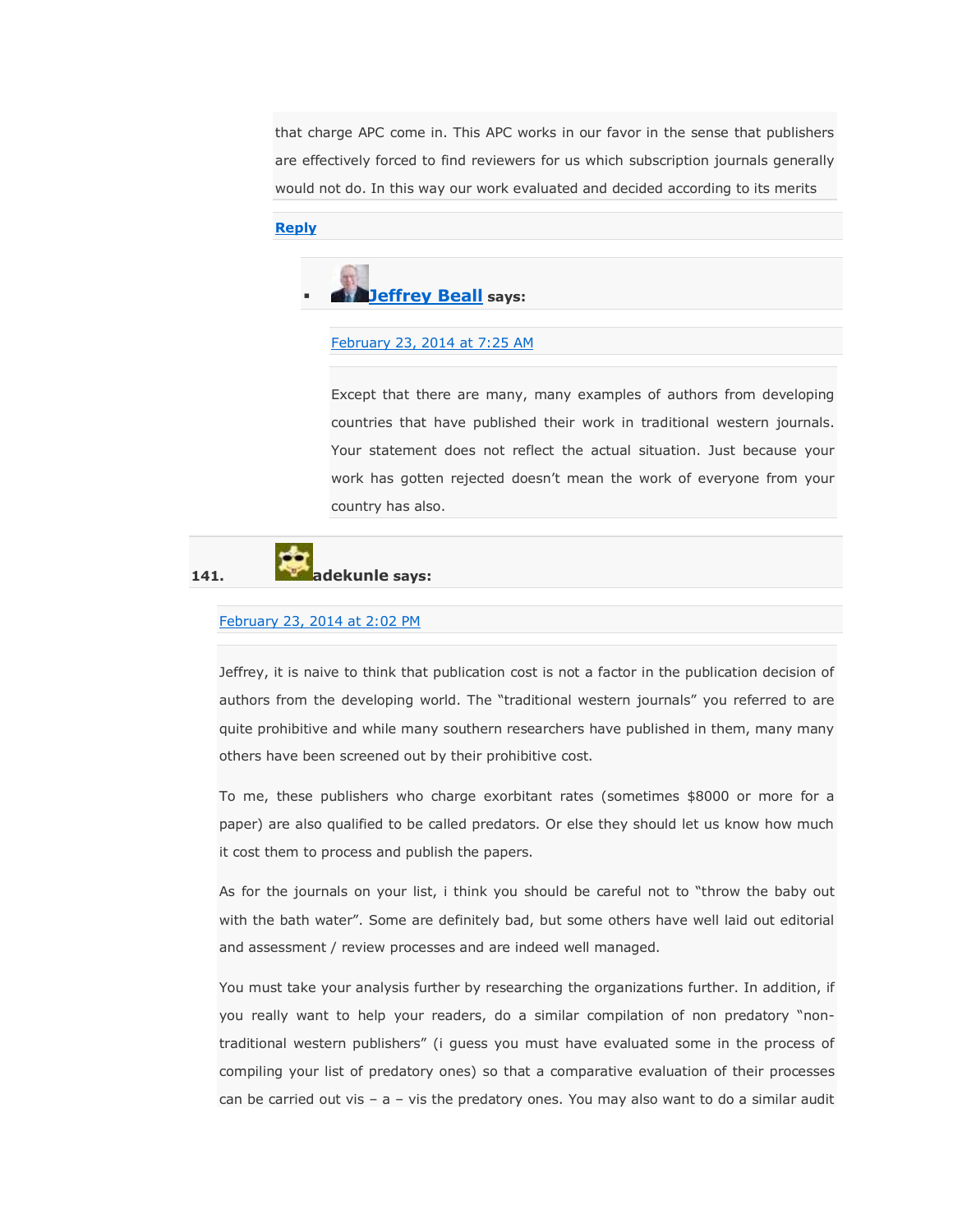of the "traditional western" publishers to find out how rigorous they are in their publication process.

#### **[Reply](https://scholarlyoa.com/2012/12/06/bealls-list-of-predatory-publishers-2013/?replytocom=47271#respond)**



[February 23, 2014 at 4:42 PM](https://scholarlyoa.com/2012/12/06/bealls-list-of-predatory-publishers-2013/#comment-47305)

Thank you very much for this well-reasoned and helpful comment. Many of the OA publishers that charge article processing charges claim that they offer discounts or waivers for authors in developing countries, but I am not sure how often these discounts/wavers are really given, because I do get emails from many complaining about how the fees make publishing in OA journals impossible for them.

Of course, authors also have the option of publishing in traditional journals, those that do not charge a fee. They can make this work open access by depositing a postprint in a repository (this is called green OA).

Thanks again, and I hope you make more comments in the future.

#### **[Reply](https://scholarlyoa.com/2012/12/06/bealls-list-of-predatory-publishers-2013/?replytocom=47305#respond)**



[March 2, 2014 at 5:22 AM](https://scholarlyoa.com/2012/12/06/bealls-list-of-predatory-publishers-2013/#comment-49390)

what about Libertas Academica?

**[Reply](https://scholarlyoa.com/2012/12/06/bealls-list-of-predatory-publishers-2013/?replytocom=49390#respond)**

### **143. [La Sindone avvolgeva l'esplosivo –](http://ocasapiens-dweb.blogautore.repubblica.it/2014/03/01/la-sindone-avvolgeva-lesplosivo/) Ocasapiens - Blog - [Repubblica.it](http://ocasapiens-dweb.blogautore.repubblica.it/2014/03/01/la-sindone-avvolgeva-lesplosivo/) says:**

#### [March 2, 2014 at 7:46 AM](https://scholarlyoa.com/2012/12/06/bealls-list-of-predatory-publishers-2013/#comment-49419)

[...] sulla Sindone di Torino e ne pubblica i risultati a pagamento su riviste del famigerato editore Academic Journals. Nel 2011 su una rivista più dignitosa, pubblicava una rassegna critica dei lavori suoi e altrui, […]

#### **[Reply](https://scholarlyoa.com/2012/12/06/bealls-list-of-predatory-publishers-2013/?replytocom=49419#respond)**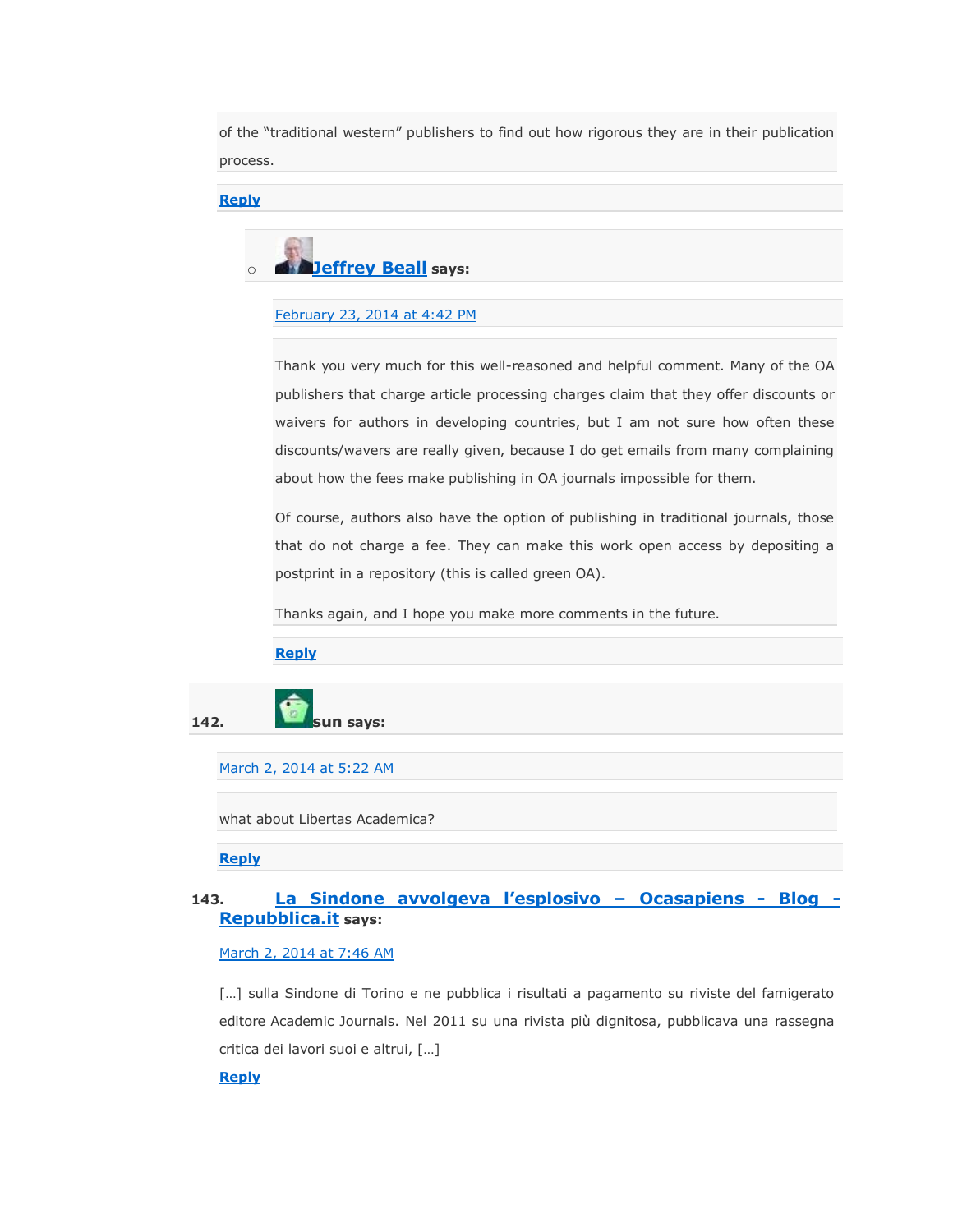**144. [John](http://buywomenfragrance.com/) says:**

#### [March 3, 2014 at 5:47 AM](https://scholarlyoa.com/2012/12/06/bealls-list-of-predatory-publishers-2013/#comment-49737)

This APC works in our favor in the sense that publishers are effectively forced to find reviewers for us which subscription journals generally would not do. In this way our work evaluated and decided according to its merits

**[Reply](https://scholarlyoa.com/2012/12/06/bealls-list-of-predatory-publishers-2013/?replytocom=49737#respond)**

### **145. [Kumpulan Peraturan Penting bagi Dosen | STAIN Zawiyah](http://stainzck.wordpress.com/2014/03/04/informasi_penting_dosen/)  [Cot Kala Langsa](http://stainzck.wordpress.com/2014/03/04/informasi_penting_dosen/) says:**

[March 4, 2014 at 3:25 AM](https://scholarlyoa.com/2012/12/06/bealls-list-of-predatory-publishers-2013/#comment-50044)

[…] Beall's List of Predatory Publishers 2013 […]

**[Reply](https://scholarlyoa.com/2012/12/06/bealls-list-of-predatory-publishers-2013/?replytocom=50044#respond)**

**146. Tess says:**

[March 7, 2014 at 9:29 AM](https://scholarlyoa.com/2012/12/06/bealls-list-of-predatory-publishers-2013/#comment-51358)

Hello Jeffrey. This site is an eye-opener. Please I would like to know your opinion about IAFOR Journals. it will be well appreciated. Thank you.

**[Reply](https://scholarlyoa.com/2012/12/06/bealls-list-of-predatory-publishers-2013/?replytocom=51358#respond)**



[March 7, 2014 at 6:08 PM](https://scholarlyoa.com/2012/12/06/bealls-list-of-predatory-publishers-2013/#comment-51514)

Hello, it looks good. I wish them success.

**[Reply](https://scholarlyoa.com/2012/12/06/bealls-list-of-predatory-publishers-2013/?replytocom=51514#respond)**



[March 8, 2014 at 7:27 AM](https://scholarlyoa.com/2012/12/06/bealls-list-of-predatory-publishers-2013/#comment-51747)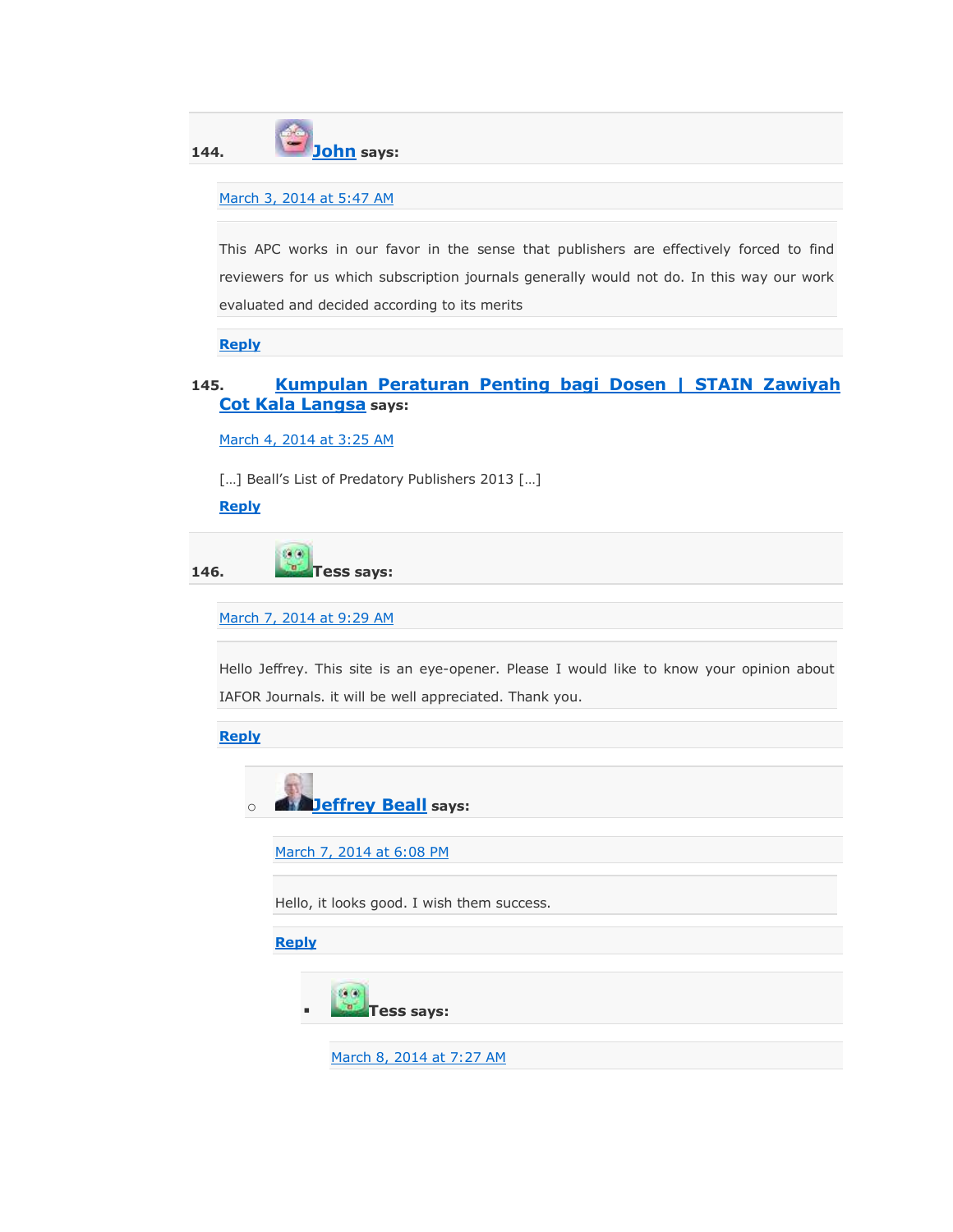Thank you very much for taking the time out to respond to my inquiry. I do appreciate it. I would certainly be visiting this site more often. Regards

## **147. [Verso una Grand Unified Theory della Sindone « Oggi](http://oggiscienza.wordpress.com/2014/03/12/verso-una-grand-unified-theory-della-sindone/)  [Scienza](http://oggiscienza.wordpress.com/2014/03/12/verso-una-grand-unified-theory-della-sindone/) says:**

#### [March 12, 2014 at 8:40 AM](https://scholarlyoa.com/2012/12/06/bealls-list-of-predatory-publishers-2013/#comment-53553)

[...] il prof. Fanti si compra spesso articoli di sindonologia sulle riviste dell'editore Academic Journals, un'usanza condivisa dal prof. Carpinteri. Su riviste più convenzionali pubblica […] **[Reply](https://scholarlyoa.com/2012/12/06/bealls-list-of-predatory-publishers-2013/?replytocom=53553#respond)**

**148. [Krisana Chinnasarn](http://www.kst-thailand.org/) says:**

#### [March 16, 2014 at 8:08 AM](https://scholarlyoa.com/2012/12/06/bealls-list-of-predatory-publishers-2013/#comment-55542)

Dear Prof. Jeffrey,

Please kindly noted that the ICKST-2014 International Conference on Knowledge and Smart Technology organized by World Academy of Science, Engineering and Technology, available a[thttp://waset.org/conference/2014/11/istanbul/ICKST](http://waset.org/conference/2014/11/istanbul/ICKST) has nothing concerned with KST Conference. The KST Conference is organized by Faculty of Informatics, Burapha University, Thailand, in cooperation with 8 Institutes in Thailand which is continuously supported by IEEE Thailand Section and ECTI Thailand.

We found that the theme of ICKST much similar to our conference theme. Please visit our website at [http://www.kst-thailand.org](http://www.kst-thailand.org/) for more information. Thank you for you kind attention. If there is any more information you may need, please feel free to contact us.

| Your                                |             | Faithfully |  |  |
|-------------------------------------|-------------|------------|--|--|
| Krisana                             | Chinnasarn, | PhD.       |  |  |
| Technical Program Chairs of the KST |             |            |  |  |

**[Reply](https://scholarlyoa.com/2012/12/06/bealls-list-of-predatory-publishers-2013/?replytocom=55542#respond)**



**149. Contributor says:**

[March 25, 2014 at 8:20 AM](https://scholarlyoa.com/2012/12/06/bealls-list-of-predatory-publishers-2013/#comment-60005)

A new title…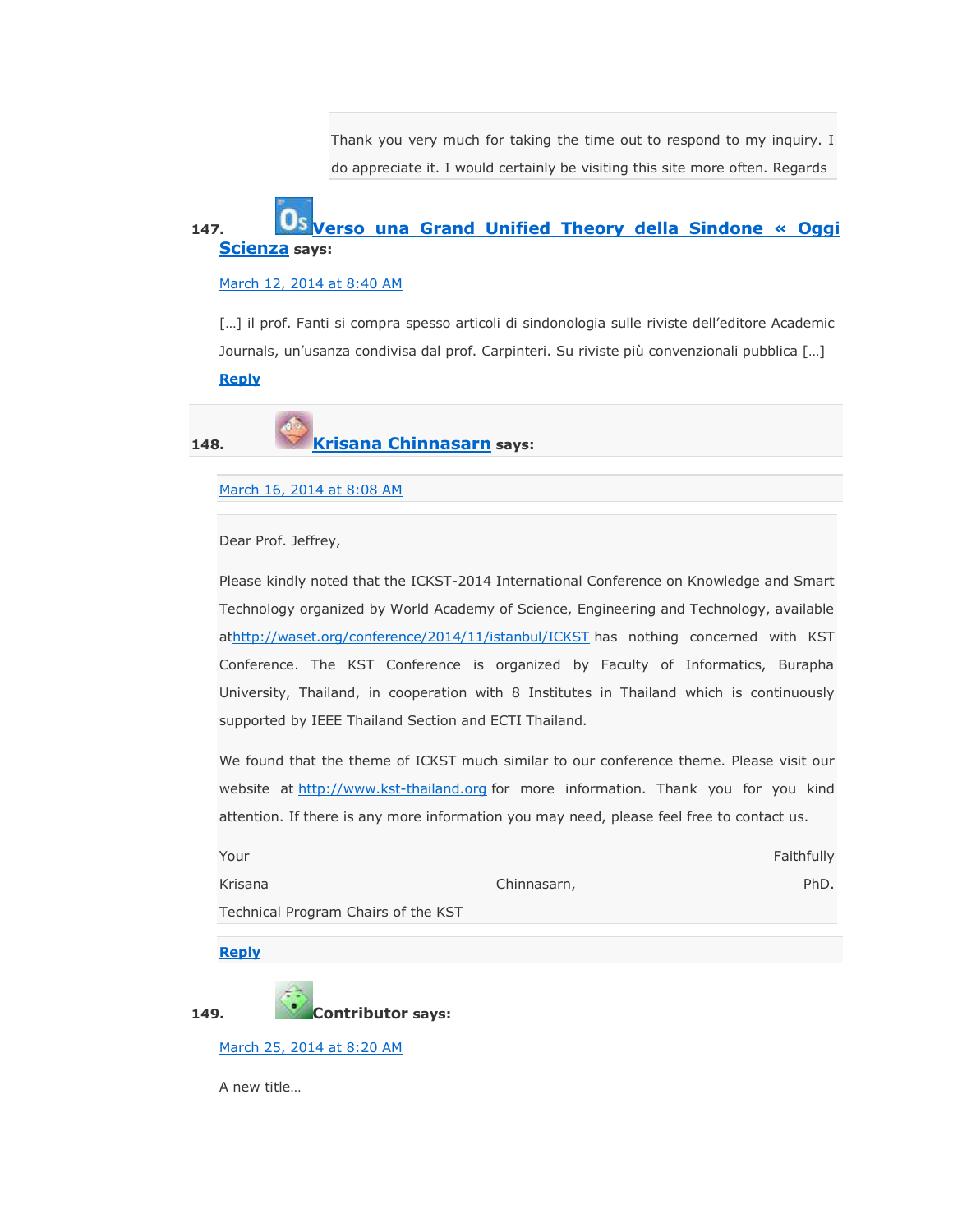This is Modern Education Review (ISSN 2155-7993), a professional journal published worldwide by Academic Star Publishing Company, New York , NY, USA.

We have learned your paper xxxxxxxxxxxxxxxxxxxx. If you have the idea of making our journal a vehicle for your research interests, please send the electronic version of your latest paper to us through email attachment in MS word format. All of your original papers and books which have not been published are welcome.

Hope to keep in touch by email and publish some papers or books from you and your friends in USA. As an American academic publishing group, we wish to become your friends if necessary. We also want to invite some people to be our reviewers or become our editorial board members. If you are interested in our journal, you can send your CV to us. You can find our sample issue in the attachment. Expect to get your reply soon.

Best regards,

Vichell

| Journal<br>οf                                              |  | Modern |                    |  | Education                                                    |         | Review |  |       |
|------------------------------------------------------------|--|--------|--------------------|--|--------------------------------------------------------------|---------|--------|--|-------|
| Academic                                                   |  |        | Star<br>Publishing |  |                                                              | Company |        |  |       |
| education@academicstar.us, moderneducation@academicstar.us |  |        |                    |  |                                                              |         |        |  |       |
|                                                            |  |        |                    |  | 228 East 45th Street, Ground Floor, #CN00000267, New York NY |         |        |  | 10017 |
| TEL: 347-230-6798, Fax:347-426-1986                        |  |        |                    |  |                                                              |         |        |  |       |

#### **[Reply](https://scholarlyoa.com/2012/12/06/bealls-list-of-predatory-publishers-2013/?replytocom=60005#respond)**

#### **150. Dr. Majid Rashidi says:**

[March 29, 2014 at 1:19 AM](https://scholarlyoa.com/2012/12/06/bealls-list-of-predatory-publishers-2013/#comment-61634)

I think you are planning to blacklist all open access journals and also I think some top publishers such as Elsevier, Blackwell and others are behind this game!

#### **[Reply](https://scholarlyoa.com/2012/12/06/bealls-list-of-predatory-publishers-2013/?replytocom=61634#respond)**

#### **151. [Guest Post: Reviewing the Peer Review System | PEER](http://peerreviewwatch.wordpress.com/2014/03/23/533/)  [REVIEW WATCH](http://peerreviewwatch.wordpress.com/2014/03/23/533/) says:**

#### [April 2, 2014 at 9:28 AM](https://scholarlyoa.com/2012/12/06/bealls-list-of-predatory-publishers-2013/#comment-63385)

[...] of the current peer review system more than anything else. The study took many journals from 'Beall's list', a known list of hoax open access journals previously defined by Jeffrey Beall, so sceptics […]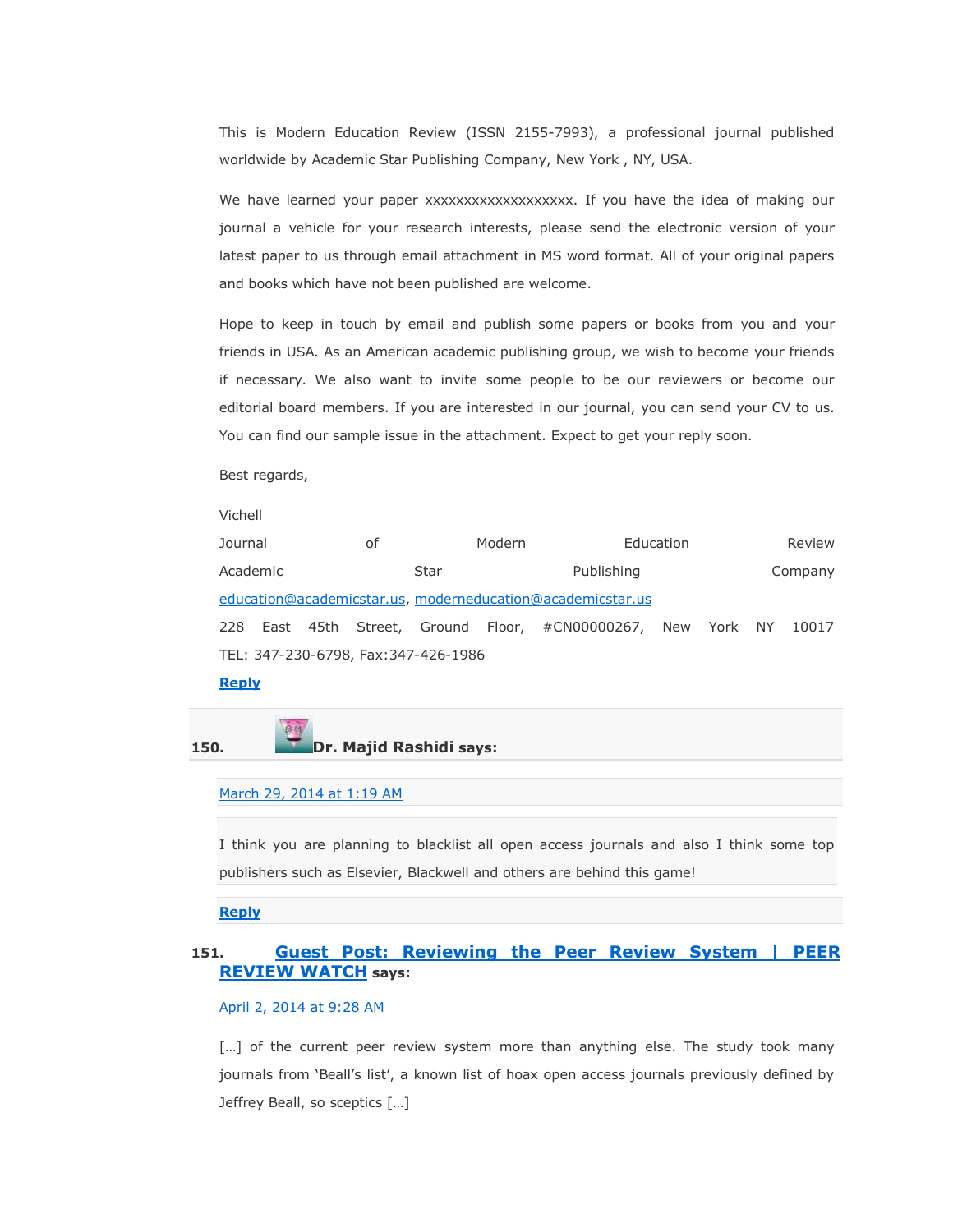#### **[Reply](https://scholarlyoa.com/2012/12/06/bealls-list-of-predatory-publishers-2013/?replytocom=63385#respond)**



#### [April 8, 2014 at 5:57 AM](https://scholarlyoa.com/2012/12/06/bealls-list-of-predatory-publishers-2013/#comment-65561)

This has been a long discusion about this topic, worthwhile picking a publisher very carefully! Take a look at Beall's List of Predatory Publishers 2013 , hope it helps

#### **[Reply](https://scholarlyoa.com/2012/12/06/bealls-list-of-predatory-publishers-2013/?replytocom=65561#respond)**

#### **152. Omisore Akinlolu G says:**

#### [April 10, 2014 at 10:10 PM](https://scholarlyoa.com/2012/12/06/bealls-list-of-predatory-publishers-2013/#comment-66531)

Thanks so much for this exhaustive work. Please I will like to know what you think of IOSR journals- for instance IOSR- journal of medical and health sciences. Thanks so much.

Akin. Omisore

#### **[Reply](https://scholarlyoa.com/2012/12/06/bealls-list-of-predatory-publishers-2013/?replytocom=66531#respond)**

o **[Jeffrey Beall](https://scholarlyoa.wordpress.com/) says:**

[April 11, 2014 at 2:38 PM](https://scholarlyoa.com/2012/12/06/bealls-list-of-predatory-publishers-2013/#comment-66791)

I have this publisher included on my list here:IOSR- journal of medical and health sciences

I recommend against submitting papers to this publisher's journals.

**[Reply](https://scholarlyoa.com/2012/12/06/bealls-list-of-predatory-publishers-2013/?replytocom=66791#respond)**



**153. Suzanna says:**

#### [April 11, 2014 at 1:23 PM](https://scholarlyoa.com/2012/12/06/bealls-list-of-predatory-publishers-2013/#comment-66770)

Herbert Publications is on this list, and while I can't speak to the other journals, Microbiology Discovery hardley accepts articles purely for financial gain since  $\sim40\%$  of the articles have been rejected thus far [\(http://www.hoajonline.com/microbiology\)](http://www.hoajonline.com/microbiology). Additionally, the Editor's in Chief are highly respected and serve on the board(s) of other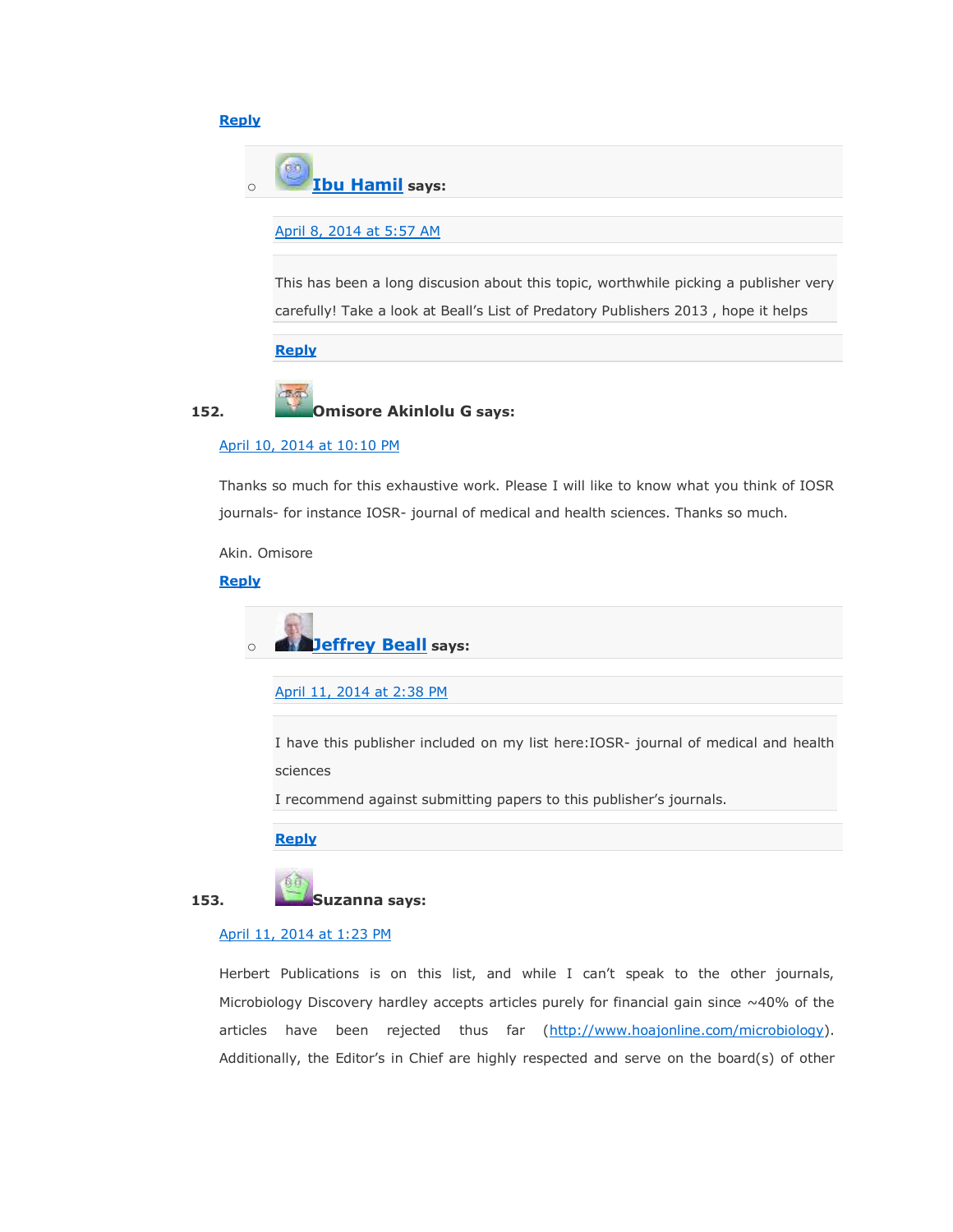well-respected journals as well. Thus, I'm wondering how accurate this list is in representing the journals?

#### **[Reply](https://scholarlyoa.com/2012/12/06/bealls-list-of-predatory-publishers-2013/?replytocom=66770#respond)**



#### [April 11, 2014 at 2:25 PM](https://scholarlyoa.com/2012/12/06/bealls-list-of-predatory-publishers-2013/#comment-66787)

You are free to not take my advice and submit your work to Herbert and all the other publishers on my list. I somehow feel that your work will fit nicely in the journals I have listed here. Good luck.

**[Reply](https://scholarlyoa.com/2012/12/06/bealls-list-of-predatory-publishers-2013/?replytocom=66787#respond)**

#### **154. [La Sindone avvolgeva l'esplosivo, cont. –](http://ocasapiens-dweb.blogautore.repubblica.it/2014/04/22/la-sindone-avvolgeva-lesplosivo-cont-2/) Ocasapiens - Blog - [Repubblica.it](http://ocasapiens-dweb.blogautore.repubblica.it/2014/04/22/la-sindone-avvolgeva-lesplosivo-cont-2/) says:**

#### [April 22, 2014 at 11:17 AM](https://scholarlyoa.com/2012/12/06/bealls-list-of-predatory-publishers-2013/#comment-71764)

[...] A Padova Oggi, narra di esser stato finanziato con 54 mila euro dal proprio ateneo, di aver scoperto con la datazione "meccanica" – incertezza +/-400 anni – che il telo "è coevo all'uomo" che avvolgeva – e di aver pubblicato il risultato su riviste scientifiche di livello internazionale. Il prof. Fanti dice le bugie. Con i soldi nostri, tre anni fa si è comprato due articoli da un editore per pataccari. […]

#### **[Reply](https://scholarlyoa.com/2012/12/06/bealls-list-of-predatory-publishers-2013/?replytocom=71764#respond)**



**155. [Jack Newman](http://www.breastfeedinginc.ca/) says:**

#### [April 23, 2014 at 6:34 AM](https://scholarlyoa.com/2012/12/06/bealls-list-of-predatory-publishers-2013/#comment-72194)

Hi, what about the Journal of Neonatology and Clinical Pediatrics (NCP), out of Binghamton New York?

**[Reply](https://scholarlyoa.com/2012/12/06/bealls-list-of-predatory-publishers-2013/?replytocom=72194#respond)**



[April 23, 2014 at 7:00 AM](https://scholarlyoa.com/2012/12/06/bealls-list-of-predatory-publishers-2013/#comment-72201)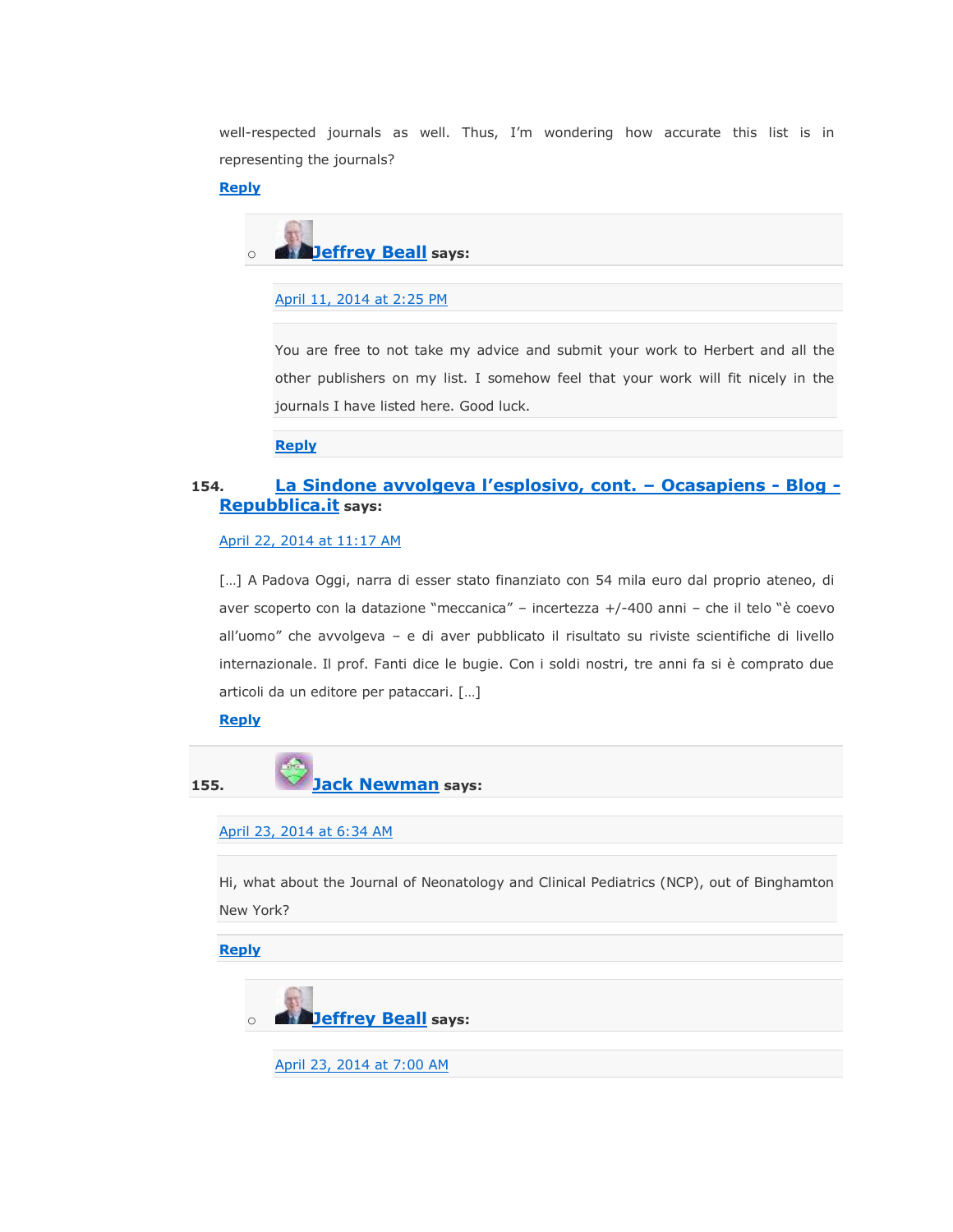If you mean the one published by Herald Open Access Journals (HOAJ), then I recommend against submitting papers to the journal and against having any association with it.

#### **[Reply](https://scholarlyoa.com/2012/12/06/bealls-list-of-predatory-publishers-2013/?replytocom=72201#respond)**

# **156. [Leisha Wharfield](http://www.decisionresearch.org/) says:**

#### [May 6, 2014 at 2:33 PM](https://scholarlyoa.com/2012/12/06/bealls-list-of-predatory-publishers-2013/#comment-81230)

Thank you so much for this list, Mr. Beall. Our research institute receives many solicitations from these publishers, and I've linked all our employees to it so they can easily dismiss the worst offenders.

**[Reply](https://scholarlyoa.com/2012/12/06/bealls-list-of-predatory-publishers-2013/?replytocom=81230#respond)**

### **157. [KUMPULAN INFO PENTING UNTUK DOSEN](http://ti.polinpdg.ac.id/?p=658) – JURUSAN [TEKNOLOGI INFORMASI](http://ti.polinpdg.ac.id/?p=658) says:**

[May 30, 2014 at 2:05 AM](https://scholarlyoa.com/2012/12/06/bealls-list-of-predatory-publishers-2013/#comment-102422)

[...] Beall's List of Predatory Publishers 2013 [...]

#### **[Reply](https://scholarlyoa.com/2012/12/06/bealls-list-of-predatory-publishers-2013/?replytocom=102422#respond)**

**158. Mohamad says:**

[June 10, 2014 at 3:40 PM](https://scholarlyoa.com/2012/12/06/bealls-list-of-predatory-publishers-2013/#comment-110314)

#### Hi

What is about the Applied mechanics and material which is published by ttp. They claim that the journal is index in the Thomson Reuters but I couldn't find this journal in ISI. Do they life? In the set of the set of the set of the set of the set of the set of the set of the set of the set o

Thank you

#### **[Reply](https://scholarlyoa.com/2012/12/06/bealls-list-of-predatory-publishers-2013/?replytocom=110314#respond)**



[June 10, 2014 at 3:54 PM](https://scholarlyoa.com/2012/12/06/bealls-list-of-predatory-publishers-2013/#comment-110327)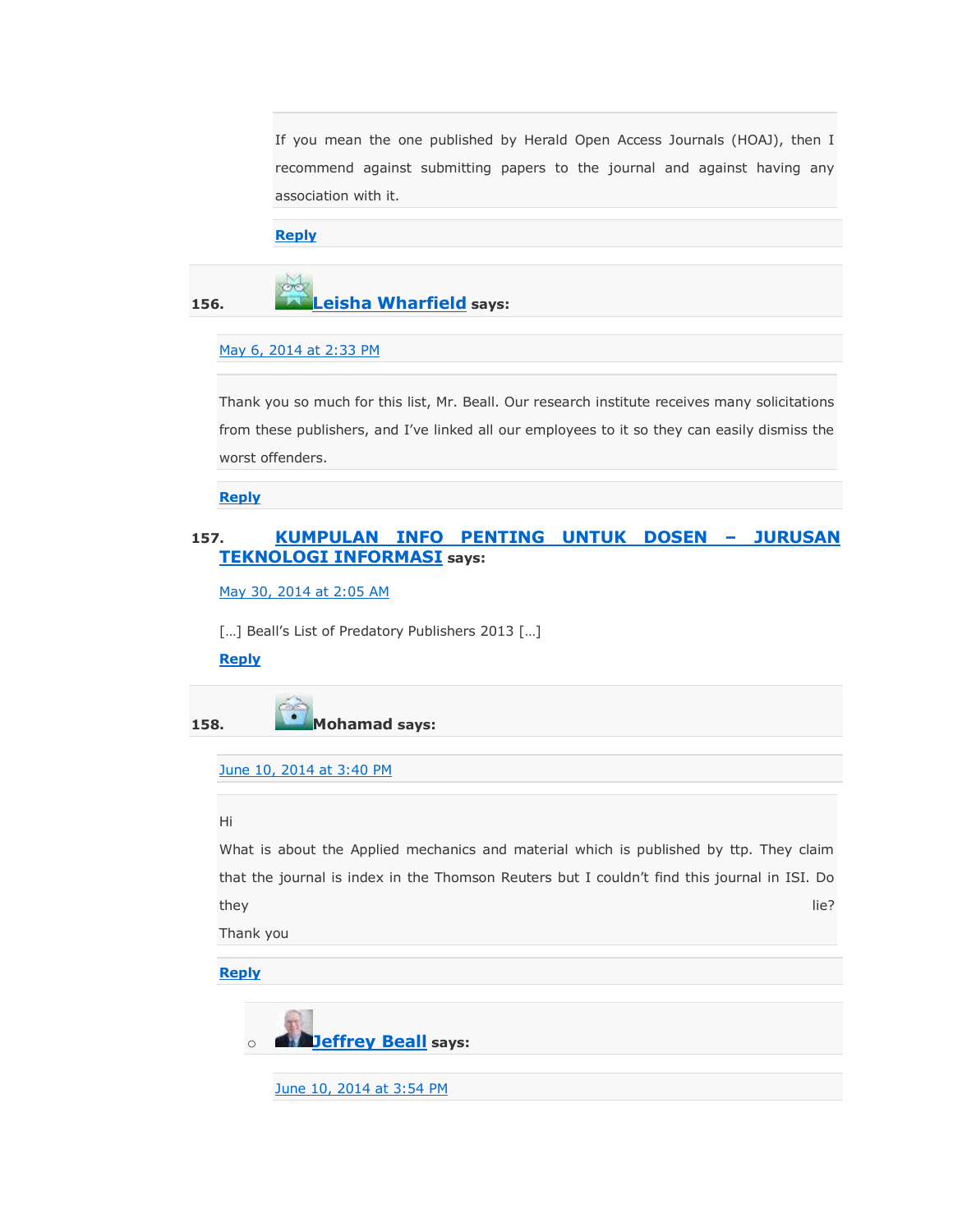*Applied Mechanics and Materials* is published by Trans Tech Publications, Inc. I do not see this title included on the Thomson Reuters Master Journal list here: http://science.thomsonreuters.com/cqi-

[bin/jrnlst/jlsearch.cgi?PC=MASTER&Error=1](http://science.thomsonreuters.com/cgi-bin/jrnlst/jlsearch.cgi?PC=MASTER&Error=1)

Trans Tech is not an OA publisher and is therefore not on my list.

**[Reply](https://scholarlyoa.com/2012/12/06/bealls-list-of-predatory-publishers-2013/?replytocom=110327#respond)**

**159. Gavin Shin says:**

#### [June 10, 2014 at 8:08 PM](https://scholarlyoa.com/2012/12/06/bealls-list-of-predatory-publishers-2013/#comment-110513)

Any comments on Herald Scholarly Open Access (heraldopenaccess.org)? Received Editorial Board Invitation from one of their journals recently. But the publisher doesn't seem to be legitimate.

**[Reply](https://scholarlyoa.com/2012/12/06/bealls-list-of-predatory-publishers-2013/?replytocom=110513#respond)**



[June 10, 2014 at 8:13 PM](https://scholarlyoa.com/2012/12/06/bealls-list-of-predatory-publishers-2013/#comment-110515)

I agree and would recommend finding a better publisher to work with.

**[Reply](https://scholarlyoa.com/2012/12/06/bealls-list-of-predatory-publishers-2013/?replytocom=110515#respond)**

o **[Brian Hanley](https://www.facebook.com/BrianPHanley) says:**

#### [November 21, 2014 at 12:29 PM](https://scholarlyoa.com/2012/12/06/bealls-list-of-predatory-publishers-2013/#comment-204841)

The WHOIS record for herald dates from Feb 2014. There are 26 journals. The street address is supposed to be in Herndon, VA, and the name on an email is Nina Murphy. Her email i[shjin@heraldopenaccess.com.](mailto:hjin@heraldopenaccess.com) But the WHOIS domain record shows a PO Box in Queensland, Australia. The email contact for the domain name is a privacy protection outfit.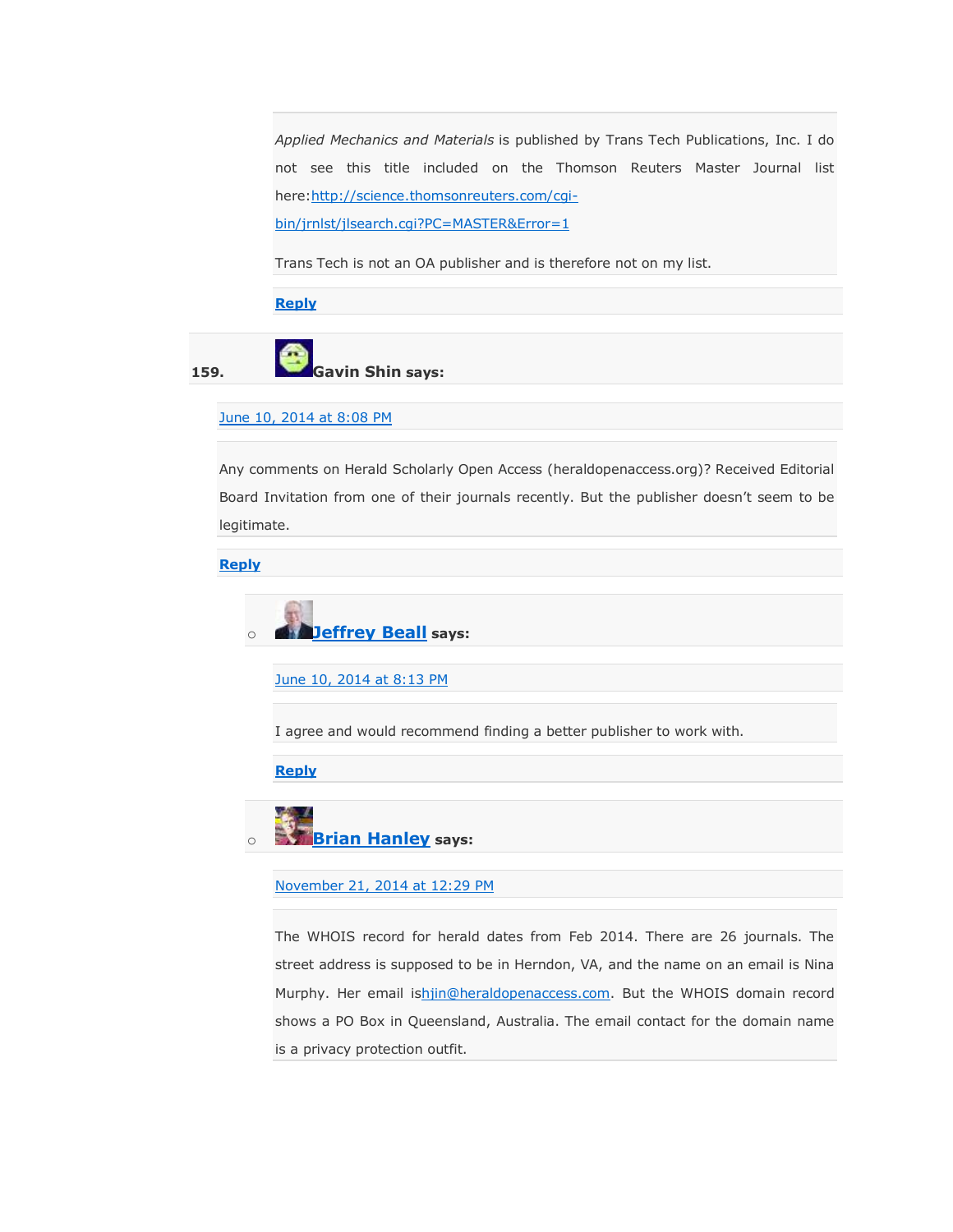The phone number on the WHOIS record comes up in google for an Allen E Sanitras. Brownbook shows this as a screenname for Pattaya Go Go. The entries in Brownbook are here[.http://www.brownbook.net/account/profile/1054596](http://www.brownbook.net/account/profile/1054596)

Pattaya Go Go is a strip club in Thailand, although it also appears to be named the Windmill Pattaya Club Go Go[.http://www.brownbook.net/business/38505816/pattaya-go-go](http://www.brownbook.net/business/38505816/pattaya-go-go---windmillpattaya) [windmillpattaya](http://www.brownbook.net/business/38505816/pattaya-go-go---windmillpattaya) – the Allen E Sanitras ID has claimed this as his/her business.

It appears that this "Herald Scholarly Open Access" journal was started by a strip club owner in Thailand through two layers of misdirection.

Looking up the last name of Sanitras, three publications come up from a Sanitra Sirithangkul[.http://www.pubfacts.com/author/Sanitra+Sirithangkul](http://www.pubfacts.com/author/Sanitra+Sirithangkul) All three publications are in 2010. There may be no relationship. However, the hotmail address for Sanitra Sirithangkul on (probably her) papers was [sanitras@hotmail.com.](mailto:sanitras@hotmail.com)

Having had years of residence overseas, the inside story on this journal could be interesting.

A plausible explanation is that Sanitra has a husband (maybe even Western) who runs the club, or that the club belongs to her. That kind of establishment doesn't have the same cultural attitude in Thailand it does in the USA. (I did a 3-day survey through urban Thailand. Part of that that included sampling and questionnaires in strip clubs and brothels in Bangkok, escorted by a Thai police officer during an influenza epidemic–however my co-author thought we should leave that data off the paper, so we did. A club run by a woman physician would probably be popular with girls who would feel safer.)

Economic reversals might be a reason, or practical requirements for income. Medicine isn't well paid in every country. The USA is unique in its high pay scale for physicians, and Americans tend to presume that medical professionals outside the USA have the same pay scales. I knew a Russian pediatrician fairly well who started a set of stationary stores in Kazakhstan because she couldn't support her children on a pediatrician's salary. It pained her to spend so much time away from the hospital, but she also said that thieves had even stolen the screens and plumbing fixtures. I knew a surgeon in Central Asia who quit medicine because surgery didn't pay enough to live on.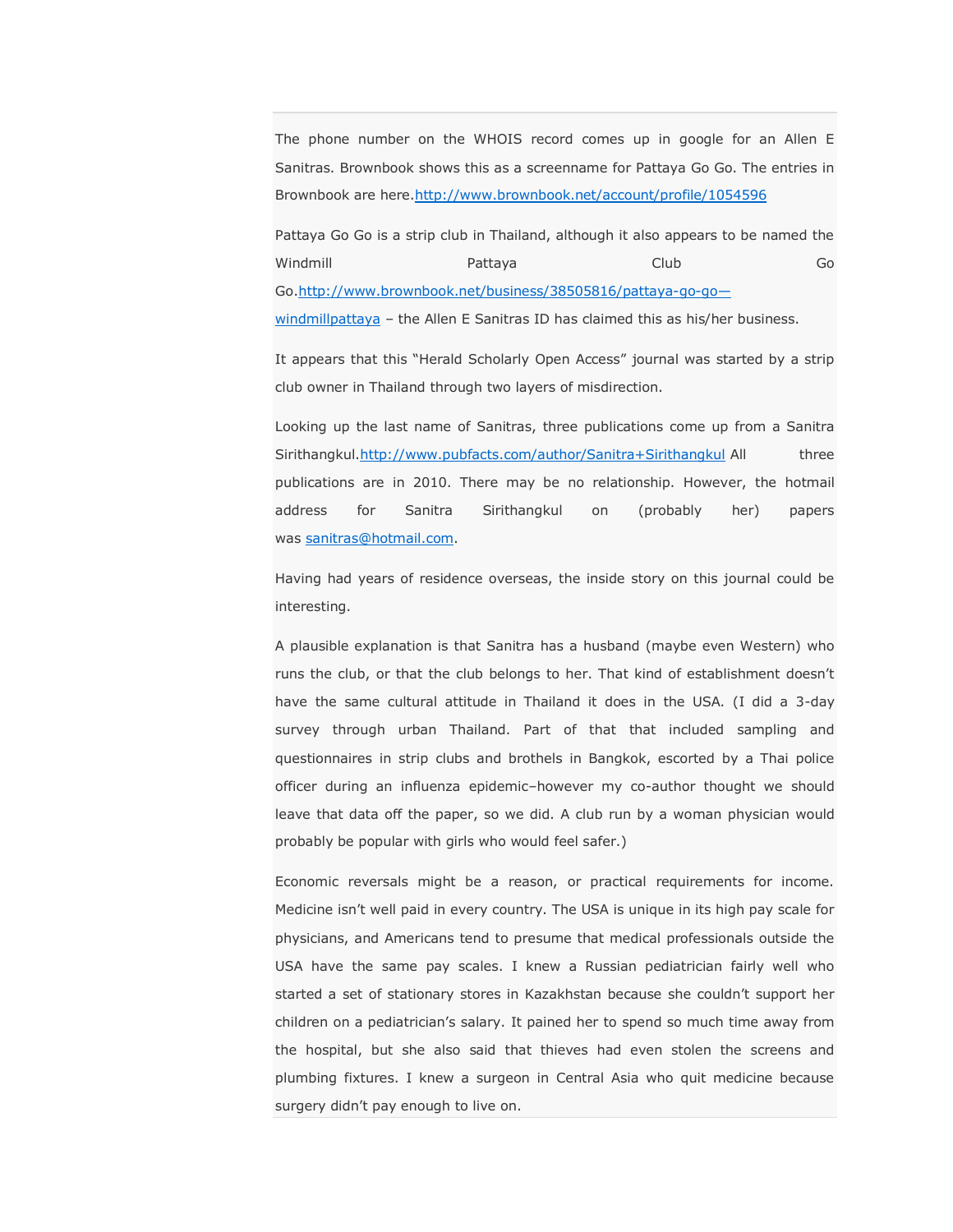So perhaps, despite the strangeness of these journals provenance, there may be something legitimate at the core, and someone who isn't solely in it for the money. Perhaps. I am quite curious now to know more. But to find those answers would require a trip to Pattaya and tracking down the owner of the Windmill club.

#### **[Reply](https://scholarlyoa.com/2012/12/06/bealls-list-of-predatory-publishers-2013/?replytocom=204841#respond)**



#### [November 21, 2014 at 3:13 PM](https://scholarlyoa.com/2012/12/06/bealls-list-of-predatory-publishers-2013/#comment-204904)

This is amazing, Brian! A trip to Thailand for an interview with this brothel owner is definitely in order. Can we get a grant for that? How about a Kickstarter campaign? Best post yet on this board.

# **[Brian Hanley](https://www.facebook.com/BrianPHanley) says:**

[November 21, 2014 at 5:22 PM](https://scholarlyoa.com/2012/12/06/bealls-list-of-predatory-publishers-2013/#comment-204960)

@Leishalynn – Thanks.

Note, though, that a nightclub is not a brothel. A little cultural sensitivity is in order. Thai's do not share our cultural roots. It was not my intent to take this person down so much as to understand them. A frontal assault is not likely to achieve that. There may be good reasons.

A grant might be possible. The unused data collected was to show that brothels and strip clubs around the world are probably a major vector for influenza epidemics. Women work when sick. They take OTC medications to suppress symptoms. My co-author wasn't comfortable with it for two reasons. First, we were breaking new ground and she thought it would be better not to be controversial in other areas. Second, the data was partial. It was fairly good, but it really needed more cities around the world.

What I would suggest is that you write a grant to study the next influenza epidemic. The basic idea would be to go around the world visiting cities and seeking out prostitution. Collect answers to questionnaires, observe contacts, and if possible, collect saliva samples. Also take temp and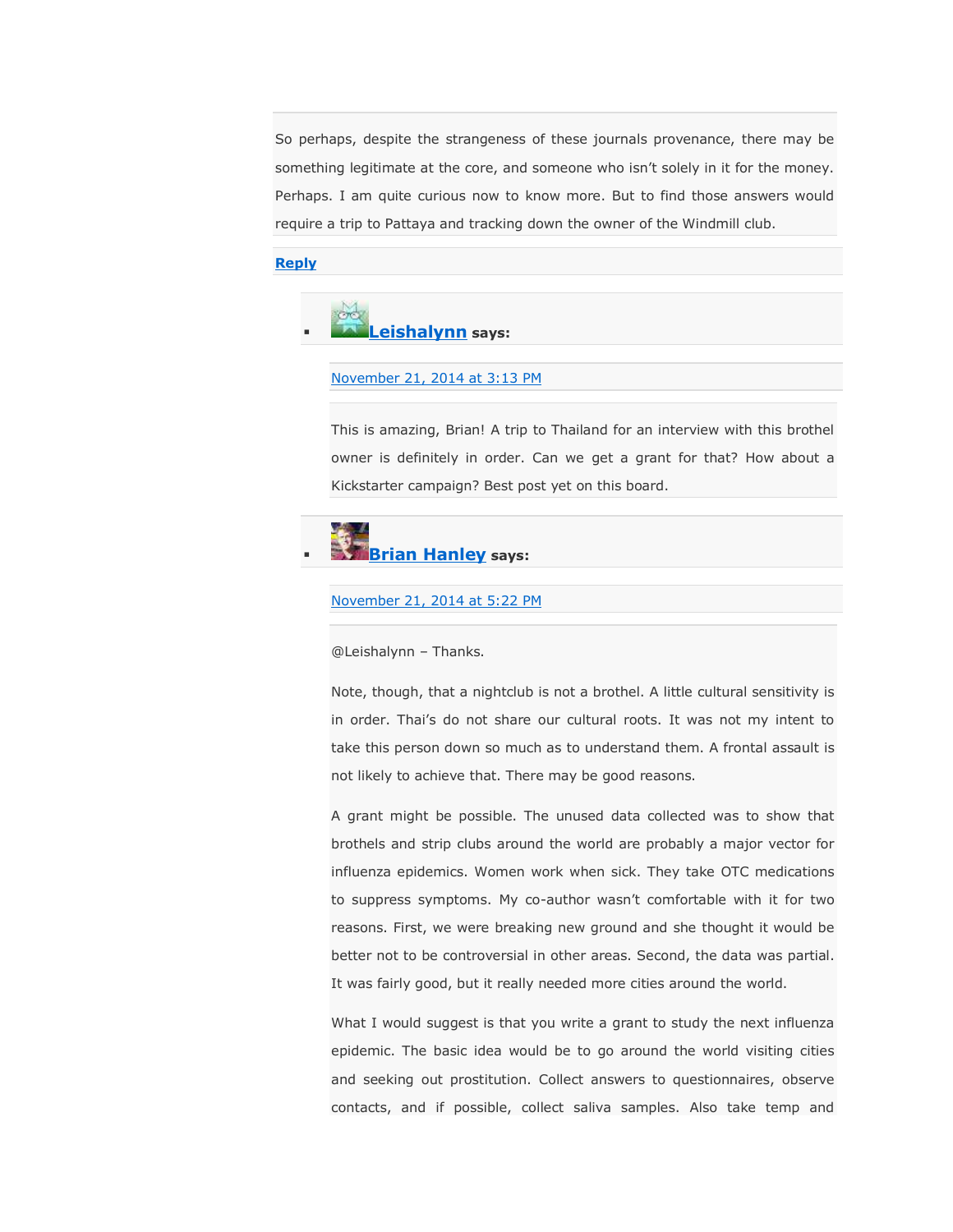humidity readings to monitor conditions for influenza spread. Get the money, and hold onto it until the next big epidemic.

What we did was to look primarily at cities in the tropics. Collected some date in USA and then ended in two cities in Australia. You could end your trip in Thailand and collect data in Pattaya. Hang around for a week, get to know people, find the pediatrician. See what's up.

I'd be happy to collaborate or chat about your grant. I'm in the so-called "for profit" sector now, although it looks so far mostly like a "for loss" sector. But either way, not eligible for grants, though I'd like to see that hypothesis proven. Your organization is eligible.



#### [November 21, 2014 at 5:53 PM](https://scholarlyoa.com/2012/12/06/bealls-list-of-predatory-publishers-2013/#comment-204974)

Oh, yes, my institution is eligible, but I'm not a scientist, I'm a writer. I'd love to interview the Thai entrepreneur who's branching into academic publishing from her strip club. It's just too cool. Your research and ideas for expanding it are also intriguing, and I hope you get in a position to continue it.



#### [June 12, 2014 at 4:55 PM](https://scholarlyoa.com/2012/12/06/bealls-list-of-predatory-publishers-2013/#comment-111982)

I am very confused about paying publishing fees or page fees. AJAE is very reputed journal in my field (Agriculture economics) and charges hefty fees. See at the en[dhttp://www.oxfordjournals.org/our\\_journals/ajae/for\\_authors/general.html](http://www.oxfordjournals.org/our_journals/ajae/for_authors/general.html) So how is paying publishing fee self publishing?

**[Reply](https://scholarlyoa.com/2012/12/06/bealls-list-of-predatory-publishers-2013/?replytocom=111982#respond)**

**161. [Cuidado con los timos en revistas open access… |](http://multipliciudades.org/2014/06/24/cuidado-con-los-timos-en-revistas-open-access/)  [multipliciudades](http://multipliciudades.org/2014/06/24/cuidado-con-los-timos-en-revistas-open-access/) says:**

[June 24, 2014 at 3:25 AM](https://scholarlyoa.com/2012/12/06/bealls-list-of-predatory-publishers-2013/#comment-120103)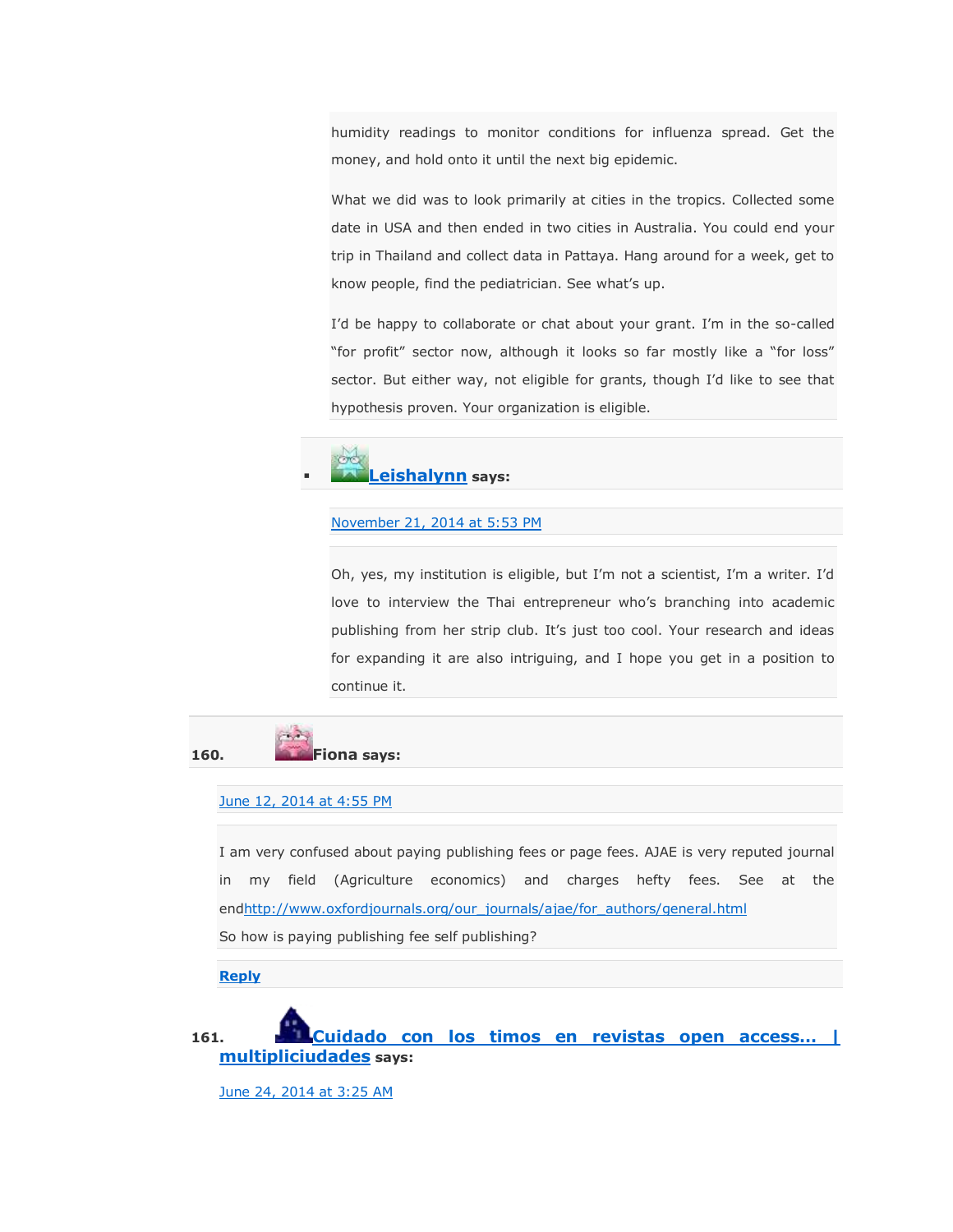[...] Afortunadamente hace tiempo que estas malas prácticas son vox populi. Incluso existen listados de revistas e instituciones que incurren en ellas, a disposición de profesores e investigadores. Pueden consultar, por ejemplo, la lista de Predatory Publishers de Jeffrey Beall. […]

**[Reply](https://scholarlyoa.com/2012/12/06/bealls-list-of-predatory-publishers-2013/?replytocom=120103#respond)**



o **[Jeffrey Beall](https://scholarlyoa.wordpress.com/) says:**

[July 3, 2014 at 4:28 AM](https://scholarlyoa.com/2012/12/06/bealls-list-of-predatory-publishers-2013/#comment-123539)

I use these *[criteria](http://wp.me/p280Ch-g5)* to decide which publishers / journals to add to the list.

I do have a publisher called World Academic Publishing on my list.

**[Reply](https://scholarlyoa.com/2012/12/06/bealls-list-of-predatory-publishers-2013/?replytocom=123539#respond)**

**163. Parvin says:**

#### [July 11, 2014 at 1:33 AM](https://scholarlyoa.com/2012/12/06/bealls-list-of-predatory-publishers-2013/#comment-127439)

what about "LNIT" and "IJIEE' both of them sponsored of "IACSIT" conferences will be done in Swiss and BAli Indonesia . Is it true conferences?

#### **[Reply](https://scholarlyoa.com/2012/12/06/bealls-list-of-predatory-publishers-2013/?replytocom=127439#respond)**



[July 11, 2014 at 4:15 AM](https://scholarlyoa.com/2012/12/06/bealls-list-of-predatory-publishers-2013/#comment-127506)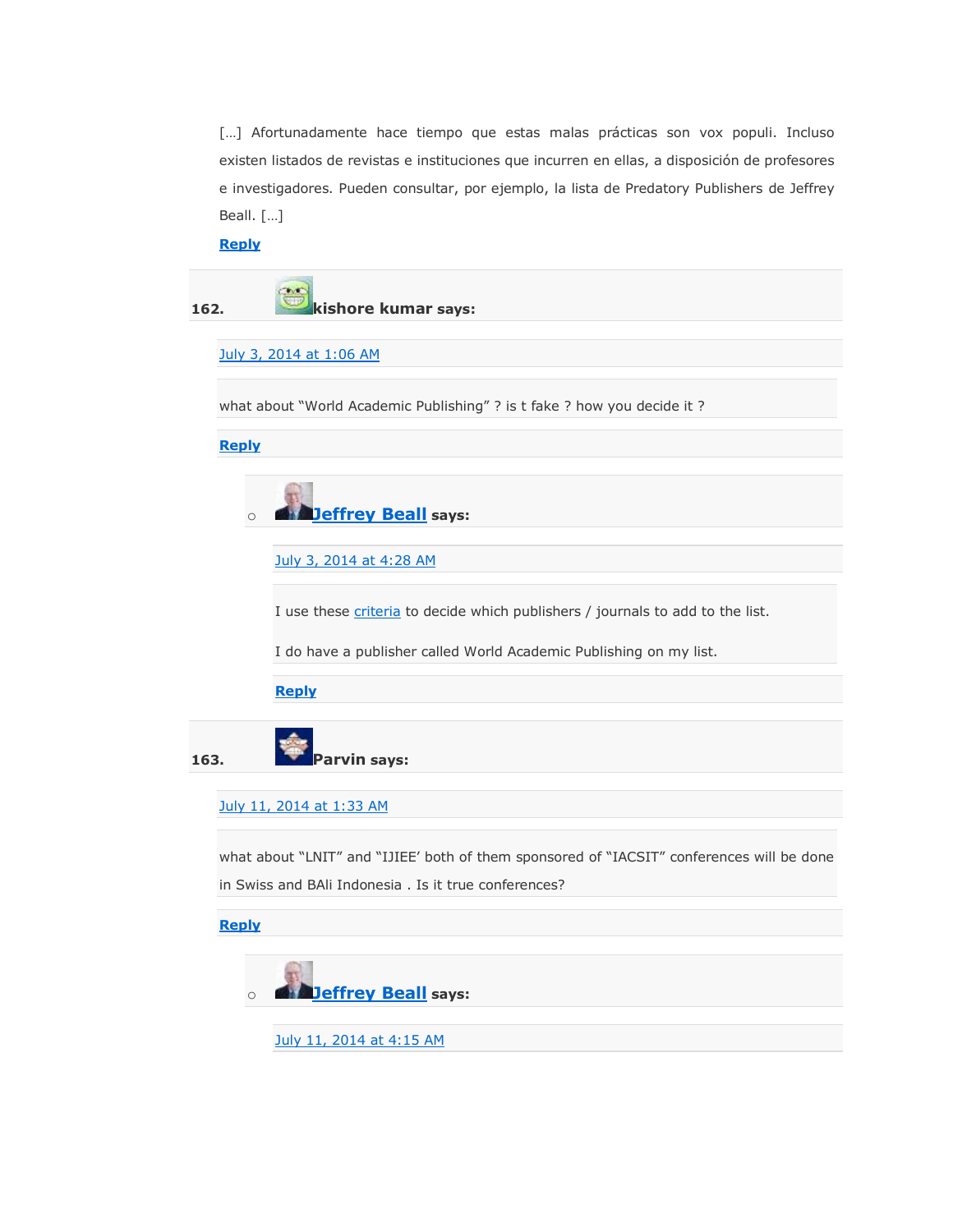I haven't formally analyzed these conferences, but I can tell you that the publisher IACSIT is on my list, as a publisher. I looked at the "Conferences" link on its website, and they hold around ten conferences per month. This seems like an aggressive money-making outfit to me. If their conferences are as bad as their journals, I would advise extreme caution.

#### **[Reply](https://scholarlyoa.com/2012/12/06/bealls-list-of-predatory-publishers-2013/?replytocom=127506#respond)**

**164. Bill Yerger says:**

[July 30, 2014 at 6:53 AM](https://scholarlyoa.com/2012/12/06/bealls-list-of-predatory-publishers-2013/#comment-136322)

Is this a predatory journal? I can't find this on your list. International Journal of Education

**[Reply](https://scholarlyoa.com/2012/12/06/bealls-list-of-predatory-publishers-2013/?replytocom=136322#respond)**

o **[Jeffrey Beall](https://scholarlyoa.wordpress.com/) says:**

[July 30, 2014 at 7:10 AM](https://scholarlyoa.com/2012/12/06/bealls-list-of-predatory-publishers-2013/#comment-136329)

Bill, can you supply a link? There are several journals with this title.

**[Reply](https://scholarlyoa.com/2012/12/06/bealls-list-of-predatory-publishers-2013/?replytocom=136329#respond)**



[July 30, 2014 at 8:04 AM](https://scholarlyoa.com/2012/12/06/bealls-list-of-predatory-publishers-2013/#comment-136348)

Amy Li

Editor

International Journal of Education

Macrothink Institute

\*\*\*\*\*\*\*\*\*\*\*\*\*\*\*\*\*\*\*\*\*\*\*\*\*\*\*\*\*\*\*\*\*\*\*\*\*

Add: 5348 Vegas Dr.#825, Las Vegas, Nevada 89108, United States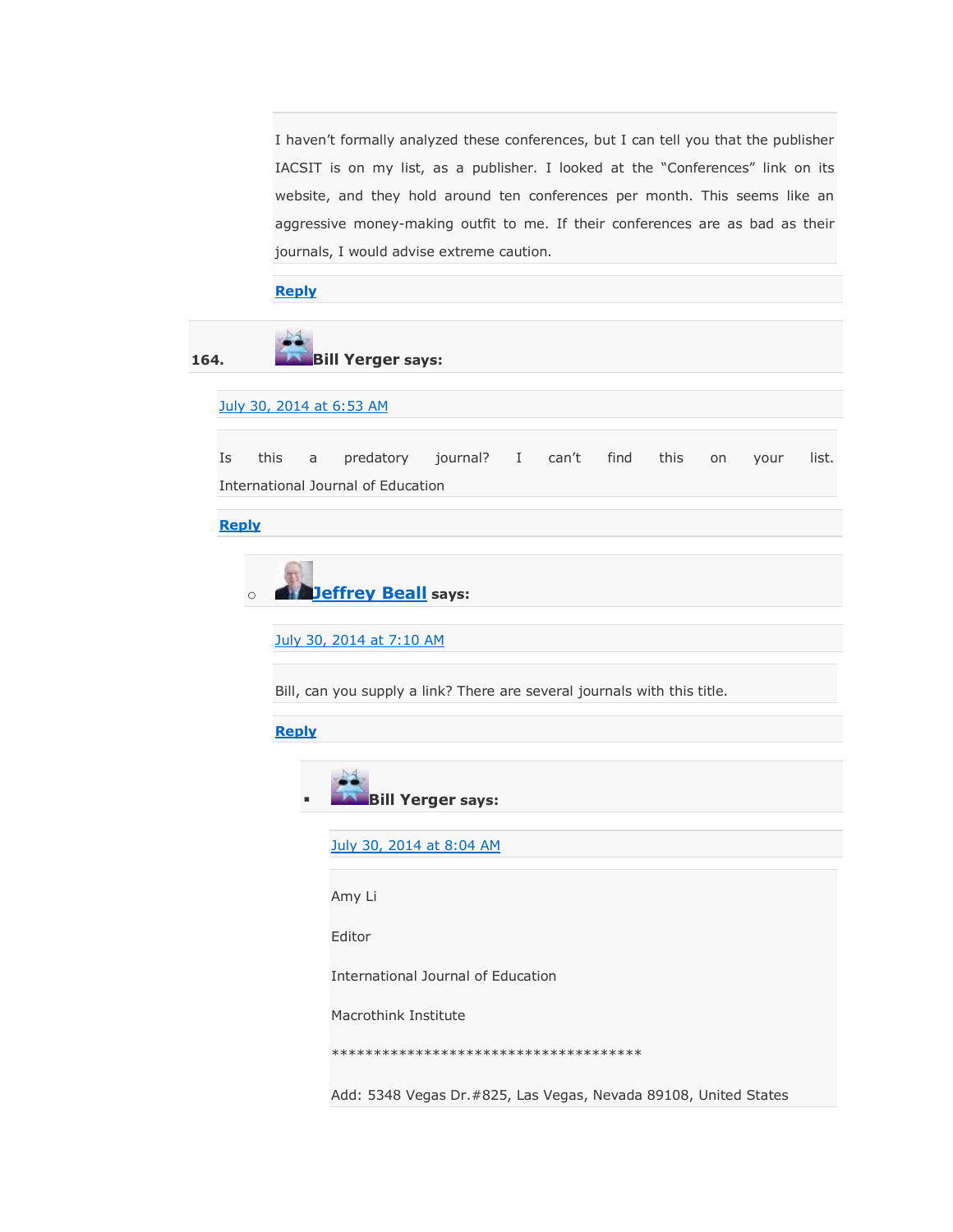Tel: 1-702-953-1852 ext.506

Fax: 1-702-420-2900

E-mail: [ije@macrothink.org](mailto:ije@macrothink.org)

Website: <http://www.macrothink.org/ije/>



### [July 30, 2014 at 11:06 AM](https://scholarlyoa.com/2012/12/06/bealls-list-of-predatory-publishers-2013/#comment-136404)

Bill, this journal is published by the so-called Macrothink "Institute," which is on my list. It is not an institute in any honest sense of the word, and it is not really based in Las Vegas. They use the address of a "virtual office" there. It's really based in Toronto, Ontario.



[July 30, 2014 at 12:09 PM](https://scholarlyoa.com/2012/12/06/bealls-list-of-predatory-publishers-2013/#comment-136420)

Thank you for your kind help!



### [July 30, 2014 at 11:25 AM](https://scholarlyoa.com/2012/12/06/bealls-list-of-predatory-publishers-2013/#comment-136408)

Can i get your imput on Open Journal of Epidemiology. Thank you for your advice

### **[Reply](https://scholarlyoa.com/2012/12/06/bealls-list-of-predatory-publishers-2013/?replytocom=136408#respond)**



### [July 30, 2014 at 12:56 PM](https://scholarlyoa.com/2012/12/06/bealls-list-of-predatory-publishers-2013/#comment-136434)

This journal is published by SCIRP, Scientific Research Publishing. In my opinion, this is a scholarly vanity press. This publisher publishes much pseudo-science. I will publish a blog post about this tomorrow. This journal is Not Recommended.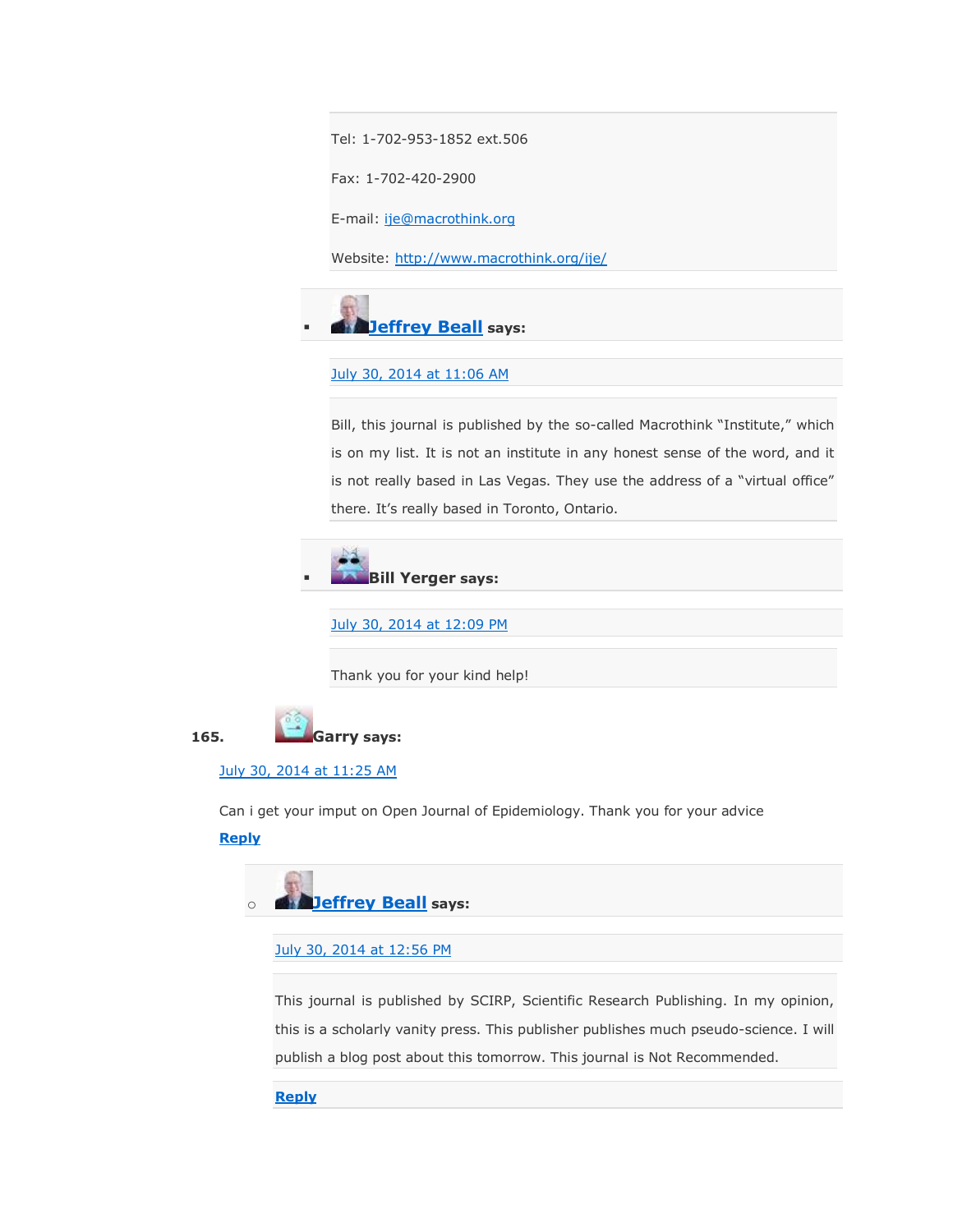

### [August 8, 2014 at 4:39 AM](https://scholarlyoa.com/2012/12/06/bealls-list-of-predatory-publishers-2013/#comment-140305)

Dear Dr. Jeffery, please i want to know the status of European journal of scientific research, Published by Scientific Research Platform (SRP) – Seychelles. The managing editor is Adrian Marcus Steeinberg. Their publishing cost is on the high side (\$300). Thank you.

### **[Reply](https://scholarlyoa.com/2012/12/06/bealls-list-of-predatory-publishers-2013/?replytocom=140305#respond)**



[August 8, 2014 at 5:20 PM](https://scholarlyoa.com/2012/12/06/bealls-list-of-predatory-publishers-2013/#comment-140495)

This journal is extremely questionable. I strongly recommend that you not submit any papers to it.

**[Reply](https://scholarlyoa.com/2012/12/06/bealls-list-of-predatory-publishers-2013/?replytocom=140495#respond)**

## **167. [Scopus/ISI/TCI](http://www.anantasook.com/scopus-database-checking/)  [ [scopus\] |](http://www.anantasook.com/scopus-database-checking/) says:**

### [August 18, 2014 at 10:05 PM](https://scholarlyoa.com/2012/12/06/bealls-list-of-predatory-publishers-2013/#comment-144762)

็นอกจากนี้เว็บไซต์ของบัณฑิตวิทยาลัยมหาวิทยาลัยขอนแก่น […] ยังได้แนะนำรายชื่อสำนักพิมพ์หรือวารสารที่ควรระมัดระวังในการตีพิมพ์ paper ไว้ โดยระบุว่า ให้มีการตรวจสอบรายชื่อวารสารจาก >> [เว็บ Scholarly Open Access Critical analysis of scholarly open-access publishing] […]

### **[Reply](https://scholarlyoa.com/2012/12/06/bealls-list-of-predatory-publishers-2013/?replytocom=144762#respond)**

**168. asieh says:**

### [October 14, 2014 at 1:20 PM](https://scholarlyoa.com/2012/12/06/bealls-list-of-predatory-publishers-2013/#comment-178741)

Dear Dr. Jeffery, please i want to know the status of journal "Transnational Journal of Pure and Applied Mathematics" Published by Jyoti Academic Press. which sites is fake [http://jyotiacademicpress.com/o](http://jyotiacademicpress.com/)r <http://jyotiacademicpress.net/> ????

Thanks so much.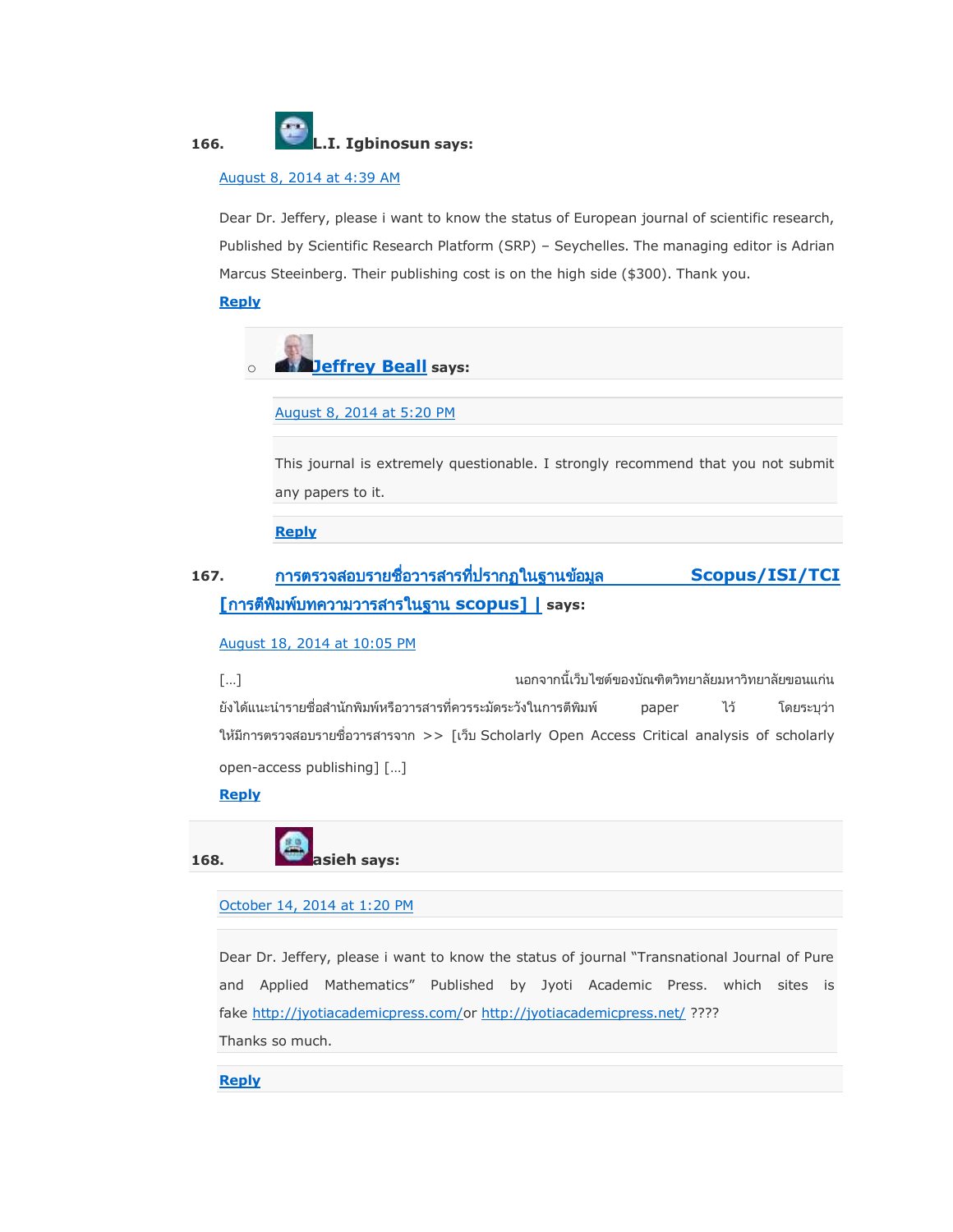o **[Jeffrey Beall](https://scholarlyoa.wordpress.com/) says:**

[October 14, 2014 at 2:55 PM](https://scholarlyoa.com/2012/12/06/bealls-list-of-predatory-publishers-2013/#comment-178801)

Jyoti is on my list [here,](https://scholarlyoa.com/publishers/) so I recommend that you not submit your papers to this publisher and instead find a better one.

**[Reply](https://scholarlyoa.com/2012/12/06/bealls-list-of-predatory-publishers-2013/?replytocom=178801#respond)**



### [October 15, 2014 at 2:07 AM](https://scholarlyoa.com/2012/12/06/bealls-list-of-predatory-publishers-2013/#comment-179140)

Thanks a lot, I want to ask you inform me which journals ("International journal of mathematics and mathematical sciences" Published by Hindawi or "Operations Research Perspectives" Published by Elsevier) is more reliable??????



[October 15, 2014 at 4:55 AM](https://scholarlyoa.com/2012/12/06/bealls-list-of-predatory-publishers-2013/#comment-179233)

I don't know.



#### [October 20, 2014 at 1:33 AM](https://scholarlyoa.com/2012/12/06/bealls-list-of-predatory-publishers-2013/#comment-182335)

Dear Jeffrey, I would like to attract your attention on the dubious practices of Firenze University Press [\(http://www.fupress.com\)](http://www.fupress.com/). Although this publisher is truly institutionally connected to the University of Florence, its publishing practices are not what one would expect by a University press. I won a competition and the prize of the competition was the publication of my thesis open access and the control of the control of the control of the control of the control of the control of the control of the control of the control of the control of the control of the control of the control of the control of t – Although they had told that my thesis was going to be peer reviewed, at no stage did I

receive referees' reports or suggestions to improve my thesis. I asked about that, and they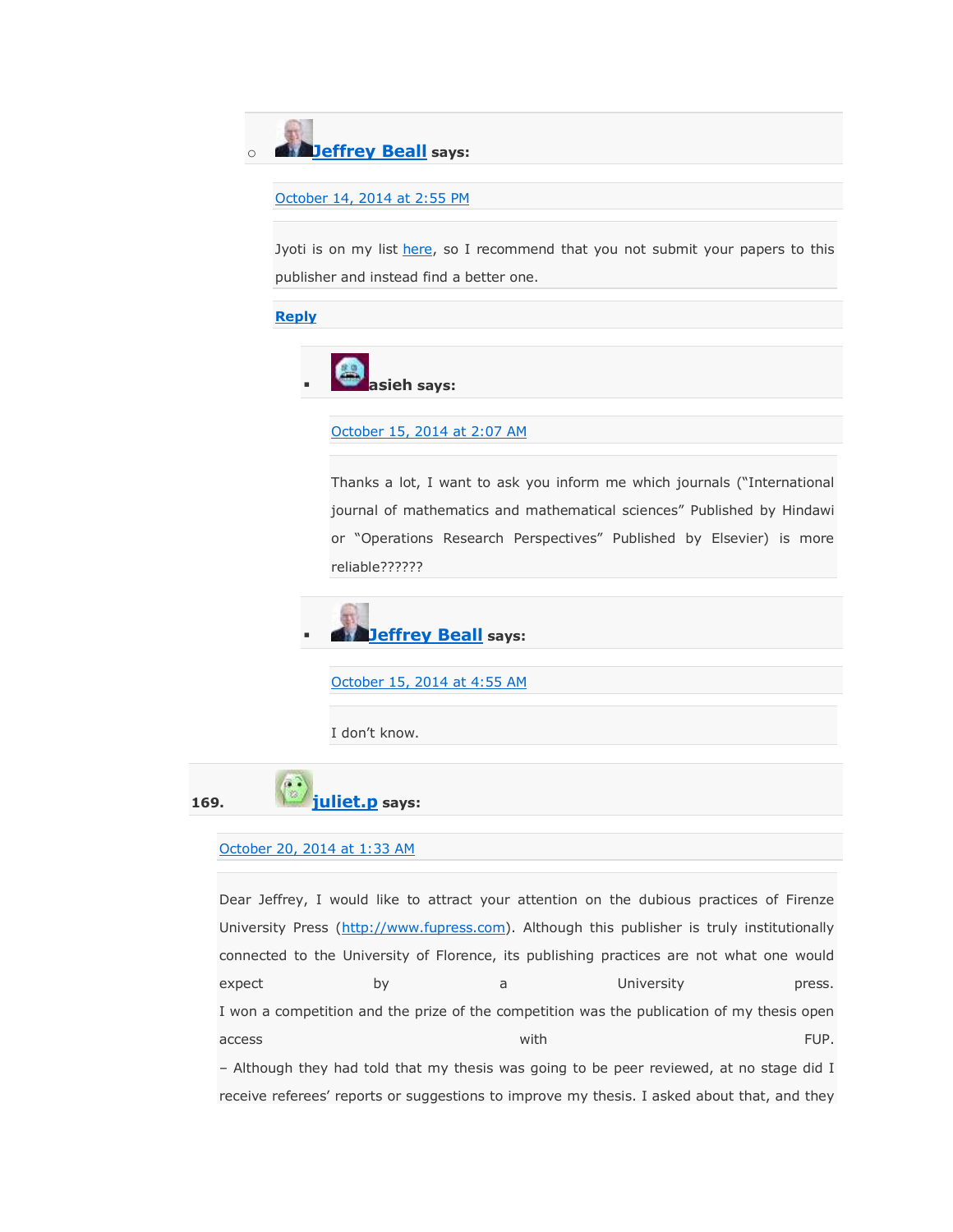told me that because I had won the competition they considered my thesis already "ready" to be published without any correction. The thesis was in fact not ready to be published at all, it contained many typos and other problems that I had to fix. – They wanted me to hand the text "camera ready" and I was thus obliged to put it in the publisher's style myself, something that took me several working days. – I was sent the contract only after I sent the "camera ready" text. The contract stated that my thesis was going to be published only in electronic form with Creative Common licence. Although no hard copy was going to be published, I had to cede to the publisher the rights on my work for 20 years, on both electronic and printed version. – They told me that if I wanted a printed version I had to pay. – The contract also stated that the editing made by the publisher was going to check only the adherence to the style of FUP. What do you think?

#### **[Reply](https://scholarlyoa.com/2012/12/06/bealls-list-of-predatory-publishers-2013/?replytocom=182335#respond)**

# o **[Jeffrey Beall](https://scholarlyoa.wordpress.com/) says:**

[October 20, 2014 at 8:40 AM](https://scholarlyoa.com/2012/12/06/bealls-list-of-predatory-publishers-2013/#comment-182524)

It sounds like you lost the contest, not won it.

#### **[Reply](https://scholarlyoa.com/2012/12/06/bealls-list-of-predatory-publishers-2013/?replytocom=182524#respond)**



[October 20, 2014 at 8:46 AM](https://scholarlyoa.com/2012/12/06/bealls-list-of-predatory-publishers-2013/#comment-182530)

Exactly… and I refused to publish my thesis with them in the end, because I do not think that it is worth giving away my rights for 20 years in exchange of an ISBN code (if I want to publish my thesis online, I can always post it on my institutional page). The prize however ran every year, it is open to scholars under 35 in the humanities and social sciences and it is organized together with the Florence city council… if this is the way Italian public institutions want to help young researchers, no wonder that most of them are going abroad.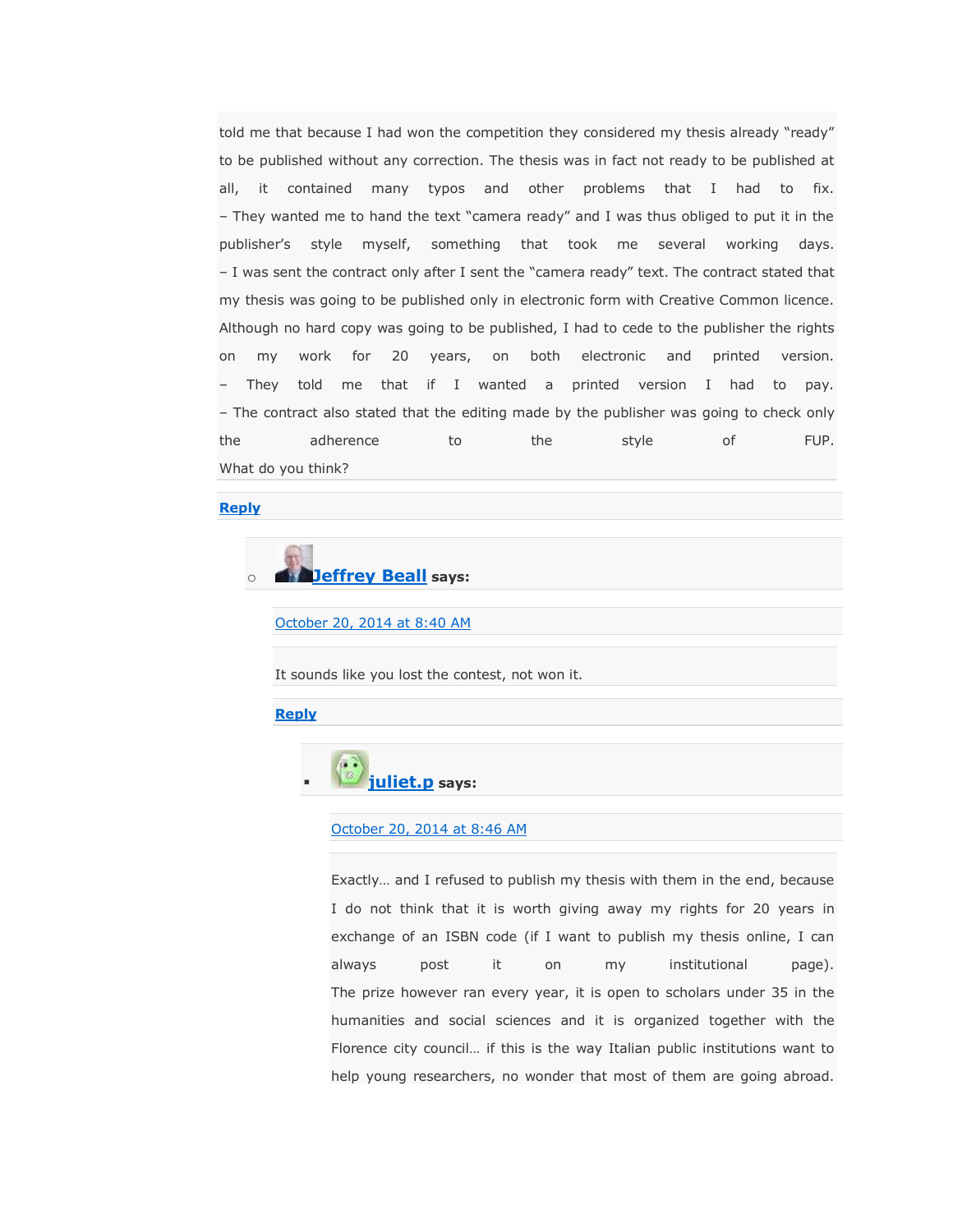[http://www.fupress.com/contenuti/bpremio-ricerca](http://www.fupress.com/contenuti/bpremio-ricerca---citta-di-firenze---b---edizione-2014/651)—citta-di-firenze—b [edizione-2014/651](http://www.fupress.com/contenuti/bpremio-ricerca---citta-di-firenze---b---edizione-2014/651)

### **170. [Research Bias: What to Look for When Reading Health](http://guardianlv.com/2014/10/research-bias-what-to-look-for-when-reading-health-articles/)  [Articles](http://guardianlv.com/2014/10/research-bias-what-to-look-for-when-reading-health-articles/) says:**

[October 23, 2014 at 6:00 PM](https://scholarlyoa.com/2012/12/06/bealls-list-of-predatory-publishers-2013/#comment-184736)

[...] Surgery University of Texas Interview with Molly Gregas, Ph.D. Behavioral and Brain Sciences Scholarly Open Access 1 Scholarly Open Access 2 Merriam-Webster New York […] **[Reply](https://scholarlyoa.com/2012/12/06/bealls-list-of-predatory-publishers-2013/?replytocom=184736#respond)**

### **171. [Research Bias: What to Look for When Reading Health](http://health.growperfectpeppers.com/research-bias-what-to-look-for-when-reading-health-articles/)  [Articles | Health](http://health.growperfectpeppers.com/research-bias-what-to-look-for-when-reading-health-articles/) says:**

[October 24, 2014 at 5:49 AM](https://scholarlyoa.com/2012/12/06/bealls-list-of-predatory-publishers-2013/#comment-185117)

[...] Surgery University of Texas Interview with Molly Gregas, Ph.D.Behavioral and Brain SciencesScholarly Open Access 1Scholarly Open Access 2Merriam-WebsterNew York […]

**[Reply](https://scholarlyoa.com/2012/12/06/bealls-list-of-predatory-publishers-2013/?replytocom=185117#respond)**

### **172. [Research Bias: What to Look for When Reading Health](http://health.alluresenses.com/research-bias-what-to-look-for-when-reading-health-articles/)  [Articles | Health Senses by AllureSenses.com](http://health.alluresenses.com/research-bias-what-to-look-for-when-reading-health-articles/) says:**

[October 24, 2014 at 7:37 AM](https://scholarlyoa.com/2012/12/06/bealls-list-of-predatory-publishers-2013/#comment-185162)

[...] Surgery University of Texas Interview with Molly Gregas, Ph.D.Behavioral and Brain SciencesScholarly Open Access 1Scholarly Open Access 2Merriam-WebsterNew York […] **[Reply](https://scholarlyoa.com/2012/12/06/bealls-list-of-predatory-publishers-2013/?replytocom=185162#respond)**

### **173. Research Bias: [What to Look for When Reading Health](http://magazineonhealth.com/research-bias-what-to-look-for-when-reading-health-articles/)  [Articles | Magazine On Health](http://magazineonhealth.com/research-bias-what-to-look-for-when-reading-health-articles/) says:**

[October 25, 2014 at 5:08 AM](https://scholarlyoa.com/2012/12/06/bealls-list-of-predatory-publishers-2013/#comment-185838)

[...] Surgery University of Texas Interview with Molly Gregas, Ph.D.Behavioral and Brain SciencesScholarly Open Access 1Scholarly Open Access 2Merriam-WebsterNew York […]

**[Reply](https://scholarlyoa.com/2012/12/06/bealls-list-of-predatory-publishers-2013/?replytocom=185838#respond)**

**174. Margaret Britain says:**

[October 27, 2014 at 12:21 PM](https://scholarlyoa.com/2012/12/06/bealls-list-of-predatory-publishers-2013/#comment-187233)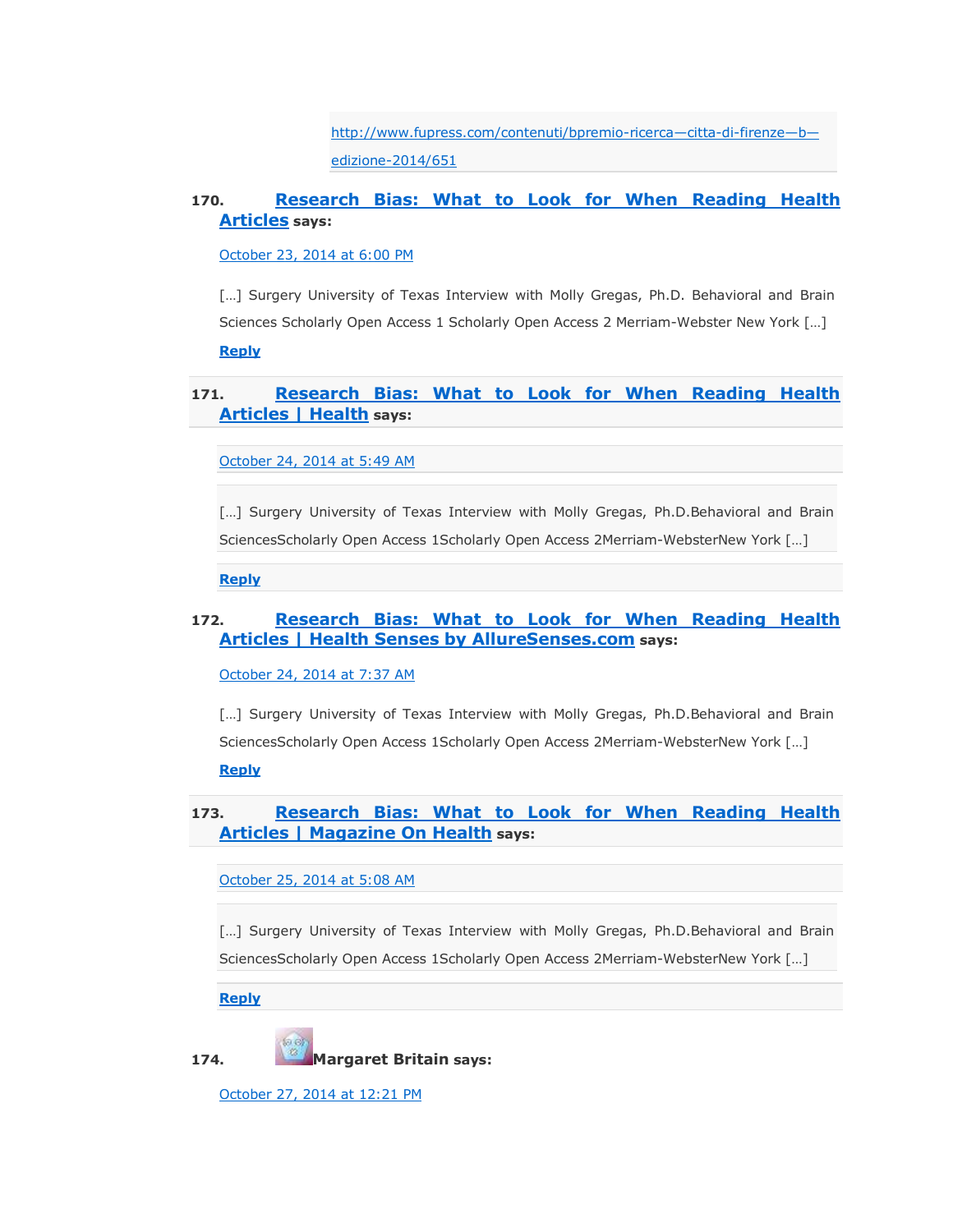Is the American-Eurasian Journal of Agriculture and Environmental Science legitimate? I recently found a paper in it (Faramarzi, et al.,12 (4): 449-455, 2012) that was clearly plagiarized (almost word for word) from The African Journal of Food Agriculture Nutrition and Development (Omoregie, et al., Vol 9 No.2 March 2009, p. 700-712).

### **[Reply](https://scholarlyoa.com/2012/12/06/bealls-list-of-predatory-publishers-2013/?replytocom=187233#respond)**

# o **[Jeffrey Beall](https://scholarlyoa.wordpress.com/) says:**

#### [November 14, 2014 at 1:12 PM](https://scholarlyoa.com/2012/12/06/bealls-list-of-predatory-publishers-2013/#comment-200615)

I think you mean the *American-Eurasian Journal of Agricultural & Environmental Sciences*. This journal is published by a firm called IDOSI, and I have this firm on my list. I recommend against submitting papers to them and am not surprised by the plagiarism report. Thanks.

### **[Reply](https://scholarlyoa.com/2012/12/06/bealls-list-of-predatory-publishers-2013/?replytocom=200615#respond)**

### **175. [Branislav](http://-/) says:**

### [November 3, 2014 at 12:37 PM](https://scholarlyoa.com/2012/12/06/bealls-list-of-predatory-publishers-2013/#comment-192256)

I was just a victim of fraud, Journal – Intellectual Archive, I paid 19.90 Us dollars at work. Damn fraudsters !!

#### **[Reply](https://scholarlyoa.com/2012/12/06/bealls-list-of-predatory-publishers-2013/?replytocom=192256#respond)**

**176. [Roger Lord](http://openventio.org/OpenJournal/LiverResearch.html) says:**

### [November 12, 2014 at 2:58 AM](https://scholarlyoa.com/2012/12/06/bealls-list-of-predatory-publishers-2013/#comment-198940)

I have just been approached by Liver Research – an open access Journal from Openventio Publishers. Email has the usual story about how my background in liver biology is something they have identified as being significant and would I like to be on Editorial board. I assume a predatory journal but not currently listed on Beall's list as yet. Anyone else heard of them or been approached by them?

Dr Roger Lord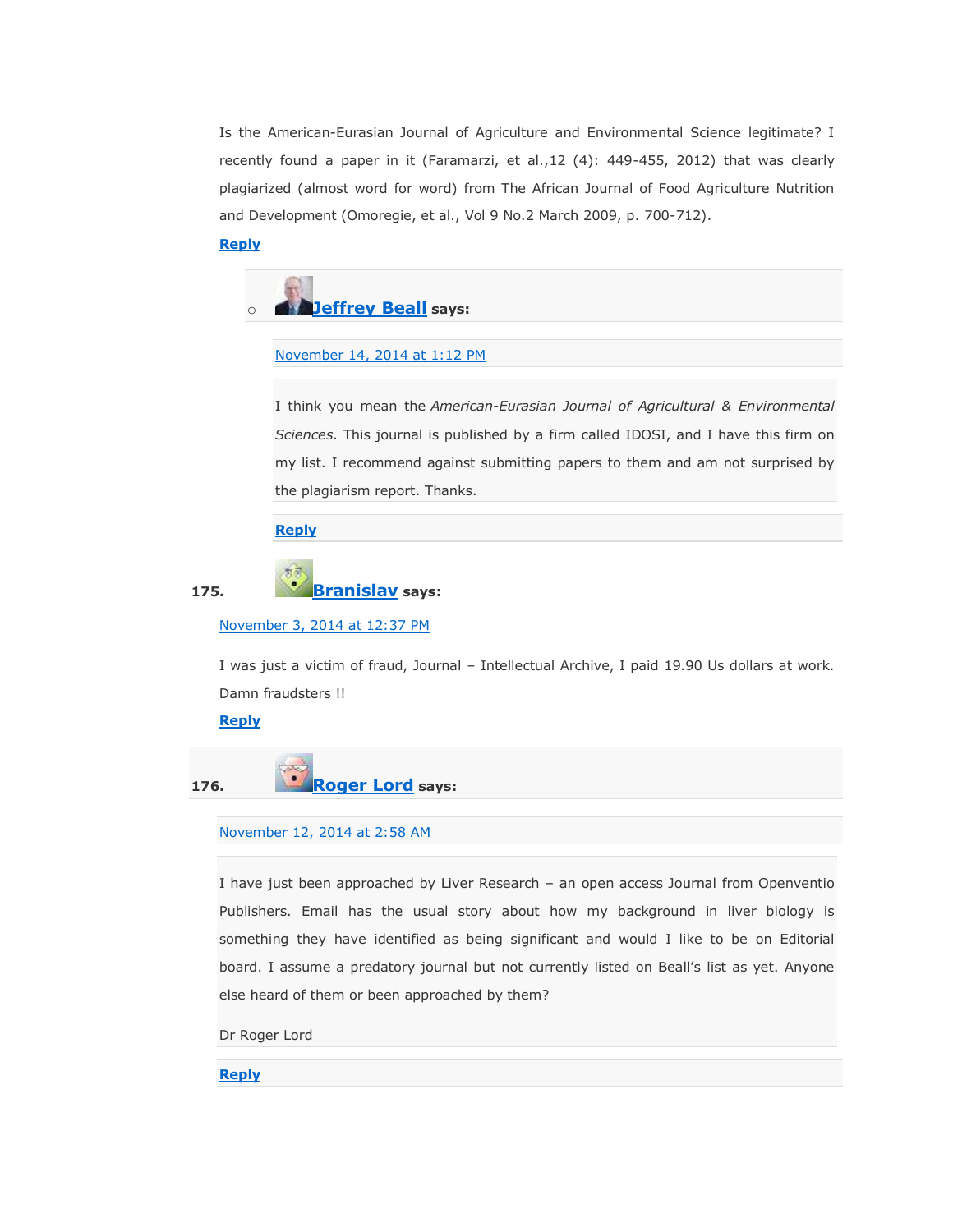o **[Jeffrey Beall](https://scholarlyoa.wordpress.com/) says:**

### [November 12, 2014 at 4:02 AM](https://scholarlyoa.com/2012/12/06/bealls-list-of-predatory-publishers-2013/#comment-198974)

Actually, Openventio is included on my list here[:https://scholarlyoa.com/publishers/](https://scholarlyoa.com/publishers/)

**[Reply](https://scholarlyoa.com/2012/12/06/bealls-list-of-predatory-publishers-2013/?replytocom=198974#respond)**



### [November 12, 2014 at 4:35 PM](https://scholarlyoa.com/2012/12/06/bealls-list-of-predatory-publishers-2013/#comment-199363)

Thanks, now I have another list to reference. We get \*so many\* solicitations every week, your list is a huge time-saver, thank you, Dr. Beall.



### [November 14, 2014 at 6:45 AM](https://scholarlyoa.com/2012/12/06/bealls-list-of-predatory-publishers-2013/#comment-200446)

المستخدم المستخدم المستخدم المستخدم المستخدم المستخدم المستخدم المستخدم المستخدم المستخدم المستخدم المستخدم المستخدم Please, i want to know the status of journals: International Journal of Electrical & Electronic Engineering (IJEEE) (www.arresearchpublication.com) International Journal of Advance Technology in Engineering & science (IJATES) (www.ijates.com)

International Journal of Science Technology and Management (IJSTM) (www.ijstm.com)

### **[Reply](https://scholarlyoa.com/2012/12/06/bealls-list-of-predatory-publishers-2013/?replytocom=200446#respond)**



[November 14, 2014 at 4:16 PM](https://scholarlyoa.com/2012/12/06/bealls-list-of-predatory-publishers-2013/#comment-200706)

I recommend that you not submit any papers to these journals. Their status is extremely low quality.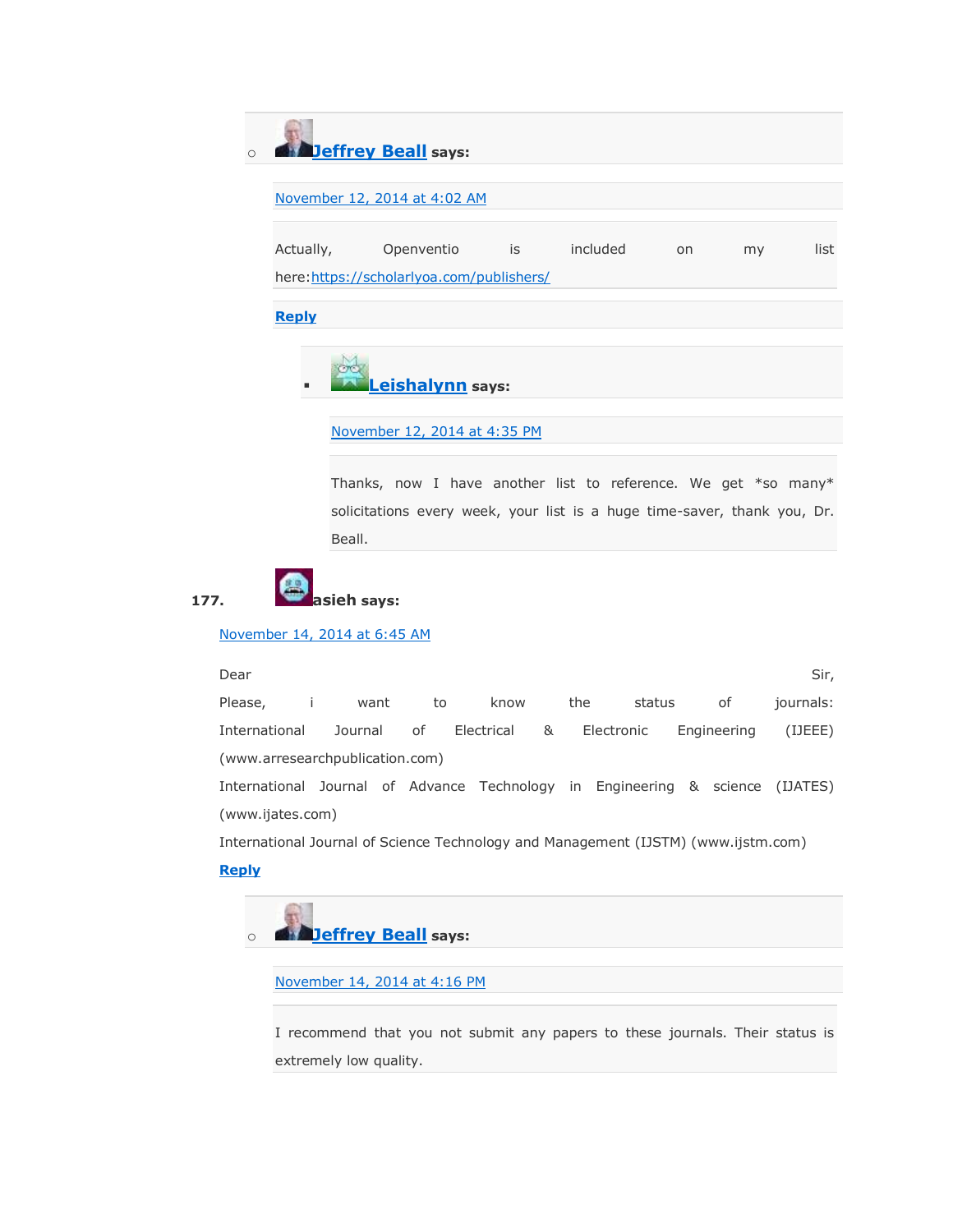They appear to be all published by the same company, but they are marketed separately; there is no "publisher". They are now all on my list. I suggest that you find a better journal in which to submit your work.

### **[Reply](https://scholarlyoa.com/2012/12/06/bealls-list-of-predatory-publishers-2013/?replytocom=200706#respond)**



### [November 19, 2014 at 4:20 AM](https://scholarlyoa.com/2012/12/06/bealls-list-of-predatory-publishers-2013/#comment-203505)

thanks a lot, would you kindly check this one: "International Journal of Pure & Engineering Mathematics"(IJPEM)



#### [November 19, 2014 at 5:10 AM](https://scholarlyoa.com/2012/12/06/bealls-list-of-predatory-publishers-2013/#comment-203527)

Okay, this journal, the *International Journal of Pure & Engineering Mathematics*, is published by a firm called Ascent International Journals, based in Pune, India.

This publisher is not an open-access publisher. One can access the abstracts of the articles only. One has to subscribe to see the full text.

I only list open-access publishers. I do not list any subscription publishers. However, I still would recommend that you find a better journal for your work than this one.

### 178. **<b>Predatory science journal publishes paper titled: "Get me [off Your Fucking Mailing List‖ | IJFAB Blog](http://www.ijfab.org/blog/predatory-science-journal-publishes-paper-titled-get-me-off-your-fucking-mailing-list/) says:**

### [November 21, 2014 at 3:01 PM](https://scholarlyoa.com/2012/12/06/bealls-list-of-predatory-publishers-2013/#comment-204902)

[...] additional links provide concrete evidence showing just how prevalent such publications are and one noteworthy attempt to do something about […]

### **[Reply](https://scholarlyoa.com/2012/12/06/bealls-list-of-predatory-publishers-2013/?replytocom=204902#respond)**

**179. [Leishalynn](http://www.decisionresearch.org/) says:**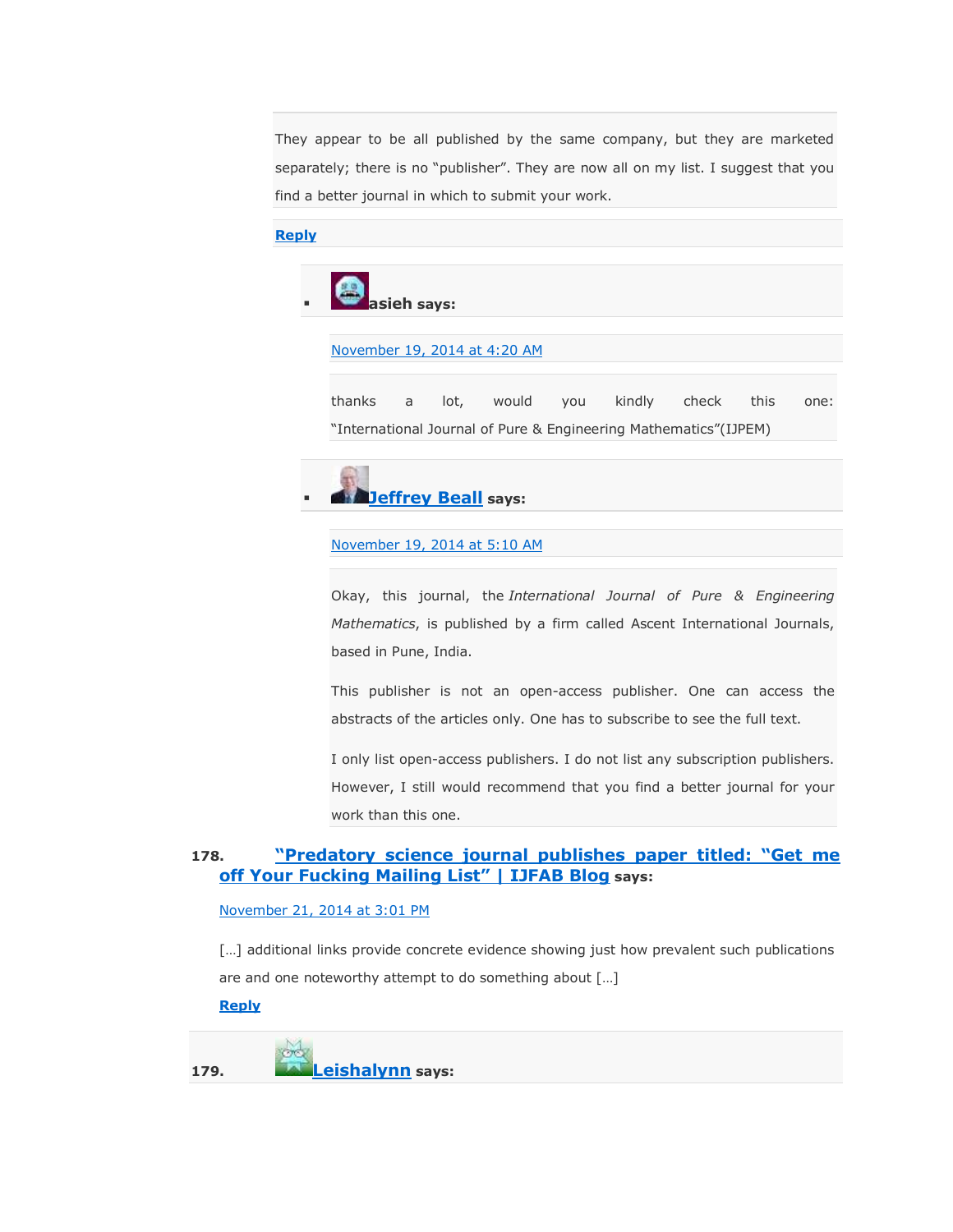### [November 25, 2014 at 3:00 PM](https://scholarlyoa.com/2012/12/06/bealls-list-of-predatory-publishers-2013/#comment-206931)

What do you know about the American Association for Science and Technology? I just got a solicitation from them. Thanks.

**[Reply](https://scholarlyoa.com/2012/12/06/bealls-list-of-predatory-publishers-2013/?replytocom=206931#respond)**



### [November 25, 2014 at 3:29 PM](https://scholarlyoa.com/2012/12/06/bealls-list-of-predatory-publishers-2013/#comment-206949)

I have this publisher on my list and recommend that you not submit any papers to any of its 27 journals. The only thing "American" about this publisher is its name.

**[Reply](https://scholarlyoa.com/2012/12/06/bealls-list-of-predatory-publishers-2013/?replytocom=206949#respond)**



[November 25, 2014 at 3:33 PM](https://scholarlyoa.com/2012/12/06/bealls-list-of-predatory-publishers-2013/#comment-206950)

Thanks, that's what I thought. Their journals are either awaiting ISSN numbers or still in their first volume.



[December 6, 2014 at 8:36 AM](https://scholarlyoa.com/2012/12/06/bealls-list-of-predatory-publishers-2013/#comment-212439)

Dear Jeffery How you have analysed the following journal Archives of Pharmacy Practice- <http://www.archivepp.com/>

I am willing to submit a paper there, they are not charging any fees and they are registered with COPE as well. need your guidance

### **[Reply](https://scholarlyoa.com/2012/12/06/bealls-list-of-predatory-publishers-2013/?replytocom=212439#respond)**



[December 6, 2014 at 8:39](https://scholarlyoa.com/2012/12/06/bealls-list-of-predatory-publishers-2013/#comment-212440) AM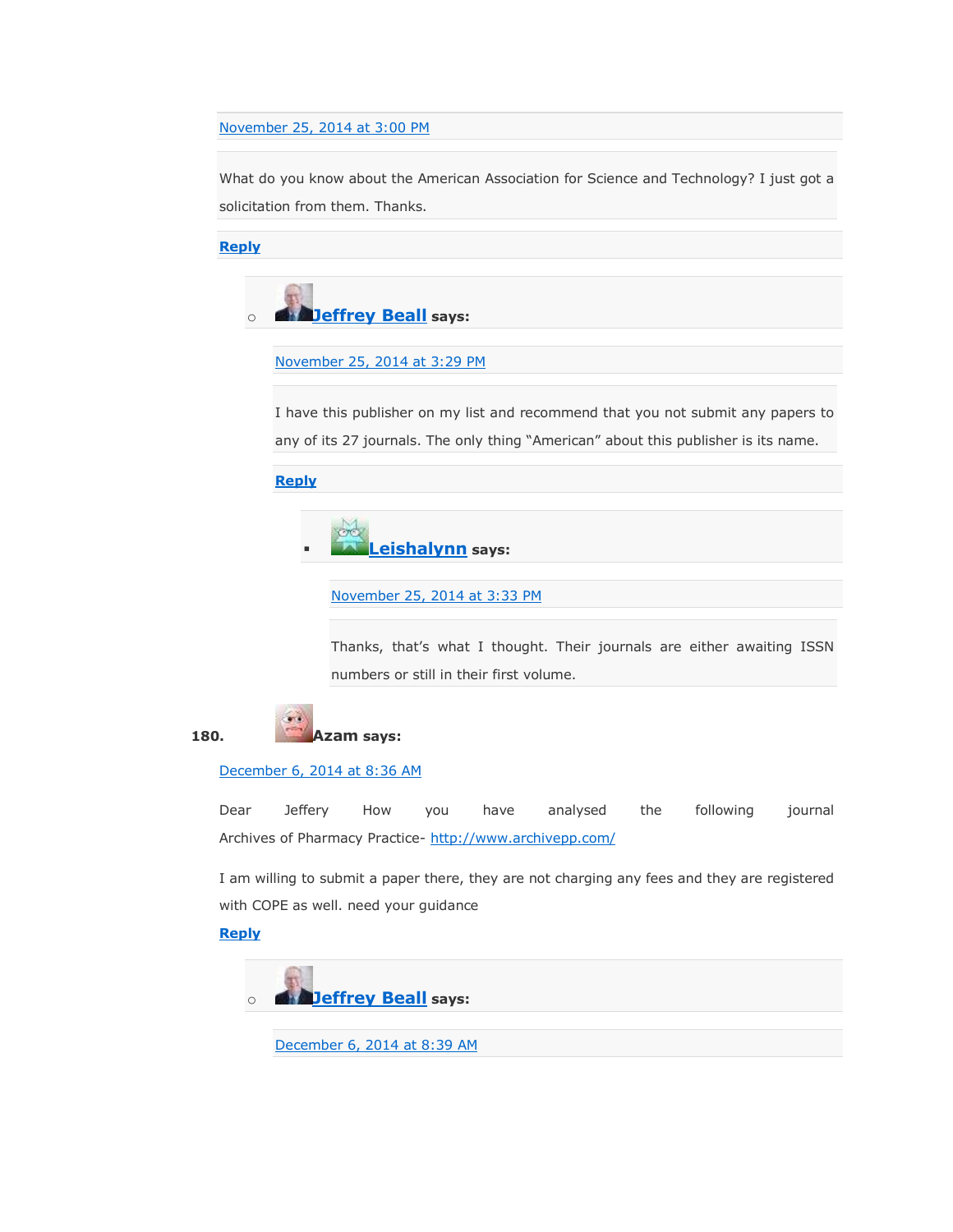It's published by Wolters Kluwer Health / Medknow, which is**not** on my list. I think it's okay.

**[Reply](https://scholarlyoa.com/2012/12/06/bealls-list-of-predatory-publishers-2013/?replytocom=212440#respond)**



[December 11, 2014 at 9:19 AM](https://scholarlyoa.com/2012/12/06/bealls-list-of-predatory-publishers-2013/#comment-214834)

This isn't on your list, is it valid? Journal of Psychology and Behavioral Science ISSN: 2374-2380 (Print) 2374-2399 (Online)

### **[Reply](https://scholarlyoa.com/2012/12/06/bealls-list-of-predatory-publishers-2013/?replytocom=214834#respond)**



[December 11, 2014 at 9:26 AM](https://scholarlyoa.com/2012/12/06/bealls-list-of-predatory-publishers-2013/#comment-214838)

Its publisher, the American Research Institute for Policy Development, is on my list.

This is a very low-quality publisher. Please do not submit your work to the journal. Please do not serve on this publisher's editorial boards.

**[Reply](https://scholarlyoa.com/2012/12/06/bealls-list-of-predatory-publishers-2013/?replytocom=214838#respond)**



[December 11, 2014 at 10:32 AM](https://scholarlyoa.com/2012/12/06/bealls-list-of-predatory-publishers-2013/#comment-214856)

Thank you very much.



[December 12, 2014 at 1:29 AM](https://scholarlyoa.com/2012/12/06/bealls-list-of-predatory-publishers-2013/#comment-215155)

المستخدم المستخدم المستخدم المستخدم المستخدم المستخدم المستخدم المستخدم المستخدم المستخدم المستخدم المستخدم المستخدم

Please, i want to know the status of publisher and journals:

Academicians' Research Center (ARC) ([http://www.arcjournals.org\)](http://www.arcjournals.org/)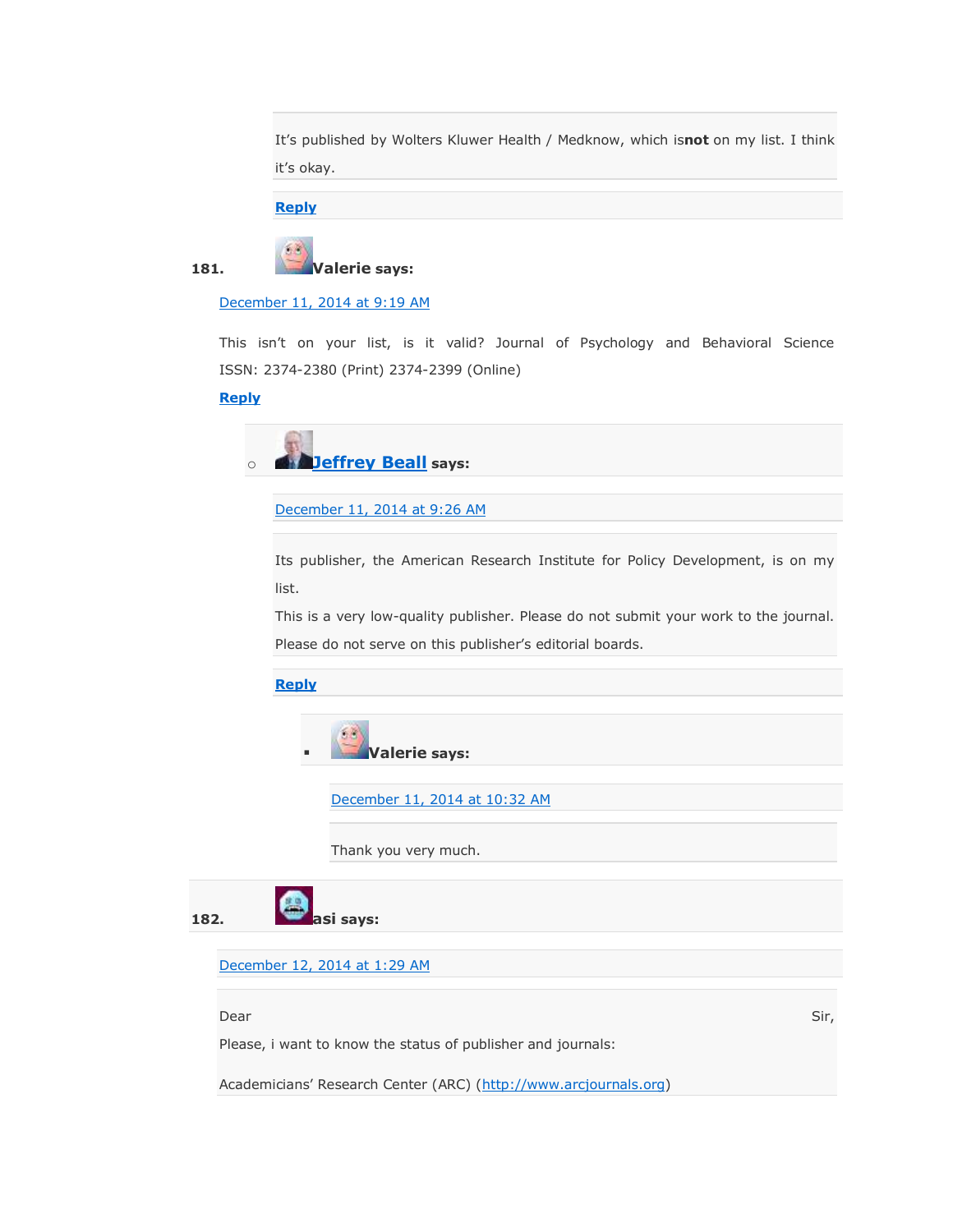Applied Mathematics and Mechanics (English Edition) [\(http://www.amm.shu.edu.cn/EN/column/column44.shtml\)](http://www.amm.shu.edu.cn/EN/column/column44.shtml)

International Journal of Scientific and Innovative Mathematical Research(IJSIMR) [\(http://www.arcjournals.org/ijsimr/ijsimr\\_home.php\)](http://www.arcjournals.org/ijsimr/ijsimr_home.php)

International Journal of Managerial Studies and Research (IJMSR) [\(http://www.arcjournals.org/ijmsr/management\\_ijmsr\\_home.php\)](http://www.arcjournals.org/ijmsr/management_ijmsr_home.php)

**[Reply](https://scholarlyoa.com/2012/12/06/bealls-list-of-predatory-publishers-2013/?replytocom=215155#respond)**



### [December 12, 2014 at 6:11 AM](https://scholarlyoa.com/2012/12/06/bealls-list-of-predatory-publishers-2013/#comment-215247)

I have the Academicians' Research Center (ARC) included on my list of questionable publishers, so I recommend that you not submit papers to any of its journals.

You have three journals listed after ARC. Two of these are published by ARC, *International Journal of Scientific and Innovative Mathematical Research* and *International Journal of Managerial Studies and Research*, so I recommend that you**NOT** submit papers to these two journals.

The other journal you mention, *Applied Mathematics and Mechanics* (English Edition), is not on my list. It is a respected journal.

Good luck!

#### **[Reply](https://scholarlyoa.com/2012/12/06/bealls-list-of-predatory-publishers-2013/?replytocom=215247#respond)**



[December 18, 2014 at 10:52 PM](https://scholarlyoa.com/2012/12/06/bealls-list-of-predatory-publishers-2013/#comment-220116)

How about this journal?

International Journal of Criminology and Sociological Theory

<http://pi.library.yorku.ca/ojs/index.php/ijcst>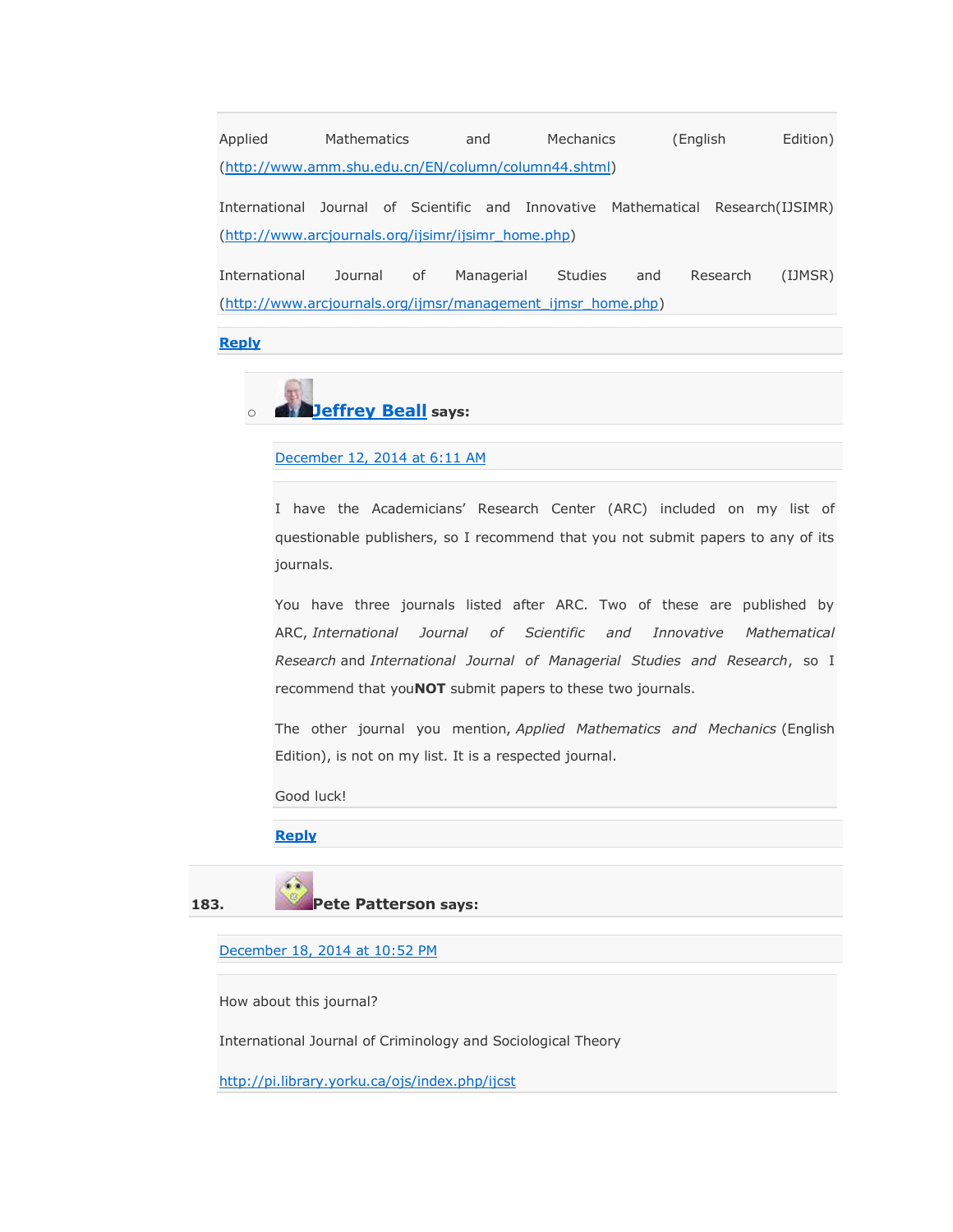# **[Reply](https://scholarlyoa.com/2012/12/06/bealls-list-of-predatory-publishers-2013/?replytocom=220116#respond)** o **[Jeffrey Beall](https://scholarlyoa.wordpress.com/) says:** [December 20, 2014 at 8:08 AM](https://scholarlyoa.com/2012/12/06/bealls-list-of-predatory-publishers-2013/#comment-220988) This looks like a fine journal to me. **[Reply](https://scholarlyoa.com/2012/12/06/bealls-list-of-predatory-publishers-2013/?replytocom=220988#respond) 184. asi says:** [December 31, 2014 at 6:45 AM](https://scholarlyoa.com/2012/12/06/bealls-list-of-predatory-publishers-2013/#comment-228120) Dear Sir, and the state of the state of the state of the state of the state of the state of the Sir, Is the bothalia journal valid? Which one of these two sites is valid? <http://www.bothalia.com/index.html> <http://www.bthla-journal.org/index.html> **[Reply](https://scholarlyoa.com/2012/12/06/bealls-list-of-predatory-publishers-2013/?replytocom=228120#respond)** o **[Jeffrey Beall](https://scholarlyoa.wordpress.com/) says:** [December 31, 2014 at 7:07 AM](https://scholarlyoa.com/2012/12/06/bealls-list-of-predatory-publishers-2013/#comment-228127) This is a case of a hijacked journal. Both of the links you give go to the hijacked version and the second of the the second interval. The link to the authentic version of the journal is here: http://www.abcjournal.org Note that the journal now uses a subtitle: *Bothalia – African Biodiversity & Conservation*. **[Reply](https://scholarlyoa.com/2012/12/06/bealls-list-of-predatory-publishers-2013/?replytocom=228127#respond)** Óù. **185. nertila says:**

[January 2, 2015 at 4:45 AM](https://scholarlyoa.com/2012/12/06/bealls-list-of-predatory-publishers-2013/#comment-229327)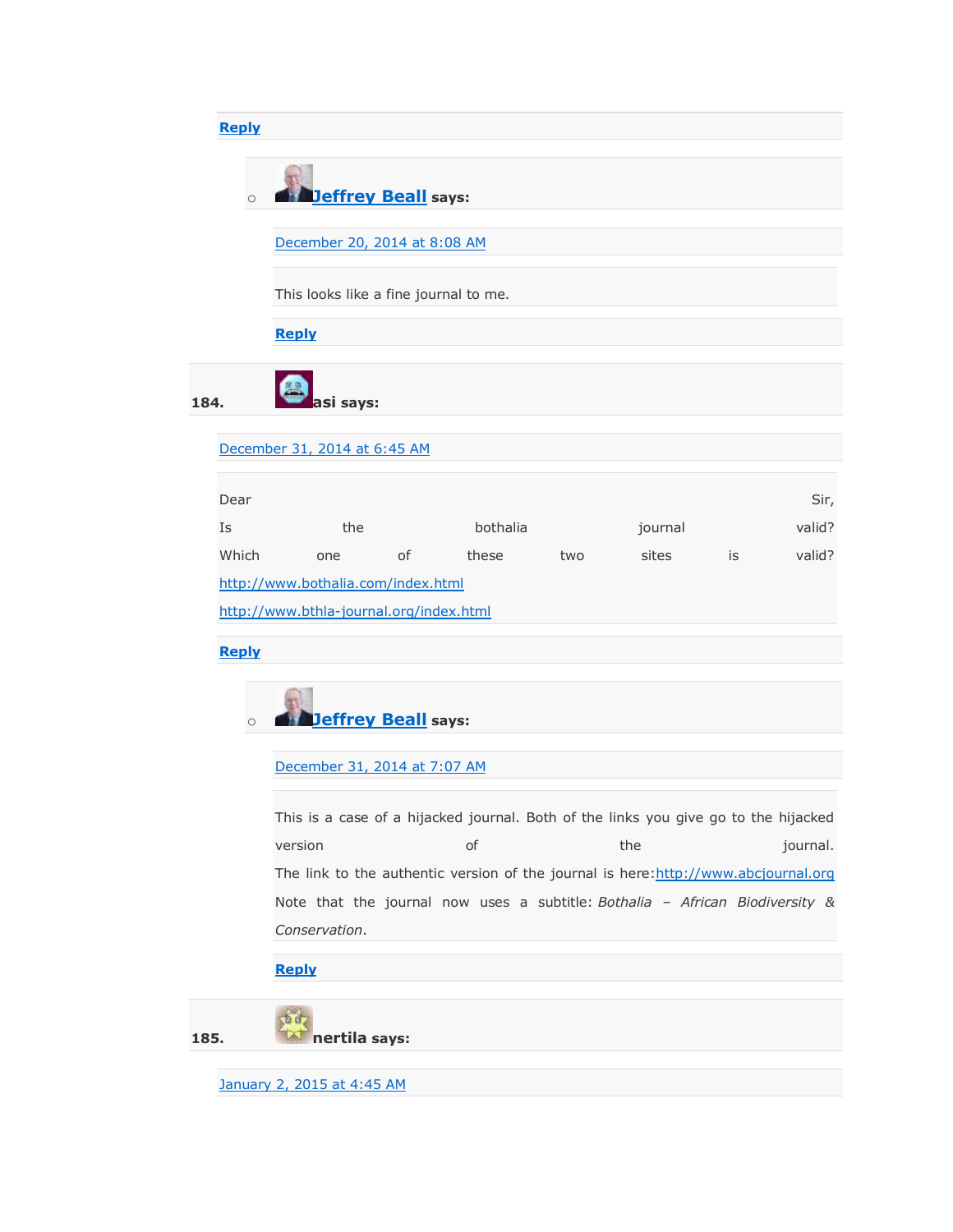Index Copernicus International what do you think about this

**[Reply](https://scholarlyoa.com/2012/12/06/bealls-list-of-predatory-publishers-2013/?replytocom=229327#respond)**

| <b>Deffrey Beall says:</b> |  |
|----------------------------|--|

[January 2, 2015 at 9:05 AM](https://scholarlyoa.com/2012/12/06/bealls-list-of-predatory-publishers-2013/#comment-229432)

I find it questionable. I don't think the index is a valid metric.

**[Reply](https://scholarlyoa.com/2012/12/06/bealls-list-of-predatory-publishers-2013/?replytocom=229432#respond)**

 $56$ **186. nertila says:**

[January 2, 2015 at 10:40 AM](https://scholarlyoa.com/2012/12/06/bealls-list-of-predatory-publishers-2013/#comment-229478)

Please if you have give facts can not say just that you seem suspicious

**[Reply](https://scholarlyoa.com/2012/12/06/bealls-list-of-predatory-publishers-2013/?replytocom=229478#respond)**



**187. Marko says:**

[January 7, 2015 at 5:41 AM](https://scholarlyoa.com/2012/12/06/bealls-list-of-predatory-publishers-2013/#comment-232552)

Dear Jeffrey,

I recently got a solicitation to publish in an Indian journal "An International Journal Of Advanced Computer Technology". The website is<http://ijact.in/> What do you think about this Journal? Thanks in advance for your help!

**[Reply](https://scholarlyoa.com/2012/12/06/bealls-list-of-predatory-publishers-2013/?replytocom=232552#respond)**



[January 8, 2015 at 4:52 AM](https://scholarlyoa.com/2012/12/06/bealls-list-of-predatory-publishers-2013/#comment-233090)

Marko, I have added this journal to my list. I had not heard of it before. Thanks for letting me know about it. It is just another broad-scoped and low quality, questionable journal.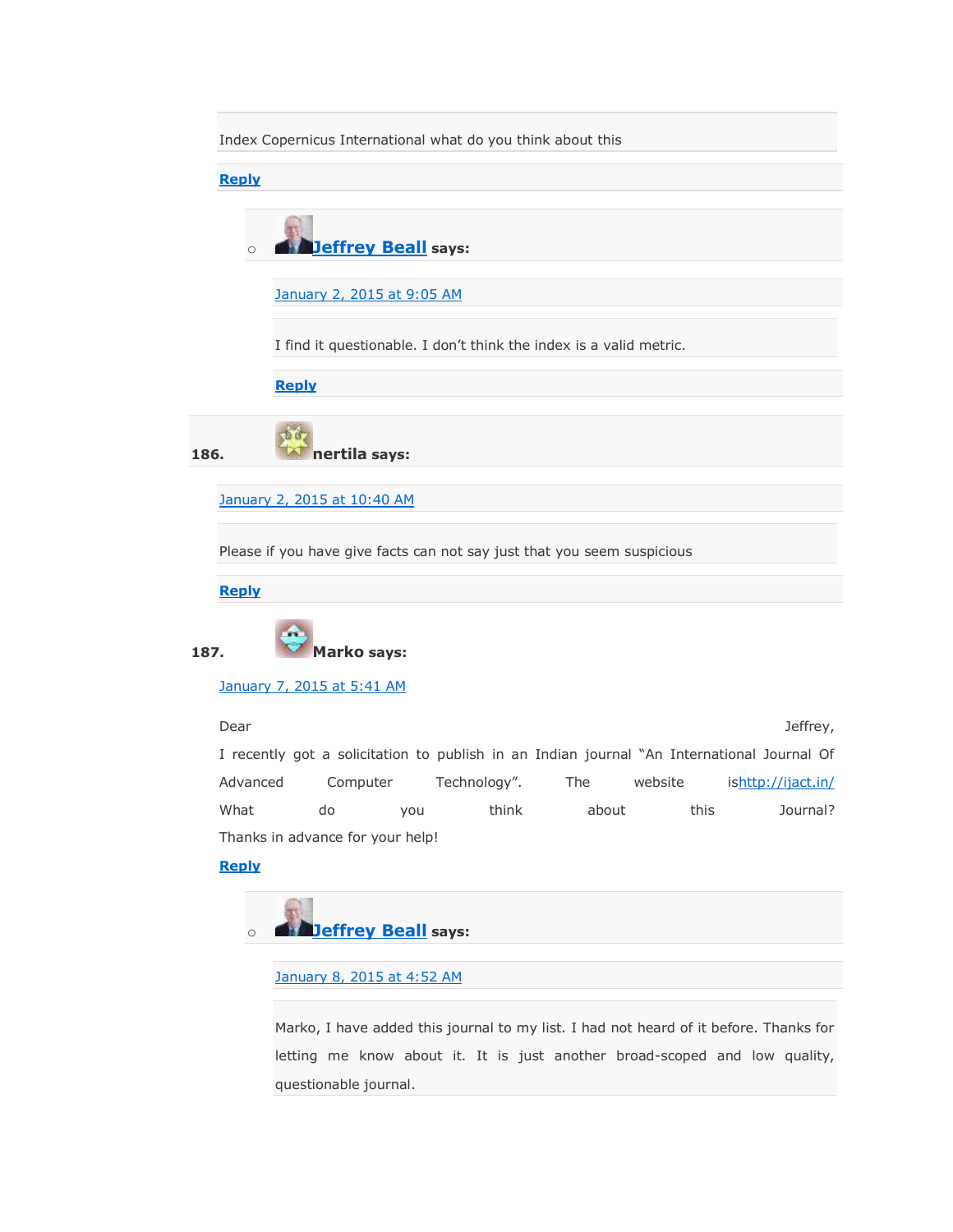**[Reply](https://scholarlyoa.com/2012/12/06/bealls-list-of-predatory-publishers-2013/?replytocom=233090#respond)**

### **188. Fernando Cardona says:**

### [January 18, 2015 at 12:34 AM](https://scholarlyoa.com/2012/12/06/bealls-list-of-predatory-publishers-2013/#comment-238973)

Dear Jeffrey

in the past I acted as a editor/reviewer for a predatory publisher/journal (International Journal of Genetics and Genomics/SciencePG). I realized that was predatory when I recommend reject a paper for plagiarism and they ignored me . work has text and even figures and of the papers of the papers of the papers of the papers of the papers of the papers of the papers of the papers of the papers of the papers of the papers of the papers of the papers of the papers of the papers [\(http://article.sciencepublishinggroup.com/pdf/10.11648.j.ijgg.20140204.14.pdf\)](http://article.sciencepublishinggroup.com/pdf/10.11648.j.ijgg.20140204.14.pdf). After that I ask to be removed from the editorial board pannel two times, but they also ignored me. Is there any way to report plagiarism and try to remove me the editorial panel? Thank you in advance

### **[Reply](https://scholarlyoa.com/2012/12/06/bealls-list-of-predatory-publishers-2013/?replytocom=238973#respond)**



#### [January 18, 2015 at 5:40 AM](https://scholarlyoa.com/2012/12/06/bealls-list-of-predatory-publishers-2013/#comment-239109)

Science Publishing Group is a completely bogus publisher, one that almost completely ignores industry and ethical standards. If the publisher itself knows about the plagiarism and refuses to address it, then I don't know what can be done.

They want to keep your name on the editorial board so they can use your name and affiliation to make the journal appear legitimate, so it will be difficult or impossible for you to get your name removed.

### **[Reply](https://scholarlyoa.com/2012/12/06/bealls-list-of-predatory-publishers-2013/?replytocom=239109#respond)**



[January 20, 2015 at 8:30 AM](https://scholarlyoa.com/2012/12/06/bealls-list-of-predatory-publishers-2013/#comment-240587)

dear in the state of the state of the state of the state of the state of the state of the Sir

Can you comment on this journal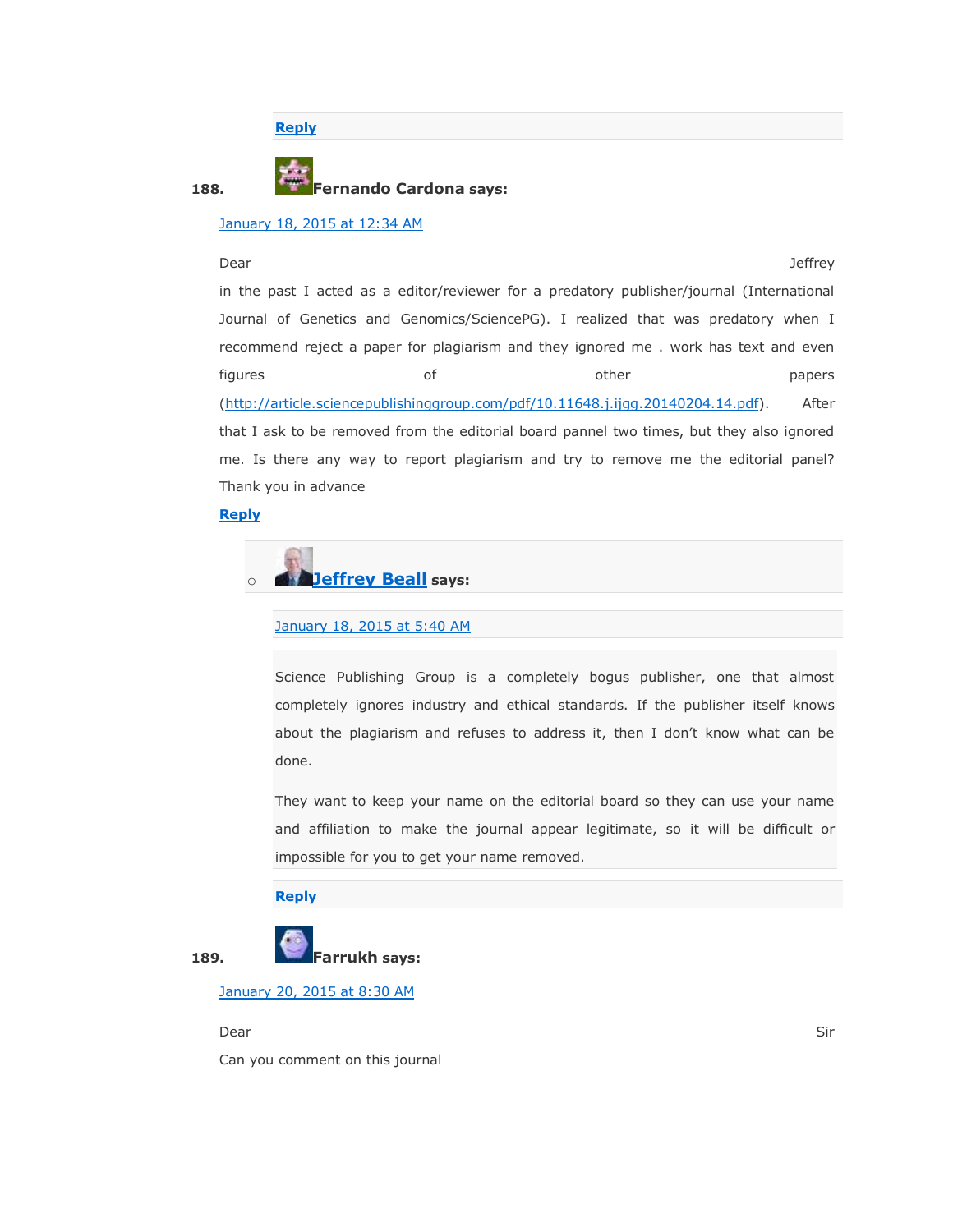Journal of Innovative Engineering <http://jieonline.net/index.php/jie/index> **[Reply](https://scholarlyoa.com/2012/12/06/bealls-list-of-predatory-publishers-2013/?replytocom=240587#respond)**

o **[Jeffrey Beall](https://scholarlyoa.wordpress.com/) says:**

### [January 20, 2015 at 6:52 PM](https://scholarlyoa.com/2012/12/06/bealls-list-of-predatory-publishers-2013/#comment-240916)

I have added this journal's publisher to my list. The publisher is Innovative Engineering Publishers. It publishes this single journal. It falsely claims that the journal has an impact factor (0.416), and it also offers a fast-track review, "Fast-Track Review: 50.00 (USD) With the payment of this fee, the review, editorial decision, and author notification on this manuscript is guaranteed to take place within 4 weeks."

### **[Reply](https://scholarlyoa.com/2012/12/06/bealls-list-of-predatory-publishers-2013/?replytocom=240916#respond)**

## **190. [internationa journal of child health and nutrition](http://golballifescience/)says:**

[January 20, 2015 at 9:29 AM](https://scholarlyoa.com/2012/12/06/bealls-list-of-predatory-publishers-2013/#comment-240609)

#### hi

what about international journal of child health and nutritition

**[Reply](https://scholarlyoa.com/2012/12/06/bealls-list-of-predatory-publishers-2013/?replytocom=240609#respond)**

o **[Jeffrey Beall](https://scholarlyoa.wordpress.com/) says:**

[January 20, 2015 at 6:54 PM](https://scholarlyoa.com/2012/12/06/bealls-list-of-predatory-publishers-2013/#comment-240918)

This journal's publisher is called Lifescience Global. It is on my list. I recommend that you find a better journal and publisher.

**[Reply](https://scholarlyoa.com/2012/12/06/bealls-list-of-predatory-publishers-2013/?replytocom=240918#respond)**



[January 26, 2015 at 11:25 PM](https://scholarlyoa.com/2012/12/06/bealls-list-of-predatory-publishers-2013/#comment-245189)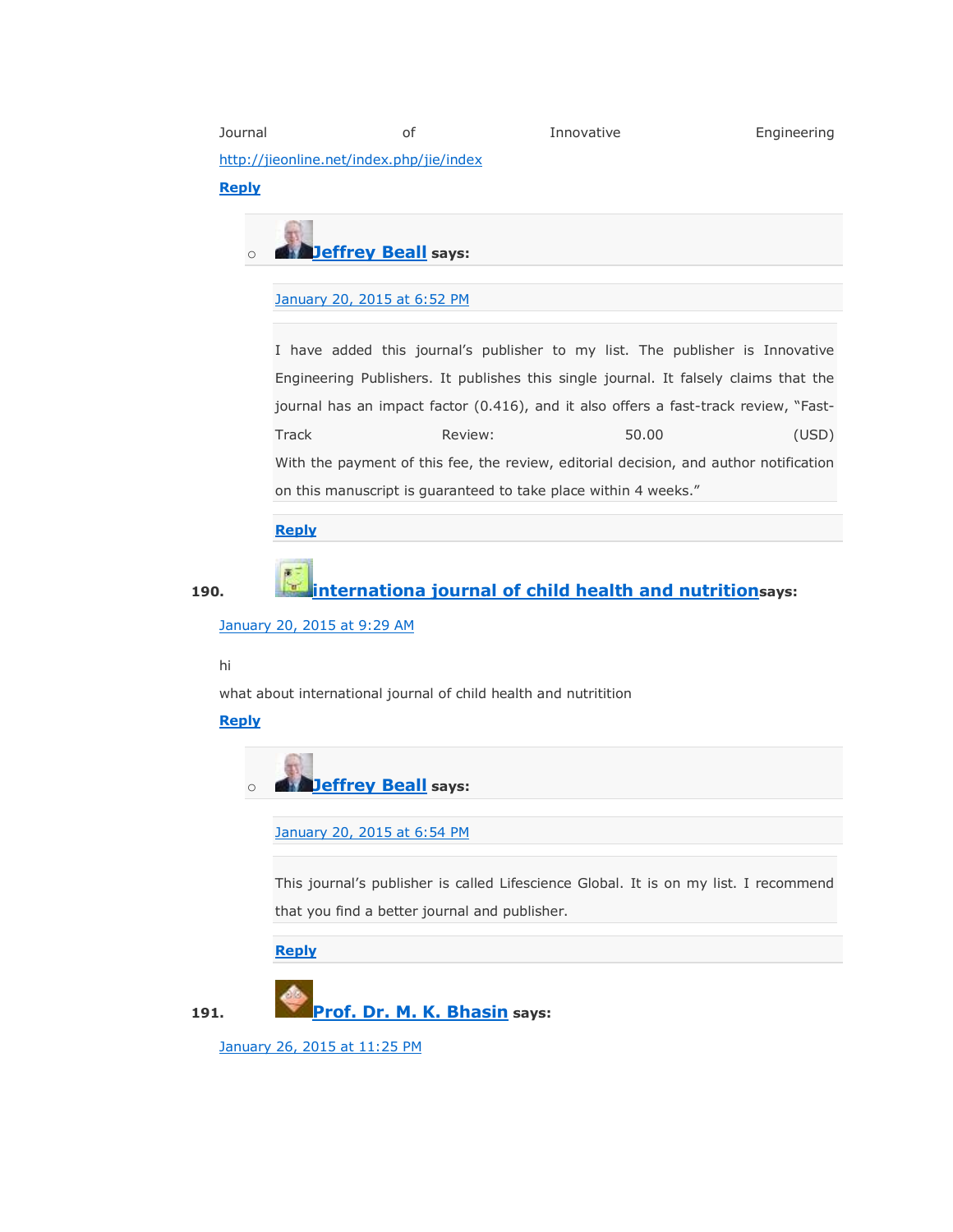Dear Sir/Madam Sir/Madam Sir/Madam Sir/Madam Sir/Madam Sir/Madam Sir/Madam Sir/Madam Sir/Madam Sir/Madam Sir/Madam Sir/Madam Sir/Madam Sir/Madam Sir/Madam Sir/Madam Sir/Madam Sir/Madam Sir/Madam Sir/Madam Sir/Madam Sir/Mad I have found name of the Publisher Kamla-Raj Enterprises, New Delhi, India in the above list, who are publishing Educational Books and journals from last eigty four years. The journals which the publisher is bringing out is having International Editiorial Board from allover the world. The papers published in these journal are screened before considering them for a journal, then these papers are sent for review to three Referees. About eighty percent papers after moderate revision and ten percent each after minor and substanial revision are printed and avaialable on line free. Quality of our journals so much appreciated that number of International Publishers want to either want to buy these journals or want to have collaboration in any form from UK, USA etc. Hope to hear a favourable reply soon

| Advisor                           |     |    | <b>KRE-Journals</b> |               |
|-----------------------------------|-----|----|---------------------|---------------|
| Prof.                             | Dr. | М. | Κ.                  | <b>Bhasin</b> |
| University of Delhi, Delhi, India |     |    |                     |               |

### **[Reply](https://scholarlyoa.com/2012/12/06/bealls-list-of-predatory-publishers-2013/?replytocom=245189#respond)**



## **192. [Prof. Dr. M. K. Bhasin](http://www.krepublishers.com/) says:**

### [January 26, 2015 at 11:34 PM](https://scholarlyoa.com/2012/12/06/bealls-list-of-predatory-publishers-2013/#comment-245194)

| It                     | is | rather | difficult                                                                                 | to | understand |
|------------------------|----|--------|-------------------------------------------------------------------------------------------|----|------------|
|                        |    |        | why name of Kamla-Raj Enterprises, New Delhi, India is added in Beall's List of Predatory |    |            |
| Publishers             |    |        |                                                                                           |    | 2013.      |
|                        |    |        | as much as we know that this Publisher is in publication from last eighty-four years and  |    |            |
|                        |    |        | they are a repted publication house who are publishing journals and educational books of  |    |            |
| international standard |    |        |                                                                                           |    |            |

### **[Reply](https://scholarlyoa.com/2012/12/06/bealls-list-of-predatory-publishers-2013/?replytocom=245194#respond)**



make it a legitimate one.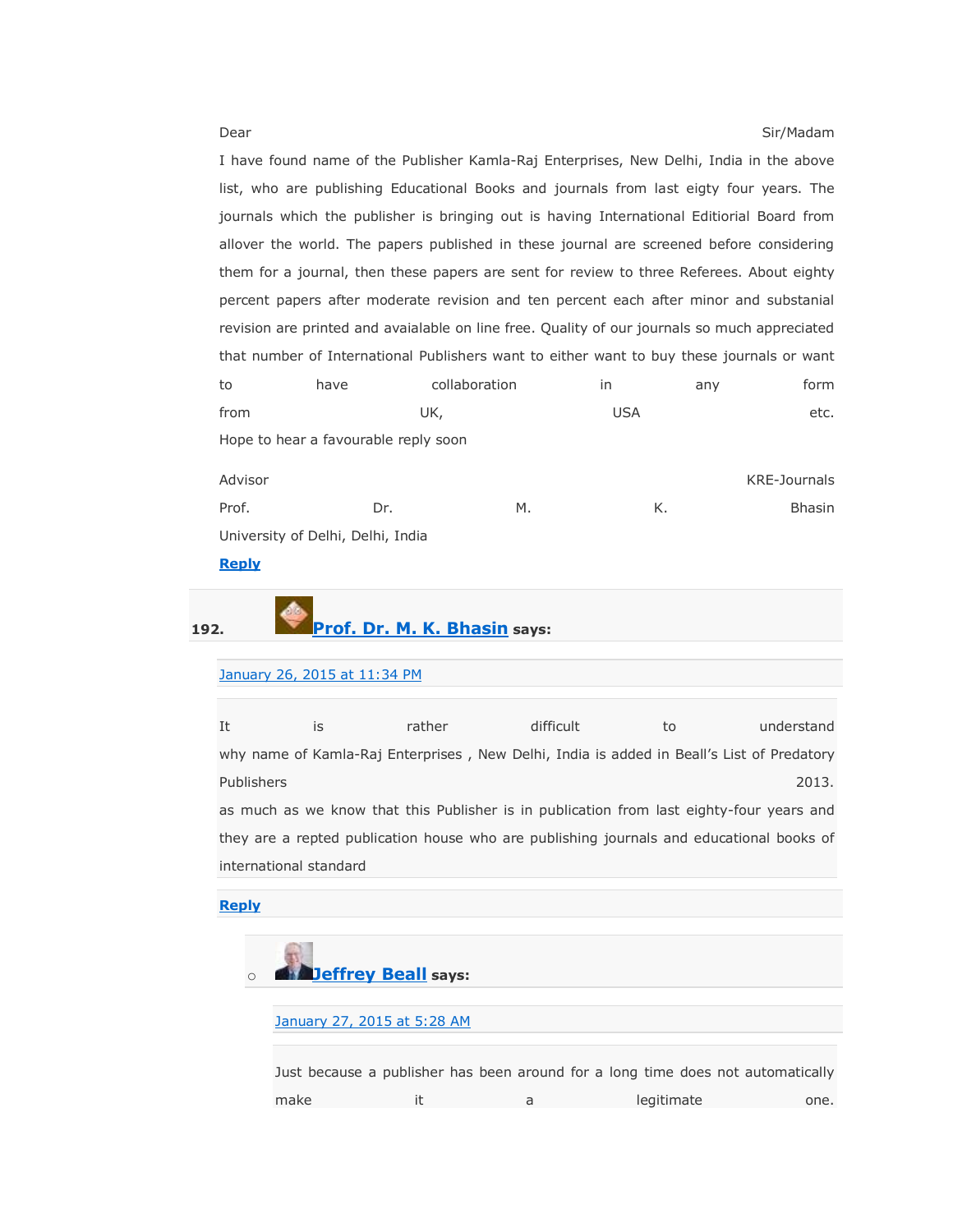Indeed, if a publisher has not keep up with advances in technology and scholarly communication, as is the case here, then the publisher deserves to be singled out for its deficiencies. I think that honest scholars who wish to effectively communicate their research findings would do well to avoid Kamla-Raj Enterprises and find a higher-quality publisher.

**[Reply](https://scholarlyoa.com/2012/12/06/bealls-list-of-predatory-publishers-2013/?replytocom=245325#respond)**

# **193. [Prof. Dr. M. K. Bhasin](http://www.krepublishers.com/) says:**

#### [January 28, 2015 at 4:19 AM](https://scholarlyoa.com/2012/12/06/bealls-list-of-predatory-publishers-2013/#comment-245967)

It is requested, please check our website (www.krepublishers.com). Updated details of the progress of all the papers in the pipeline is available online from once the paper is approved to be considered for a KRE-journal, then the brief information about the paper is made available on our website, the present status of a paper is changed from paper for review to paper for revision to paper in press and as and when the paper is finally published, the information is deleted and the author is informed that the paper is published and available online.

We are very prompt in replying to the authors about all the issues concerning their papers.

We bring out every issue of a journal in time in the print form as well as make available full text of all the papers published online free.

Please check, I don't think you would put a group of journals for a very small issue of communication under the head predatory.

It is requested to let us know the deficiencies with our journals and how we can remove them.

We will be obliged with your kind help to maintain the standard of these journals.

Hope to hear a favourable reply.

Kind regards,

Prof. Dr M. K. Bhasin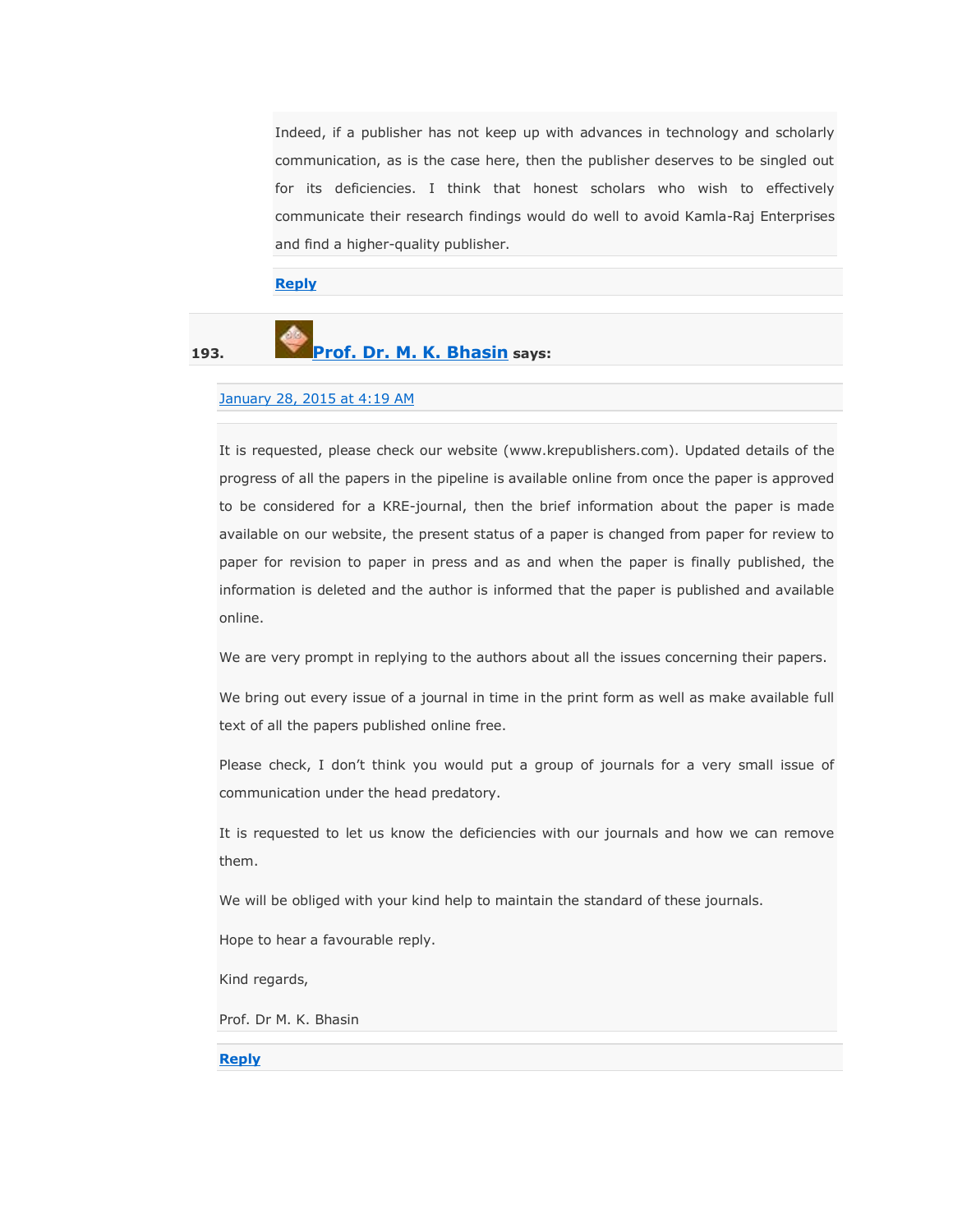

### [February 3, 2015 at 11:42 AM](https://scholarlyoa.com/2012/12/06/bealls-list-of-predatory-publishers-2013/#comment-252423)

I want to know why david publishing was listed as a predatory journal. Recently I sent a manuscript to them and it was reviewed and accepted, initially I was to pay \$700 but this was waived to \$150.

### **[Reply](https://scholarlyoa.com/2012/12/06/bealls-list-of-predatory-publishers-2013/?replytocom=252423#respond)**

| 195. |              |              | Gaurav says:                         |                                                |             |      |                |
|------|--------------|--------------|--------------------------------------|------------------------------------------------|-------------|------|----------------|
|      |              |              | February 6, 2015 at 12:15 PM         |                                                |             |      |                |
|      | Dear         |              |                                      |                                                |             |      | Sir            |
|      |              |              | Can you comment on this journal      |                                                |             |      |                |
|      | Advances     | in           | Natural                              | Sciences:                                      | Nanoscience | and  | Nanotechnology |
|      |              |              | http://iopscience.iop.org/2043-6262/ |                                                |             |      |                |
|      | <b>Reply</b> |              |                                      |                                                |             |      |                |
|      | $\circ$      |              | <b>Jeffrey Beall</b> says:           |                                                |             |      |                |
|      |              |              | February 6, 2015 at 1:43 PM          |                                                |             |      |                |
|      |              | This         | is                                   | a                                              | very        | fine | journal.       |
|      |              |              |                                      | It is not a predatory journal, not even close. |             |      |                |
|      |              | <b>Reply</b> |                                      |                                                |             |      |                |
| 196. |              |              | nurul isma says:                     |                                                |             |      |                |
|      |              |              | February 13, 2015 at 10:30 PM        |                                                |             |      |                |
|      |              |              |                                      |                                                |             |      |                |
|      | Dear         |              |                                      |                                                |             |      | sir,           |

What about these below journals? really need your opinion. Thanks in advace, sir.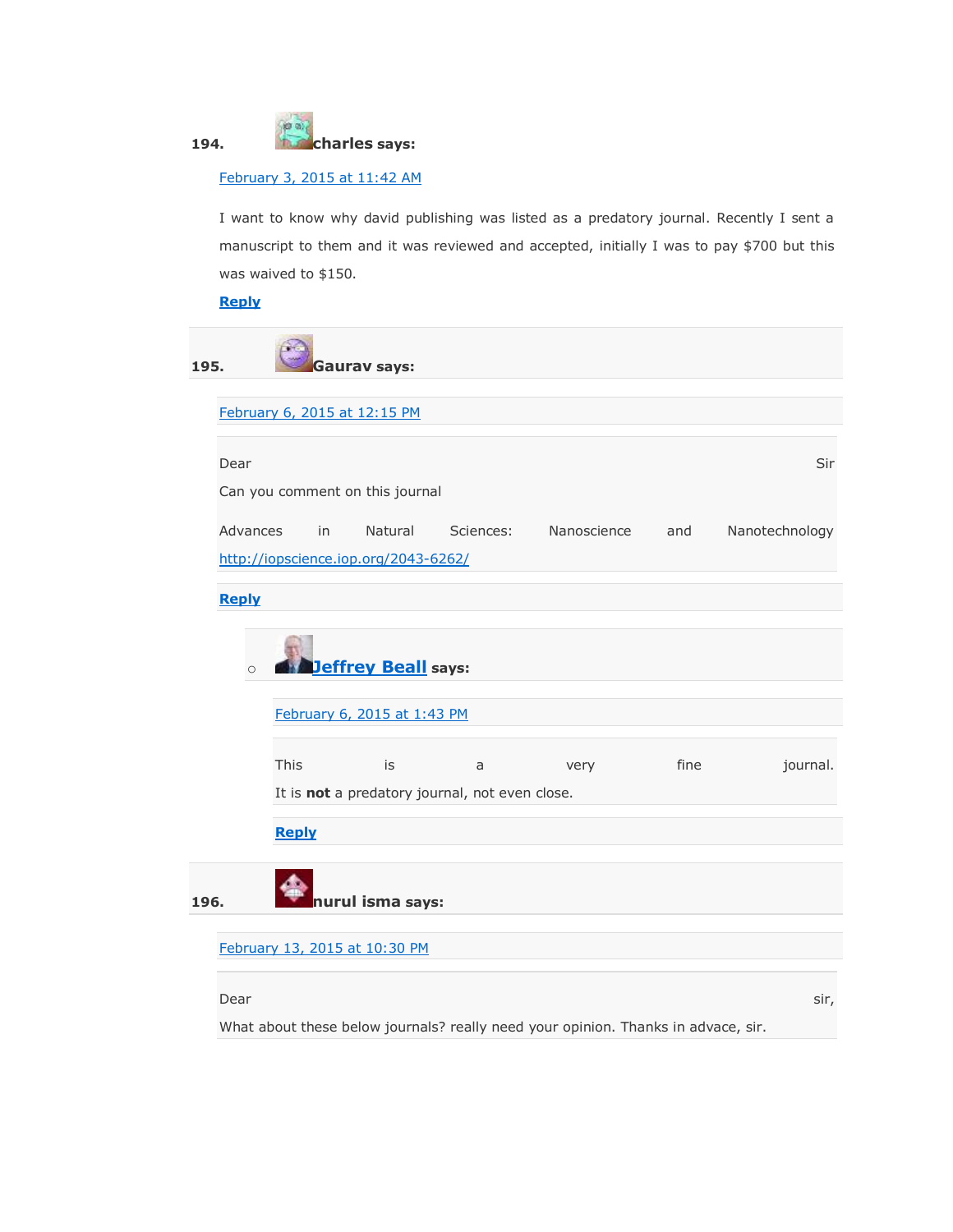International research journal of applied and basic sciences International journal of agronomy and plant production asian academic research associates

### **[Reply](https://scholarlyoa.com/2012/12/06/bealls-list-of-predatory-publishers-2013/?replytocom=259097#respond)**



### [February 14, 2015 at 5:16 AM](https://scholarlyoa.com/2012/12/06/bealls-list-of-predatory-publishers-2013/#comment-259210)

*International Research Journal of Applied and Basic Sciences* This journal is included on my list [here.](https://scholarlyoa.com/individual-journals/) I recommend avoiding this journal.

*International Journal of Agronomy and Plant Production* This journal was or is published by VictorQuest Publications, or its successor. I have VictorQuest on my list and believed that it had gone out of business. Now it (or its name) appears to have come to life again. I still recommend that researchers avoid it and its journals.

Asian **Academic** Research Associates This publisher is included on my list [here](https://scholarlyoa.com/publishers/), so I recommend that you not submit papers to its journals.

#### **[Reply](https://scholarlyoa.com/2012/12/06/bealls-list-of-predatory-publishers-2013/?replytocom=259210#respond)**

### **197. [Sonal Bakshi](http://www.nirmauni.ac.in/is/faculty) says:**

### [February 16, 2015 at 3:30 AM](https://scholarlyoa.com/2012/12/06/bealls-list-of-predatory-publishers-2013/#comment-260005)

#### <http://ijirset.com/current-issue.html>

Dear Dr. Beall, kindly give your comment on the above journal and oblige. This is too much to read, could you briefly tell why we should believe you? One aspect with which I disagreed was Ayurved considered as Pseudoscience, now this is not blind patriotism, one can visit journal like Ayu and learn why it is not less than science especially now when it is handled most scientifically.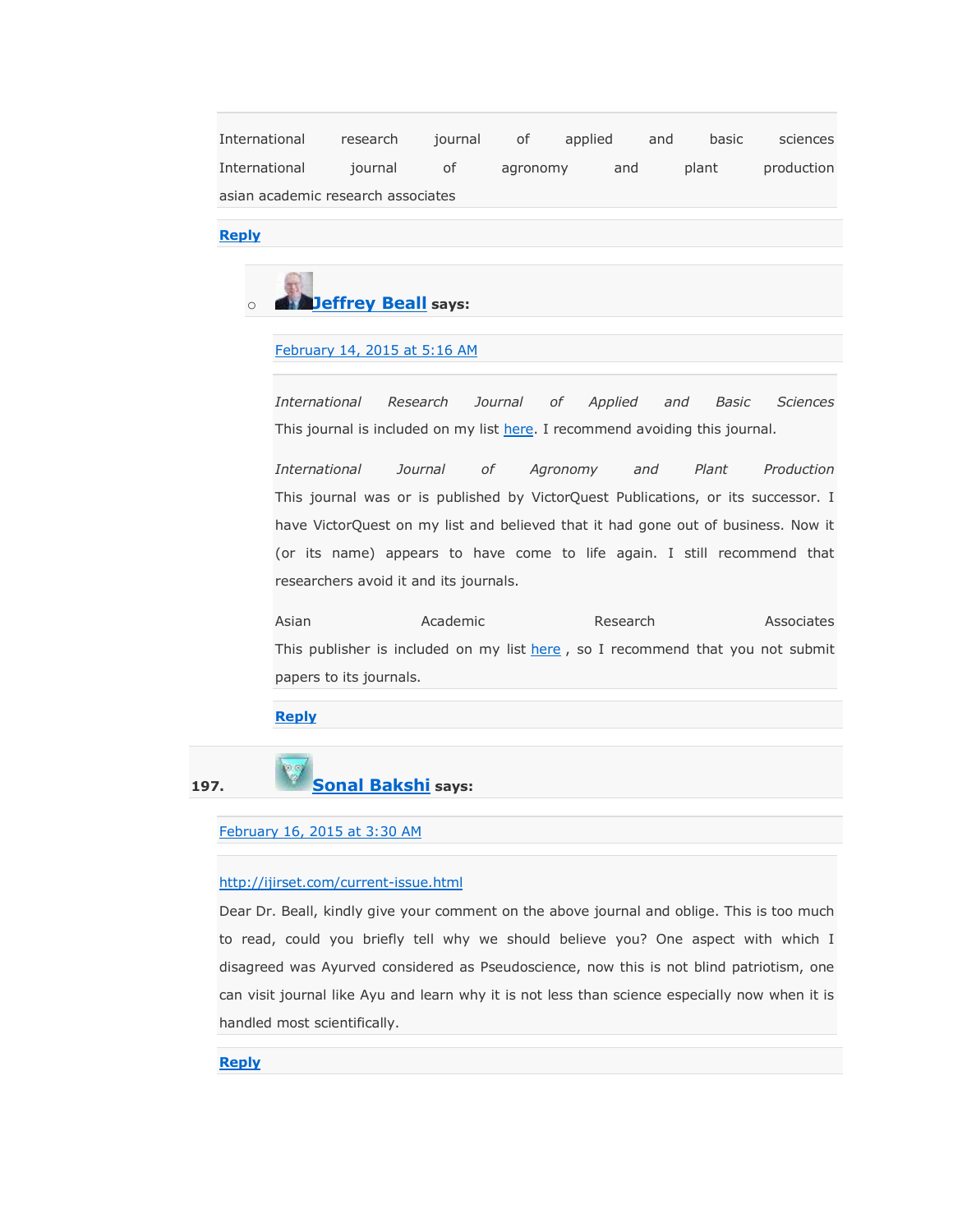

### [February 21, 2015 at 11:04 AM](https://scholarlyoa.com/2012/12/06/bealls-list-of-predatory-publishers-2013/#comment-261669)

Journal of Bioequivalence and bioavailability is in ISI web of knowlege list Or in link but this is belong to OMIC group ..predator. what does it mean.

**[Reply](https://scholarlyoa.com/2012/12/06/bealls-list-of-predatory-publishers-2013/?replytocom=261669#respond)**



[February 21, 2015 at 11:28 AM](https://scholarlyoa.com/2012/12/06/bealls-list-of-predatory-publishers-2013/#comment-261673)

Yes, I do see this journal included [here](http://ip-science.thomsonreuters.com/cgi-bin/jrnlst/jlresults.cgi?PC=MASTER&ISSN=0975-0851) on the Thomson Reuters Master List. However, I do not see the journal included in ISI (Journal Citation Reports). It does not have an impact factor.

I recommend that you avoid all OMICS Group journals, even if they are included on this list.

**[Reply](https://scholarlyoa.com/2012/12/06/bealls-list-of-predatory-publishers-2013/?replytocom=261673#respond)**



[February 26, 2015 at 5:27 AM](https://scholarlyoa.com/2012/12/06/bealls-list-of-predatory-publishers-2013/#comment-263123)

I want to know why IAP is on your list. IAP said they are free of charge.

### **[Reply](https://scholarlyoa.com/2012/12/06/bealls-list-of-predatory-publishers-2013/?replytocom=263123#respond)**

o **[Jeffrey Beall](https://scholarlyoa.wordpress.com/) says:**

[February 26, 2015 at 5:52 AM](https://scholarlyoa.com/2012/12/06/bealls-list-of-predatory-publishers-2013/#comment-263129)

This (International Academy Publishing (IAP)) is one of many different imprints published out of a house in San Bernardino. They don't charge fees at the beginning to get a mass of articles, then they start charging. They offer easy acceptance.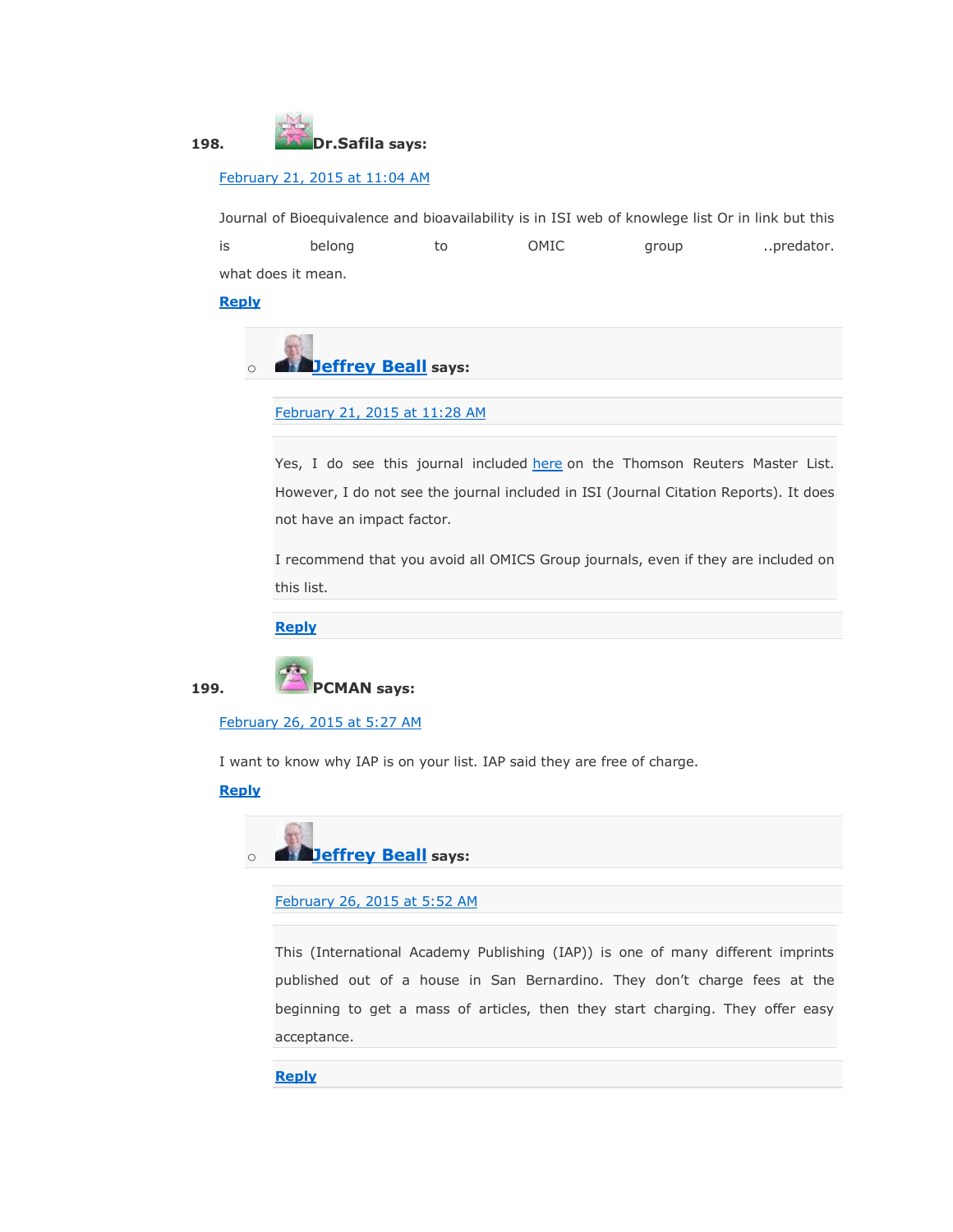

### [March 10, 2015 at 11:48 AM](https://scholarlyoa.com/2012/12/06/bealls-list-of-predatory-publishers-2013/#comment-267401)

hi jeff, can y plz tell "International Journal of Innovative Science Engineering and Technology (IJISET)" journal is questionable for submitting article..

### **[Reply](https://scholarlyoa.com/2012/12/06/bealls-list-of-predatory-publishers-2013/?replytocom=267401#respond)**

|  | <b>Deffrey Beall says:</b> |
|--|----------------------------|

[March 10, 2015 at 7:31 PM](https://scholarlyoa.com/2012/12/06/bealls-list-of-predatory-publishers-2013/#comment-267528)

Yes, this is questionable. I recommend that you not submit any papers to this journal.

Thanks.

**[Reply](https://scholarlyoa.com/2012/12/06/bealls-list-of-predatory-publishers-2013/?replytocom=267528#respond)**

### **201. [Open Access | isobelramsden](https://isobelramsden.wordpress.com/2015/03/15/open-access/) says:**

### [March 15, 2015 at 5:35 PM](https://scholarlyoa.com/2012/12/06/bealls-list-of-predatory-publishers-2013/#comment-269010)

[...] Beall's list - list of predatory publishers, including OA publishers [...]

### **[Reply](https://scholarlyoa.com/2012/12/06/bealls-list-of-predatory-publishers-2013/?replytocom=269010#respond)**

**202. [Les simplificateurs de Pi | Scilogs.fr :Complexités](http://www.scilogs.fr/complexites/les-simplificateurs-de-pi/) says:**

[March 16, 2015 at 1:03 AM](https://scholarlyoa.com/2012/12/06/bealls-list-of-predatory-publishers-2013/#comment-269094)

[...] • D'autres liens encore : 1 2 3 4 [...]

**[Reply](https://scholarlyoa.com/2012/12/06/bealls-list-of-predatory-publishers-2013/?replytocom=269094#respond)**

## **203. [Desperate Soliciting from Academic Journals | Helen](http://helenkara.com/2015/04/01/desperate-soliciting-from-academic-journals/)  [Kara](http://helenkara.com/2015/04/01/desperate-soliciting-from-academic-journals/) says:**

### [April 1, 2015 at 9:03 AM](https://scholarlyoa.com/2012/12/06/bealls-list-of-predatory-publishers-2013/#comment-274597)

[...] not predatory journals. None of them ask me to pay for publication, and they don't appear on Beall's List. They seem to be desperate journals. One emailed me on 17 February, giving me a most generous […]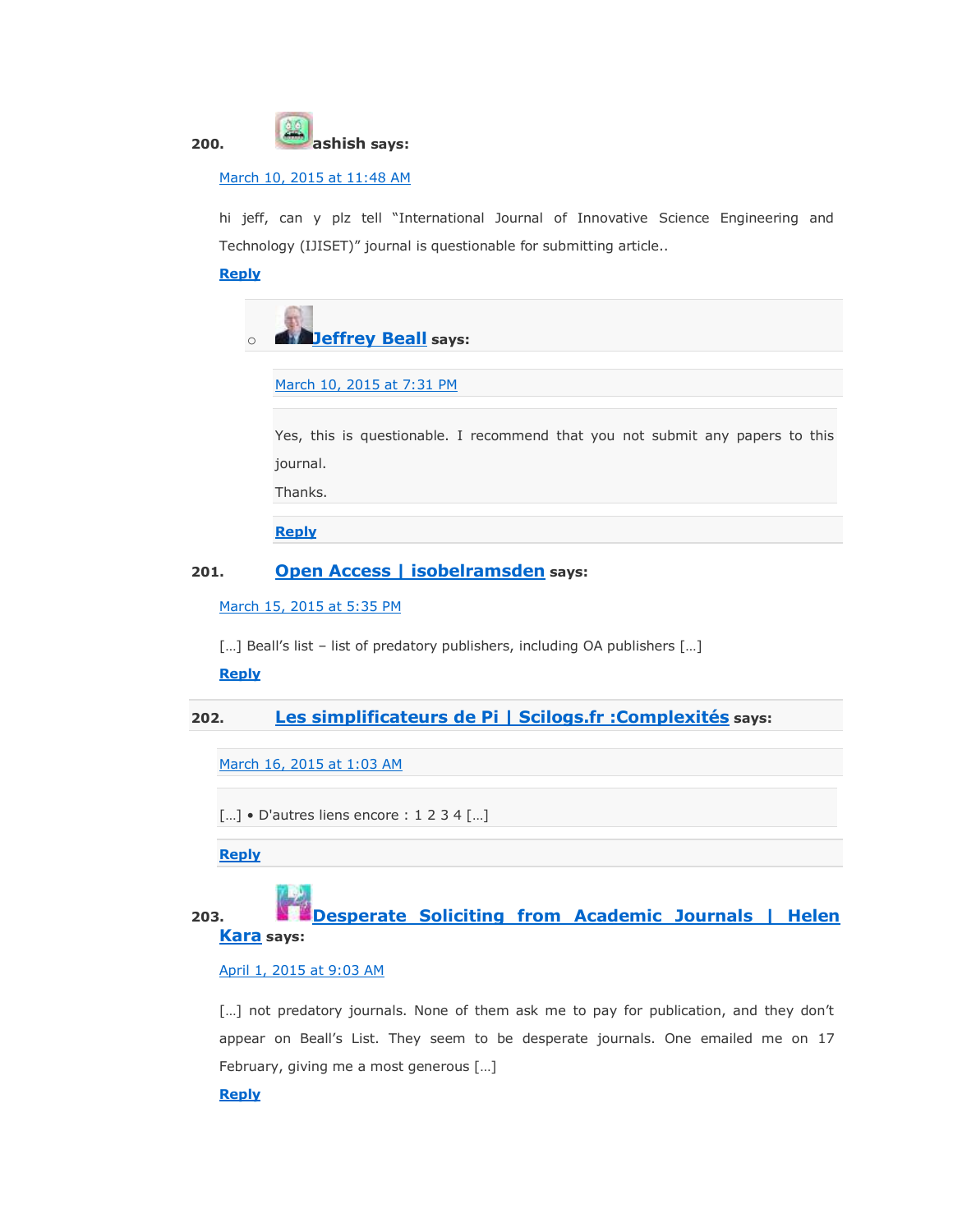| 204. |               | <b>Nfor Bawe says:</b>                                                                  |
|------|---------------|-----------------------------------------------------------------------------------------|
|      |               | April 18, 2015 at 4:05 PM                                                               |
|      |               | What about SciencePC? I can't see it on your list but people are complaining about it.  |
|      | <b>Reply</b>  |                                                                                         |
|      | $\circ$       | <b>Jeffrey Beall</b> says:                                                              |
|      |               | April 18, 2015 at 4:28 PM                                                               |
|      |               | Do you mean Science Publishing Group (Science PG). It is on the list.                   |
|      |               | <b>Reply</b>                                                                            |
| 205. |               | <b>Nfor Bawe says:</b>                                                                  |
|      |               | April 18, 2015 at 4:14 PM                                                               |
|      | guiding list. | Sorry, I was not vigilant the first time, I have seen it there. Thank you very much for |
|      | <b>Reply</b>  |                                                                                         |
|      | $\circ$       | <b>Jeffrey Beall says:</b>                                                              |
|      |               | April 18, 2015 at 4:27 PM                                                               |
|      |               | No problem.                                                                             |
|      |               | <b>Reply</b>                                                                            |
| 206. |               | <b>Nfor Bawe says:</b>                                                                  |
|      |               | April 19, 2015 at 3:40 AM                                                               |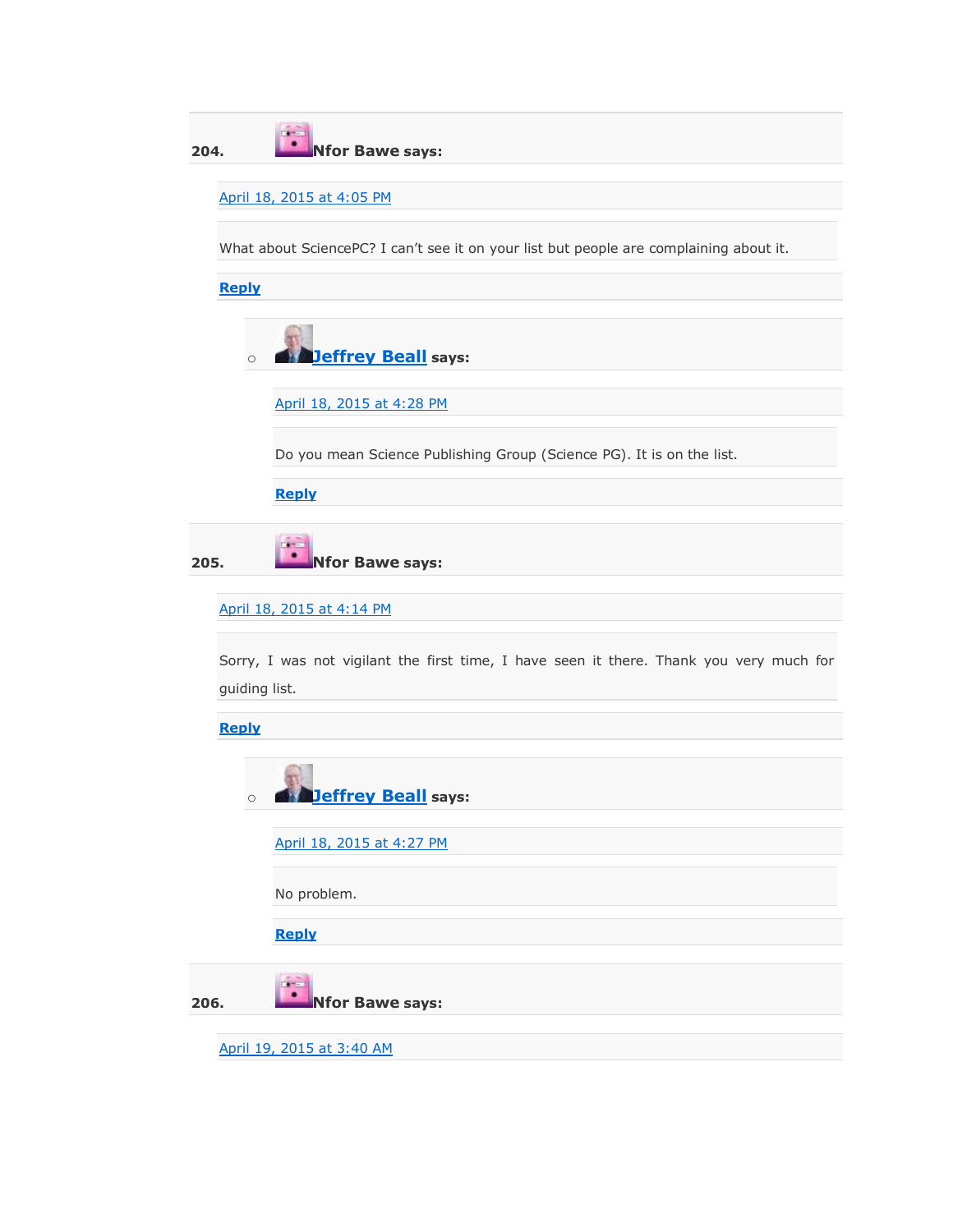Please could you check out the following for me, are they genuine? (i) International Journal of Advanced Research (IJAR) ISSN 2320-5407 (ii) International journal of renewable energy research (IJRER) (iii) International Review of Basic and Applied Sciences (IRBAS) Thank you.

**[Reply](https://scholarlyoa.com/2012/12/06/bealls-list-of-predatory-publishers-2013/?replytocom=281122#respond)**

### o **[Jeffrey Beall](https://scholarlyoa.wordpress.com/) says:**

[April 19, 2015 at 6:13 AM](https://scholarlyoa.com/2012/12/06/bealls-list-of-predatory-publishers-2013/#comment-281160)

The *International Journal of Advanced Research* (IJAR) is included on my list [here.](https://scholarlyoa.com/individual-journals/)

I have not heard of the *International Journal of Renewable Energy Research* (IJRER) before, so I will have a close look at it.

The *International Review of Basic and Applied Sciences*(IRBAS) is also included on my list [here.](https://scholarlyoa.com/individual-journals/)

**[Reply](https://scholarlyoa.com/2012/12/06/bealls-list-of-predatory-publishers-2013/?replytocom=281160#respond)**

**207. Nfor Bawe says:**

#### [April 22, 2015 at 3:31 PM](https://scholarlyoa.com/2012/12/06/bealls-list-of-predatory-publishers-2013/#comment-282466)

Please, Mr. Beall, verify this site for comments: <http://basharesearch.com/ijreee.htm>

**[Reply](https://scholarlyoa.com/2012/12/06/bealls-list-of-predatory-publishers-2013/?replytocom=282466#respond)**



[April 26, 2015 at 6:16 AM](https://scholarlyoa.com/2012/12/06/bealls-list-of-predatory-publishers-2013/#comment-283605)

This is the [Basha Research Corporation](http://basharesearch.com/journals.htm) (BRCORP). I have added it to my list of questionable publishers. It has more internal dead links than any other publisher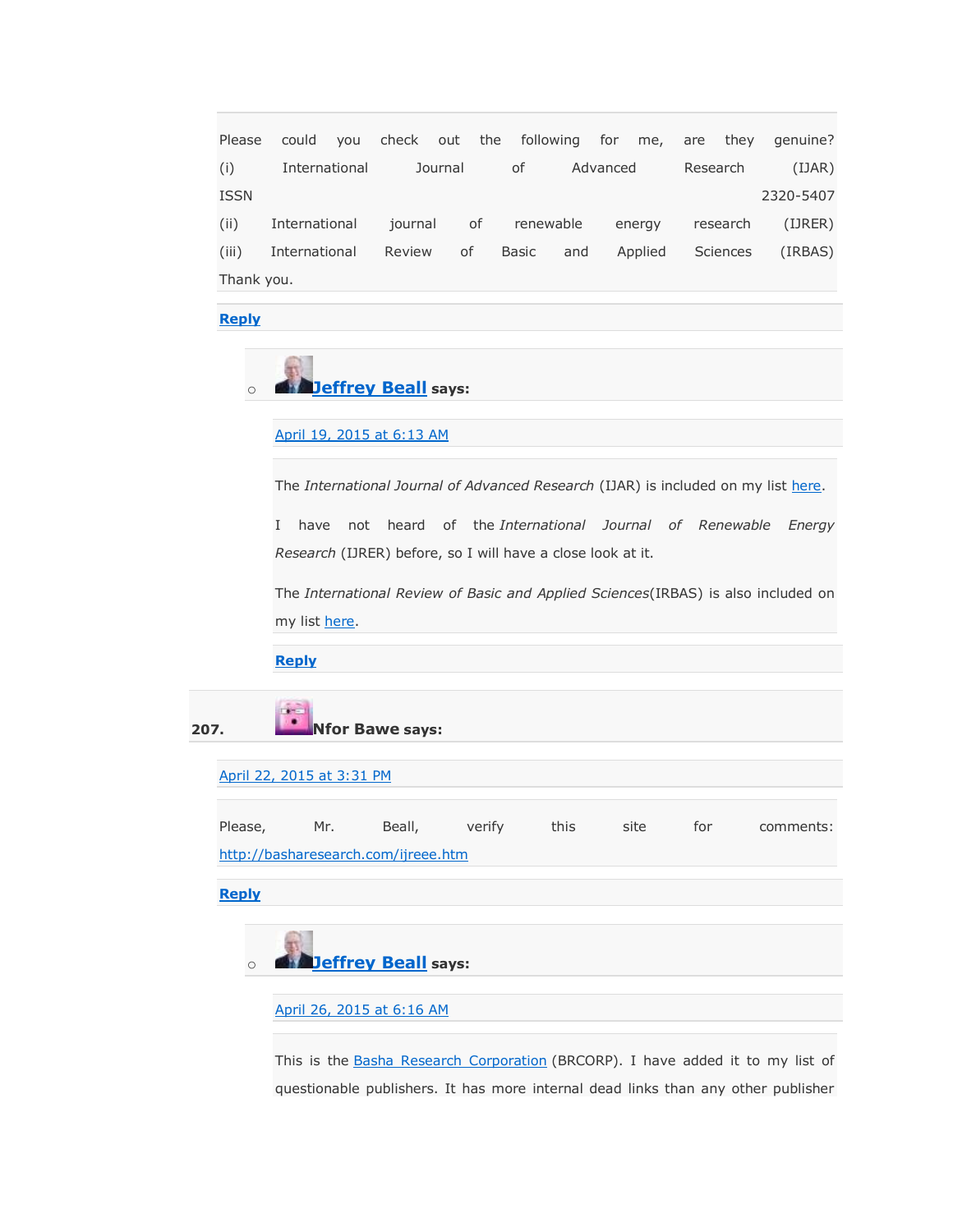I've seen in awhile, in addition to many other problems. Please do not submit any papers to this company.

### **[Reply](https://scholarlyoa.com/2012/12/06/bealls-list-of-predatory-publishers-2013/?replytocom=283605#respond)**

**208. Shri pat says:**

### [April 23, 2015 at 12:03 PM](https://scholarlyoa.com/2012/12/06/bealls-list-of-predatory-publishers-2013/#comment-282815)

Hello Jeffrey, could you please let me know about the following journal, "Journal of Bioengineering & Biomedical Science". It has "Index Copernicus Value: 6.03". I wanted to submit an article to this journal. What is your opinion? I shall wait for your reply. Thanks.

**[Reply](https://scholarlyoa.com/2012/12/06/bealls-list-of-predatory-publishers-2013/?replytocom=282815#respond)**



### [April 23, 2015 at 1:27 PM](https://scholarlyoa.com/2012/12/06/bealls-list-of-predatory-publishers-2013/#comment-282841)

This journal is published by OMICS Group, so I strongly recommend that you NOT submit any papers to this journal or the others from this publisher.

**[Reply](https://scholarlyoa.com/2012/12/06/bealls-list-of-predatory-publishers-2013/?replytocom=282841#respond)**

**209. val says:**

### [May 8, 2015 at 12:01 AM](https://scholarlyoa.com/2012/12/06/bealls-list-of-predatory-publishers-2013/#comment-286802)

#### Dear Jeffrey Beall,

thank you for this list. It is very important for the community to keep track of these fraudulent practices. I recently removed a citation to an article whose content I found interesting but not groundbreaking, that was published by one of the publishers listed. Were i to peer review it, it probably would have passed. While it seemed harsh, the reason for me was that I don't want to give these publishers any form of legitimacy, even if the authors produced adequate work. I would be interested to hear what your opinion is on citing articles from these publishers in ones own work?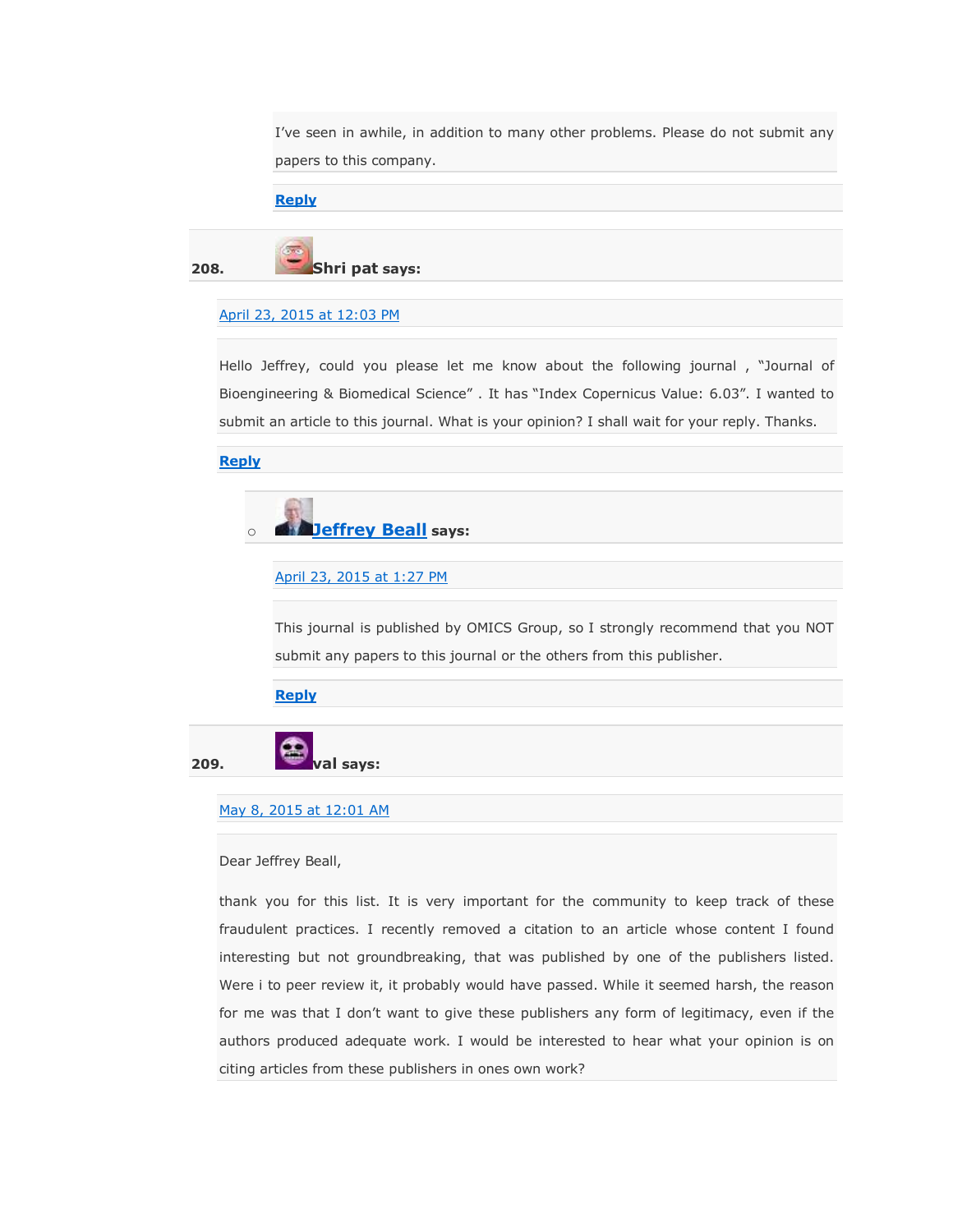

### [May 8, 2015 at 5:33 AM](https://scholarlyoa.com/2012/12/06/bealls-list-of-predatory-publishers-2013/#comment-286883)

This is messy. Remember that many predatory journals and publishers often aim to trick researchers into thinking they are authentic when they are really are bogus. Sometimes, they are successful at tricking honest researchers into thinking they are good journals, and these honest researchers sometimes submit and publish high quality work to them. So, it is possible that some predatory journals occasionally have strong articles included in them, and these may be worthy of citation.

### **[Reply](https://scholarlyoa.com/2012/12/06/bealls-list-of-predatory-publishers-2013/?replytocom=286883#respond)**

### **210. [Info Penting untuk Dosen | secangkir kopi paste](https://masboi.wordpress.com/2015/06/16/info-penting-untuk-dosen/) says:**

[June 16, 2015 at 10:08 AM](https://scholarlyoa.com/2012/12/06/bealls-list-of-predatory-publishers-2013/#comment-302805)

[...] Beall's List of Predatory Publishers 2013 [...]

**[Reply](https://scholarlyoa.com/2012/12/06/bealls-list-of-predatory-publishers-2013/?replytocom=302805#respond)**

**[Reply](https://scholarlyoa.com/2012/12/06/bealls-list-of-predatory-publishers-2013/?replytocom=286802#respond)**



#### [June 20, 2015 at 2:16 AM](https://scholarlyoa.com/2012/12/06/bealls-list-of-predatory-publishers-2013/#comment-305928)

Should this journal be on this list or not:

Journal of International Environmental Application & Science

<http://www.jieas.com/>

it meets well the requirements (money = publish )

### **[Reply](https://scholarlyoa.com/2012/12/06/bealls-list-of-predatory-publishers-2013/?replytocom=305928#respond)**



[June 20, 2015 at 4:53 AM](https://scholarlyoa.com/2012/12/06/bealls-list-of-predatory-publishers-2013/#comment-306002)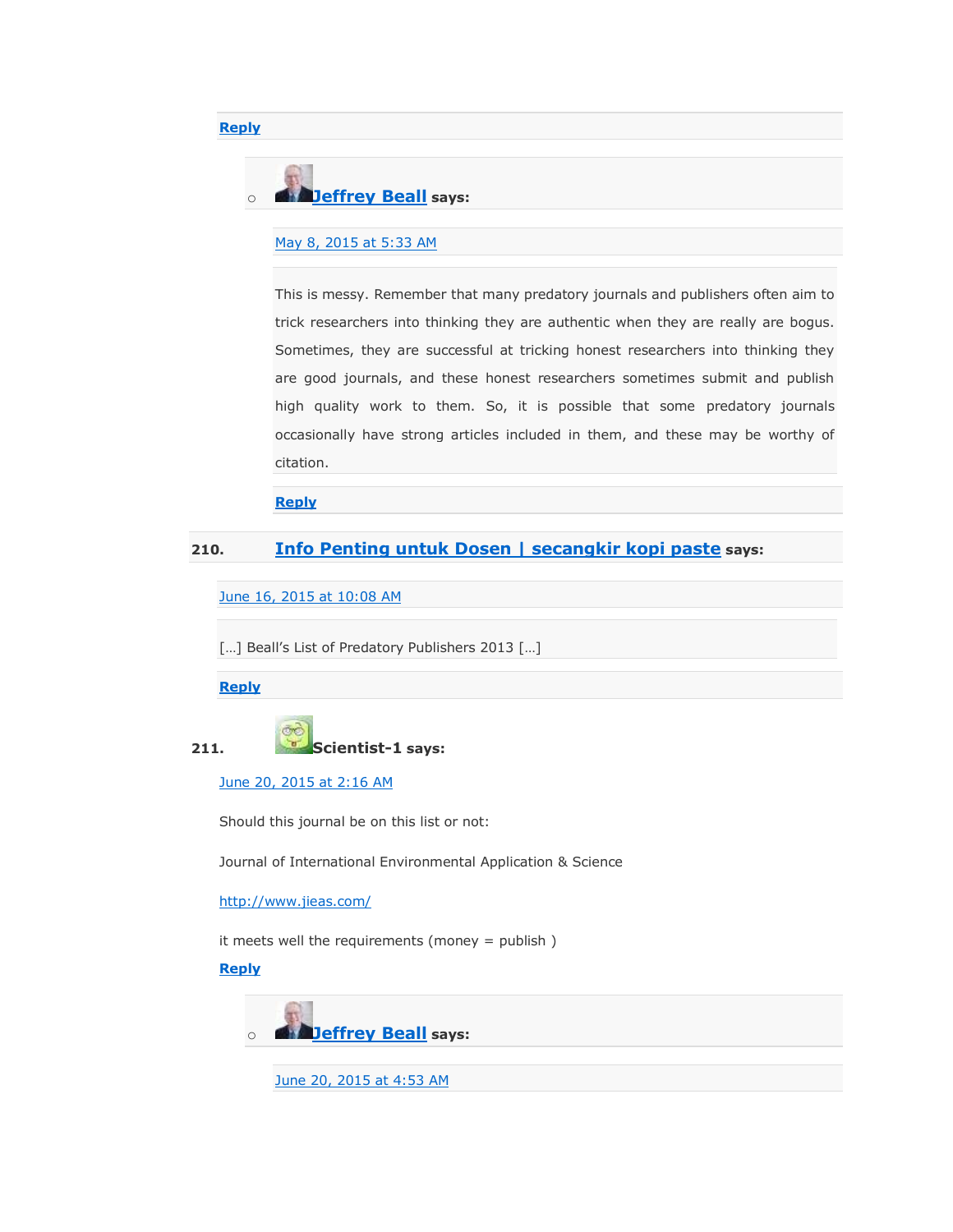Yes. This journal is included on the standalone journal list *[here](https://scholarlyoa.com/individual-journals/)*. Thank you for checking.

**[Reply](https://scholarlyoa.com/2012/12/06/bealls-list-of-predatory-publishers-2013/?replytocom=306002#respond)**



[June 22, 2015 at 7:40 AM](https://scholarlyoa.com/2012/12/06/bealls-list-of-predatory-publishers-2013/#comment-307632)

Wow I didn't know that Science Alert is a predatory publisher. I have one paper published in one of the journals managed by this publisher. :(

**[Reply](https://scholarlyoa.com/2012/12/06/bealls-list-of-predatory-publishers-2013/?replytocom=307632#respond)**

### **213. Edition scientifique – [Liste des éditeurs/prédateurs par](https://fabrica.inria.fr/edition-scientifique-liste-des-editeurspredateurs-par-jeffrey-beall/)  [Jeffrey Beall](https://fabrica.inria.fr/edition-scientifique-liste-des-editeurspredateurs-par-jeffrey-beall/) – Fabrica says:**

[June 25, 2015 at 3:17 AM](https://scholarlyoa.com/2012/12/06/bealls-list-of-predatory-publishers-2013/#comment-309945)

[...] Voir la liste 2013 de ces éditeurs et journaux selon J. Beall. [...]

**[Reply](https://scholarlyoa.com/2012/12/06/bealls-list-of-predatory-publishers-2013/?replytocom=309945#respond)**

### **214. [Open Access Linguistics: You're Doing It Wrong | oaling](https://oaling.wordpress.com/2015/06/29/open-access-linguistics-youre-doing-it-wrong/)says:**

[June 29, 2015 at 8:49 AM](https://scholarlyoa.com/2012/12/06/bealls-list-of-predatory-publishers-2013/#comment-313783)

[...] has a name for this kind of publishing practice: "predatory". Jeffrey Beall maintains a list of predatory publishers on his website, along with criteria for inclusion. Surprise, surprise: "Scientific Research [...]

**[Reply](https://scholarlyoa.com/2012/12/06/bealls-list-of-predatory-publishers-2013/?replytocom=313783#respond)**

### **215. [Pedoman Operasional Perhitungan Angka Kredit Dosen](http://tapibulan.com/index.php/2015/07/23/pedoman-operasional-perhitungan-angka-kredit-dosen-update-27-januari-2015/) (Update 27 Januari 2015) - [Dr. Tapi Rondang Ni Bulan, SE,](http://tapibulan.com/index.php/2015/07/23/pedoman-operasional-perhitungan-angka-kredit-dosen-update-27-januari-2015/)  [M.Si](http://tapibulan.com/index.php/2015/07/23/pedoman-operasional-perhitungan-angka-kredit-dosen-update-27-januari-2015/) says:**

[July 22, 2015 at 11:15 PM](https://scholarlyoa.com/2012/12/06/bealls-list-of-predatory-publishers-2013/#comment-326442)

[...] Beall's List of Predatory Publishers 2013 [...]

**[Reply](https://scholarlyoa.com/2012/12/06/bealls-list-of-predatory-publishers-2013/?replytocom=326442#respond)**

**216. [KUMPULAN INFO PENTING UNTUK DOSEN \(update 10](http://tapibulan.com/index.php/2015/07/23/kumpulan-info-penting-untuk-dosen-update-10-november-2014/)  November 2014) - [Dr. Tapi Rondang Ni Bulan, SE, M.Si](http://tapibulan.com/index.php/2015/07/23/kumpulan-info-penting-untuk-dosen-update-10-november-2014/)says:**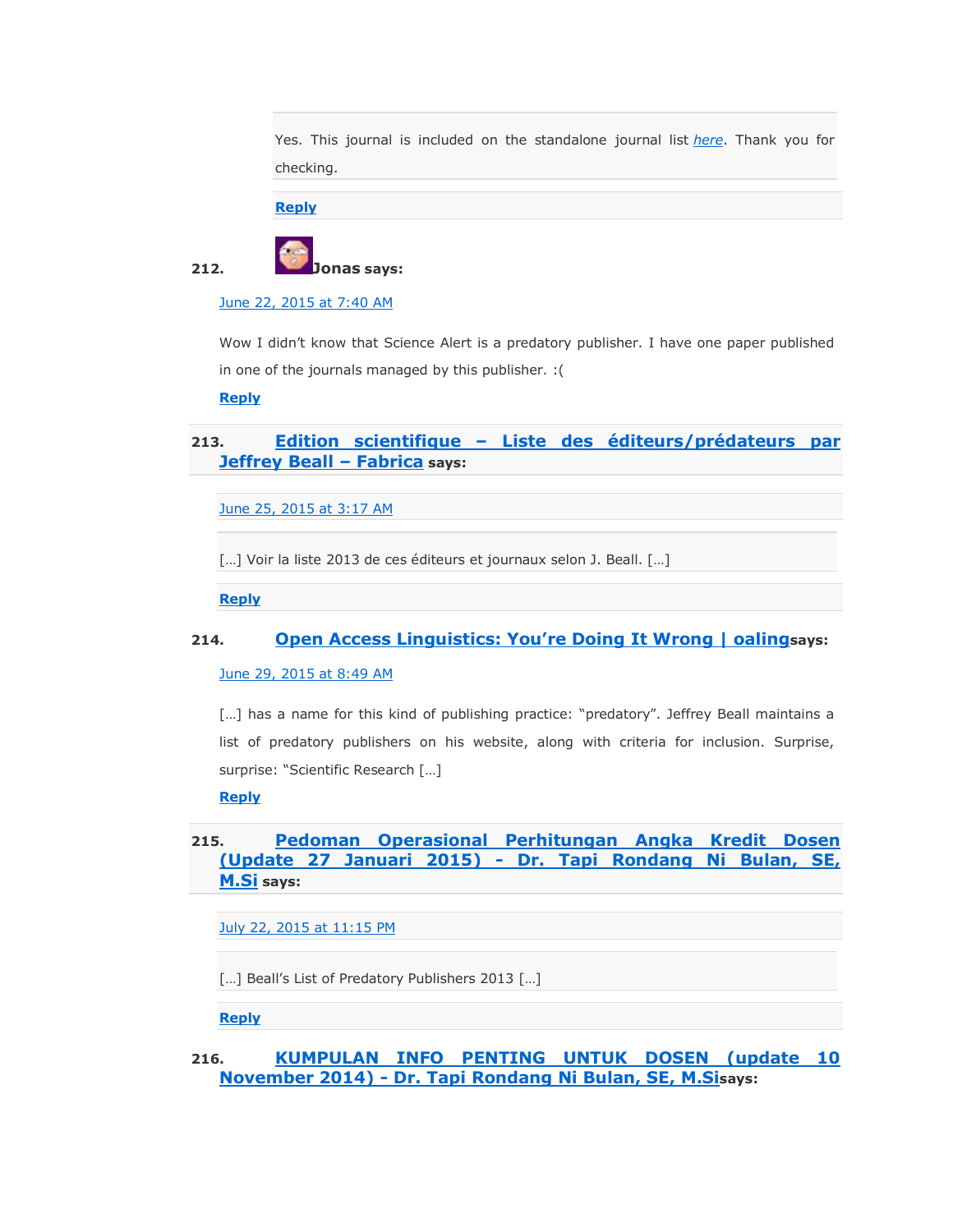### [July 22, 2015 at 11:37 PM](https://scholarlyoa.com/2012/12/06/bealls-list-of-predatory-publishers-2013/#comment-326449)

[...] Beall's List of Predatory Publishers 2013 [...]

### **[Reply](https://scholarlyoa.com/2012/12/06/bealls-list-of-predatory-publishers-2013/?replytocom=326449#respond)**

**217. bulan kakanita says:**

### [July 23, 2015 at 9:45 PM](https://scholarlyoa.com/2012/12/06/bealls-list-of-predatory-publishers-2013/#comment-326855)

How about the Social Science Journal, the official journal of Western Social Science Association..?

**[Reply](https://scholarlyoa.com/2012/12/06/bealls-list-of-predatory-publishers-2013/?replytocom=326855#respond)**



[July 24, 2015 at 4:42 AM](https://scholarlyoa.com/2012/12/06/bealls-list-of-predatory-publishers-2013/#comment-326968)

It's not on my list. It's not a predatory journal.

**[Reply](https://scholarlyoa.com/2012/12/06/bealls-list-of-predatory-publishers-2013/?replytocom=326968#respond)**

**218. armando simon says:**

### [July 24, 2015 at 2:37 PM](https://scholarlyoa.com/2012/12/06/bealls-list-of-predatory-publishers-2013/#comment-327123)

You definitely need to add to this list British Journal of Arts and Social Sciences, and, British Journal of Humanities and Social Science, which are run by the same character. They will publish your grocery list for \$300 as a research paper. I submitted a chimera paper that was utter nonsense, composed of different sections of other papers of mine. They accepted it. The papers that they have published have misspellings, some lack titles, etc.

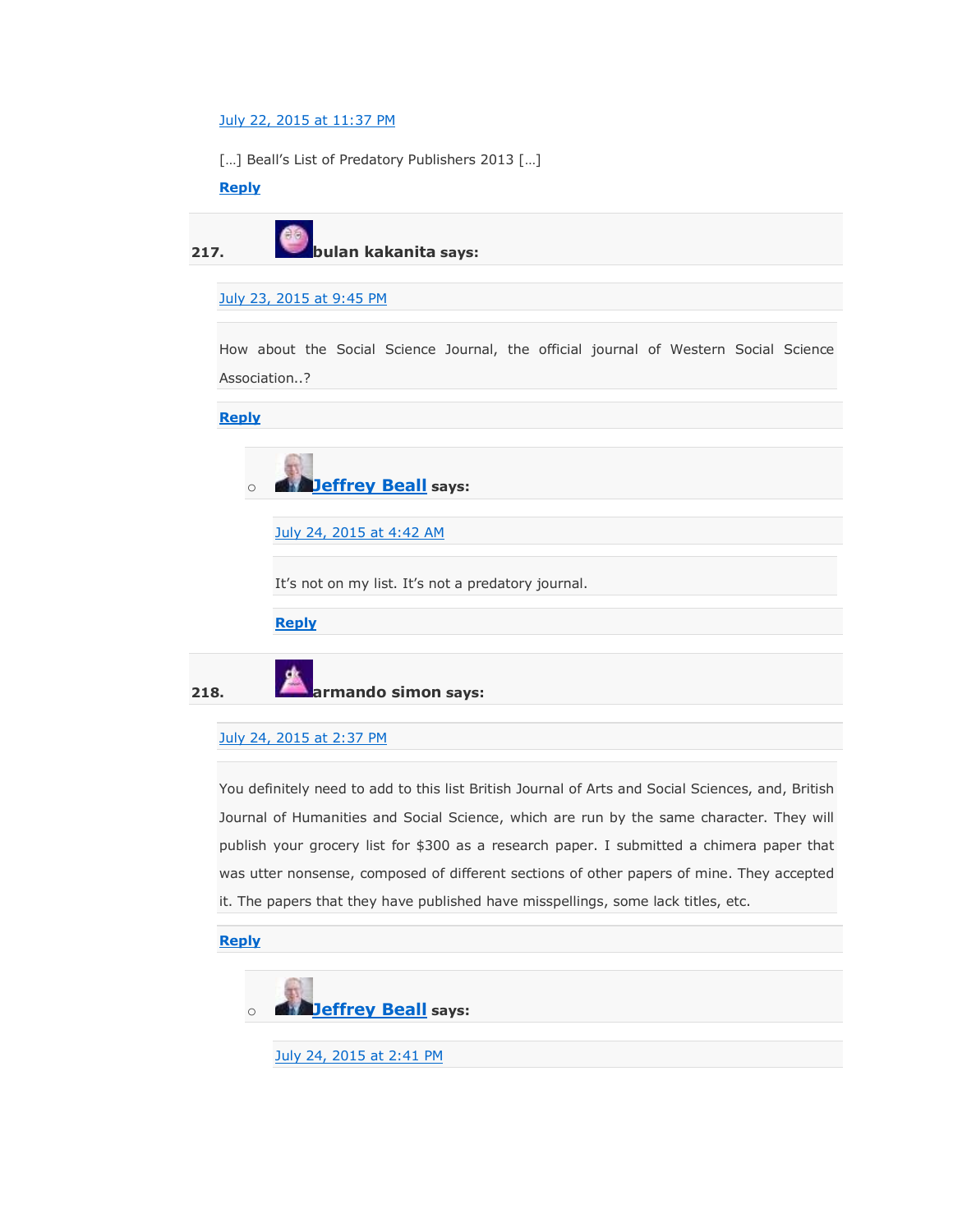Actually, I have the publisher of these two journals — called British Journal included on my list [here.](https://scholarlyoa.com/publishers/)

Thanks for checking.

**[Reply](https://scholarlyoa.com/2012/12/06/bealls-list-of-predatory-publishers-2013/?replytocom=327125#respond)**

### **219. [Alternative Therapies, Herbs, Pills, and Snake Oils or ―What's](http://www.smartspeechtherapy.com/alternative-therapies-herbs-pills-and-snake-oils-or-whats-the-harm-in-that/)  [the Harm in That?‖ | Smart Speech Therapy LLC](http://www.smartspeechtherapy.com/alternative-therapies-herbs-pills-and-snake-oils-or-whats-the-harm-in-that/)says:**

### [July 27, 2015 at 1:30 PM](https://scholarlyoa.com/2012/12/06/bealls-list-of-predatory-publishers-2013/#comment-328322)

[...] might want to review the list of predatory publishers HERE, review the guide of how to spot a bogus scientific publication HERE, and if you ever find […]

**[Reply](https://scholarlyoa.com/2012/12/06/bealls-list-of-predatory-publishers-2013/?replytocom=328322#respond)**

### **220. [Jeffrey Beall \(USA\) \(04-12-2012\)](https://wasetmania.wordpress.com/2015/08/12/jeffrey-beall-usa-04-12-2012-waset-is-a-predatory-pirate-publisher-which-organizes-fake-conferences-by-illegally-using-names-of-other-conferences/) — WASET is a Predatory [Pirate Publisher which organizes fake conferences by illegally](https://wasetmania.wordpress.com/2015/08/12/jeffrey-beall-usa-04-12-2012-waset-is-a-predatory-pirate-publisher-which-organizes-fake-conferences-by-illegally-using-names-of-other-conferences/)  [using names of famous conferences | WASET = Turkish Fraudsters](https://wasetmania.wordpress.com/2015/08/12/jeffrey-beall-usa-04-12-2012-waset-is-a-predatory-pirate-publisher-which-organizes-fake-conferences-by-illegally-using-names-of-other-conferences/)  [Cemal Ebru Bora Ardil](https://wasetmania.wordpress.com/2015/08/12/jeffrey-beall-usa-04-12-2012-waset-is-a-predatory-pirate-publisher-which-organizes-fake-conferences-by-illegally-using-names-of-other-conferences/) says:**

[August 12, 2015 at 6:20 PM](https://scholarlyoa.com/2012/12/06/bealls-list-of-predatory-publishers-2013/#comment-335891)

[...] Beall's list of predatory publishers 2013 [...]

**[Reply](https://scholarlyoa.com/2012/12/06/bealls-list-of-predatory-publishers-2013/?replytocom=335891#respond)**

### **221. [The Dangers of Open Access | MMU Research and Knowledge](https://mmuresearchblog.wordpress.com/2015/08/26/the-dangers-of-open-access/)  [Exchange Blog](https://mmuresearchblog.wordpress.com/2015/08/26/the-dangers-of-open-access/) says:**

[August 26, 2015 at 7:53 AM](https://scholarlyoa.com/2012/12/06/bealls-list-of-predatory-publishers-2013/#comment-341436)

[...] How can we tell if a publisher is predatory? Firstly, their emails are generally dubious in the first instance and constitute what I consider to be spam. Secondly, if an invite has come out of the blue, it is best to check online if they are a predatory publisher by accessing Beall's List, which is essentially a blacklist of predatory publishers compiled by American librarian and researcher, Jeffrey Beall. Beall's list of predatory publishers is available here: [https://scholarlyoa.com/2012/12/06/bealls-list-of-predatory-publishers-](https://scholarlyoa.com/2012/12/06/bealls-list-of-predatory-publishers-2013/)[2013/](https://scholarlyoa.com/2012/12/06/bealls-list-of-predatory-publishers-2013/) […]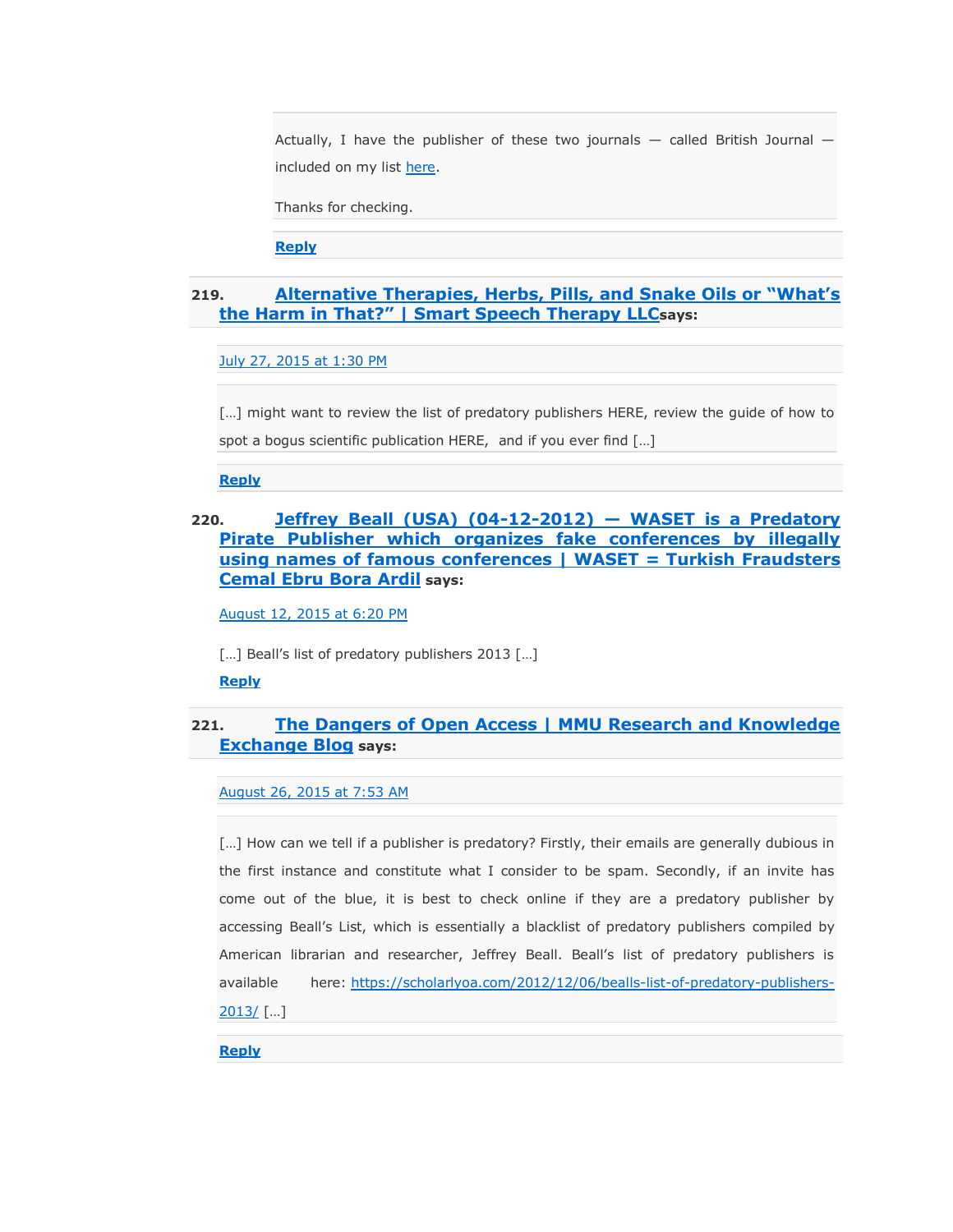

### [August 28, 2015 at 10:49 PM](https://scholarlyoa.com/2012/12/06/bealls-list-of-predatory-publishers-2013/#comment-342672)

Dear Beall and the contract of the contract of the contract of the contract of the contract of the contract of Asian Pacific Journal of Tropical Disease is listed as predatory but it is hosted by Elsevier. Does this represent a quality guarantee? Regards

### **[Reply](https://scholarlyoa.com/2012/12/06/bealls-list-of-predatory-publishers-2013/?replytocom=342672#respond)**

| $\circ$ | <b>Deffrey Beall</b> says: |
|---------|----------------------------|
|         | August 29, 2015 at 5:23 AM |
|         | Clearly, no.               |
|         | <b>Reply</b>               |

## **223. [Sketchy science: open access is the solution, not the](http://socialbat.org/2013/10/04/sketchy-science-open-access-is-the-solution-not-the-problem/)  [problem. | social bat .org](http://socialbat.org/2013/10/04/sketchy-science-open-access-is-the-solution-not-the-problem/) — Gerald Carter says:**

[September 3, 2015 at 10:43 AM](https://scholarlyoa.com/2012/12/06/bealls-list-of-predatory-publishers-2013/#comment-345369)

[...] 300 open-access online journals. Many of these targets were already listed on published lists of predatory journals. The project verified what everyone already knew: there are a lot of scammers and crappy […]

**[Reply](https://scholarlyoa.com/2012/12/06/bealls-list-of-predatory-publishers-2013/?replytocom=345369#respond)**

**224. Zoomer says:**

[September 8, 2015 at 12:45 PM](https://scholarlyoa.com/2012/12/06/bealls-list-of-predatory-publishers-2013/#comment-348929)

Can you also give a list of journals, which do not charge subscription fee???

**[Reply](https://scholarlyoa.com/2012/12/06/bealls-list-of-predatory-publishers-2013/?replytocom=348929#respond)**

o **[Jeffrey Beall](https://scholarlyoa.wordpress.com/) says:**

[September 8, 2015 at 12:48 PM](https://scholarlyoa.com/2012/12/06/bealls-list-of-predatory-publishers-2013/#comment-348933)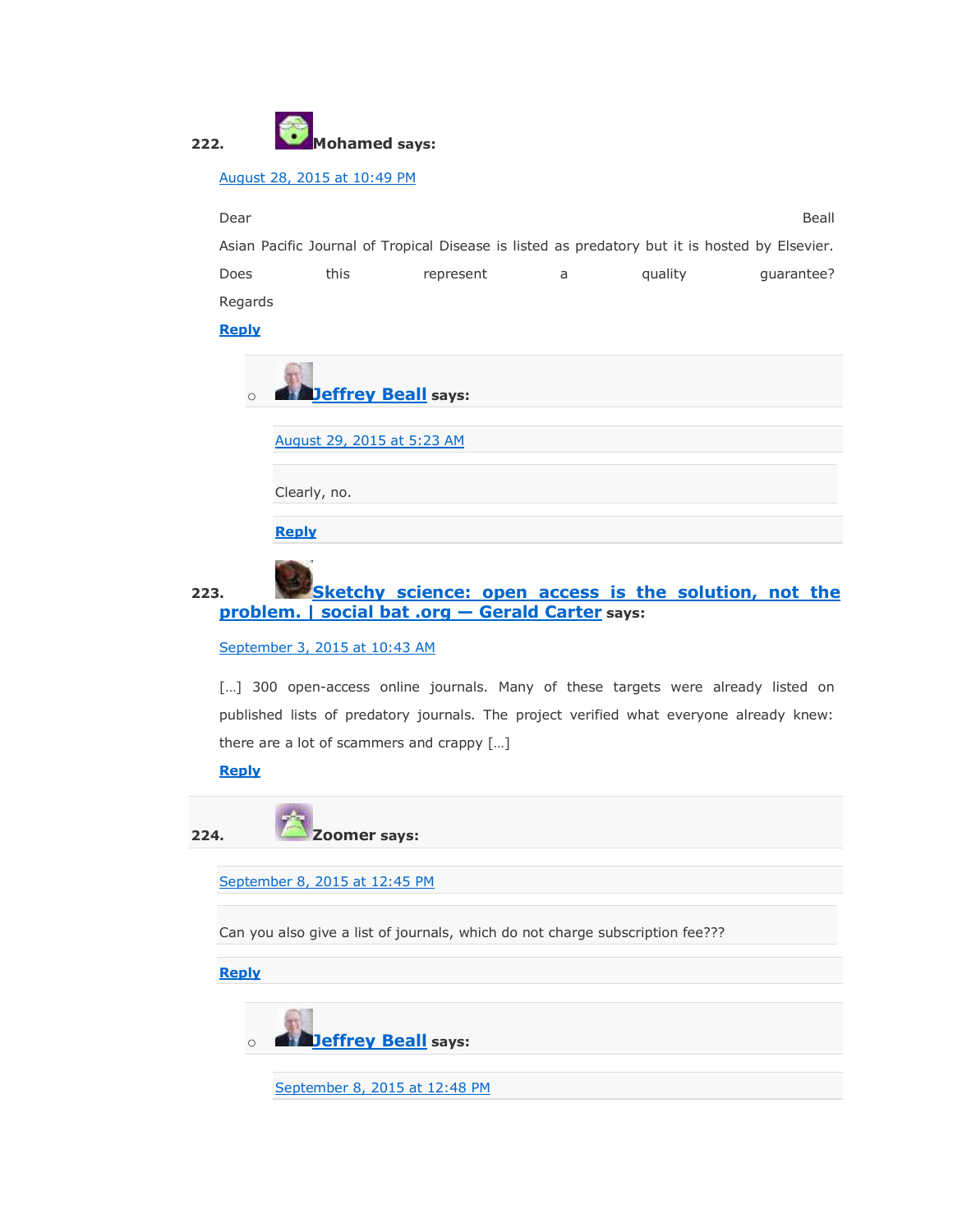No, sorry, I do not compile such a list.

**[Reply](https://scholarlyoa.com/2012/12/06/bealls-list-of-predatory-publishers-2013/?replytocom=348933#respond)**

### **225. [Predatory Publishing: The Downside of Open Access | Anglia](http://research.blogs.anglia.ac.uk/2015/09/18/predatory-publishing-the-downside-of-open-access/)  [Ruskin Research blog](http://research.blogs.anglia.ac.uk/2015/09/18/predatory-publishing-the-downside-of-open-access/) says:**

[September 18, 2015 at 6:14 AM](https://scholarlyoa.com/2012/12/06/bealls-list-of-predatory-publishers-2013/#comment-355850)

[...] an invite has come out of the blue, check online if they are a predatory publisher by accessing Beall's List, which is essentially a blacklist of predatory publishers compiled by American librarian and […]

**[Reply](https://scholarlyoa.com/2012/12/06/bealls-list-of-predatory-publishers-2013/?replytocom=355850#respond)**



**226. [Russ Hunt](http://www.stu.ca/~hunt) says:**

[October 25, 2015 at 11:04 AM](https://scholarlyoa.com/2012/12/06/bealls-list-of-predatory-publishers-2013/#comment-376112)

I just received a call for papers from the "International Research journal of Education and Innovation." Everything I can see about it from their amazingly improbable wide range of coverage to their rhetoric suggests it should be on the list, but I don't see it.

### **[Reply](https://scholarlyoa.com/2012/12/06/bealls-list-of-predatory-publishers-2013/?replytocom=376112#respond)**



[October 25, 2015 at 12:53 PM](https://scholarlyoa.com/2012/12/06/bealls-list-of-predatory-publishers-2013/#comment-376150)

I agree. I have analyzed this journal and added it to my standalone journal list. Thanks for the tip.

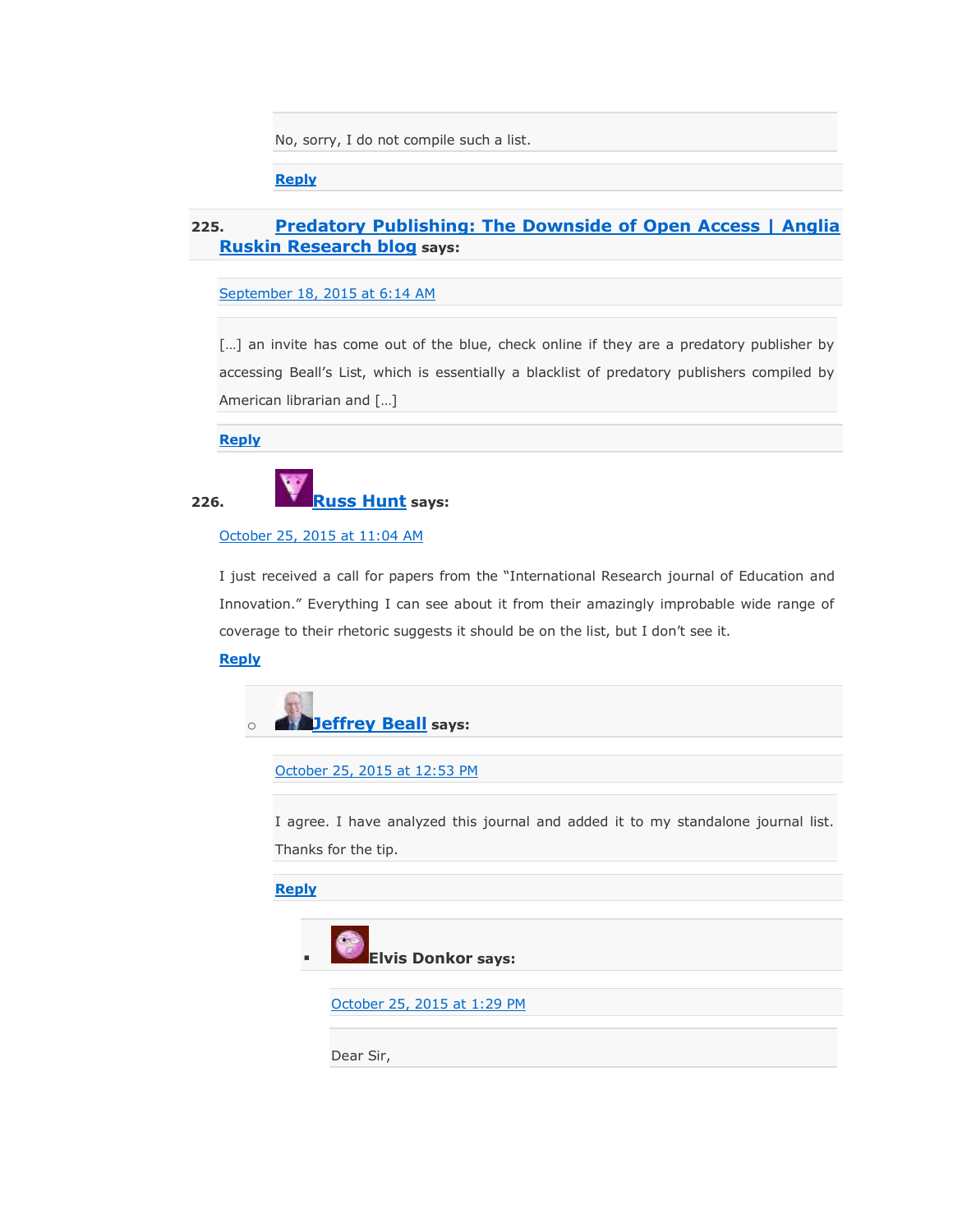I have 5 publications with Recent Science Journal (Mathematical Sciences) but the baffling thing is that when I google my work it does not appear any where online (google scholar doesnt pick it). It is not open access and i can access it through a pin on their database.

1. My questions is it a credible Journal. I was charge 157dollars for each paper. It was once listed by Jeffrey Bell as a predatory Journal.

2.If it is a predatory Journal,can I republish the article elsewhere (more credible journal)

Elvis (Ghana)

# **[Jeffrey Beall](https://scholarlyoa.wordpress.com/) says:**

### [October 25, 2015 at 1:44 PM](https://scholarlyoa.com/2012/12/06/bealls-list-of-predatory-publishers-2013/#comment-376170)

Recent Science is a predatory publisher, and all researchers should not submit papers to any of its journals. It is possible the publisher has left instructions with Google so that Google does not crawl (or index) its content. Please see this Wikipedia article on [robots exclusion standard](https://en.wikipedia.org/wiki/Robots_exclusion_standard) for an explanation. In most cases, if your article is already published in a journal, you cannot publish it in another journal. Most journals require that each submission be a new, original, and previously unpublished work.



### [November 4, 2015 at 9:23 AM](https://scholarlyoa.com/2012/12/06/bealls-list-of-predatory-publishers-2013/#comment-382157)

Jeffery, Good contribution I could not see the " International journal of Research-GRANTHAALAYAH "IN THE LIST. is that not? Thank you

### **[Reply](https://scholarlyoa.com/2012/12/06/bealls-list-of-predatory-publishers-2013/?replytocom=382157#respond)**

o **[Jeffrey Beall](https://scholarlyoa.wordpress.com/) says:**

[November 4, 2015 at 9:53 AM](https://scholarlyoa.com/2012/12/06/bealls-list-of-predatory-publishers-2013/#comment-382165)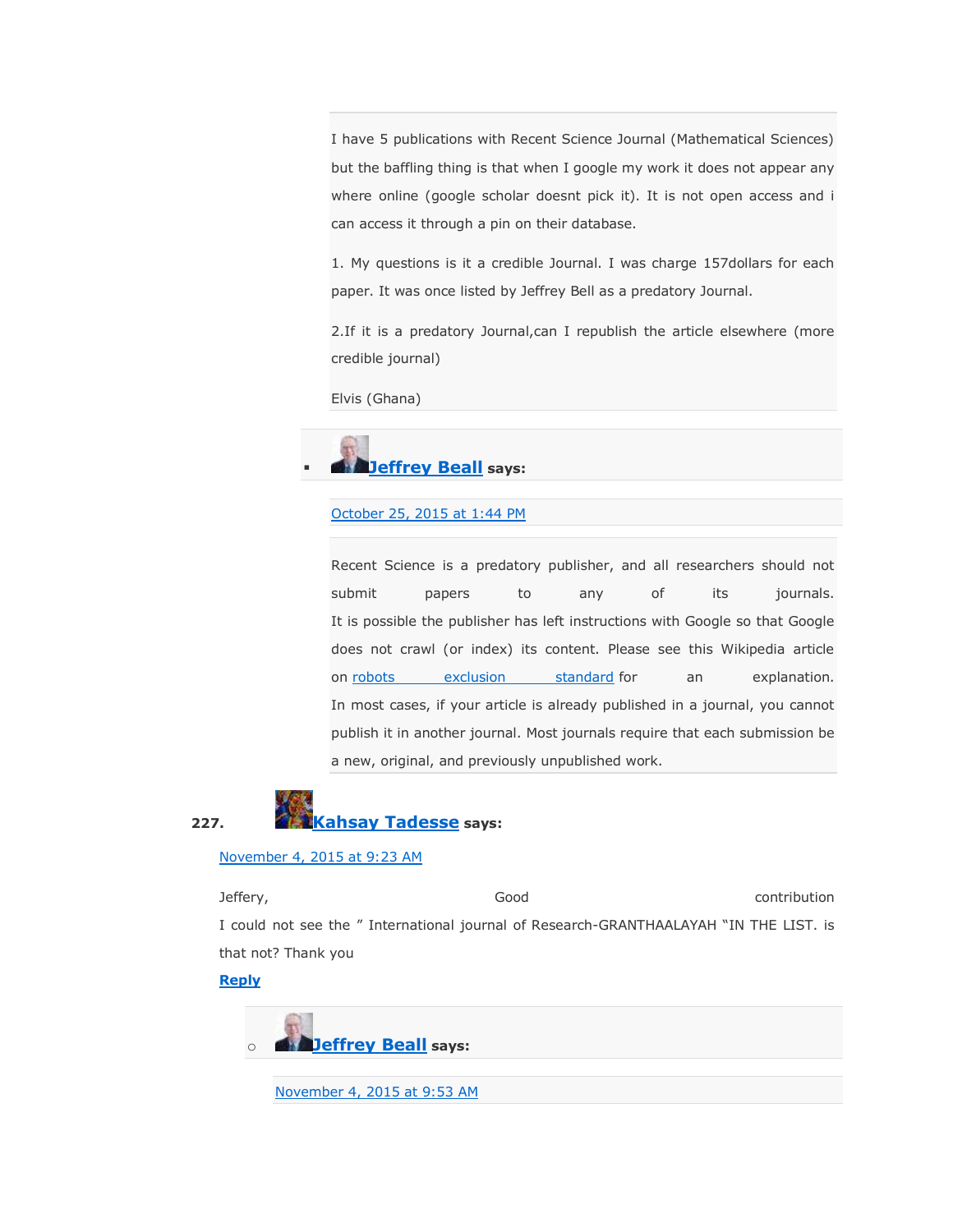Yes, actually it is indeed included on [this list.](https://scholarlyoa.com/individual-journals/) Thanks.

#### **[Reply](https://scholarlyoa.com/2012/12/06/bealls-list-of-predatory-publishers-2013/?replytocom=382165#respond)**



[November 21, 2015 at 7:32 AM](https://scholarlyoa.com/2012/12/06/bealls-list-of-predatory-publishers-2013/#comment-386352)

Respected Sir, and the state of the state of the state of the state of the state of the state of the state of the state of the state of the state of the state of the state of the state of the state of the state of the stat

Appreciate your comment on the authenticity of the journal as per below:



Thank you ,sir.

Pradeep

**[Reply](https://scholarlyoa.com/2012/12/06/bealls-list-of-predatory-publishers-2013/?replytocom=386352#respond)**

o **[Jeffrey Beall](https://scholarlyoa.wordpress.com/) says:**

[November 21, 2015 at 11:00 AM](https://scholarlyoa.com/2012/12/06/bealls-list-of-predatory-publishers-2013/#comment-386370)

I think this is a dangerous journal. It claims to have impact factors that it has not earned. It is overall a low-quality and deceitful journal, and I recommend you avoid it. I have added it to my list.

**[Reply](https://scholarlyoa.com/2012/12/06/bealls-list-of-predatory-publishers-2013/?replytocom=386370#respond)**

**229. Tirtharaj says:**

[December 31, 2015 at 2:10 AM](https://scholarlyoa.com/2012/12/06/bealls-list-of-predatory-publishers-2013/#comment-394047)

Dear Professor:

Thank you very much for listing all these predators journals with so-called "open access type". A single publication in such a journal is sufficient to ruin one's career.

As per me, even if someone is going for open access, he/she should go for top publishers such as IEEE, Springer, Elsevier, Wiley, ACS, T&F etc. (OR) One should check properly whether the journal is indexed with Science Citation Index/Scopus.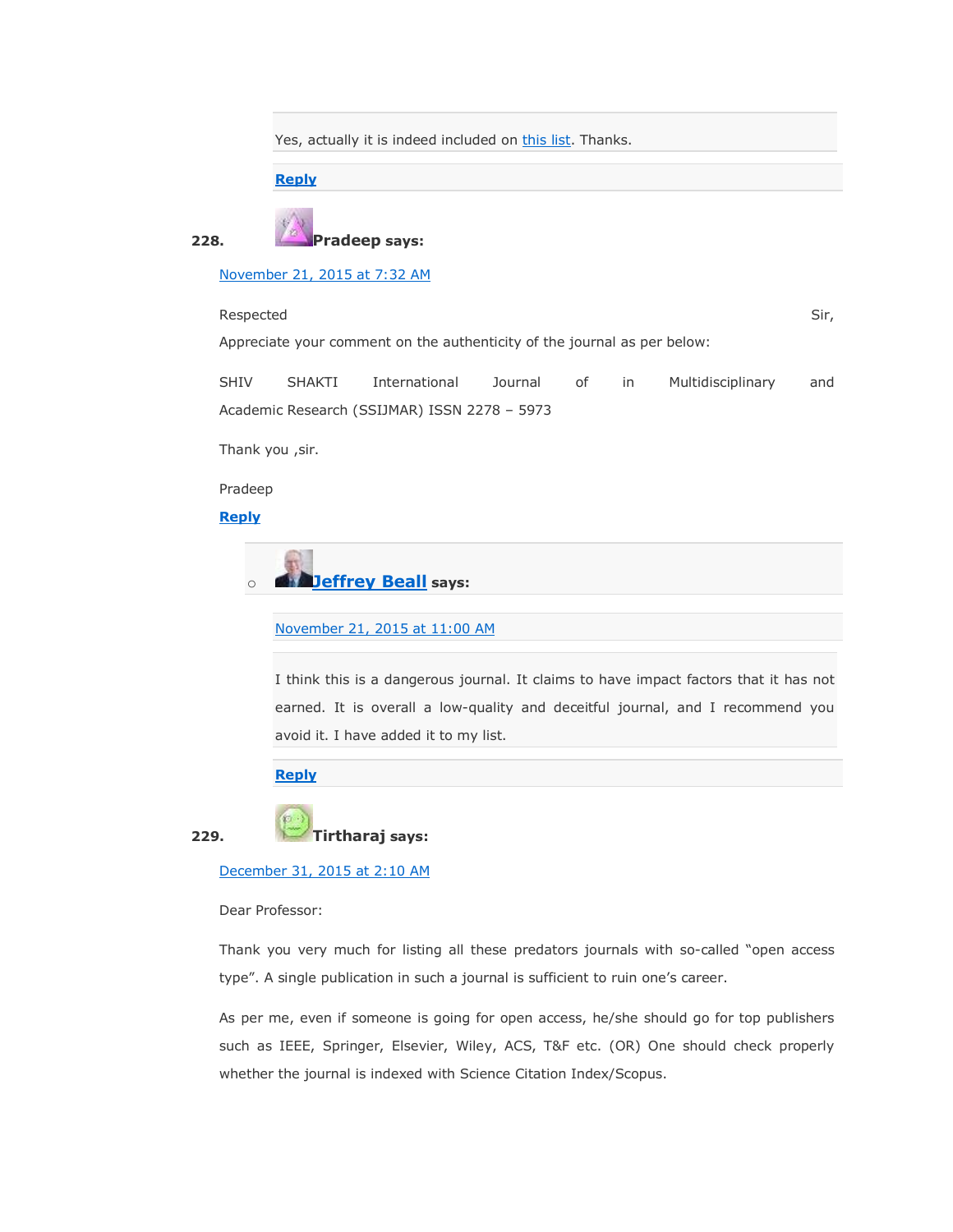I have also seen some OA journal which claim that those guys are listed in Scopus/SCI, but when I went through the journal list released by these top indexing bodies (Scopus, SCI, Thomson Reuters etc.), I could not find the claiming predators.

So, in this era of research, one MUST be utmost careful for before sending a valuable manuscript to a venue else all the efforts and ideas will get into hell.

Thanks again for posting the list. That's a whole lot of effort by you.

Hats Off!

Regards,

Tirtharaj

### **[Reply](https://scholarlyoa.com/2012/12/06/bealls-list-of-predatory-publishers-2013/?replytocom=394047#respond)**



### [January 8, 2016 at 8:36 AM](https://scholarlyoa.com/2012/12/06/bealls-list-of-predatory-publishers-2013/#comment-395615)

This is a great compilation. Thanks for putting in all that effort. The date of the article is 2013, but I see very recent comments… does that mean you are continuing to add journals to this page on a regular basis, or do you have an even more updated list somewhere? Thanks!

**[Reply](https://scholarlyoa.com/2012/12/06/bealls-list-of-predatory-publishers-2013/?replytocom=395615#respond)**



[January 8, 2016 at 8:38 AM](https://scholarlyoa.com/2012/12/06/bealls-list-of-predatory-publishers-2013/#comment-395616)

No no. That page is obsolete. Please see the current, continuously-updated page here[:https://scholarlyoa.com/publishers/](https://scholarlyoa.com/publishers/)

Thanks.

**[Reply](https://scholarlyoa.com/2012/12/06/bealls-list-of-predatory-publishers-2013/?replytocom=395616#respond)**



[January 8, 2016 at 8:40 AM](https://scholarlyoa.com/2012/12/06/bealls-list-of-predatory-publishers-2013/#comment-395617)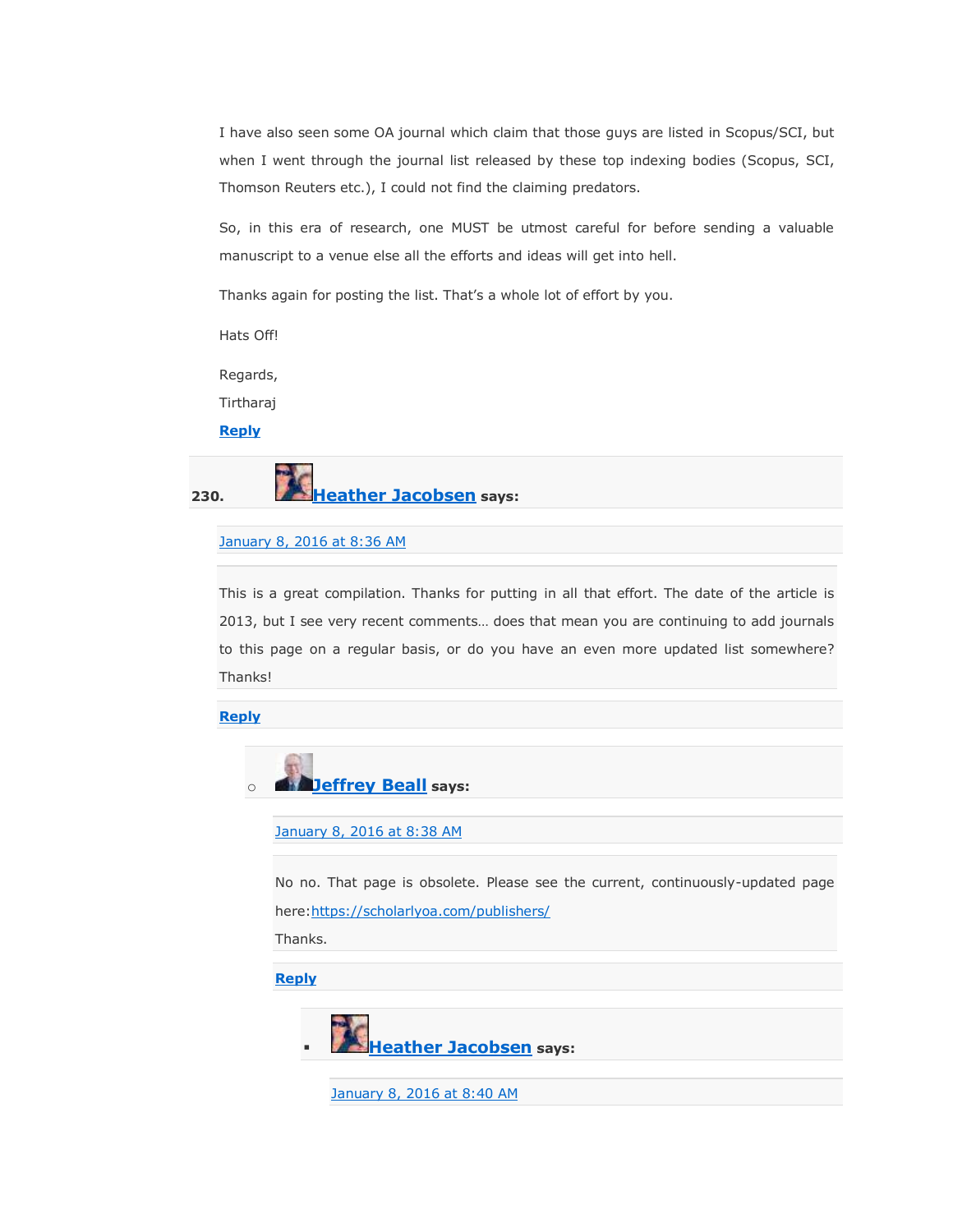Oh good, thank you. This page is the first one to come up on Google. Just fyi. :)

**231. [hanihd1985](http://gravatar.com/hanihd1985) says:**

[January 19, 2016 at 1:51 PM](https://scholarlyoa.com/2012/12/06/bealls-list-of-predatory-publishers-2013/#comment-398572)

International Journal on Numerical and Analytical Methods in Engineering (IRENA)-Praise Worthy Prize

**[Reply](https://scholarlyoa.com/2012/12/06/bealls-list-of-predatory-publishers-2013/?replytocom=398572#respond)**



### [January 20, 2016 at 3:05 AM](https://scholarlyoa.com/2012/12/06/bealls-list-of-predatory-publishers-2013/#comment-398817)

You should probably ask this question on the more recent version of the list: <https://scholarlyoa.com/2016/01/05/bealls-list-of-predatory-publishers-2016/>

**[Reply](https://scholarlyoa.com/2012/12/06/bealls-list-of-predatory-publishers-2013/?replytocom=398817#respond)**



**232. Juan A. Carretero says:**

### [January 22, 2016 at 11:53 AM](https://scholarlyoa.com/2012/12/06/bealls-list-of-predatory-publishers-2013/#comment-399697)

Dear Jeffrey Beall,

Thank you for the list. Although I am an advocate of open access, it is perfectly true that most open access journals are (unfortunately) of the predatory type. I am happy that someone has taken the time to put together a list of such journals to point this out. The list is of particular interest for young researchers who may still be unfamiliar with the system.

In fact, I remember some 14 years ago (soon after I started my first professor position) receiving an invitation to be part of the editorial board of a journal I had never heard of. Luckily, before replying to the very tempting offer I consulted with the chair of my department (a very experienced fellow). He very bluntly asked: Is it a respected journal? [A: "No, never heard of it."] Would you ever publish in this journal? [A: "No."] Then do not give them your work for free. I quickly learnt that people who evaluate CVs (for promotion, etc.) like him can often see the value (or lack thereof) of participating in publishing in some questionable journals and participating in their editorial boards (as it is likely the case of most of those listed above).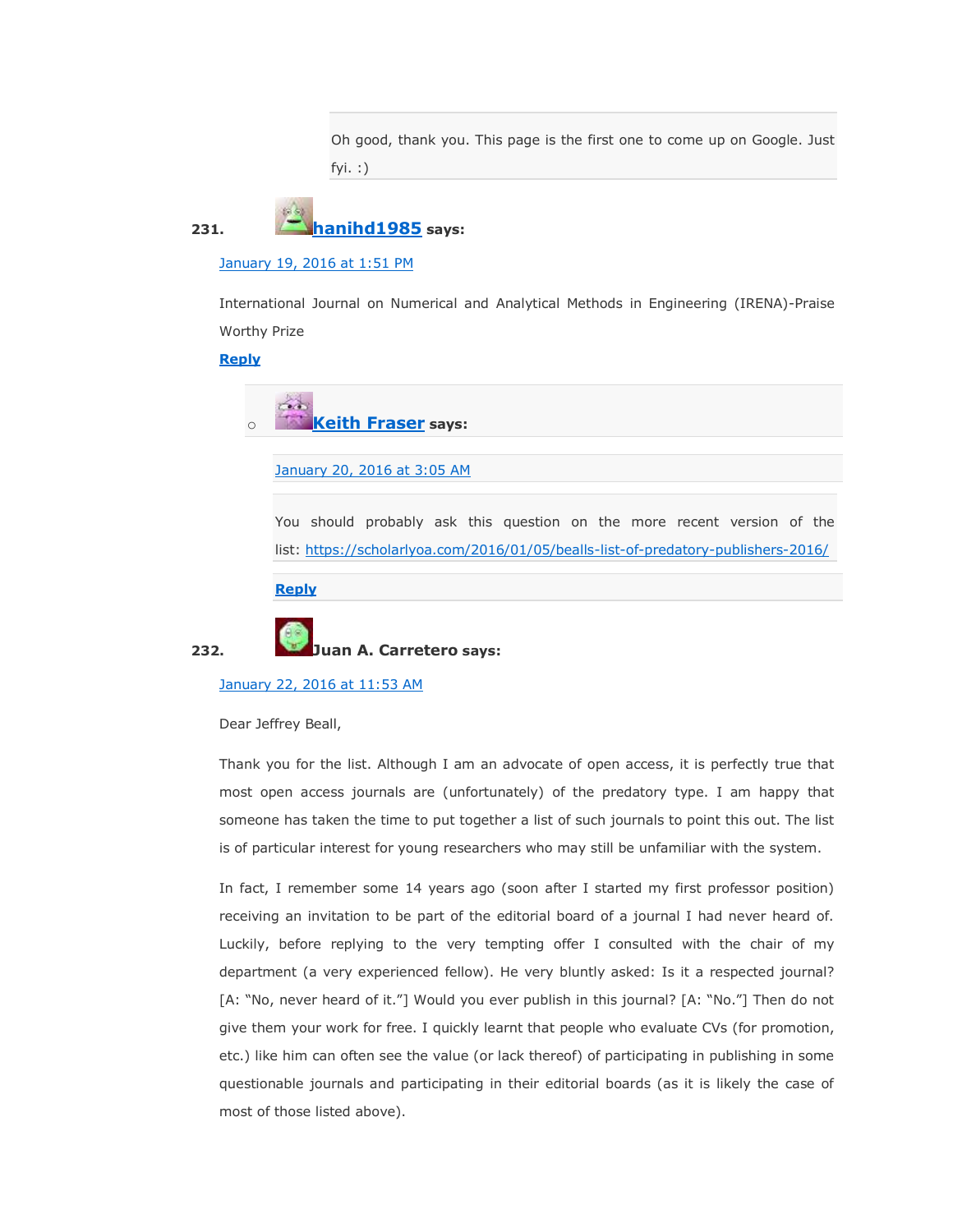Anyhow, in addition to that note I have a question. Have you considered the journals from Avanti Publishing Press. I would not consider publishing there but for the sake of completeness of your list, I am curious where would their journals fall on your list. Here is a link to their main site[:http://www.avantipublishers.com/](http://www.avantipublishers.com/) The ones in my domain (robotics/mechanical engineering) I had never heard of until I received an e-mail a couple of hours ago. I am mostly curious on whether I should add their domain name to my spam list or not.

Once again, thank you for your list. I am sharing it with colleagues and graduate students. Hope they help spread it.

### **[Reply](https://scholarlyoa.com/2012/12/06/bealls-list-of-predatory-publishers-2013/?replytocom=399697#respond)**



[January 22, 2016 at 12:03 PM](https://scholarlyoa.com/2012/12/06/bealls-list-of-predatory-publishers-2013/#comment-399700)

Thanks for your helpful comment. Yes, actually, I do have this publisher included on my list [here](https://scholarlyoa.com/publishers/). I have it listed as "Avanti Publishers.com," the way it appears on the website. Thanks again.

**[Reply](https://scholarlyoa.com/2012/12/06/bealls-list-of-predatory-publishers-2013/?replytocom=399700#respond)**



### **233. Juan A. Carretero says:**

#### [January 22, 2016 at 12:10 PM](https://scholarlyoa.com/2012/12/06/bealls-list-of-predatory-publishers-2013/#comment-399705)

Got it. Somehow the list that was displayed when clicking on the first URL when searching on DuckDuckGo was NOT the most recent but a 2012 version (which did not include Avanti). I see the newest list now which indeed does include.

I will forward the newest list to colleagues and graduates.

Thanks again for the great work.

[Note that this post is also being posted on the 2012 version as well.]

### **[Reply](https://scholarlyoa.com/2012/12/06/bealls-list-of-predatory-publishers-2013/?replytocom=399705#respond)**

**234. Khalid Aalali says:**

[January 27, 2016 at 2:30 AM](https://scholarlyoa.com/2012/12/06/bealls-list-of-predatory-publishers-2013/#comment-400594)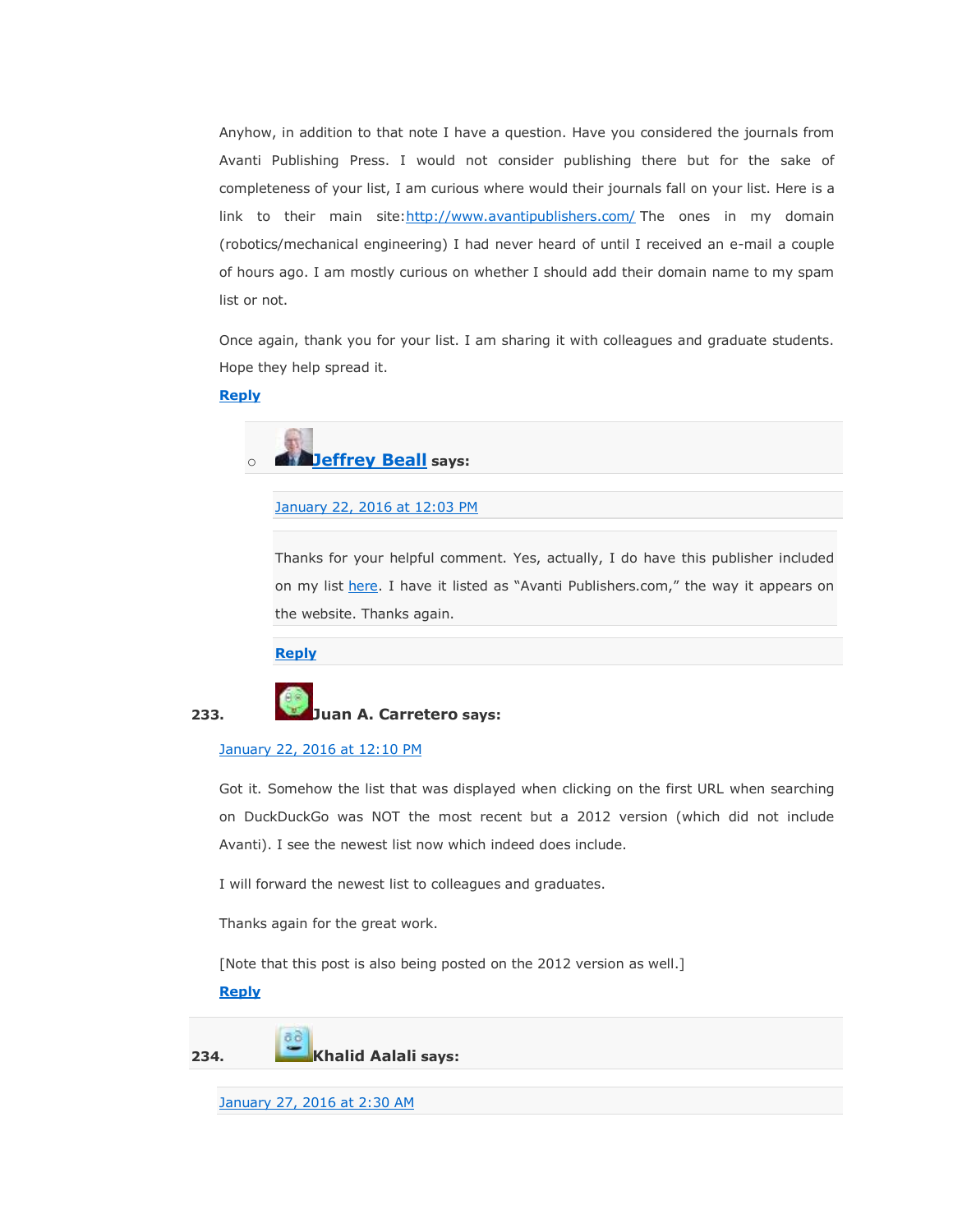Hi,

Is International Journal of Arts and Commerce ISSN:1929-7106, UK (Publication fee is \$150) is of good quality journal.

| <b>Reply</b> |         |                             |
|--------------|---------|-----------------------------|
|              |         |                             |
|              | $\circ$ | <b>Deffrey Beall</b> says:  |
|              |         |                             |
|              |         | January 27, 2016 at 2:45 AM |
|              |         |                             |
|              |         | No.                         |
|              |         |                             |
|              |         | <b>Reply</b>                |
|              |         |                             |
| 235.         |         | Aa<br><b>Lemon says:</b>    |
|              |         |                             |

# [February 12, 2016 at 1:24 PM](https://scholarlyoa.com/2012/12/06/bealls-list-of-predatory-publishers-2013/#comment-403104)

Got this three times plus a phone call to my direct office number for follow up…

| From:         |                                                                              |     | Richard    |          |     | Birkett    |
|---------------|------------------------------------------------------------------------------|-----|------------|----------|-----|------------|
|               | Subject: International Innovation – Infectious Diseases and Allergy Research |     |            |          |     |            |
| Date:         | January                                                                      | 26, | 2016<br>at | 11:15:34 | AM. | <b>CST</b> |
| To:           |                                                                              |     |            |          |     |            |
| $\sim$ $\sim$ |                                                                              |     |            |          |     |            |

Reply-To: Richard Birkett

Dear Dr

I was hoping to talk with you at some point in the next few days about your project, and the upcoming International Innovation focus where we will feature research in the area of Infectious Diseases and Allergies.

When looking at potential research to highlight in this focus, I came across your project, and would very much like to talk to you about the possibility of highlighting the broader scope and impact of your research in this edition.

This edition of International Innovation aims to highlight international research, analysing the impact of research, policy and practice across this space covering pandemic and epidemic diseases, neglected tropical and tropical diseases, communicable diseases and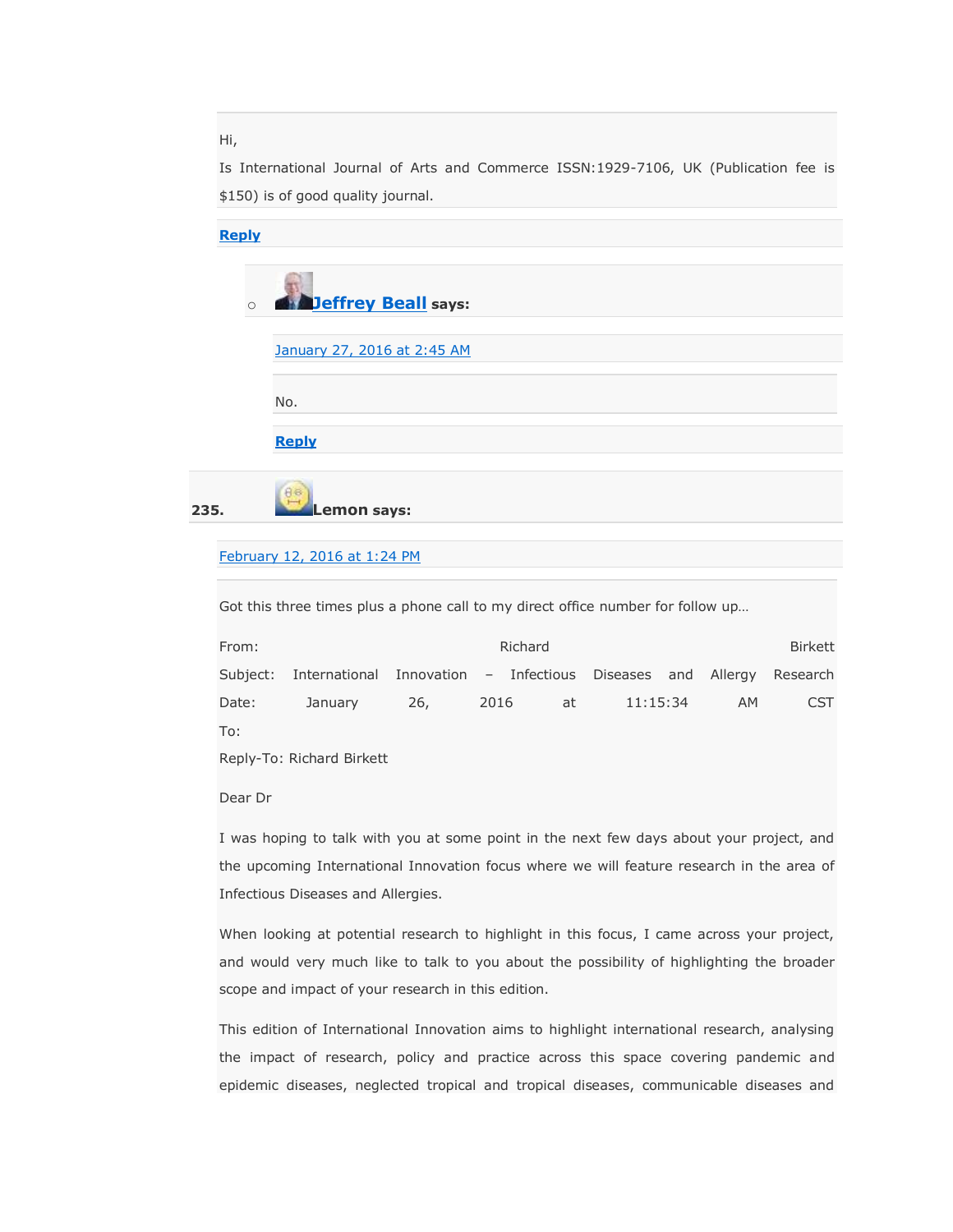allergies. We will be exploring a number of issues from basic and fundamental research to applied work and will be covering topics including taking research from the bench to the bedside, infrastructure and capacity building and skilling up local communities and research teams. Additionally, we will explore broader issues such the importance of researcher mobility, the potential of international collaboration and the impact on the economy of research expertise and competitiveness.

International Innovation is a specialist research dissemination publication. Its key aim is to transform and simplify research outcomes, helping project leaders and researchers to distil and communicate their work to a broad and diverse audience beyond their domain-specific academic community. International Innovation is free to access, published under a CC-BY Creative Commons license and promoted to our global database of over 120,000 stakeholders at all levels of government, policy, research, funding and industry.

I would like to highlight your work within this special focus. This could be similar in format to some of the example articles from previous publications, which I have linked to below. As you can see, the end result would not simply be a reproduction of a peer-reviewed article, but would be a piece looking at the wider implications and impact of your project. We look to concentrate on the impact and relevance of research being funded globally to the broadest possible body of stakeholders.

Dr Ben Marais – TB Research – University of Sydney Professor Judith Breuer – Pathseek Project (FP7) – University College London Professor Rosanna Peeling – Diagnostic technologies of the future – London School of Hygiene and Tropical Dr David E Lanar – Walter Reed Army Institute of Research Alternatively, we also produce visual lay summaries and infographics which may be a better way to represent your research and heighten visibility.

Our aim is to transform research into easily-digestible summaries in a way that communicates the impact and relevance of the research. Our in-house team of editors, communicators, and designers deliver a high-quality and high-impact service, which requires minimum time and effort from you throughout the process. Again, the examples listed above show some recent articles that we have created for project leaders and researchers, which may not be directly related to your specific field, but demonstrate the format and style of the piece that we would be aiming to produce on your work. As mentioned, however, we have a range of other options to bring your work to life.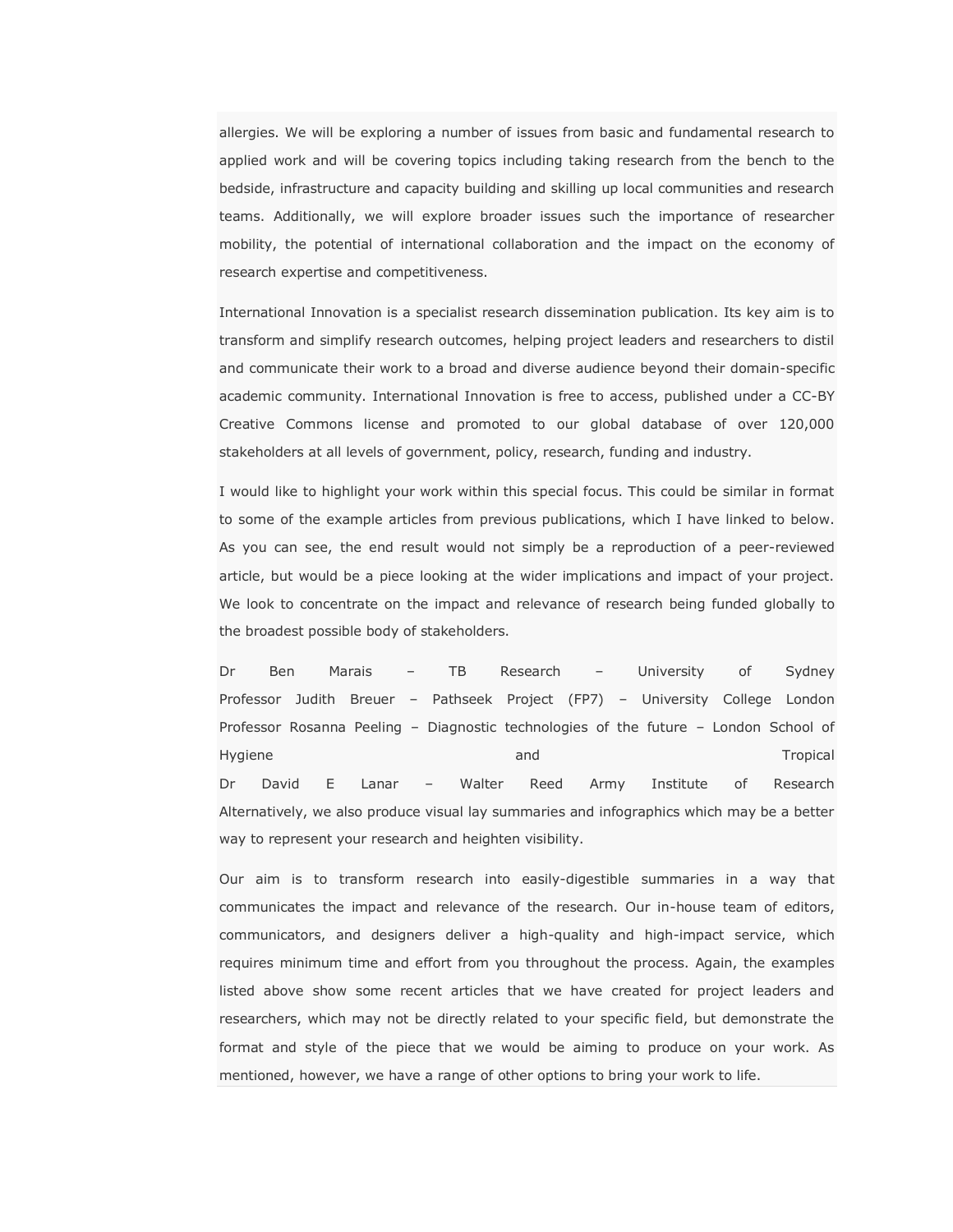Craig and McClure – Craig and McClure – UNICEF Dr Deborah Birx – Ambassador at Large and US Global AIDS Coordinator Rob Mather – CEO, Against Malaria Foundation Dr Caroline S Brown – Programme Manager for Influenza and Other Respiratory Pathogens, WHO Regional Office for Europe Dr Masoud Dara – Programme Manager for the Tuberculosis and M/XDR-TB Control Programme, WHO Regional Office for Europe Professor Charles Mgone – European and Developing Countries Clinical Trials Partnership Dr John Reeder – Director of the Special Programme for Research and Training in Tropical Diseases, WHO

If you are not familiar with International Innovation, you can view all our content for free via [http://www.internationalinnovation.com](http://www.internationalinnovation.com/)

International Innovation offers a multi-platform approach being available online and as a digital edition through Apple Newsstand and Google Play. A recent internal survey indicated that 91% of the 5,000 researchers we have worked with believe the broader dissemination of their work was achieved via our platform. Please take a moment to review our testimonials if you are interested in learning more.

When we speak, I will share with you details of the article development process, timelines and deadlines, and costs associated with the creation and production of the article and associated deliverables.

Please could you drop me an email and advise when would be a good time to speak on the phone to discuss this further?

I look forward to talking to you soon.

Kind regards, Richard Birkett Account **Executive Executive Control** Proposition in the control Proposition in the Executive E: [rbirkett@researchmedia.com](mailto:rbirkett@researchmedia.com) T: +44 (0)117 981 8272 Research Media an Outsell Inc. Top 10 to Watch company Proud to produce International Innovation – disseminating science, research and technology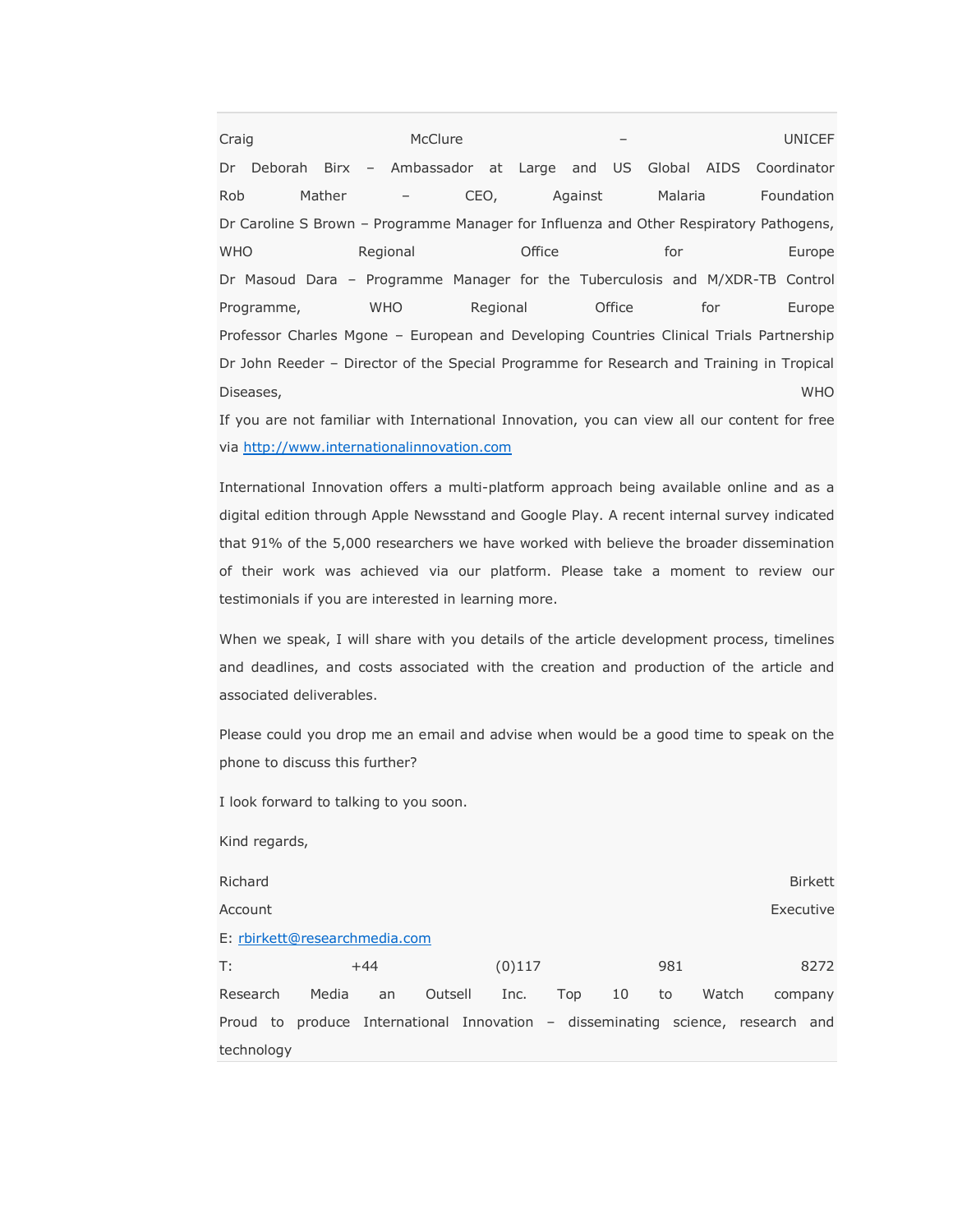COPYRIGHT © 2014 RESEARCH MEDIA. TRANSFORM • ENGAGE • DISSEMINATE. ALL RIGHTS RESERVED

## IMPORTANT INFORMATION

The information contained in this email is intended only for the person to whom it is addressed and may contain confidential/privileged material. If you are not the addressee any retransmission, dissemination, copying or use of this communication without prior permission is strictly prohibited and you should contact the sender by e-mail return and then delete all material from your system. Whilst Research Media has taken every reasonable precaution to minimise the risk of viruses, we cannot accept liability for any damage that is sustained as a result of software viruses which may be contained in this email. Internet communications cannot be guaranteed to be timely secure, error or virusfree. The sender does not accept liability for any errors or omissions.

This email was sent by: Research Media Ltd, Suite 7C Whitefriars, Lewins Mead, Bristol, BS1 2NT, United Kingdom Trading Address: Research Media Ltd, Howard House, Wagon Lane, Bingley, BD16 1WA Registered in England No. 3080506, VAT No. GB 665 3593 06

Unsubscribe

#### **[Reply](https://scholarlyoa.com/2012/12/06/bealls-list-of-predatory-publishers-2013/?replytocom=403104#respond)**



#### [March 22, 2016 at 9:48 PM](https://scholarlyoa.com/2012/12/06/bealls-list-of-predatory-publishers-2013/#comment-406523)

### Hi Beall

I really surprised to see that Southern cross publishing in your list. I got one PhD paper accepted in its journal (Australia Journal of Crop Science). The paper went through a decent review process and reviewers asked me for major revision. Actually I was advised of this journal from one of my university lecturers.

I would be glad to know the reasons to be the journal suspicious.

Regards

babu

**[Reply](https://scholarlyoa.com/2012/12/06/bealls-list-of-predatory-publishers-2013/?replytocom=406523#respond)**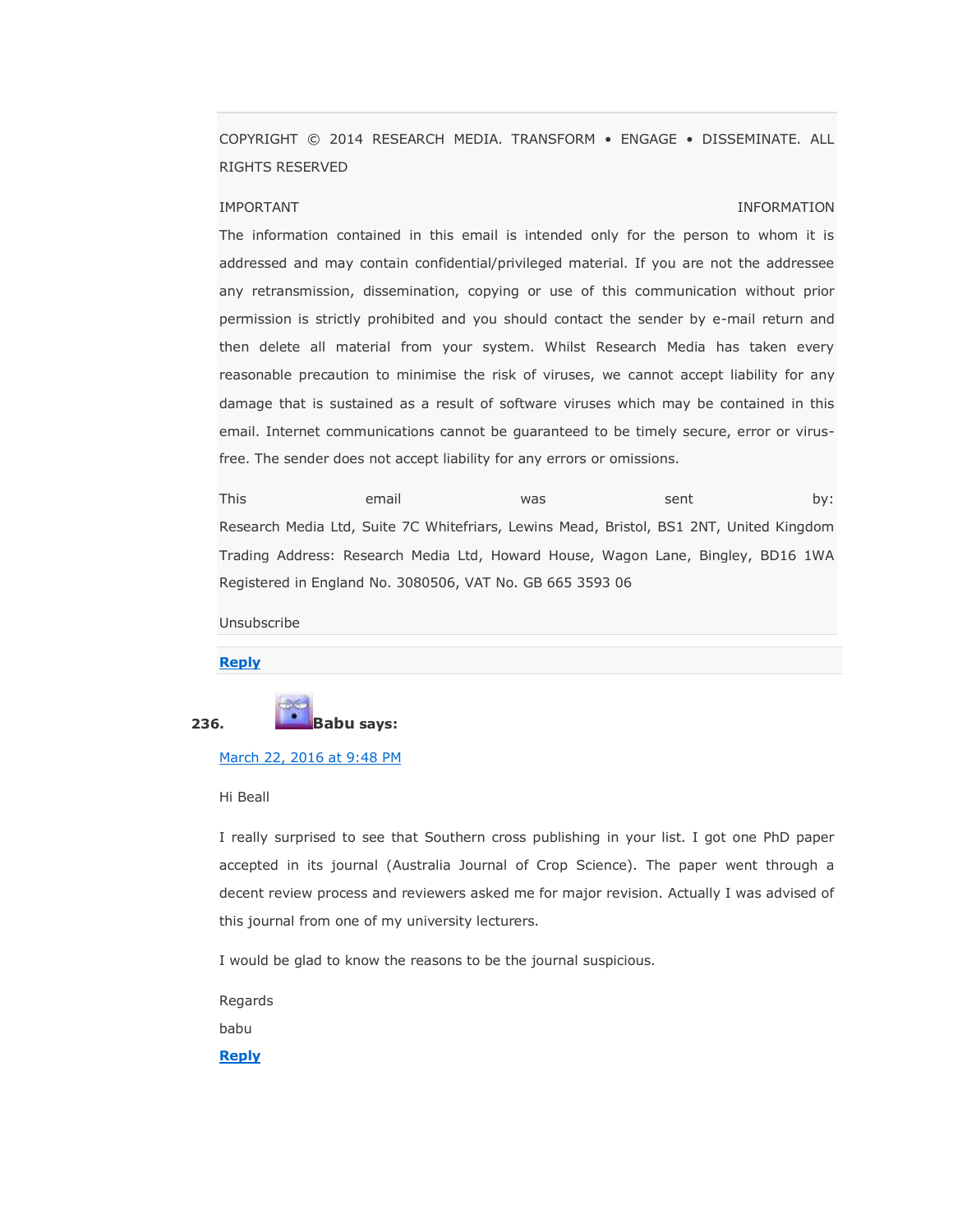| 237. |                                                                                               | Svetlana says:           |                                                |           |         |  |  |  |  |
|------|-----------------------------------------------------------------------------------------------|--------------------------|------------------------------------------------|-----------|---------|--|--|--|--|
|      |                                                                                               |                          |                                                |           |         |  |  |  |  |
|      | April 6, 2016 at 11:59 PM                                                                     |                          |                                                |           |         |  |  |  |  |
|      | Dear,                                                                                         |                          |                                                |           |         |  |  |  |  |
|      | Please tell me about MDPI - Open Access Publishing?                                           |                          |                                                |           |         |  |  |  |  |
|      |                                                                                               |                          |                                                |           |         |  |  |  |  |
|      | <b>Reply</b>                                                                                  |                          |                                                |           |         |  |  |  |  |
|      | <b>Jeffrey Beall</b> says:<br>$\circ$                                                         |                          |                                                |           |         |  |  |  |  |
|      |                                                                                               | April 7, 2016 at 4:23 AM |                                                |           |         |  |  |  |  |
|      |                                                                                               |                          | This publisher is not on my list at this time. |           |         |  |  |  |  |
|      |                                                                                               | <b>Reply</b>             |                                                |           |         |  |  |  |  |
| 238. |                                                                                               | Svetlana says:           |                                                |           |         |  |  |  |  |
|      |                                                                                               | April 7, 2016 at 4:31 AM |                                                |           |         |  |  |  |  |
|      | Thank you!                                                                                    |                          |                                                |           |         |  |  |  |  |
|      | <b>Reply</b>                                                                                  |                          |                                                |           |         |  |  |  |  |
| 239. |                                                                                               | <b>RILA says:</b>        |                                                |           |         |  |  |  |  |
|      |                                                                                               | May 3, 2016 at 6:13 AM   |                                                |           |         |  |  |  |  |
|      | Dear,                                                                                         |                          |                                                |           |         |  |  |  |  |
|      | Please                                                                                        |                          | tell                                           | me        | about   |  |  |  |  |
|      | 1) International Journal of Economics and Financial Issues (IJEFI) 2) International Review of |                          |                                                |           |         |  |  |  |  |
|      | Management                                                                                    |                          | and                                            | Marketing | (IRMM). |  |  |  |  |
|      | Thanks.                                                                                       |                          |                                                |           |         |  |  |  |  |
|      | <b>Reply</b>                                                                                  |                          |                                                |           |         |  |  |  |  |
|      | $\circ$                                                                                       |                          | <b>Jeffrey Beall</b> says:                     |           |         |  |  |  |  |